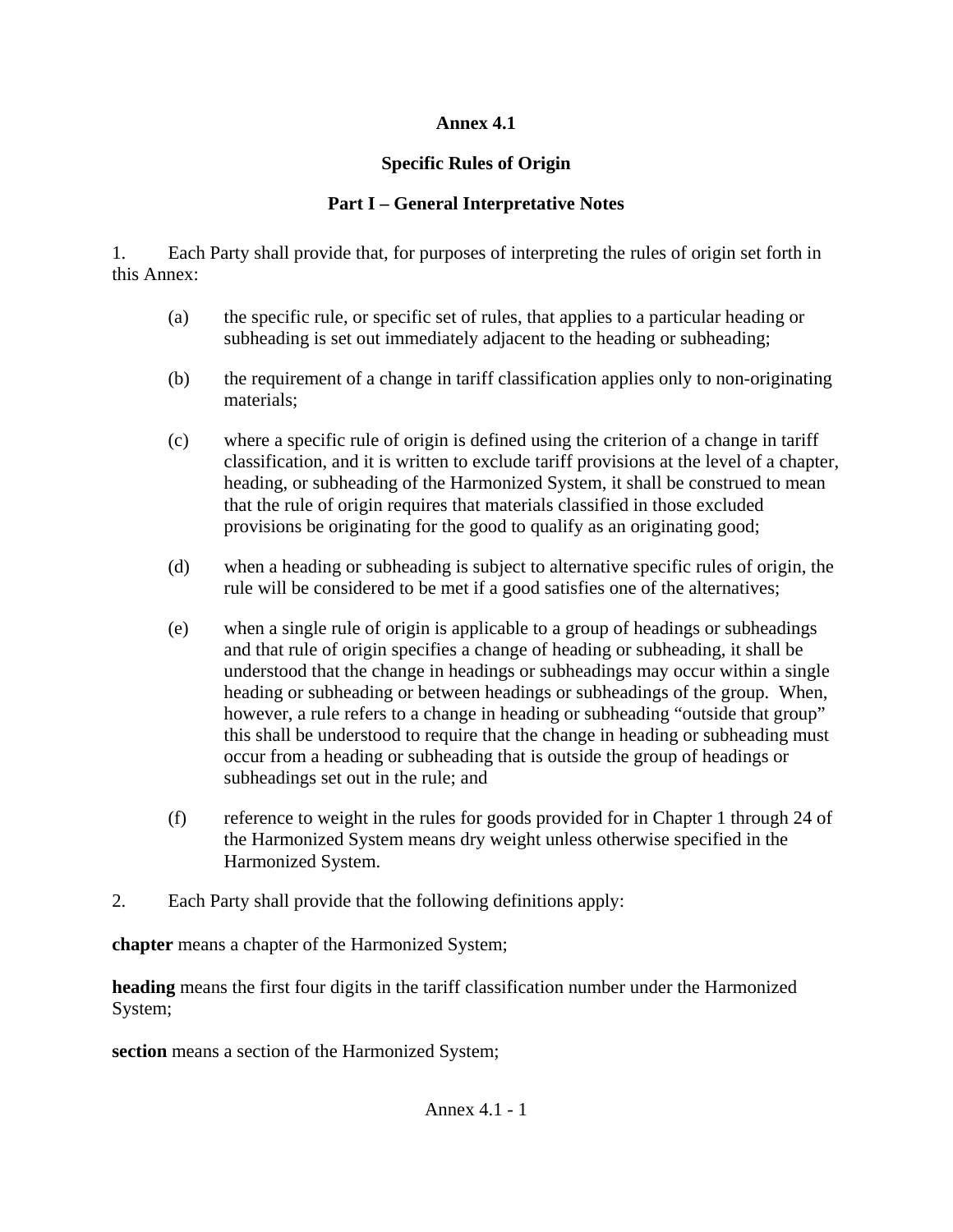**subheading** means the first six digits in the tariff classification number under the Harmonized System.

## **Part II – Specific Rules of Origin**

**Section I Live Animals; Animal Products (Chapter 1-5)** 

#### **Chapter 1 Live Animals**

 $01.01 - 01.06$ A change to heading 01.01 through 01.06 from any other chapter.

### **Chapter 2 Meat and Edible Meat Offal**

 $02.01 - 02.10$ A change to heading 02.01 through 02.10 from any other chapter.

### **Chapter 3**

## **Fish and Crustaceans, Molluscs and Other Aquatic Invertebrates**

## **Note to Chapter 3:**

Fish, crustaceans, molluscs and other aquatic invertebrates shall be deemed originating even if they were cultivated from non-originating  $fry<sup>1</sup>$  $fry<sup>1</sup>$  $fry<sup>1</sup>$  or larvae.

 $03.01 - 03.07$ 

A change to heading 03.01 through 03.07 from any other chapter.

## **Chapter 4**

## **Dairy Produce; Birds Eggs; Natural Honey; Edible Products of Animal Origin, Not Elsewhere Specified or Included**

04.01 – 04.04 A change to heading 04.01 through 04.04 from any other chapter, except from subheading 1901.90.

### 04.05

A change to heading 04.05 from any other chapter, except from subheading 1901.90 or 2106.90.

<span id="page-1-0"></span> $\overline{a}$ <sup>1</sup> "Fry" means immature fish at a post-larval stage and includes fingerlings, parr, smolts, and elvers.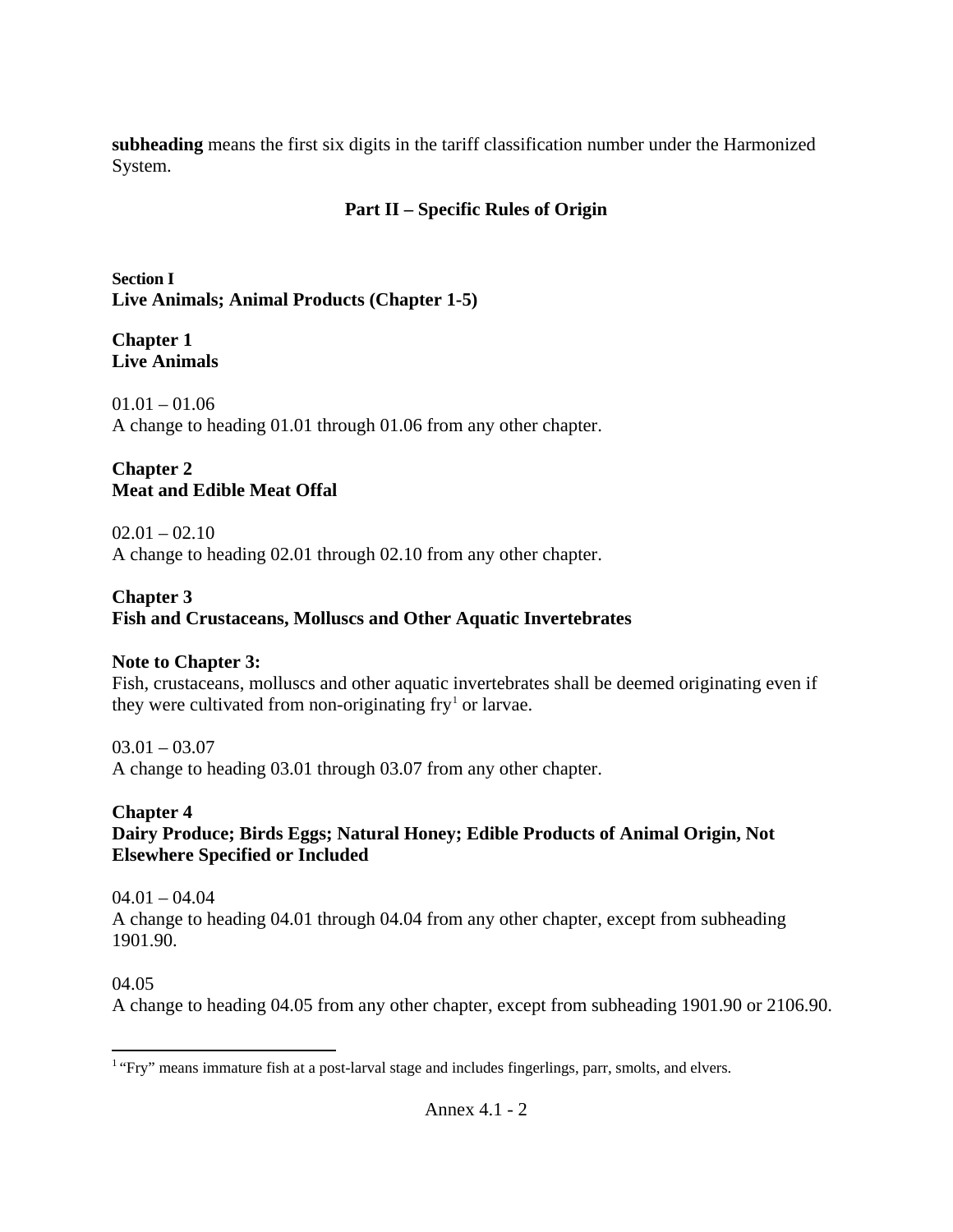04.06 A change to heading 04.06 from any other chapter, except from subheading 1901.90.

### $04.07 - 04.10$

A change to heading 04.07 through 04.10 from any other chapter.

# **Chapter 5**

## **Products of Animal Origin, Not Elsewhere Specified or Included**

 $05.01 - 05.11$ A change to heading 05.01 through 05.11 from any other chapter.

## **Section II**

## **Vegetable Products (Chapter 6-14)**

## **Note to Section II**

Agricultural and horticultural goods grown in the territory of a Party shall be treated as an originating good even if grown from seeds, bulbs, rootstock, cuttings, grafts, shoots, buds or other live parts of plants imported from a non-Party.

# **Chapter 6**

# **Live Trees and Other Plants; Bulbs, Roots and the Like; Cut Flowers and Ornamental Foliage**

 $06.01 - 06.04$ A change to heading 06.01 through 06.04 from any other chapter.

# **Chapter 7**

## **Edible Vegetables and Certain Roots and Tubers**

 $07.01 - 07.14$ A change to heading 07.01 through 07.14 from any other chapter.

## **Chapter 8 Edible Fruit and Nuts; Peel of Citrus Fruit or Melons**

 $08.01 - 08.14$ A change to heading 08.01 through 08.14 from any other chapter.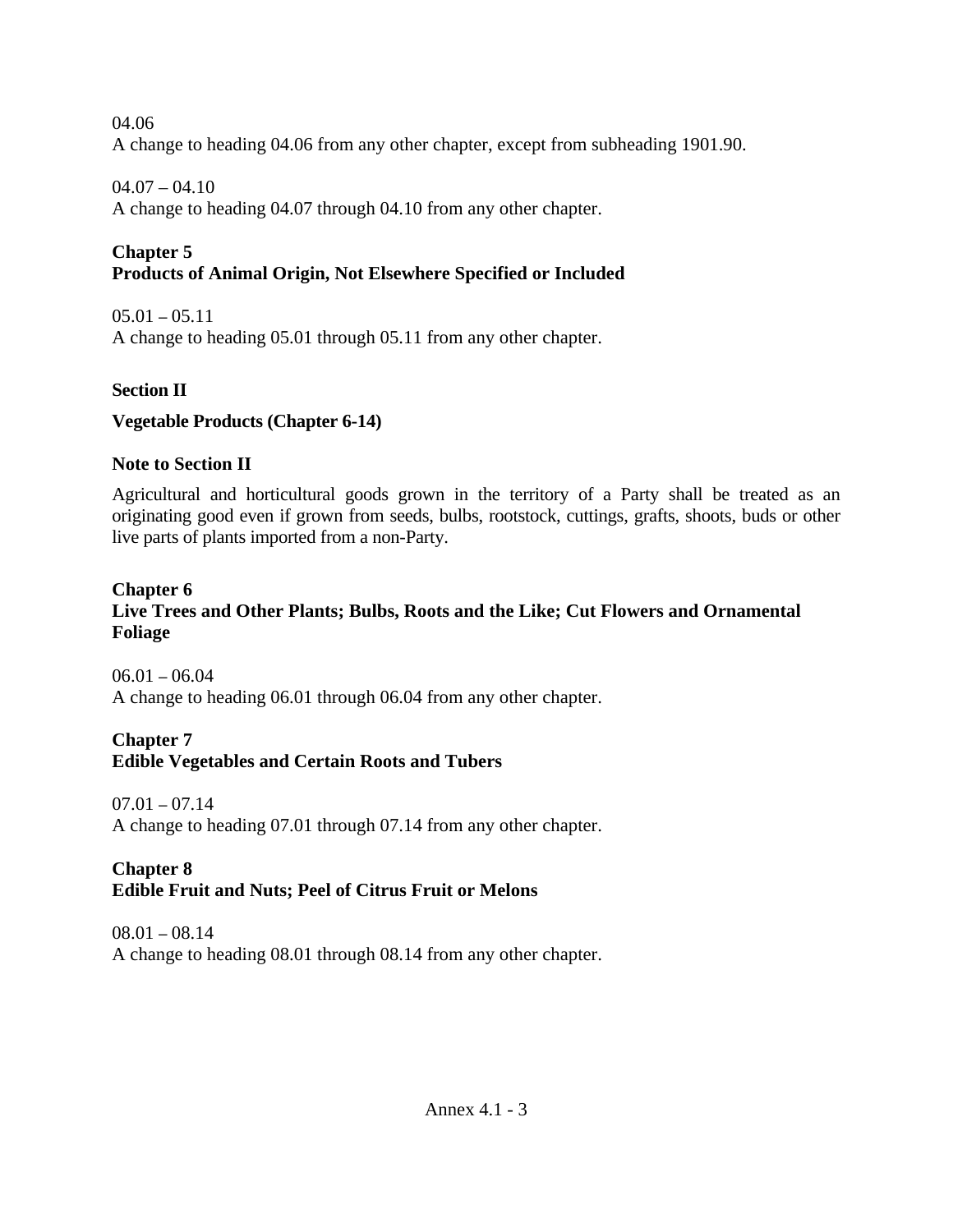### **Chapter 9 Coffee, Tea, Mate and Spices**

### 09.01

A change to heading 09.01 from any other chapter.

**Note**: Subject to the quantitative limitations set out below, an importing Party shall treat as an originating good roasted Arabica coffee of subheading 0901.21 or 0901.22 produced by roasting, in the United States, non-originating Arabica coffee beans of subheading 0901.11 and 0901.12. The quantitative limitations provided for in year 5 shall apply to all subsequent years.

| <b>Importing Party: Peru</b> |               |
|------------------------------|---------------|
| Year                         | Quantity      |
|                              | (Metric tons) |
|                              | 12            |
| 2                            | 18            |
| 3                            | 24            |
|                              | 30            |
|                              | 36            |

### 0902.10 – 0902.40

A change to subheading 0902.10 through 0902.40 from any other subheading.

09.03

A change to heading 09.03 from any other chapter.

## 0904.11 – 0910.99

A change to crushed, ground, or powdered spices put up for retail sale of subheading 0904.11 through 0910.99 from spices that are not crushed, ground, or powdered of subheading 0904.11 through 0910.99, or from any other subheading; or

A change to mixtures of spices or any good of subheading 0904.11 through 0910.99 other than crushed, ground, or powdered spices put up for retail sale from any other subheading.

### **Chapter 10 Cereals**

 $10.01 - 10.08$ A change to heading 10.01 through 10.08 from any other chapter.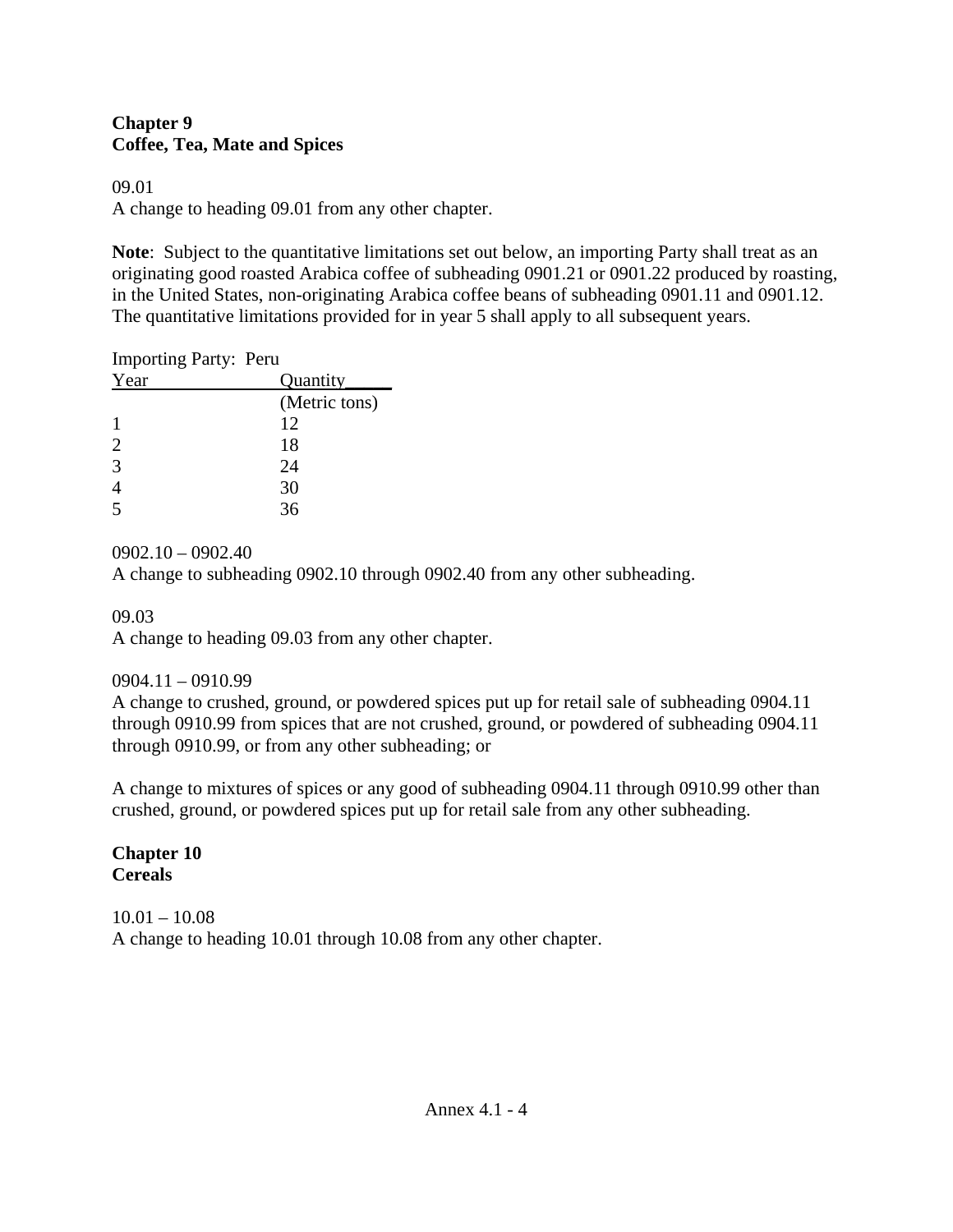### **Chapter 11 Products of the Milling Industry; Malt; Starches; Inulin; Wheat Gluten**

11.01 – 11.04 A change to heading 11.01 through 11.04 from any other chapter.

1105.10 – 1105.20 A change to subheading 1105.10 through 1105.20 from any other chapter, except from heading 07.01.

 $11.06 - 11.07$ A change to heading 11.06 though 11.07 from any other chapter.

1108.11 – 1108.12 A change to subheading 1108.11 through 1108.12 from any other chapter.

1108.13 A change to subheading 1108.13 from any other chapter, except from heading 07.01.

1108.14 – 1108.20 A change to subheading 1108.14 through 1108.20 from any other chapter.

11.09 A change to heading 11.09 from any other chapter.

## **Chapter 12 Oil Seeds and Oleaginous Fruits; Miscellaneous Grains, Seeds and Fruit; Industrial or Medicinal Plants; Straw and Fodder**

 $12.01 - 12.14$ A change to heading 12.01 through 12.14 from any other chapter.

# **Chapter 13 Lac; Gums, Resins and Other Vegetable Saps and Extracts**

13.01 – 13.02 A change to heading 13.01 through 13.02 from any other chapter.

## **Chapter 14 Vegetable Plaiting Materials; Vegetable Products Not Elsewhere Specified or Included**

 $14.01 - 14.04$ A change to heading 14.01 through 14.04 from any other chapter.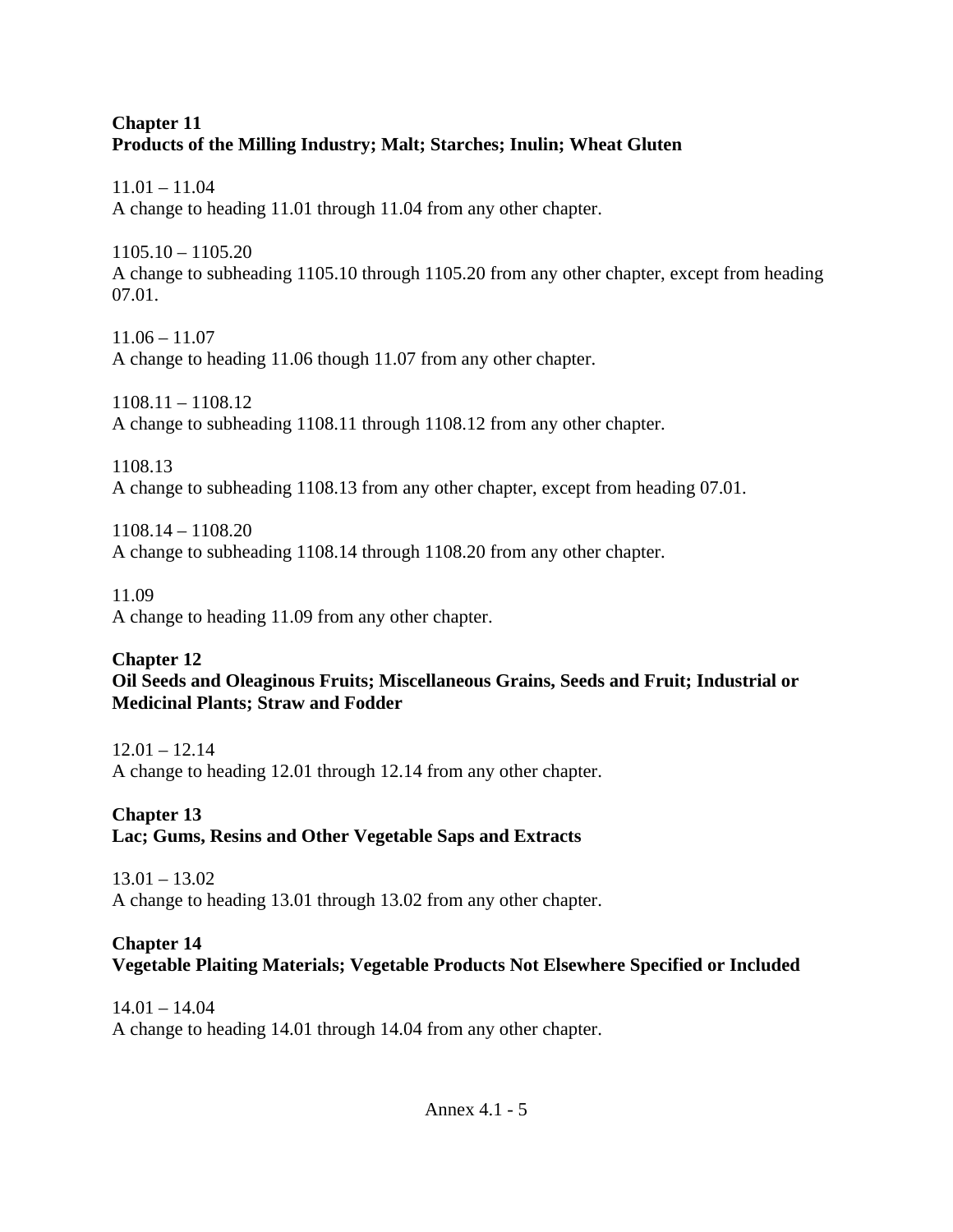### **Section III**

**Animal or Vegetable Fats and Oils and Their Cleavage Products; Prepared Edible Fats; Animal or Vegetable Waxes (Chapter 15)** 

**Chapter 15 Animal or Vegetable Fats and Oils and Their Cleavage Products; Prepared Edible Fats; Animal or Vegetable Waxes**

15.01 – 15.18 A change to heading 15.01 through 15.18 from any other chapter.

15.20 A change to heading 15.20 from any other heading.

 $15.21 - 15.22$ A change to heading 15.21 through 15.22 from any other chapter.

### **Section IV**

**Prepared Foodstuffs; Beverages, Spirits and Vinegar; Tobacco and Manufactured Tobacco Substitutes (Chapter 16-24)**

## **Chapter 16**

## **Preparations of Meat, of Fish or of Crustaceans, Molluscs or Other Aquatic Invertebrates**

 $16.01 - 16.03$ A change to heading 16.01 through 16.03 from any other chapter.

1604.11 – 1604.13 A change to subheading 1604.11 through 1604.13 from any other chapter.

1604.14 A change to tuna loins of subheading 1604.14 from any other chapter; or

A change to all other goods of subheading 1604.14 from any other heading, except from heading 03.01 through 03.04.

1604.15 – 1604.30 A change to subheading 1604.15 through 1604.30 from any other chapter.

16.05 A change to heading 16.05 from any other chapter.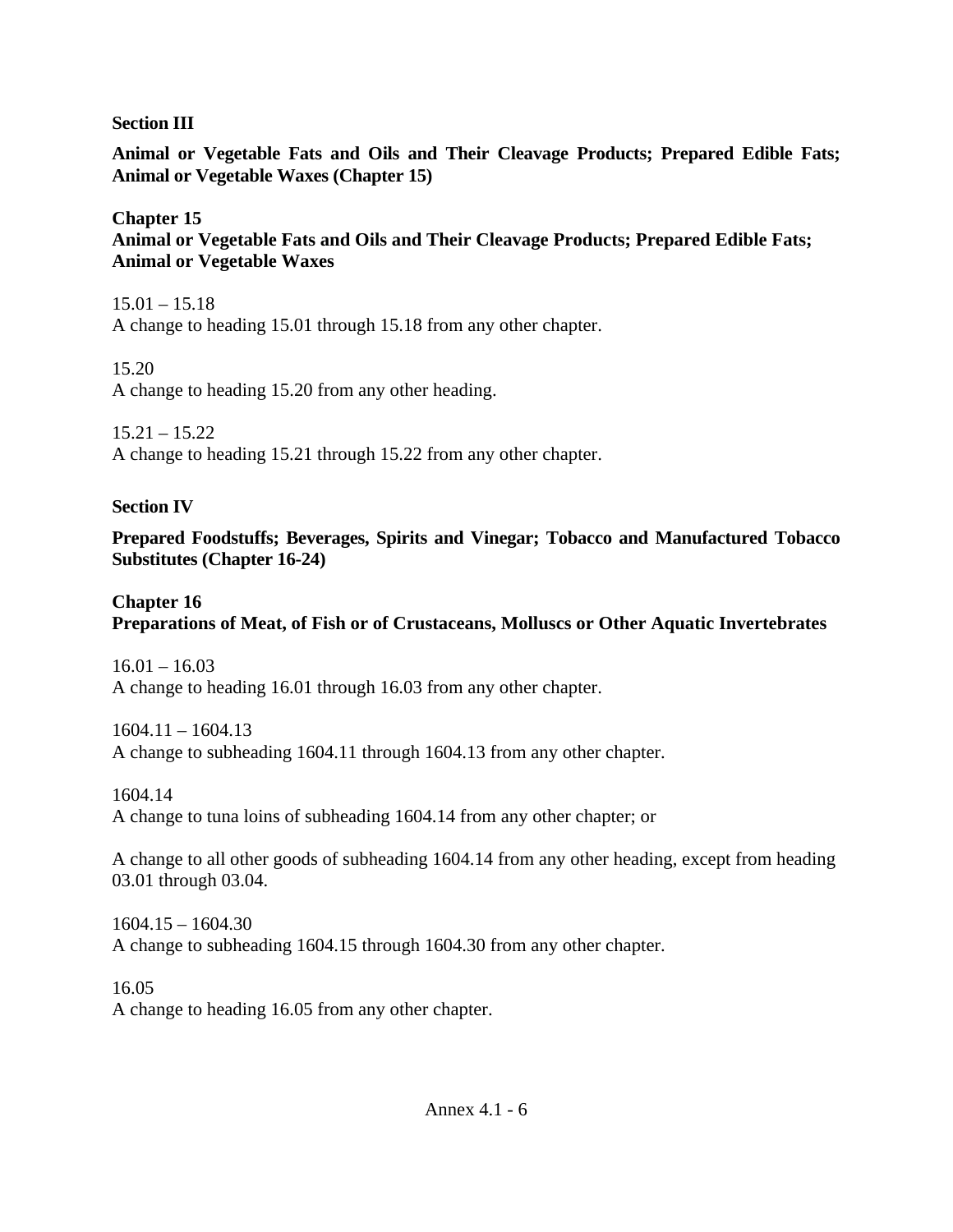### **Chapter 17 Sugars and Sugar Confectionery**

 $17.01 - 17.03$ 

A change to heading 17.01 through 17.03 from any other chapter.

17.04

A change to heading 17.04 from any other heading.

# **Chapter 18 Cocoa and Cocoa Preparations**

18.01 – 18.02 A change to heading 18.01 through 18.02 from any other chapter.

18.03 – 18.05 A change to heading 18.03 through 18.05 from any other heading.

1806.10

A change to subheading 1806.10 from any other heading, provided that such goods of subheading 1806.10 containing 90 percent or more by dry weight of sugar do not contain nonoriginating sugar of Chapter 17 and such goods of subheading 1806.10 containing less than 90 percent by dry weight of sugar do not contain more than 35 percent by weight of non-originating sugar of chapter 17.

1806.20 A change to subheading 1806.20 from any other heading.

1806.31 – 1806.90 A change to subheading 1806.31 through 1806.90 from any other subheading.

# **Chapter 19 Preparations of Cereals, Flour, Starch or Milk; Pastry Cooks Products**

1901.10

A change to subheading 1901.10 from any other chapter, provided that such goods of subheading 1901.10 containing over 10 percent by weight of milk solids do not contain non-originating dairy goods of Chapter 4.

1901.20

A change to subheading 1901.20 from any other chapter, provided that such goods of subheading 1901.20 containing over 25 percent by weight of butterfat, not put up for retail sale, do not contain non originating dairy goods of Chapter 4.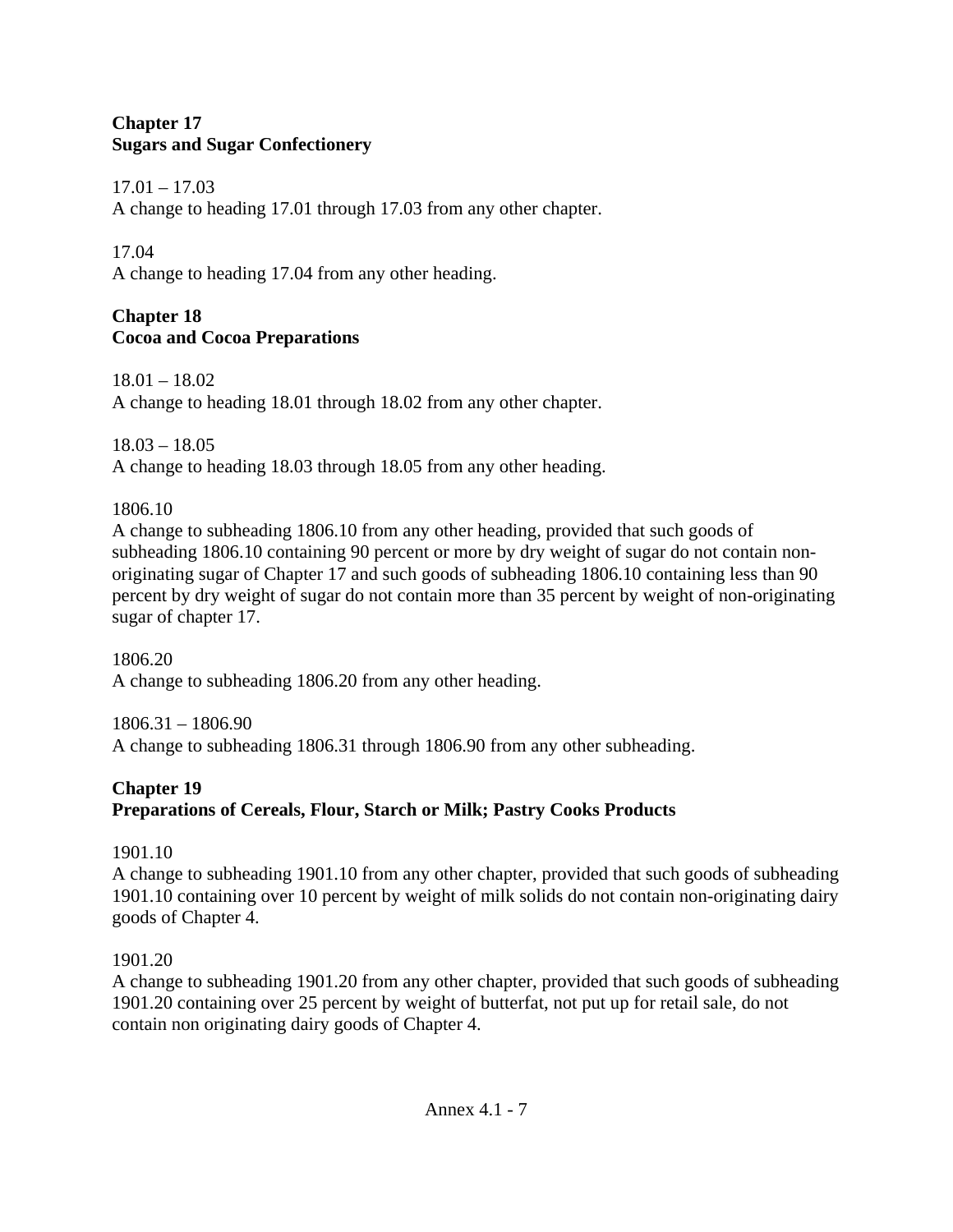#### 1901.90

A change to subheading 1901.90 from any other chapter, provided that goods of subheading 1901.90 containing over 10 percent by weight of milk solids do not contain non-originating dairy goods of Chapter 4.

### $19.02 - 19.05$

A change to headings 19.02 through 19.05 from any other chapter.

### **Chapter 20 Preparations of Vegetables, Fruit, Nuts or Other Parts of Plants**

## 20.01

A change to heading 20.01 from any other chapter.

### $20.02 - 20.03$

A change to heading 20.02 through 20.03 from any other chapter, except that goods that have been prepared by packing (including canning) in water, brine, or natural juices (including processing incidental to packing) shall be originating only if the fresh goods were goods wholly obtained or produced entirely in the territory of one or more of the Parties.

### 20.04

A change to heading 20.04 from any other chapter, except from heading 07.01, and provided that goods that have been prepared by freezing (including processing incidental to freezing) shall be originating only if the fresh goods were goods wholly obtained or produced entirely in the territory of one or more of the Parties.

### 20.05

A change to heading 20.05 from any other chapter, except that goods that have been prepared by packing (including canning) in water, brine, or natural juices (including processing incidental to packing) shall be originating only if the fresh goods were goods wholly obtained or produced entirely in the territory of one or more of the Parties.

### $20.06 - 20.07$

A change to heading 20.06 through 20.07 from any other chapter.

### 2008.11

A change to subheading 2008.11 from any other chapter, except from heading 12.02.

### 2008.19

A change to subheading 2008.19 from any other chapter, except that nuts and seeds that have been prepared by roasting, either dry or in oil (including processing incidental to roasting), shall be originating only if the fresh nuts and seeds were goods wholly obtained or produced entirely in the territory of one or more of the Parties.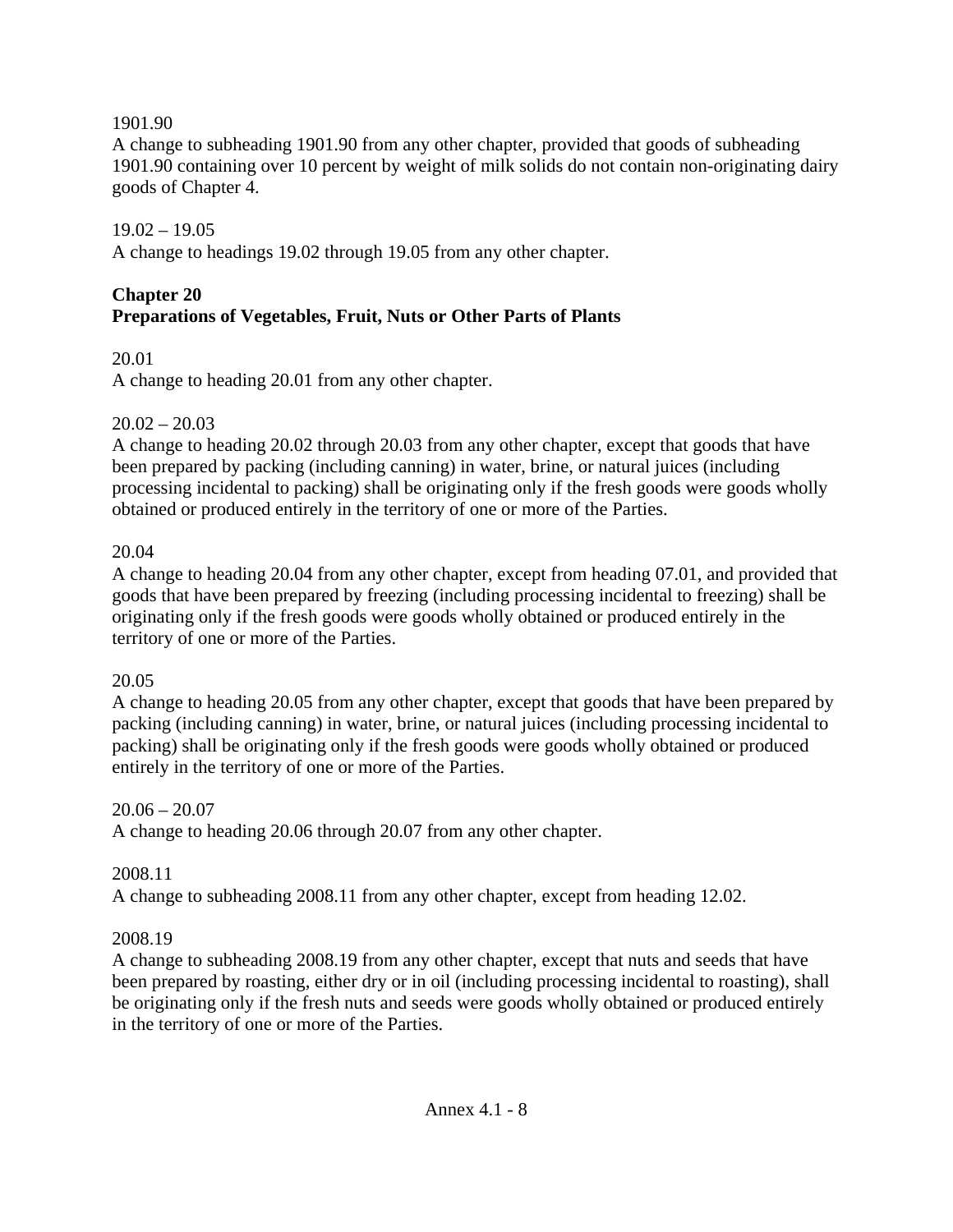2008.20 – 2008.99

A change to subheading 2008.20 through 2008.99 from any other chapter, except that goods that have been prepared by packing (including canning) in water, brine, or natural juices (including processing incidental to packing) shall be originating only if the fresh goods were goods wholly obtained or produced entirely in the territory of one or more of the Parties.

2009.11 – 2009.39 A change to subheading 2009.11 through 2009.39 from any other chapter, except from heading 08.05.

2009.41 – 2009.80 A change to subheading 2009.41 through 2009.80 from any other chapter.

2009.90 A change to subheading 2009.90 from any other chapter; or

A change to subheading 2009.90 from any other subheading within Chapter 20, whether or not there is also a change from any other chapter, provided that a single juice ingredient, or juice ingredients from a single non-Party, constitute in single strength form no more than 60 percent by volume of the good.

## **Chapter 21 Miscellaneous Edible Preparations**

 $21.01 - 21.02$ A change to heading 21.01 through 21.02 from any other chapter.

2103.10 A change to subheading 2103.10 from any other chapter.

2103.20

A change to subheading 2103.20 from any other chapter, provided that tomato ketchup of subheading 2103.20 does not contain non-originating goods from subheading 2002.90.

2103.30 A change to subheading 2103.30 from any other chapter.

2103.90

A change to subheading 2103.90 from any other heading.

21.04

A change to heading 21.04 from any other heading.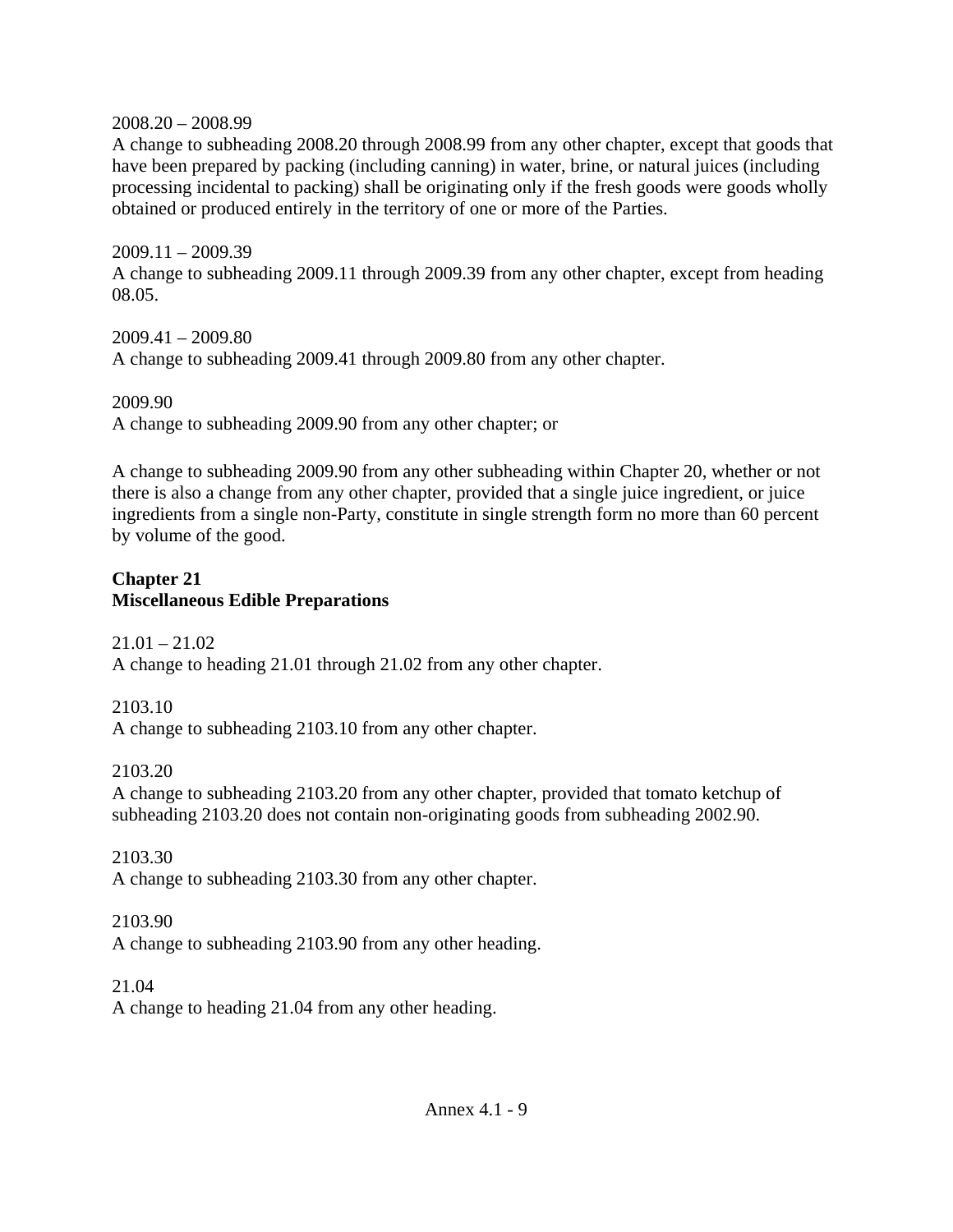### 21.05

A change to heading 21.05 from any other heading, except from Chapter 4 or from dairy preparations containing over 10 percent by weight of milk solids of subheading 1901.90.

### 21.06

A change to concentrated juice of any single fruit or vegetable fortified with vitamins or minerals of subheading 2106.90 from any other chapter, except from heading 08.05 or 20.09 or subheading 2202.90.

A change to mixtures of juices fortified with vitamins or minerals, of subheading 2106.90:

- (A) from any other chapter, except from heading 08.05 or 20.09 or mixtures of juices of subheading 2202.90; or
- (B) from any other subheading within Chapter 21, heading 20.09, or mixtures of juices of subheading 2202.90, whether or not there is also a change from any other chapter, provided that the juice of a single fruit or vegetable, or juice ingredients from a single non-Party, constitute in single strength form no more than 60 percent by volume of the good;

A change to compound alcoholic preparations of subheading 2106.90 from any other subheading, except from heading 22.03 through 22.09;

A change to sugar syrups of subheading 2106.90 from any other chapter, except from Chapter 17;

A change to goods containing over 10 percent by weight of milk solids of subheading 2106.90 from any other chapter except from Chapter 4 or from dairy preparations containing over 10 percent by weight of milk solids of subheading 1901.90; or

A change to other goods of heading 21.06 from any other chapter.

#### **Chapter 22 Beverages, Spirits and Vinegar**

22.01 A change to heading 22.01 from any other chapter.

### 2202.10

A change to subheading 2202.10 from any other chapter.

#### 2202.90

A change to juice of any single fruit or vegetable fortified with vitamins or minerals, of subheading 2202.90, from any other chapter, except from heading 08.05 or 20.09 or from juice concentrates of subheading 2106.90;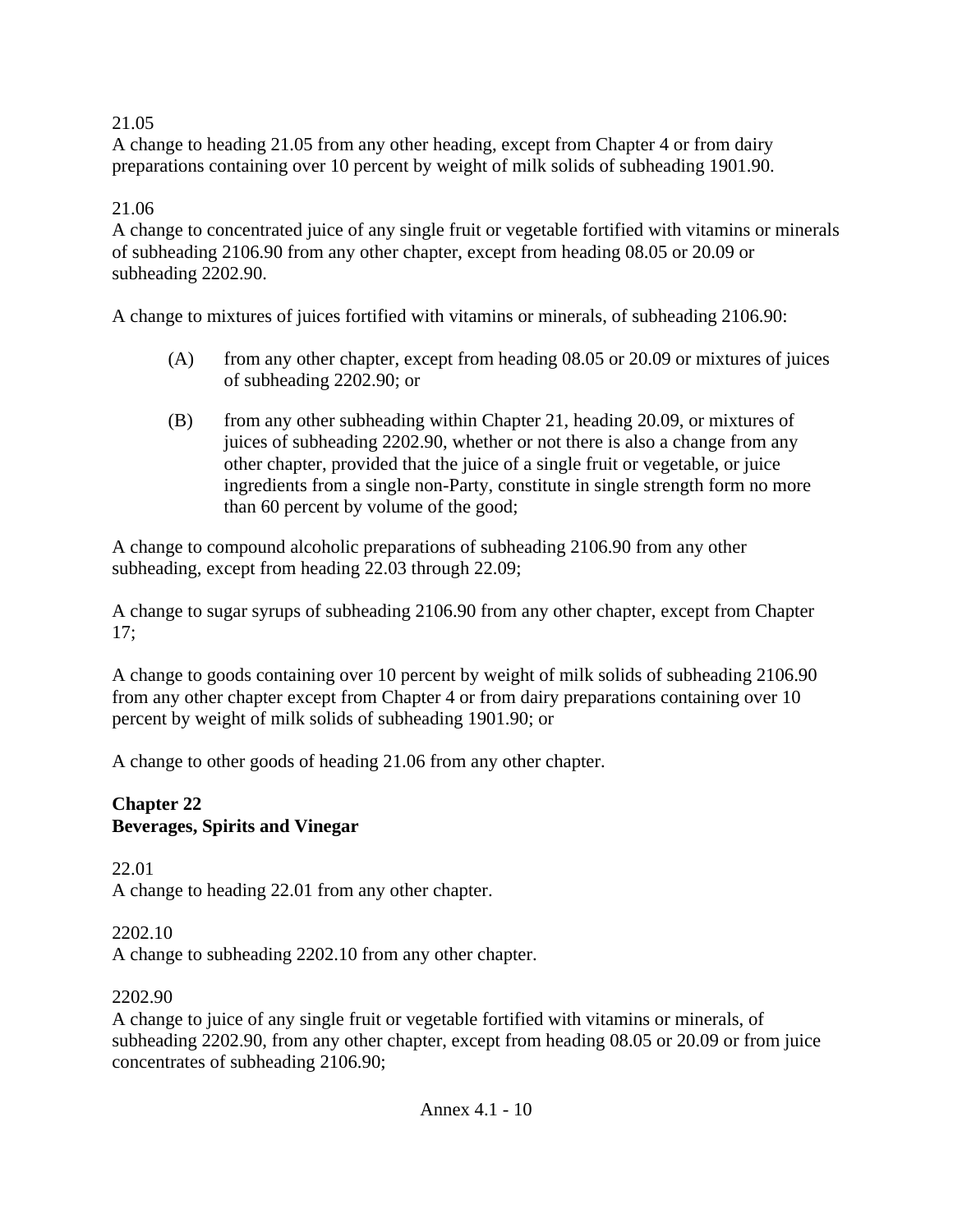A change to mixtures of juices fortified with vitamins or minerals, of subheading 2202.90:

- (A) from any other chapter, except from heading 08.05 or 20.09 or from mixtures of juices of subheading 2106.90; or
- (B) from any other subheading within Chapter 22, heading 20.09, or mixtures of juices of subheading 2106.90, whether or not there is also a change from any other chapter, provided that the juice of a single fruit or vegetable, or juice ingredients from a single non-Party, constitute in single strength form no more than 60 percent by volume of the good;

A change to beverages containing milk from any other chapter, except from Chapter 4 or from dairy preparations containing over 10 percent by weight of milk solids of subheading 1901.90; or

A change to all other goods of subheading 2202.90 from any other chapter.

 $22.03 - 22.08$ A change to heading 22.03 through 22.08 from any other chapter, except from compound alcoholic preparations of subheading 2106.90.

### 22.09

A change to heading 22.09 from any other heading.

### **Chapter 23 Residues and Waste from the Food Industries; Prepared Animal Fodder**

 $23.01 - 23.08$ A change to heading 23.01 through 23.08 from any other chapter.

2309.10 A change to subheading 2309.10 from any other heading.

2309.90

A change to subheading 2309.90 from any other heading, except from Chapter 4 or subheading 1901.90.

#### **Chapter 24 Tobacco and Manufactured Tobacco Substitutes**

## 24.01

A change to heading 24.01 from any other chapter.

2402.10

A change to subheading 2402.10 from any other heading.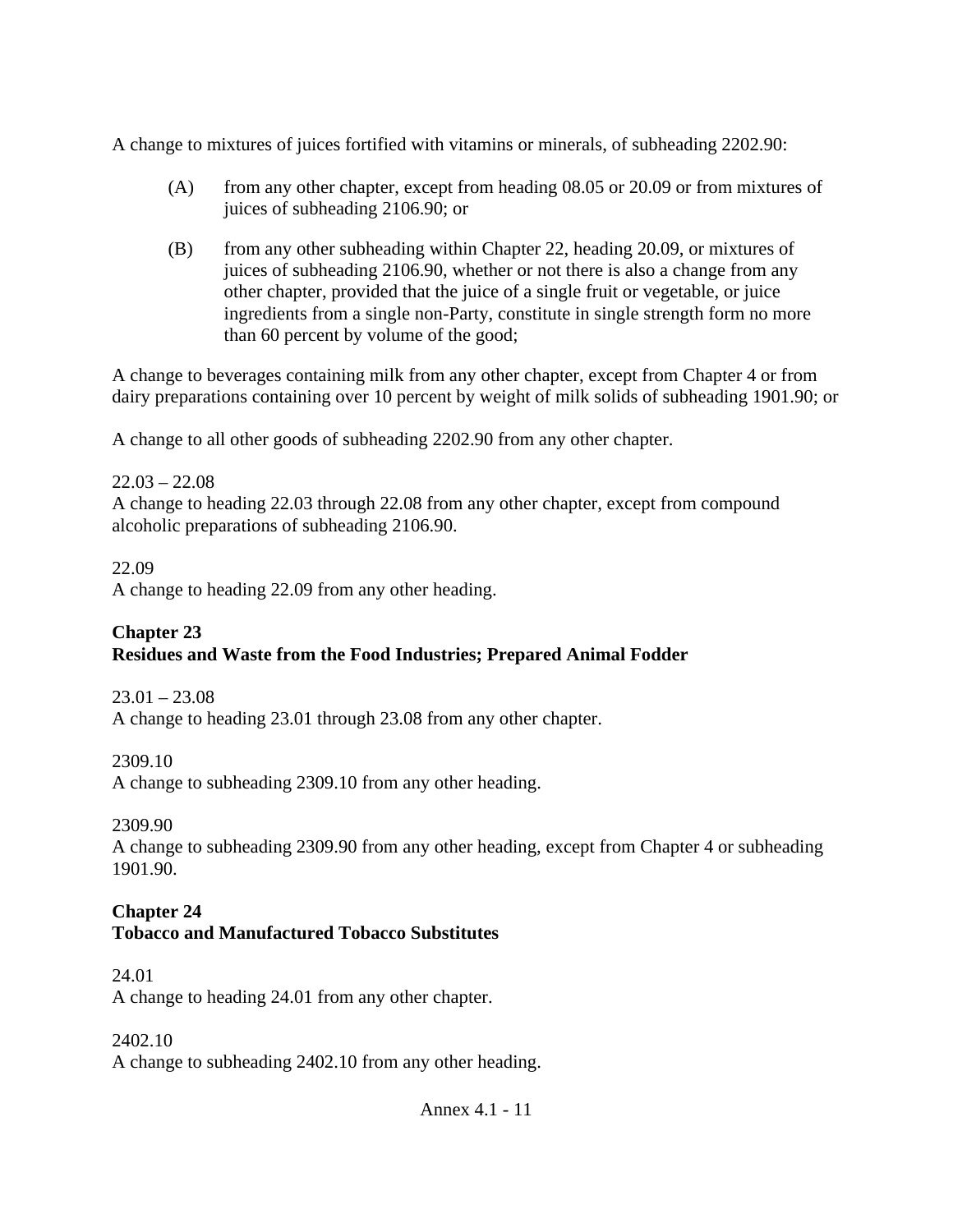### 2402.20 – 2402.90

A change to subheading 2402.20 through 2402.90 from any other chapter or from wrapper tobacco not threshed or similarly processed of heading 24.01 or from homogenized or reconstituted tobacco suitable for use as wrapper tobacco of heading 24.03.

### 24.03

A change to homogenized or reconstituted tobacco for use as cigar wrapper of subheading 2403.91 from any other heading; or

A change to all other goods of heading 24.03 from any other chapter.

### **Section V Mineral Products (Chapter 25-27)**

### **Chapter 25 Salt; Sulphur; Earths and Stone; Plastering Materials, Lime and Cement**

 $25.01 - 25.16$ A change to heading 25.01 through 25.16 from any other heading.

2517.10 – 2517.20 A change to subheading 2517.10 through 2517.20 from any other heading.

### 2517.30

A change to subheading 2517.30 from any other subheading.

2517.41 – 2517.49 A change in subheading 2517.41 through 2517.49 from any other heading.

### $25.18 - 25.22$

A change to heading 25.18 through 25.22 from any other heading.

25.23 A change to heading 25.23 from any other chapter.

 $25.24 - 25.30$ A change to heading 25.24 through 25.30 from any other heading.

### **Chapter 26 Ores, Slag and Ash**

 $26.01 - 26.21$ A change to heading 26.01 through 26.21 from any other heading.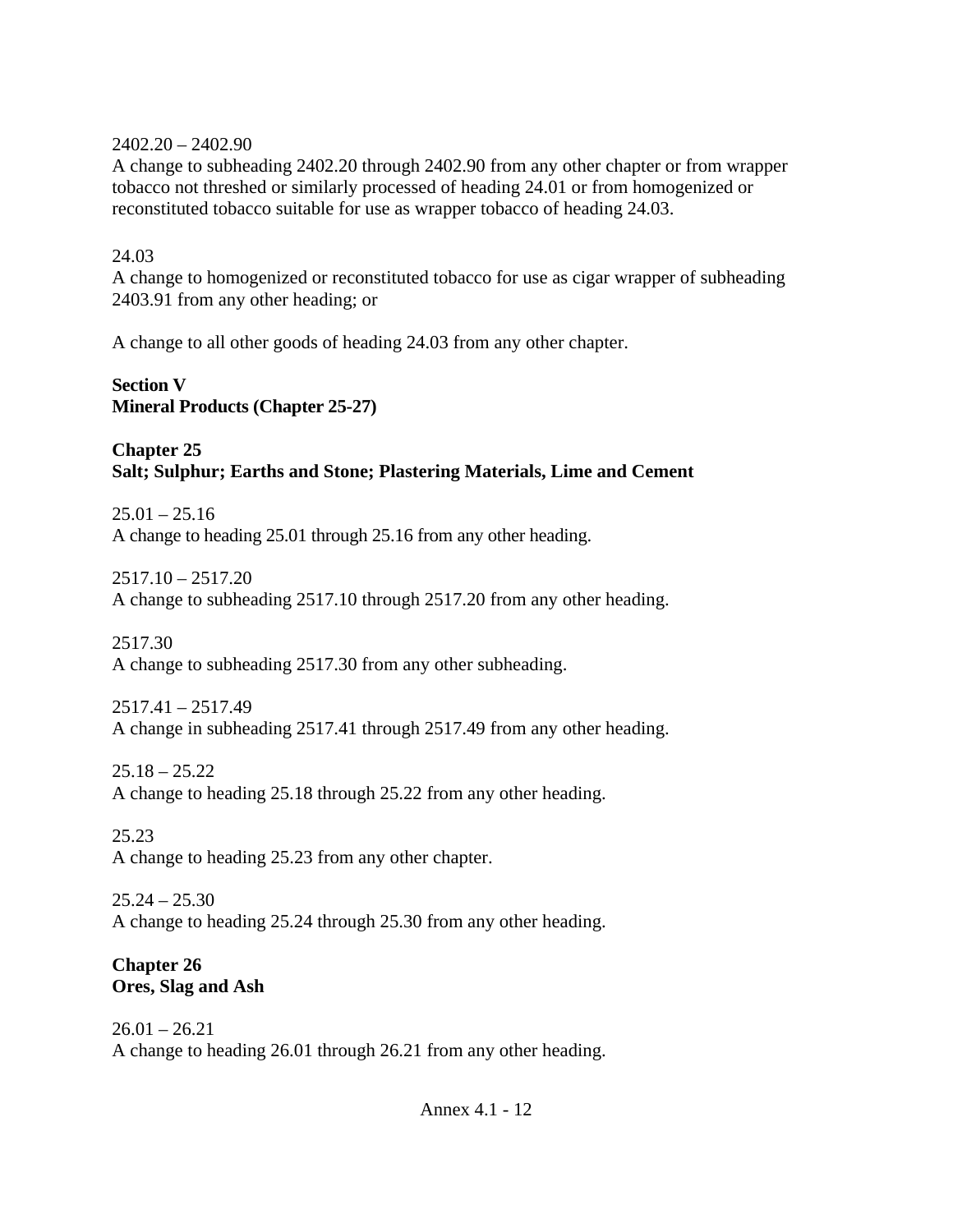### **Chapter 27 Mineral Fuels, Mineral Oils and Products of their Distillation; Bituminous Substances; Mineral Waxes**

### **Note:**

For purposes of this chapter, a "chemical reaction" is a process (including a biochemical process) that results in a molecule with a new structure by breaking intramolecular bonds and by forming new intramolecular bonds, or by altering the spatial arrangement of atoms in a molecule.

The following are not considered to be chemical reactions for the purposes of this definition:

- (a) dissolving in water or other solvents;
- (b) the elimination of solvents, including solvent water; or
- (c) the addition or elimination of water of crystallization.

For purposes of heading 27.10, the following processes confer origin:

- (a) Atmospheric distillation: A separation process in which petroleum oils are converted, in a distillation tower, into fractions according to boiling point and the vapor then condensed into different liquefied fractions.
- (b) Vacuum distillation: Distillation at a pressure below atmospheric but not so low that it would be classed as molecular distillation.

### $27.01 - 27.09$

A change to heading 27.01 through 27.09 from any other heading.

A change to subheading 2707.10 through 2707.99 from any other subheading, provided that the good resulting from such change is the product of a chemical reaction.

#### 2710.11

A change to any good of subheading 2710.11 from any other good of subheading 2710.11 through 2710.99 provided that the good resulting from such change is the product of a chemical reaction, atmospheric distillation or vacuum distillation; or

A change to subheading 2710.11 from any other heading, except from heading 22.07.

#### 2710.19

A change to any good of subheading 2710.19 from any other good of subheading 2710.11 through 2710.99, provided that the good resulting from such change is the product of a chemical reaction, atmospheric distillation or vacuum distillation; or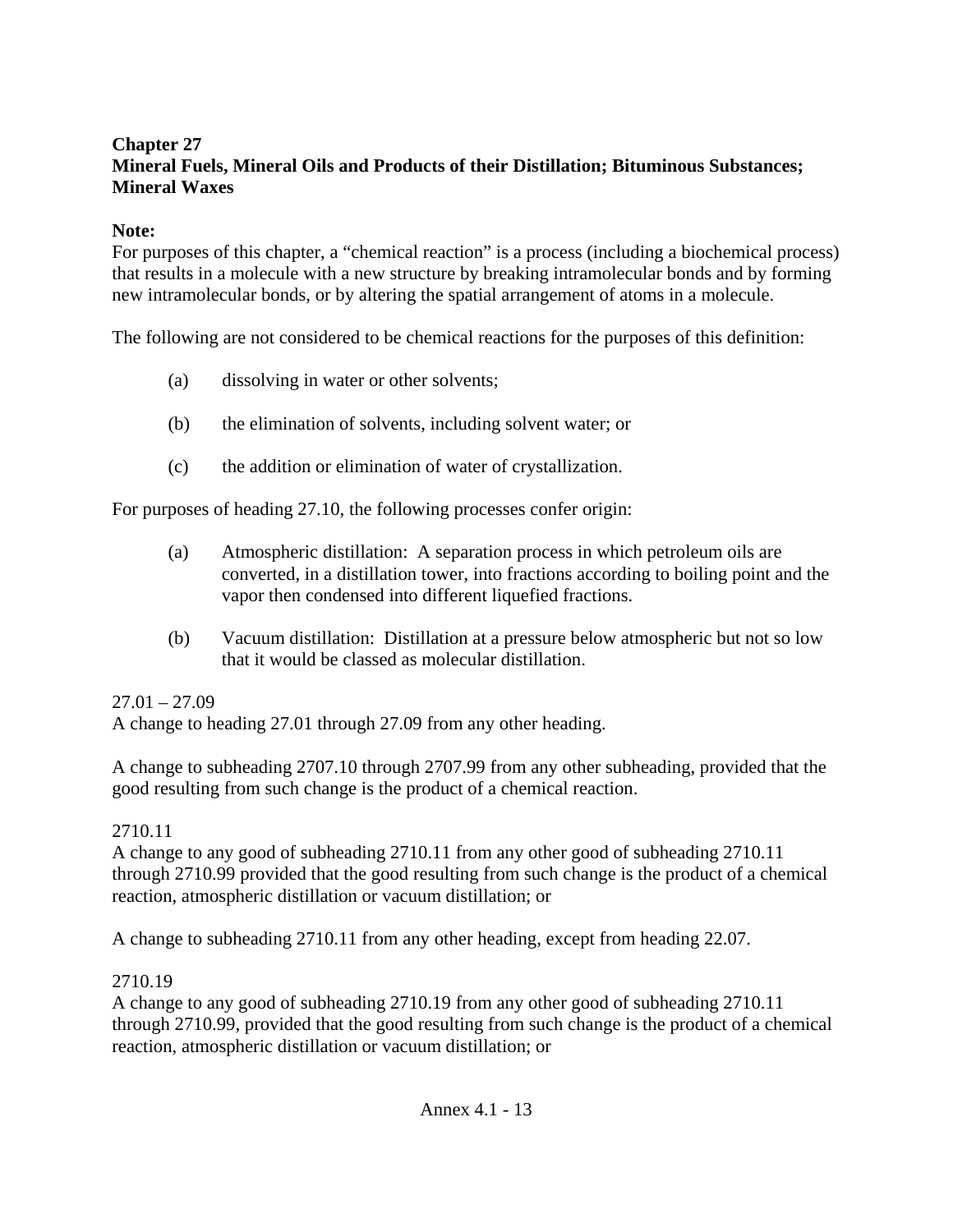A change to Fuel Oil No. 6 of subheading 2710.19 from any other good of subheading 2710.19; or

A change to all other goods of subheading 2710.19 from any other heading, except from heading 22.07.

# 2710.91 – 2710.99

A change to any good of subheading 2710.91 through 2710.99 from any other good of subheading 2710.11 though 2710.99, provided that the good resulting from such change is the product of a chemical reaction, atmospheric distillation or vacuum distillation; or

A change to subheading 2710.91 through 2710.99 from any other heading, except from heading 22.07.

2711.11 A change to subheading 2711.11 from any other subheading, except from subheading 2711.21.

2711.12 – 2711.19 A change to subheading 2711.12 through 2711.19 from any other subheading, except from subheading 2711.29.

# 2711.21

A change to subheading 2711.21 from any other subheading, except from subheading 2711.11.

2711.29

A change to subheading 2711.29 from any other subheading, except from subheading 2711.12 through 2711.21.

 $27.12 - 27.14$ 

A change to heading 27.12 through 27.14 from any other heading.

27.15

A change to heading 27.15 from any other heading, except from heading 27.14 or subheading 2713.20.

27.16

A change to heading 27.16 from any other heading.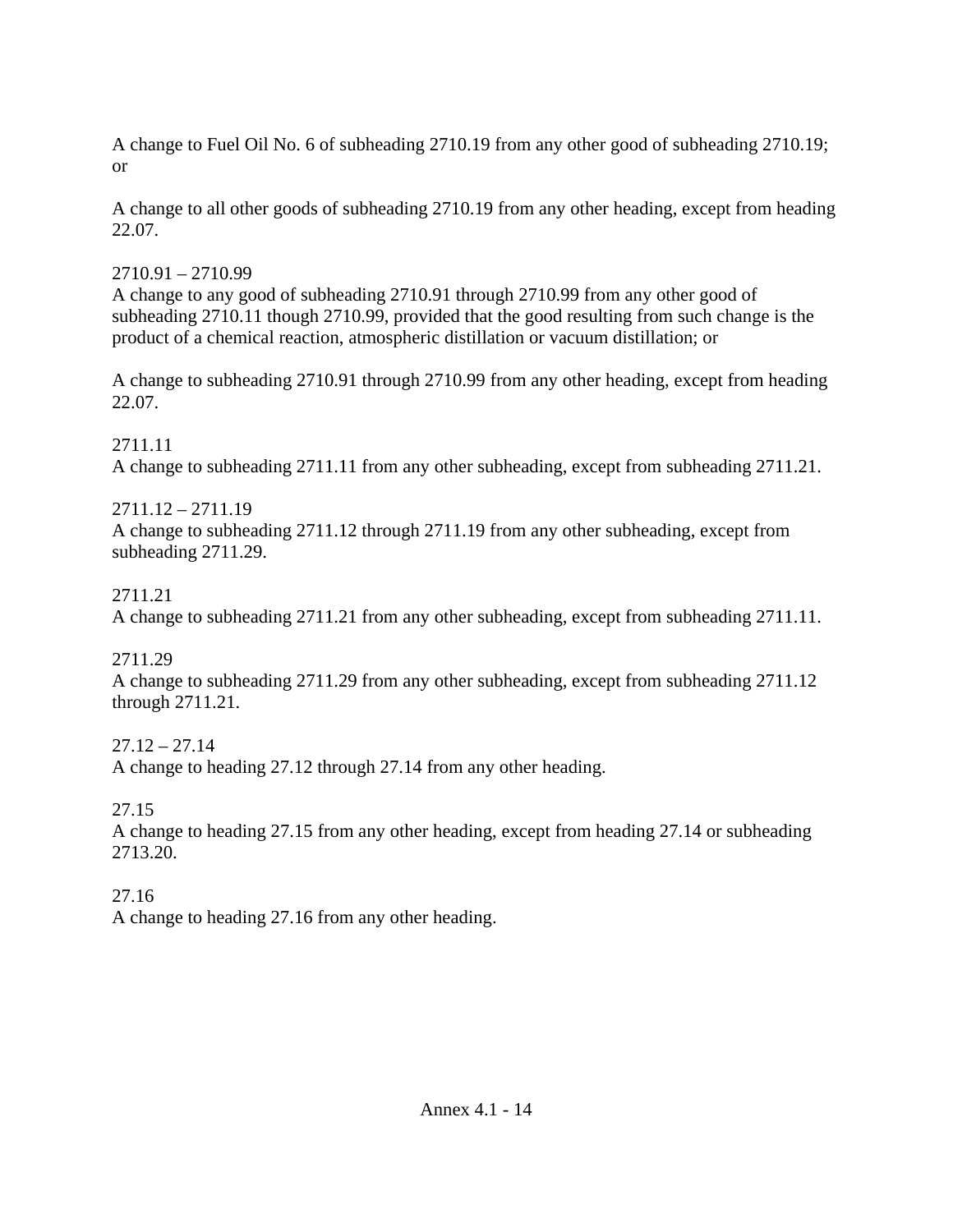### **Section VI Products of the Chemical or Allied Industries (Chapter 28-38)**

## **Notes to Section VI:**

## **Note 1**

Rules 1 through 7 of this Section confer origin to a good of any heading or subheading in this Section, except as otherwise specified in those rules.

## **Note 2**

Notwithstanding Note 1, a good is an originating good if it meets the applicable change in tariff classification or satisfies the applicable value content requirement specified in the rules of origin in this Section.

## **Rule 1: Chemical Reaction**

A good of Chapters 28 through 38, except ethyl isopropyl thionocarbamates of subheading 2930.20 and goods of heading 38.23, that results from a chemical reaction in the territory of one or more of the Parties shall be treated as an originating good.

Note: For purposes of this section, a "chemical reaction" is a process (including a biochemical process) that results in a molecule with a new structure by breaking intramolecular bonds and by forming new intramolecular bonds, or by altering the spatial arrangement of atoms in a molecule.

The following are not considered to be chemical reactions for the purposes of determining whether a good is originating:

- (a) dissolution in water or in another solvent;
- (b) the elimination of solvents, including solvent water; or
- (c) the addition or elimination of water of crystallization.

# **Rule 2: Purification**

A good of Chapters 28 through 38, that is subject to purification shall be treated as an originating good provided that the purification occurs in the territory of one or more of the Parties and results in the following:

- (a) the elimination of 80 percent of the impurities; or
- (b) the reduction or elimination of impurities resulting in a good suitable: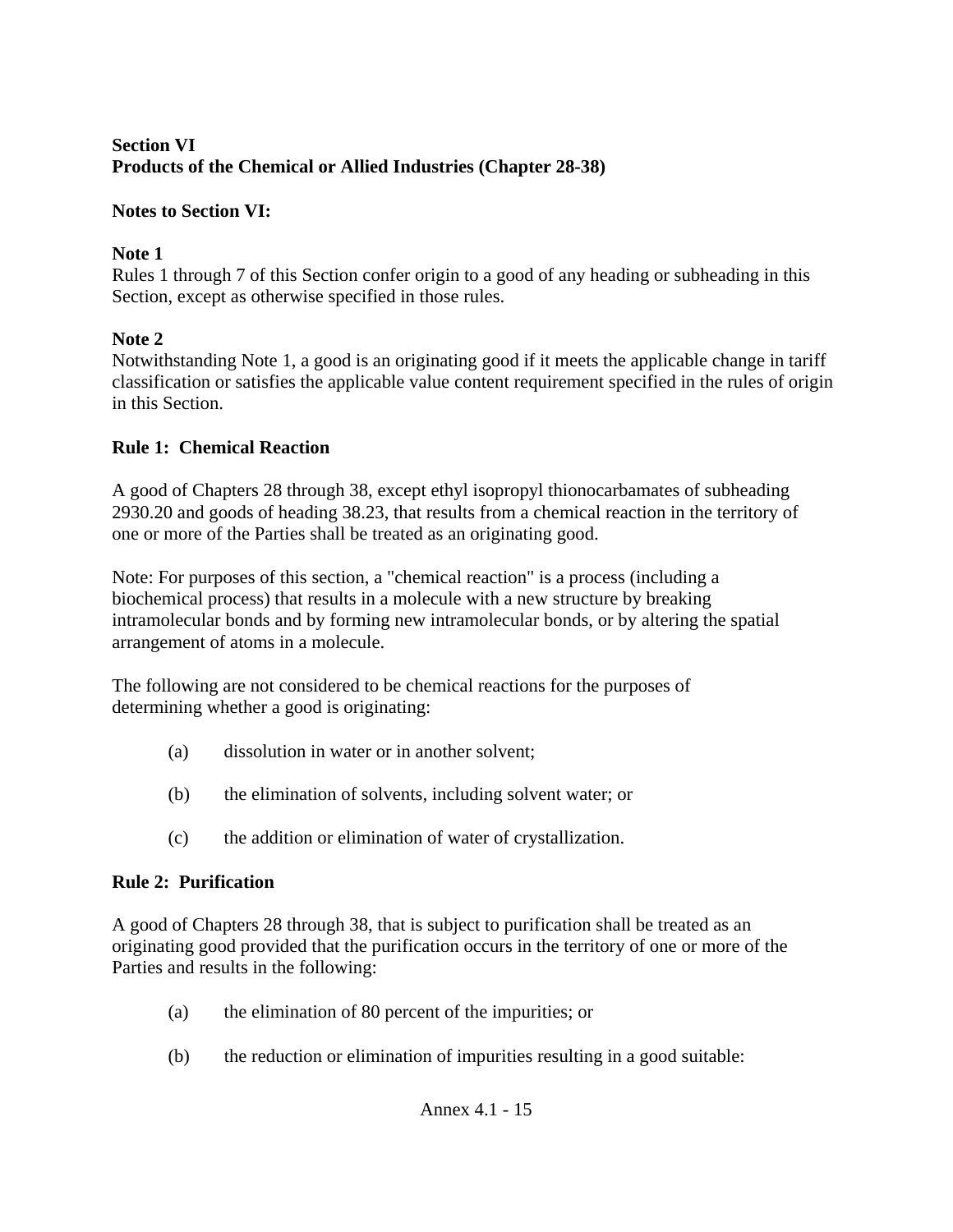- (i) as a pharmaceutical, medicinal, cosmetic, veterinary, or food grade substance;
- (ii) as a chemical product or reagent for analytical, diagnostic, or laboratory uses;
- (iii) as an element or component for use in micro-elements;
- (iv) for specialized optical uses;
- (v) for non-toxic uses for health and safety;
- (vi) for biotechnical use;
- (vii) as a carrier used in a separation process; or
- (viii) for nuclear grade uses.

# **Rule 3: Mixtures and Blends**

A good of Chapters 30, 31, or 33 through 38, except for heading 38.08, shall be treated as an originating good if the deliberate and proportionally controlled mixing or blending (including dispersing) of materials to conform to predetermined specifications, resulting in the production of a good having physical or chemical characteristics that are relevant to the purposes or uses of the good and are different from the input materials, occurs in the territory of one or more of the Parties.

# **Rule 4: Change in Particle Size**

A good of Chapter 30, 31, or 33, shall be treated as an originating good if the deliberate and controlled modification in particle size of the good, including micronizing by dissolving a polymer and subsequent precipitation, other than by merely crushing or pressing, resulting in a good having a defined particle size, defined particle size distribution, or defined surface area, which is relevant to the purposes of the resulting good and have different physical or chemical characteristics from the input materials, occurs in the territory of one or more of the Parties.

# **Rule 5: Standards Materials**

A good of Chapters 28 through 38, shall be treated as an originating good if the production of standards materials occurs in the territory of one or more of the Parties.

For the purposes of this rule "standards materials" (including standard solutions) are preparations suitable for analytical, calibrating, or referencing uses, having precise degrees of purity or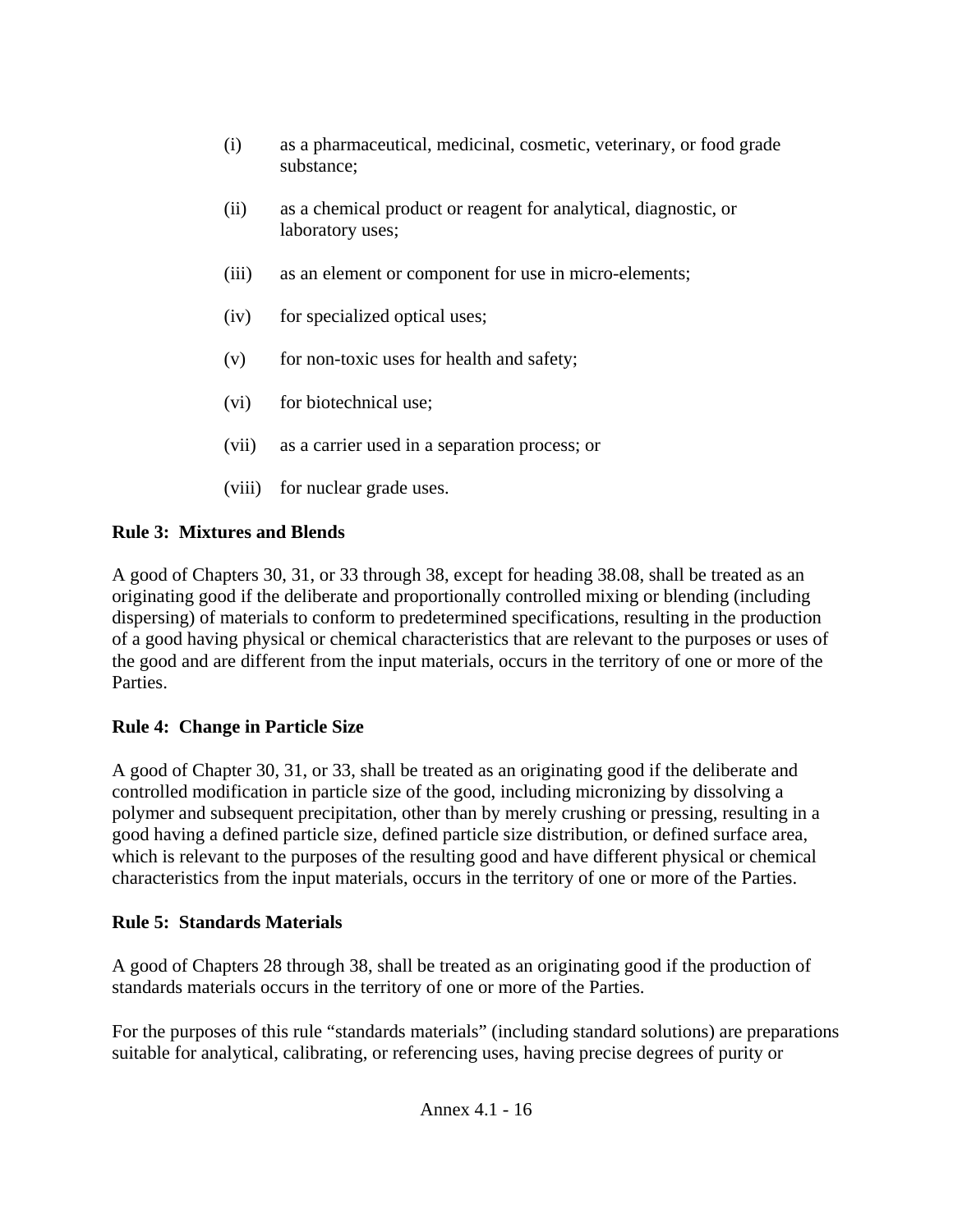proportions that are certified by the manufacturer.

### **Rule 6: Isomer Separation**

A good of Chapters 28 through 38, shall be treated as an originating good if the isolation or separation of isomers from mixtures of isomers occurs in the territory of one or more of the Parties.

### **Rule 7: Separation Prohibition**

A good that undergoes a change from one classification to another in the territory of one or more of the Parties as a result of the separation of one or more materials from a man-made mixture shall not be treated as an originating good unless the isolated material underwent a chemical reaction in the territory of one or more of the Parties.

#### **Chapter 28 Inorganic Chemicals; Organic or Inorganic Compounds of Precious Metals, of Rare-Earth Metals, of Radioactive Elements or of Isotopes**

 $2801.10 - 2801.30$ A change to subheading 2801.10 through 2801.30 from any other subheading.

 $28.02 - 28.03$ A change to heading 28.02 through 28.03 from any other heading.

 $2804.10 - 2806.20$ A change to subheading 2804.10 through 2806.20 from any other subheading.

28.07 – 28.08 A change to heading 28.07 through 28.08 from any other heading.

 $2809.10 - 2809.20$ A change to subheading 2809.10 through 2809.20 from any other subheading.

28.10 A change to heading 28.10 from any other heading.

 $2811.11 - 2816.40$ A change to subheading 2811.11 through 2816.40 from any other subheading.

28.17 A change to heading 28.17 from any other heading.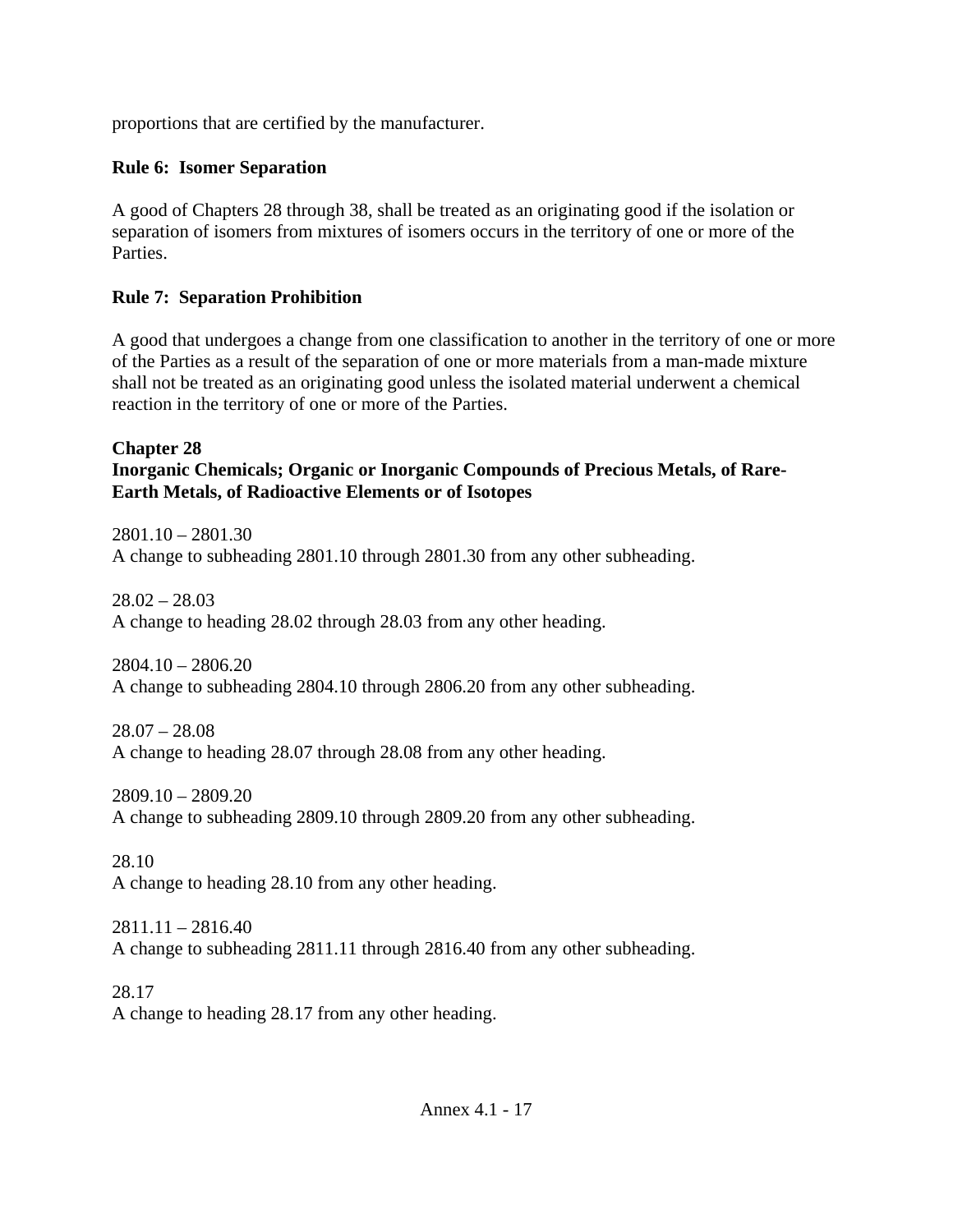2818.10 – 2821.20 A change to subheading 2818.10 through 2821.20 from any other subheading.

 $28.22 - 28.23$ A change to heading 28.22 through 28.23 from any other heading.

2824.10 – 2837.20 A change to subheading 2824.10 through 2837.20 from any other subheading.

28.38 A change to heading 28.38 from any other heading.

2839.11 – 2846.90 A change to subheading 2839.11 through 2846.90 from any other subheading.

28.47 – 28.48 A change to heading 28.47 through 28.48 from any other heading.

2849.10 – 2849.90 A change to subheading 2849.10 through 2849.90 from any other subheading.

 $28.50 - 28.51$ A change to heading 28.50 through 28.51 from any other heading.

### **Chapter 29 Organic Chemicals**

2901.10 – 2910.90 A change to subheading 2901.10 through 2910.90 from any other subheading.

29.11 A change to heading 29.11 from any other heading.

 $2912.11 - 2912.60$ A change to subheading 2912.11 through 2912.60 from any other subheading.

# 29.13

A change to heading 29.13 from any other heading.

2914.11 – 2918.90 A change to subheading 2914.11 through 2918.90 from any other subheading.

29.19 A change to heading 29.19 from any other heading.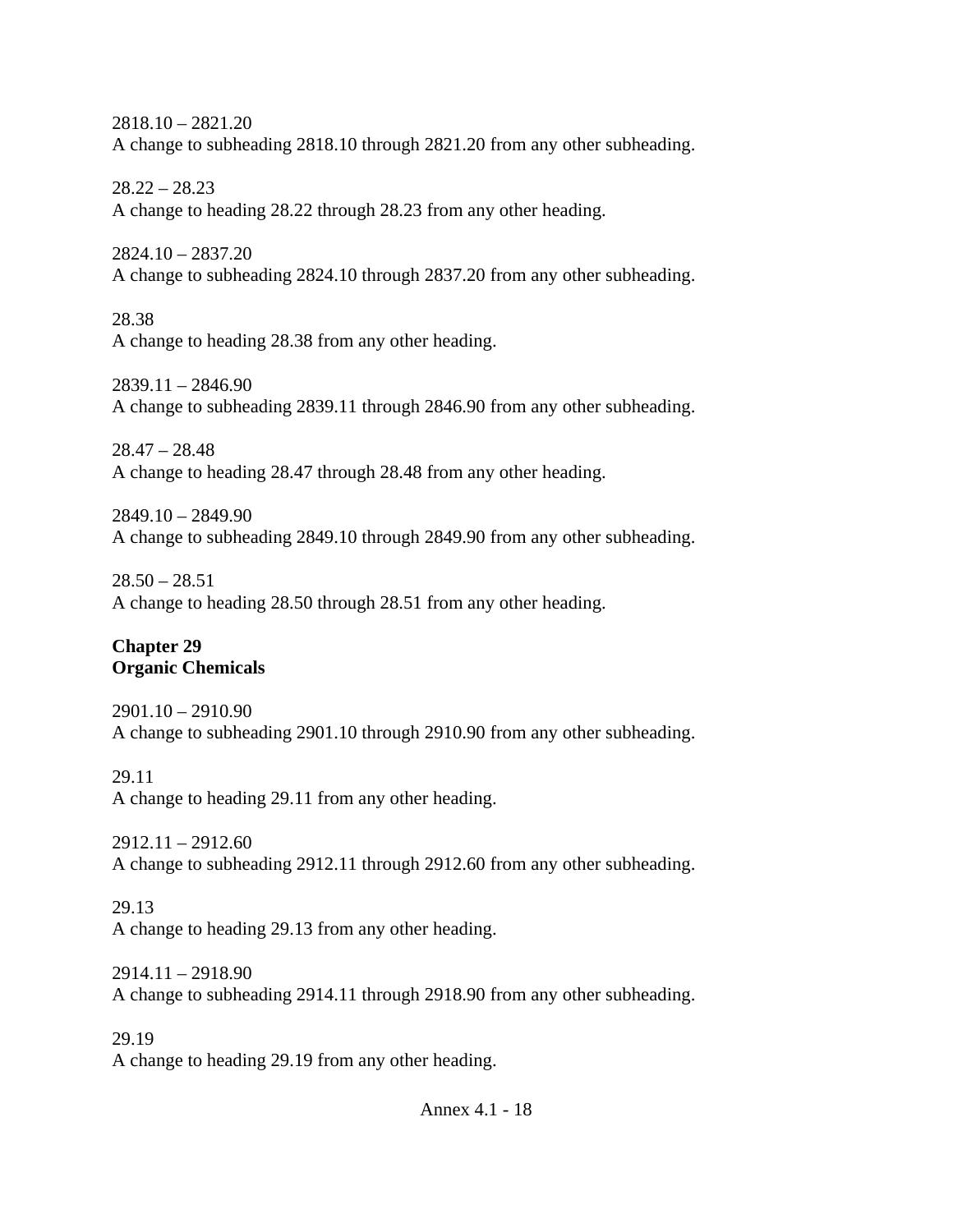2920.10 – 2926.90 A change to subheading 2920.10 through 2926.90 from any other subheading.

 $29.27 - 29.28$ A change to heading 29.27 through 29.28 from any other heading.

2929.10 – 2930.10 A change to subheading 2929.10 through 2930.10 from any other subheading.

2930.20 A change to ethyl isopropyl thionocarbamates of subheading 2930.20 from any other heading; or

A change to all other goods of subheading 2930.20 from any other subheading.

2930.30 – 2930.90 A change to subheading 2930.30 through 2930.90 from any other subheading.

29.31 A change to heading 29.31 from any other heading.

2932.11 – 2934.99 A change to subheading 2932.11 through 2934.99 from any other subheading.

29.35 A change to heading 29.35 from any other heading.

2936.10 – 2939.99 A change to subheading 2936.10 through 2939.99 from any other subheading.

29.40 A change to heading 29.40 from any other heading.

2941.10 – 2941.90 A change to subheading 2941.10 through 2941.90 from any other subheading.

29.42 A change to heading 29.42 from any other heading.

## **Chapter 30 Pharmaceutical Products**

3001.10 – 3003.90 A change to subheading 3001.10 through 3003.90 from any other subheading.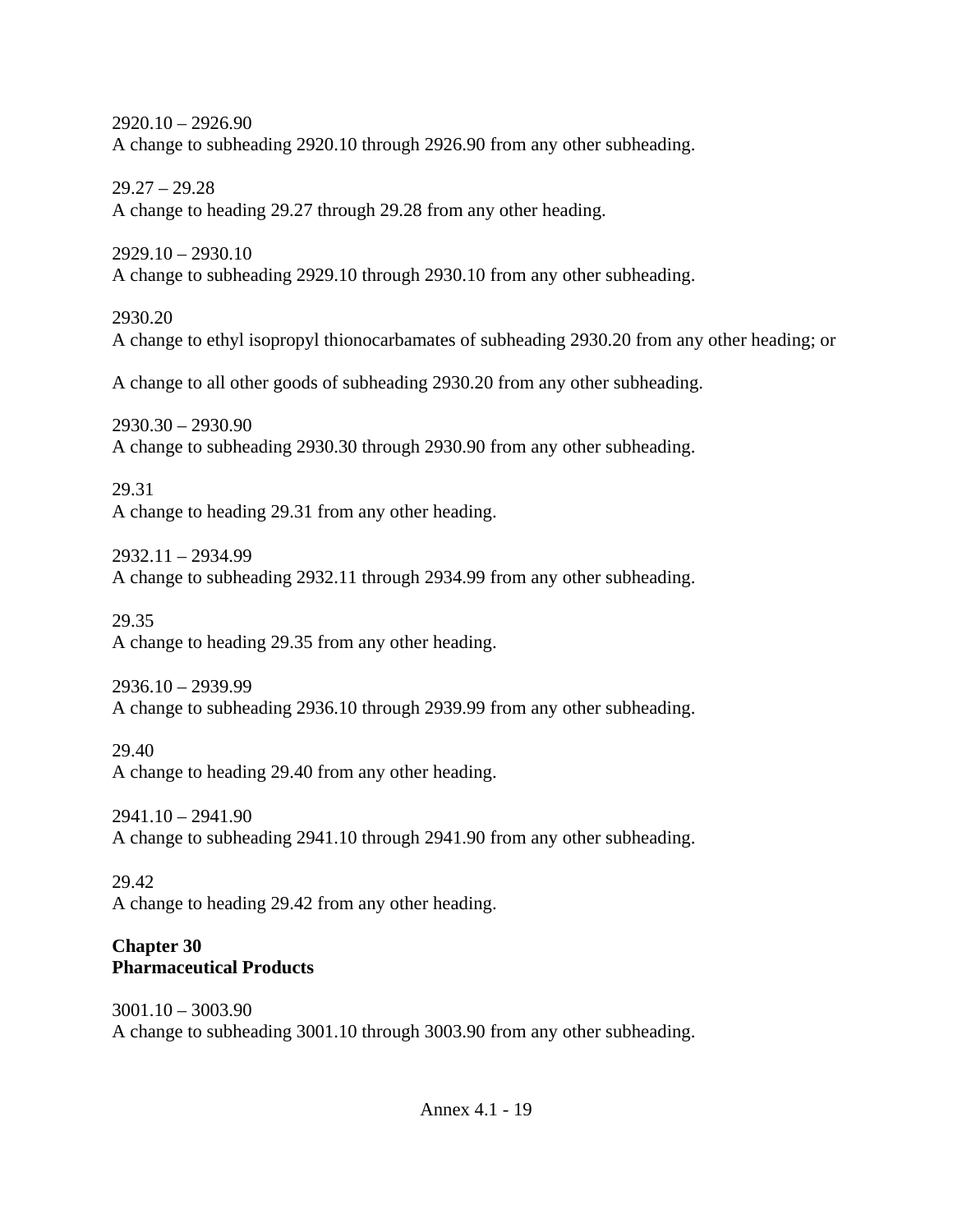### 30.04

A change to heading 30.04 from any other heading, provided that the change in heading does not result exclusively from packaging for retail sale.

3005.10 – 3006.40 A change to subheading 3005.10 through 3006.40 from any other subheading.

### 3006.50

A change to subheading 3006.50 from any other subheading, provided that there is a regional value content of not less than:

- (a) 35 percent under the build-up method; or
- (b) 45 percent under the build-down method.

 $3006.60 - 3006.80$ 

A change to subheading 3006.60 through 3006.80 from any other subheading.

#### **Chapter 31 Fertilizers**

31.01 A change to heading 31.01 from any other heading.

3102.10 – 3105.90 A change to subheading 3102.10 through 3105.90 from any other subheading.

## **Chapter 32**

**Tanning or Dyeing Extracts; Tannins and Their Derivatives; Dyes, Pigments and Other Coloring Matter; Paints and Varnishes; Putty and Other Mastics; Inks.** 

3201.10 – 3202.90 A change to subheading 3201.10 through 3202.90 from any other subheading.

32.03 A change to heading 32.03 from any other heading.

 $3204.11 - 3204.90$ A change to subheading 3204.11 through 3204.90 from any other subheading.

32.05 A change to heading 32.05 from any other chapter.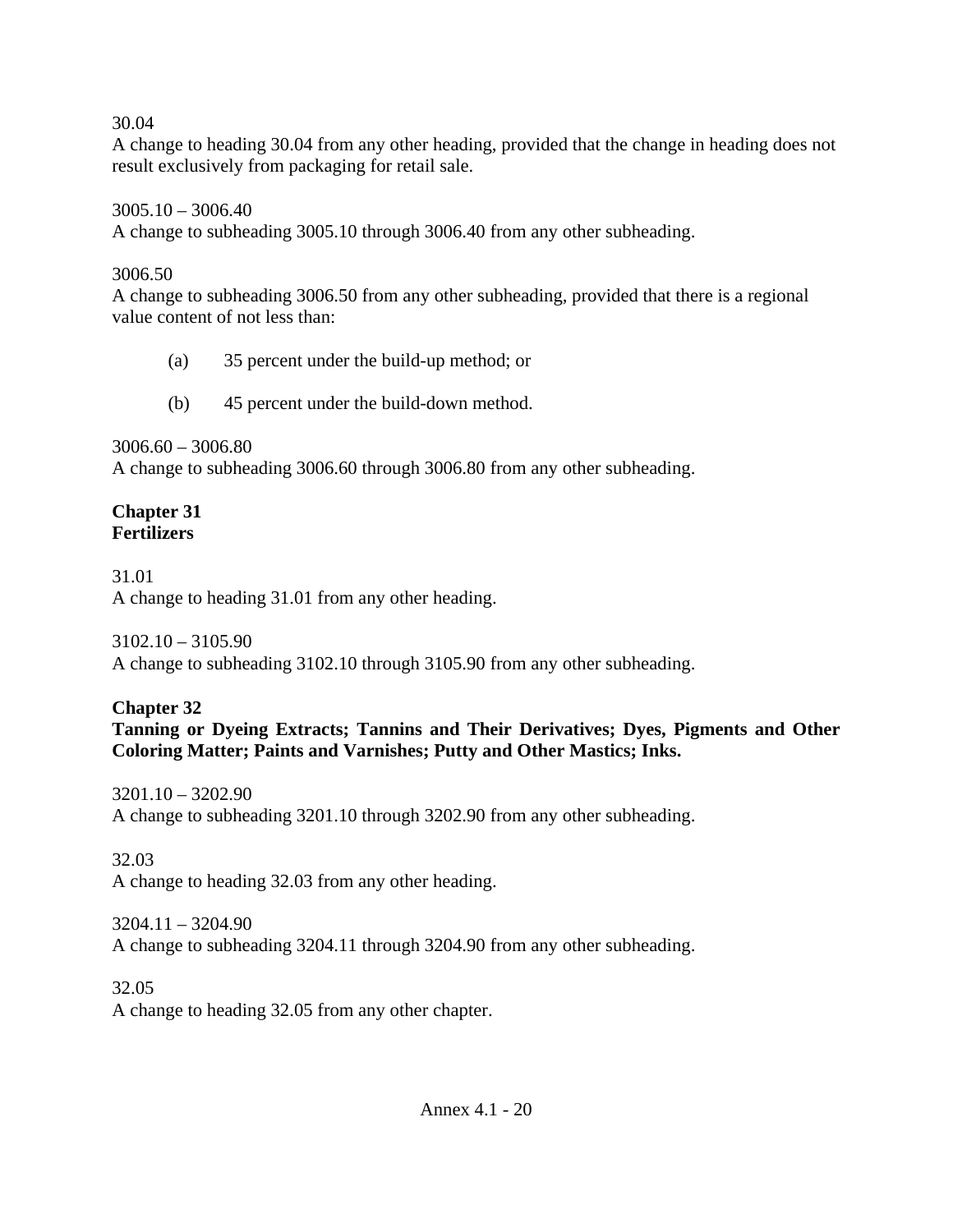$3206.11 - 3206.50$ A change to subheading 3206.11 through 3206.50 from any other subheading.

 $32.07 - 32.12$ A change to heading 32.07 through 32.12 from any other chapter.

 $32.13 - 32.14$ A change to heading 32.13 through 32.14 from any other heading.

32.15

A change to heading 32.15 from any other chapter.

# **Chapter 33 Essential Oils and Resinoids; Perfumery, Cosmetic or Toilet Preparations**

3301.11 – 3301.90 A change to subheading 3301.11 through 3301.90 from any other subheading.

33.02 A change to heading 33.02 from any other heading, except from heading 22.07.

33.03 A change to heading 33.03 from any other heading.

3304.10 – 3307.90 A change to subheading 3304.10 through 3307.90 from any other subheading.

**Chapter 34 Soap, Organic Surface-active Agents, Washing Preparations, Lubricating Preparations, Artificial Waxes, Prepared Waxes, Polishing or Scouring Preparations, Candles and Similar Articles, Modeling Pastes, Dental Waxes and Dental Preparations with a Basis of Plaster** 

34.01 A change to heading 34.01 from any other heading.

3402.11 – 3402.19 A change to subheading 3402.11 through 3402.19 from any other subheading.

3402.20 A change to subheading 3402.20 from any other subheading, except from subheading 3402.90.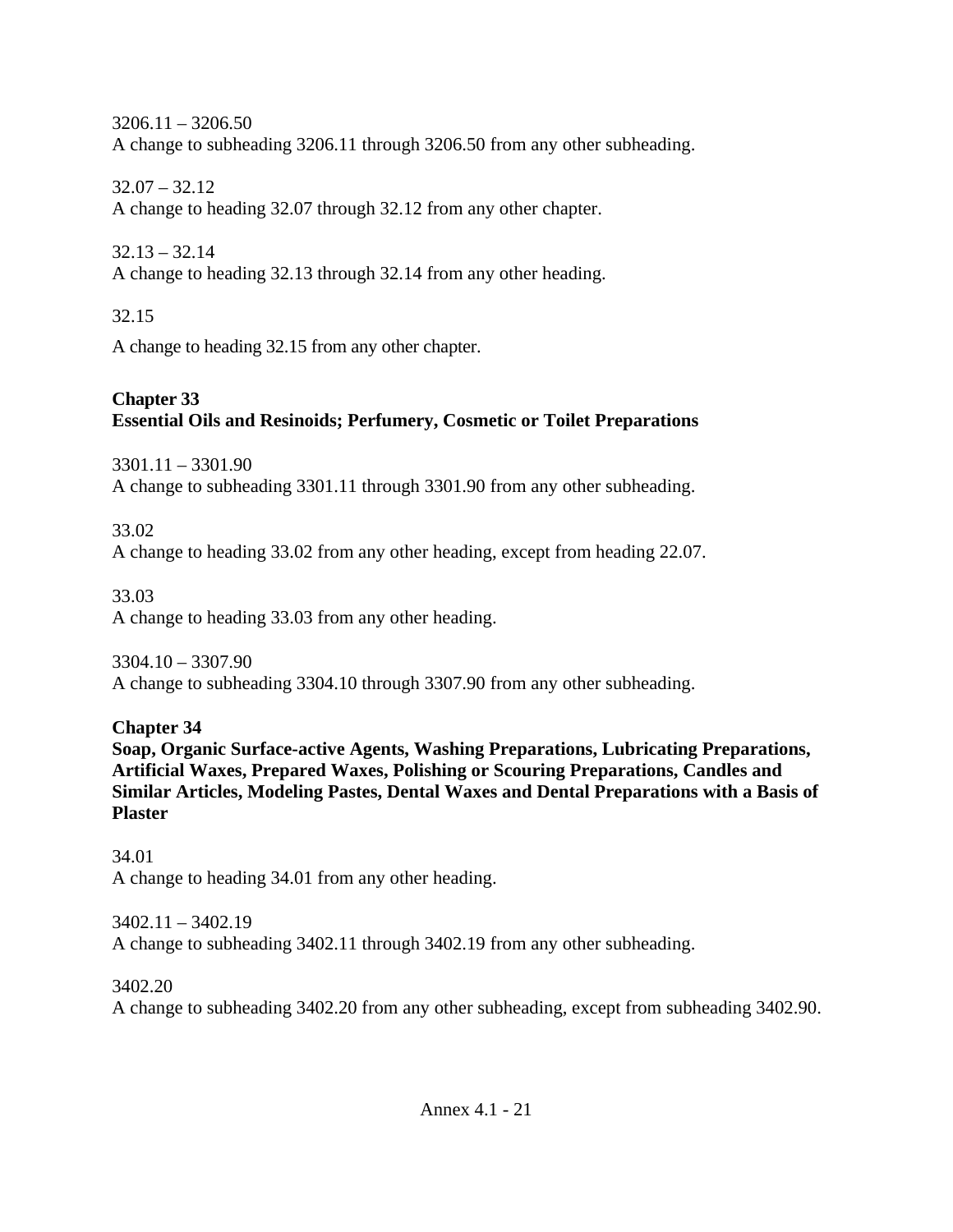3402.90 A change to subheading 3402.90 from any other subheading.

3403.11 – 3403.19 A change to subheading 3403.11 through 3403.19 from any other subheading, except from heading 27.10 or 27.12.

3403.91 – 3403.99 A change to subheading 3403.91 through 3403.99 from any other subheading.

3404.10 – 3405.90 A change to subheading 3404.10 through 3405.90 from any other subheading.

34.06 – 34.07 A change to heading 34.06 through 34.07 from any other heading.

## **Chapter 35 Albuminoidal Substances; Modified Starches; Glues, Enzymes**

3501.10 – 3501.90 A change to subheading 3501.10 through 3501.90 from any other subheading.

 $3502.11 - 3502.19$ A change to subheading 3502.11 through 3502.19 from any other subheading outside that group, except from heading 04.07.

3502.20 – 3502.90 A change to subheading 3502.20 through 3502.90 from any other subheading.

 $35.03 - 35.04$ A change to heading 35.03 through 35.04 from any other heading.

3505.10 A change to subheading 3505.10 from any other subheading.

3505.20 A change to subheading 3505.20 from any other heading.

35.06 A change to heading 35.06 from any other heading.

3507.10 – 3507.90 A change to subheading 3507.10 through 3507.90 from any other subheading.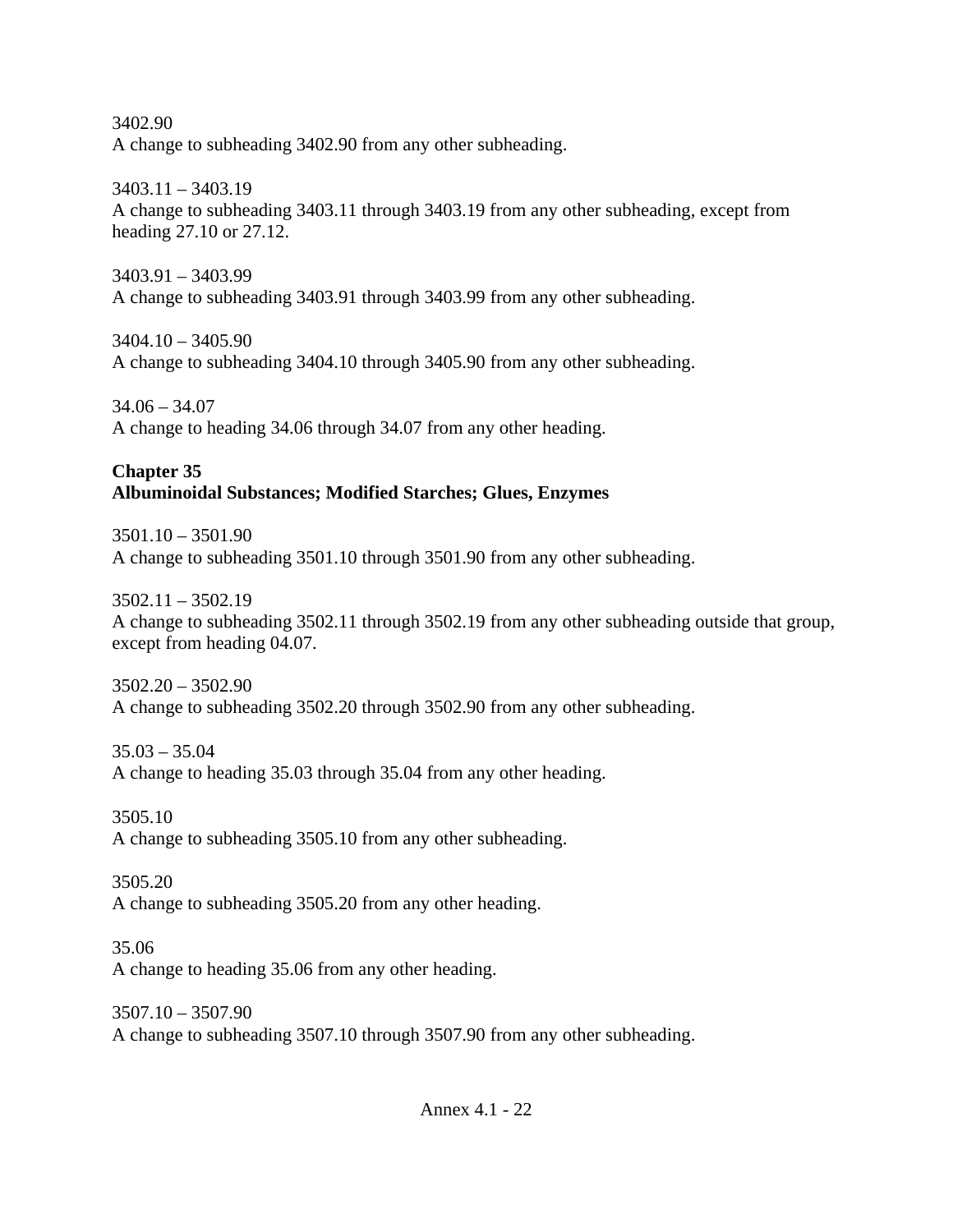### **Chapter 36 Explosives; Pyrotechnic Products; Matches; Pyrophoric Alloys; Certain Combustible Preparations**

 $36.01 - 36.06$ A change to heading 36.01 through 36.06 from any other heading.

## **Chapter 37 Photographic or Cinematographic Goods**

 $37.01 - 37.03$ A change to heading 37.01 through 37.03 from any other heading outside that group.

 $37.04 - 37.06$ A change to heading 37.04 through 37.06 from any other heading.

3707.10 – 3707.90 A change to subheading 3707.10 through 3707.90 from any other subheading.

### **Chapter 38 Miscellaneous Chemical Products**

3801.10 – 3807.00 A change to subheading 3801.10 through 3807.00 from any other heading.

3808.10 – 3808.90 A change to subheading 3808.10 through 3808.90 from any other subheading, provided that 50 percent by weight of the active ingredient or ingredients are originating.

3809.10 – 3824.90 A change to subheading 3809.10 through 3824.90 from any other heading.

38.25

A change to heading 38.25 from any other chapter, except from Chapter 28 through 37, 40, or 90.

### **Section VII Plastics and Articles Thereof; Rubber and Articles Thereof (Chapter 39-40)**

### **Notes to Section VII:**

### **Note 1**

Rules 1 through 5 of this Section confer origin to a good of any heading or subheading in this Section, except as otherwise specified in those rules.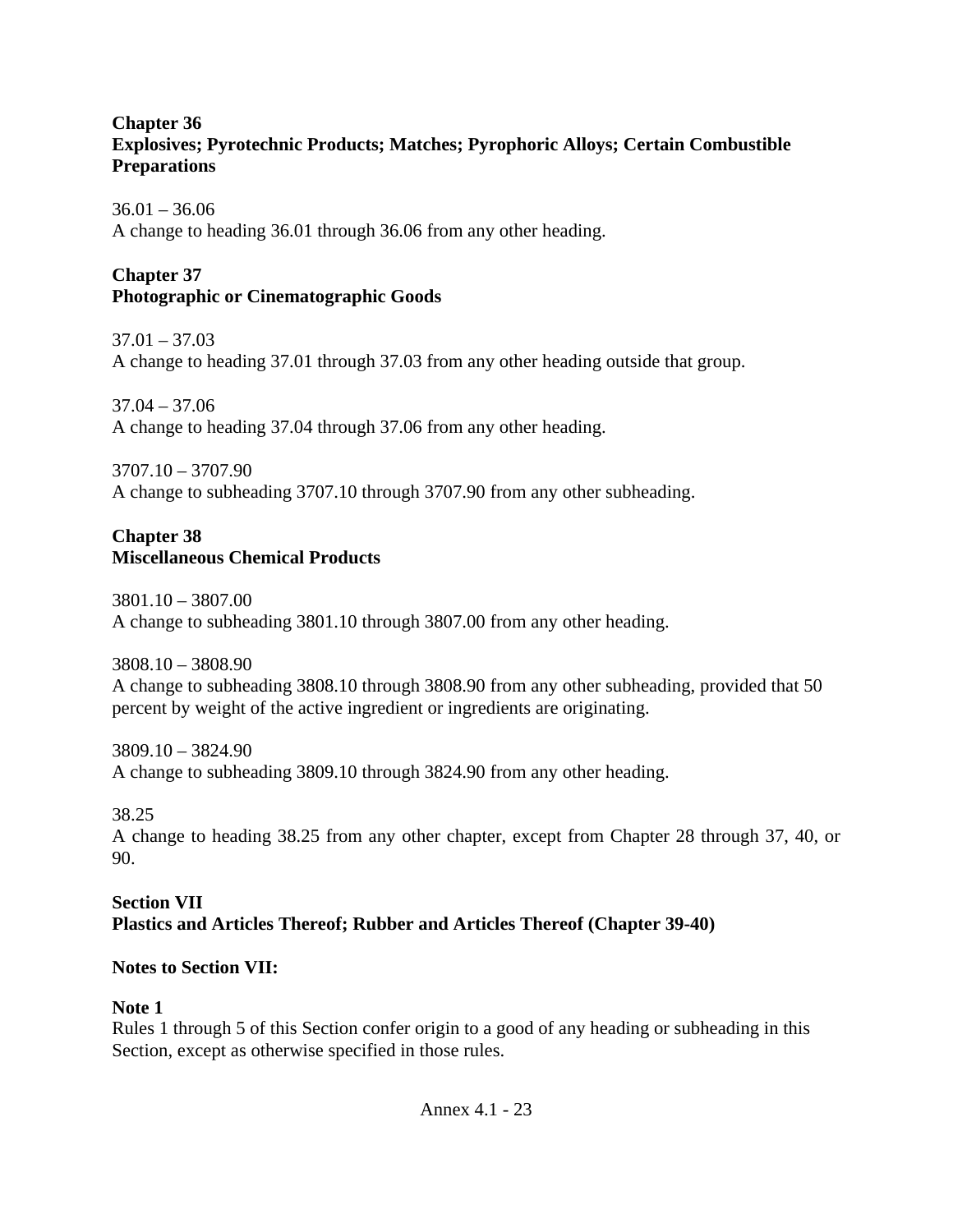### **Note 2**

Notwithstanding Note 1, a good is an originating good if it meets the applicable change in tariff classification or satisfies the applicable regional value content specified in the rules of origin in this Section.

## **Rule 1: Chemical Reaction**

A good that results from a chemical reaction in the territory of one or more of the Parties shall be treated as an originating good.

For purposes of this section, a "chemical reaction" is a process (including a biochemical process) that results in a molecule with a new structure by breaking intramolecular bonds and by forming new intramolecular bonds, or by altering the spatial arrangement of atoms in a molecule.

The following are not considered to be chemical reactions for the purposes of determining whether a good is an originating good:

- (a) dissolution in water or another solvent;
- (b) the elimination of solvents including solvent water; or
- (c) the addition or elimination of water of crystallization.

## **Rule 2: Purification**

A good that is subject to purification shall be treated as an originating good provided that the purification occurs in the territory of one or more of the Parties and result in the following:

- (a) the elimination of 80 percent of the impurities; or
- (b) the reduction or elimination of impurities resulting in a good suitable:
	- (i) as a pharmaceutical, medicinal, cosmetic, veterinary, or food grade substances;
	- (ii) as a chemical product or reagent for analytical, diagnostic or laboratory uses;
	- (iii) as an element or component for use in micro-elements;
	- (iv) for specialized optical uses;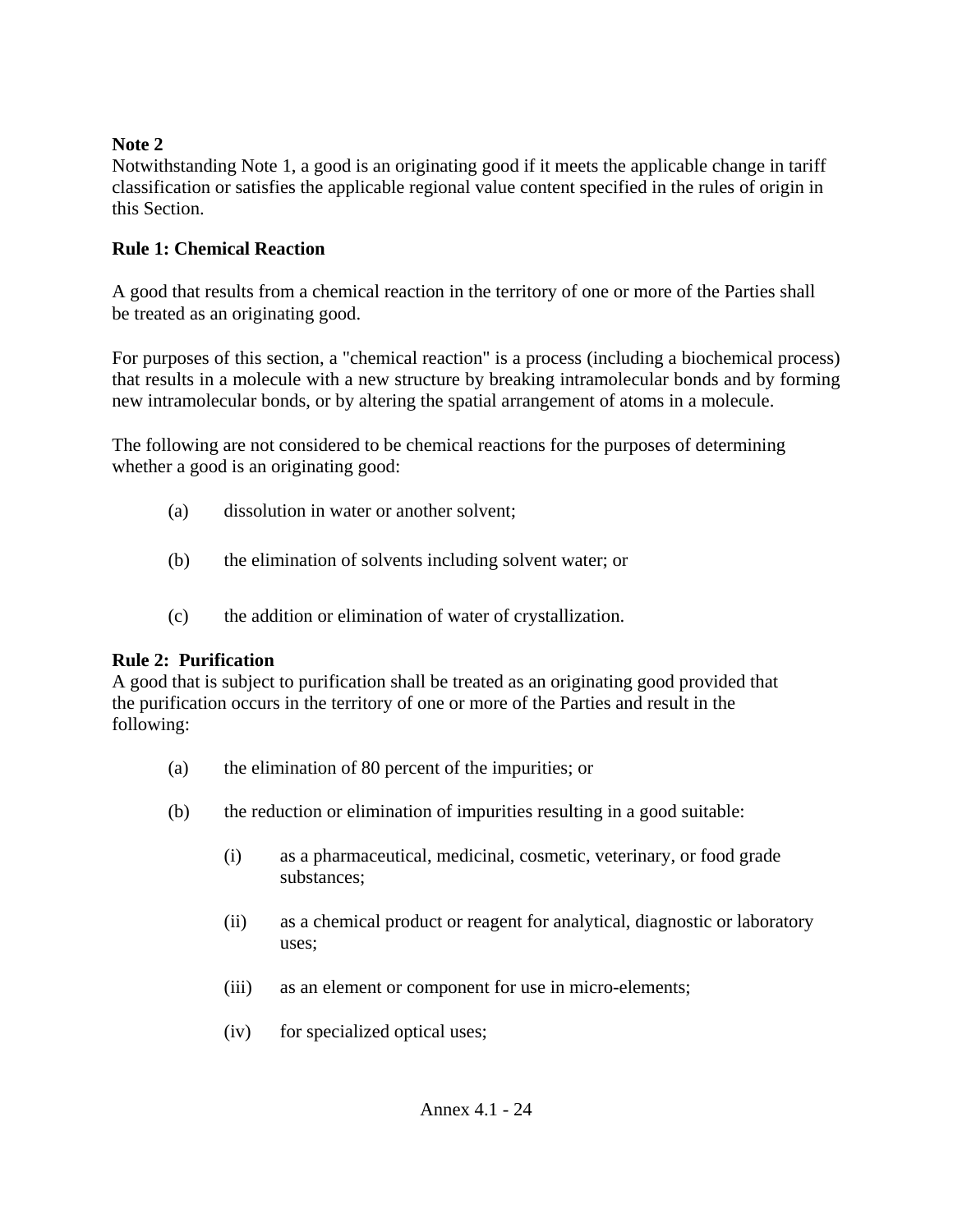- $(v)$  for non toxic uses for health and safety;
- (vi) for biotechnical use;
- (vii) as a carrier used in a separation process; or
- (viii) for nuclear grade uses.

## **Rule 3: Mixtures and Blends**

A good shall be treated as an originating good if the deliberate and proportionally controlled mixing or blending (including dispersing) of materials to conform to predetermined specifications, resulting in the production of a good having physical or chemical characteristics that are relevant to the purposes or uses of the good and are different from the input materials, occurs in the territory of one or more of the Parties.

## **Rule 4: Change in Particle Size**

A good of Chapter 39 shall be treated as an originating good if the deliberate and controlled modification in particle size of a good, including micronizing by dissolving a polymer and subsequent precipitation, other than by merely crushing or pressing, resulting in a good having a defined particle size, defined particle size distribution or defined surface area, which is relevant to the purposes of the resulting good and have different physical or chemical characteristics from the input materials, occurs in the territory of one or more of the Parties.

## **Rule 5: Isomer Separation**

A good of Chapter 39 shall be treated as an originating good if the isolation or separation of isomers from mixtures of isomers occurs in the territory of one of more of the Parties.

### **Chapter 39 Plastics and Articles Thereof**

 $39.01 - 39.15$ A change to heading 39.01 through 39.15 from any other heading, provided that the originating polymer content is no less than 50 percent by weight of the total polymer content.

3916.10 – 3917.31 A change to subheading 3916.10 through 3917.31 from any other subheading.

3917.32 – 3917.33 A change to subheading 3917.32 through 3917.33 from any other subheading outside that group.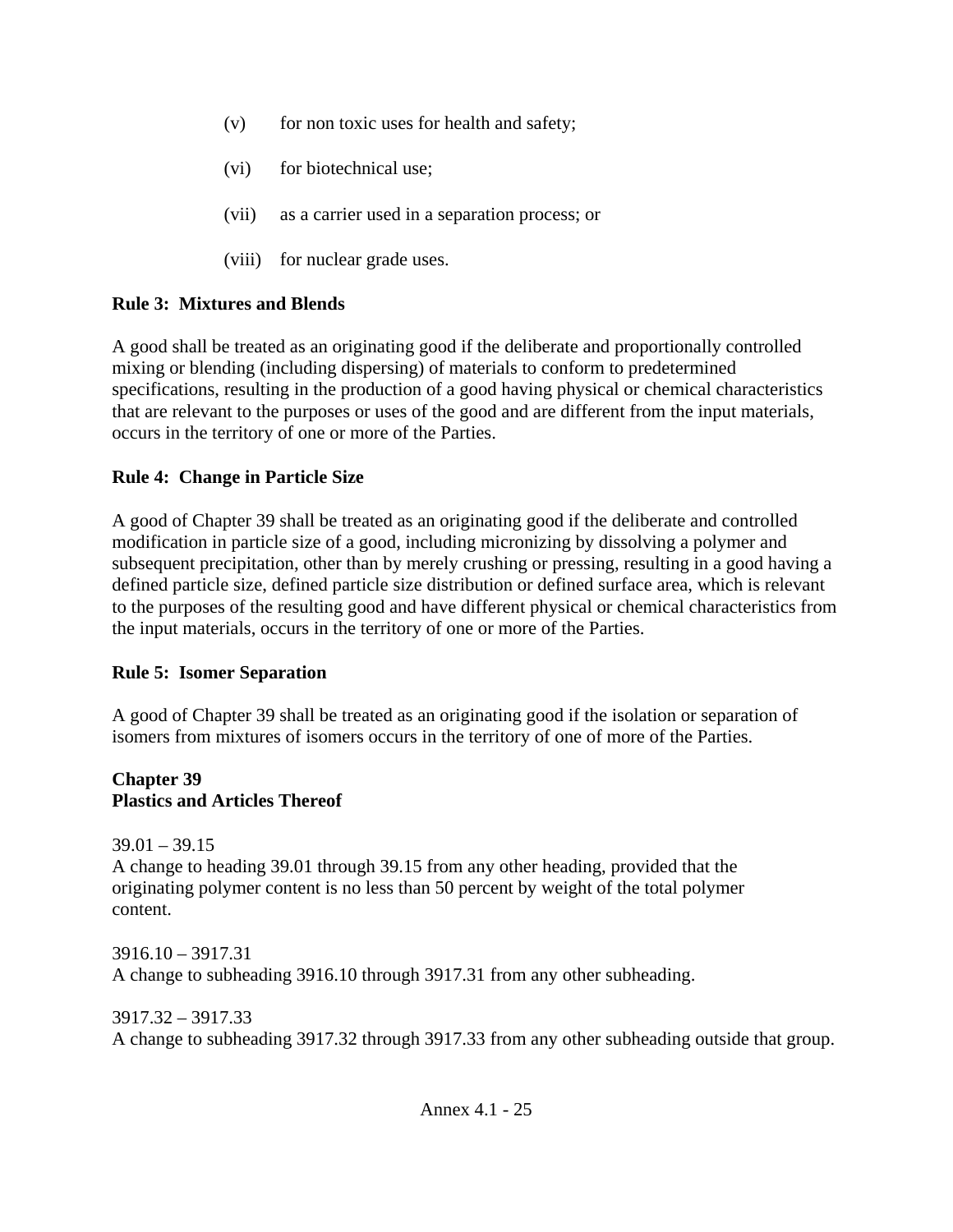#### 3917.39 – 3918.90

A change to subheading 3917.39 through 3918.90 from any other subheading.

3919.10 – 3919.90

A change to subheading 3919.10 through 3919.90 from any other subheading outside that group; or

A change to subheading 3919.10 through 3919.90 from any other subheading provided that there is a regional value content of not less than:

- (a) 35 percent under the build-up method, or
- (b) 45 percent under the build-down method.

3920.10-3920.99

A change to subheading 3920.10 through 3920.99 from any other subheading; or

No change in tariff classification is required, provided that there is a regional value content of not less than:

- (a) 35 percent under the build-up method, or
- (b) 45 percent under the build-down method.

3921.11 – 3921.90 A change to subheading 3921.11 through 3921.90 from any other subheading.

39.22 – 39.26 A change to heading 39.22 through 39.26 from any other heading.

### **Chapter 40 Rubber and Articles Thereof**

4001.10 – 4001.30 A change to subheading 4001.10 through 4001.30 from any other chapter; or

A change to subheading 4001.10 through 4001.30 from any other subheading, provided that there is a regional value content of not less than 30 percent under the build-down method.

4002.11 – 4002.70 A change to subheading 4002.11 through 4002.70 from any other heading, except from heading 40.01; or

A change to subheading 4002.11 through 4002.70 from heading 40.01 or from any other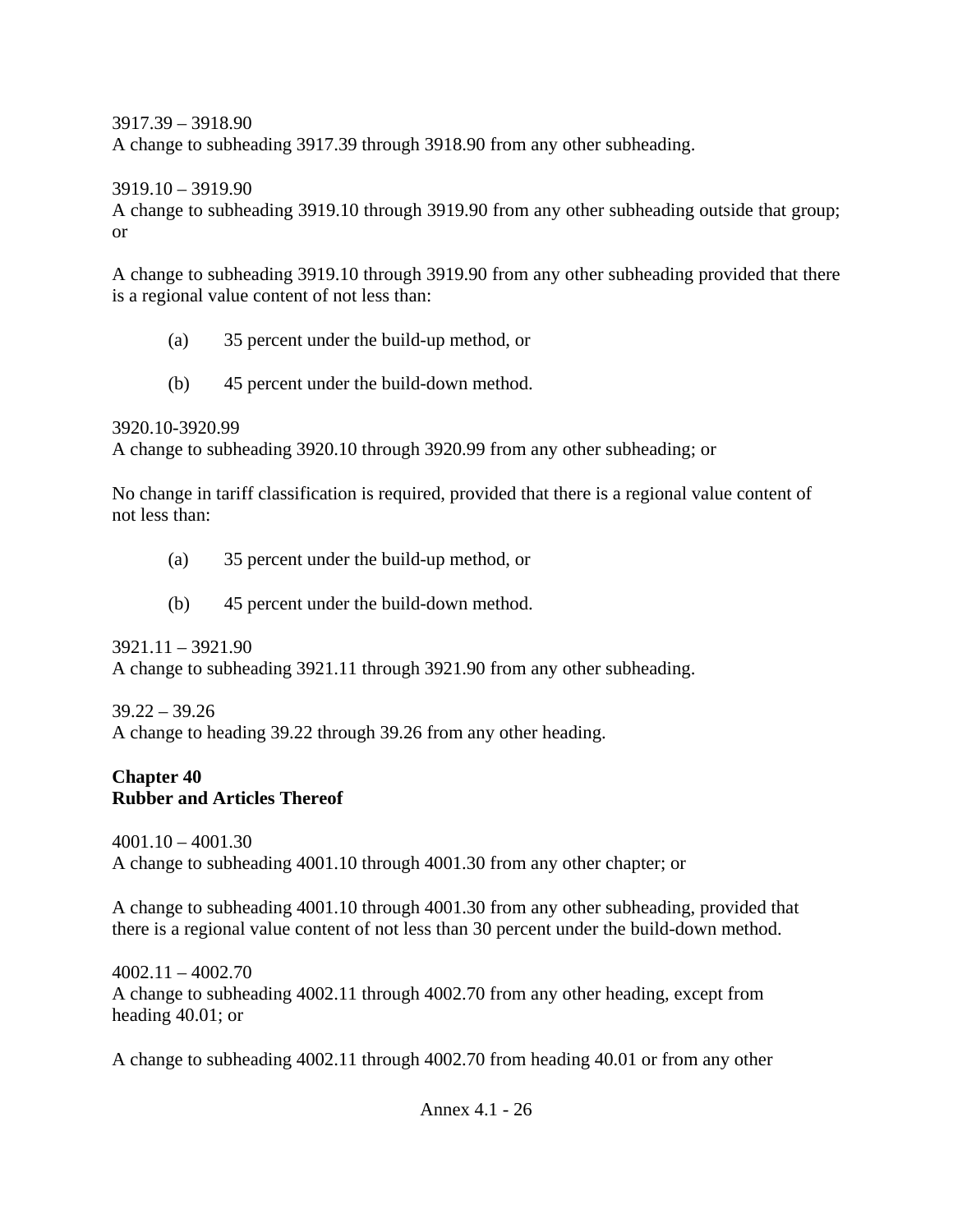heading, provided that there is a regional value content of not less than 30 percent under the build-down method.

4002.80 A change to subheading 4002.80 from any other subheading.

4002.91 – 4002.99 A change to subheading 4002.91 through 4002.99 from any other heading.

 $40.03 - 40.04$ 

A change to heading 40.03 through 40.04 from any other heading, except from heading 40.01; or

A change to heading 40.03 through 40.04 from heading 40.01 or from any other heading, provided that there is a regional value content of not less than 30 percent under the build-down method.

 $40.05 - 40.17$ A change to heading 40.05 through 40.17 from any other heading.

# **Section VIII**

**Raw Hides and Skins, Leather, Furskins and Articles Thereof; Saddlery and Harness; Travel Goods, Handbags and Similar Containers; Articles of Animal Gut (Other Than Silk-worm Gut) (Chapter 41-43)** 

# **Chapter 41 Raw Hides and Skins (Other Than Furskins) and Leather**

41.01

A change to hides or skins of heading 41.01 that have undergone a tanning (including a pre-tanning) process that is reversible from any other good of heading 41.01 or from any other chapter; or

A change to any other good of heading 41.01 from any other chapter.

# 41.02

A change to hides or skins of heading 41.02 that have undergone a tanning (including a pretanning) process that is reversible from any other good of heading 41.02 or from any other chapter; or

A change to any other good of heading 41.02 from any other chapter.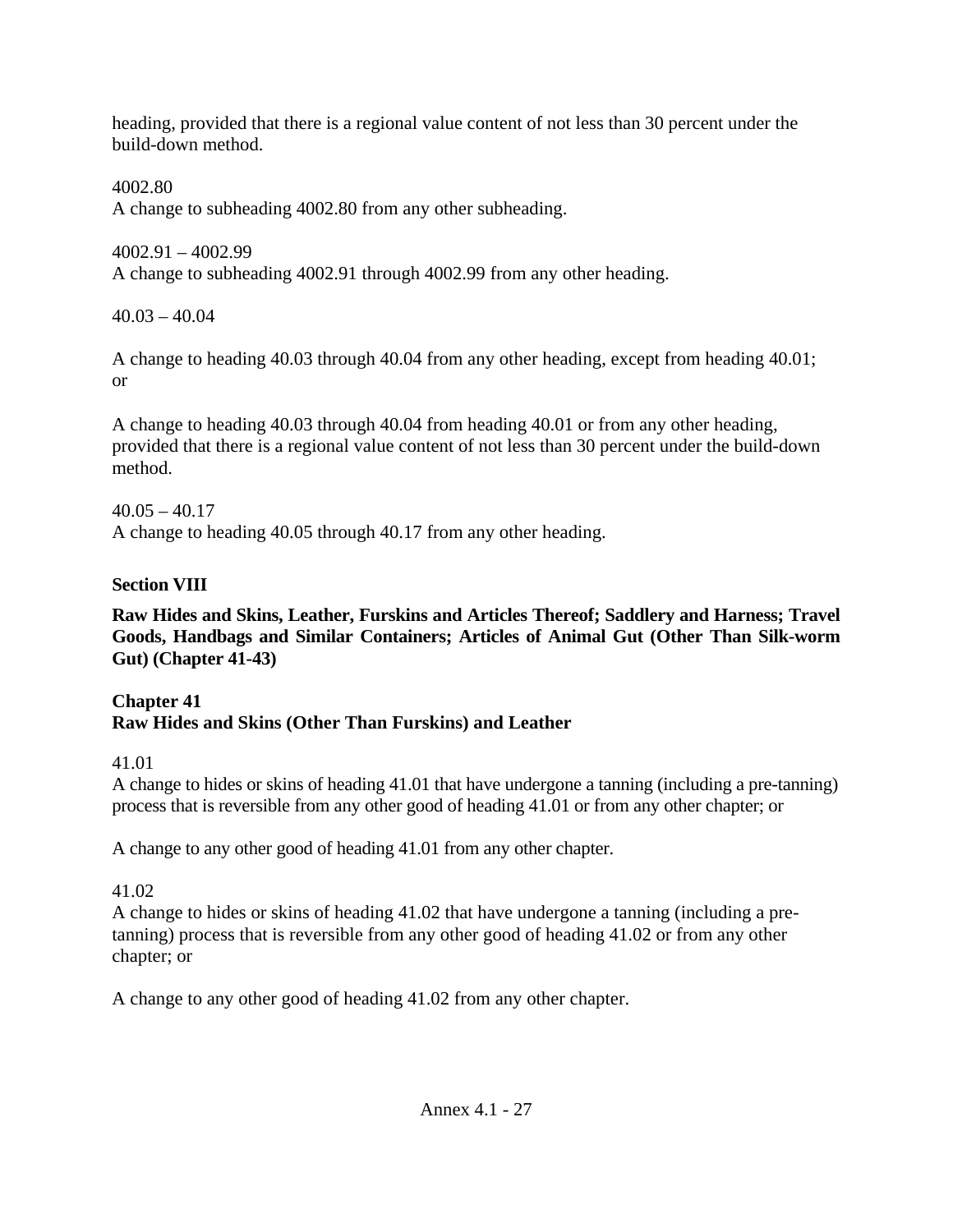41.03

A change to hides or skins of heading 41.03 that have undergone a tanning (including a pretanning) process that is reversible from any other good of heading 41.03 or from any other chapter; or

A change to any other good of heading 41.03 from any other chapter.

## 4104.11 – 4104.49 A change to subheading 4104.11 through 4104.49 from any other subheading.

# 41.05

A change to heading 41.05 from any other heading, except from hides or skins of heading 41.02 that have undergone a tanning (including a pre-tanning) process that is reversible, or from heading 41.12; or

A change to heading 41.05 from wet blues of 4105.10.

# 41.06

A change to heading 41.06 from any other heading, except from hides or skins of heading 41.03 that have undergone a tanning (including a pre-tanning) process that is reversible, or from heading 41.13; or

A change to heading 41.06 from wet blues of 4106.21, 4106.31, or 4106.91.

# 41.07

A change to heading 41.07 from any other heading.

# 41.12

A change to heading 41.12 from any other heading, except from hides or skins of heading 41.02 that have undergone a tanning (including a pre-tanning) process that is reversible, or from heading 41.05; or

A change to heading 41.12 from wet blues of 4105.10.

# 41.13

A change to heading 41.13 from any other heading except from hides or skins of heading 41.03 that have undergone a tanning (including a pre-tanning) process that is reversible, or from heading 41.06; or

A change to heading 41.13 from wet blues of 4106.21, 4106.31 or 4106.91.

# 4114.10 – 4115.20 A change to subheading 4114.10 through 4115.20 from any other subheading.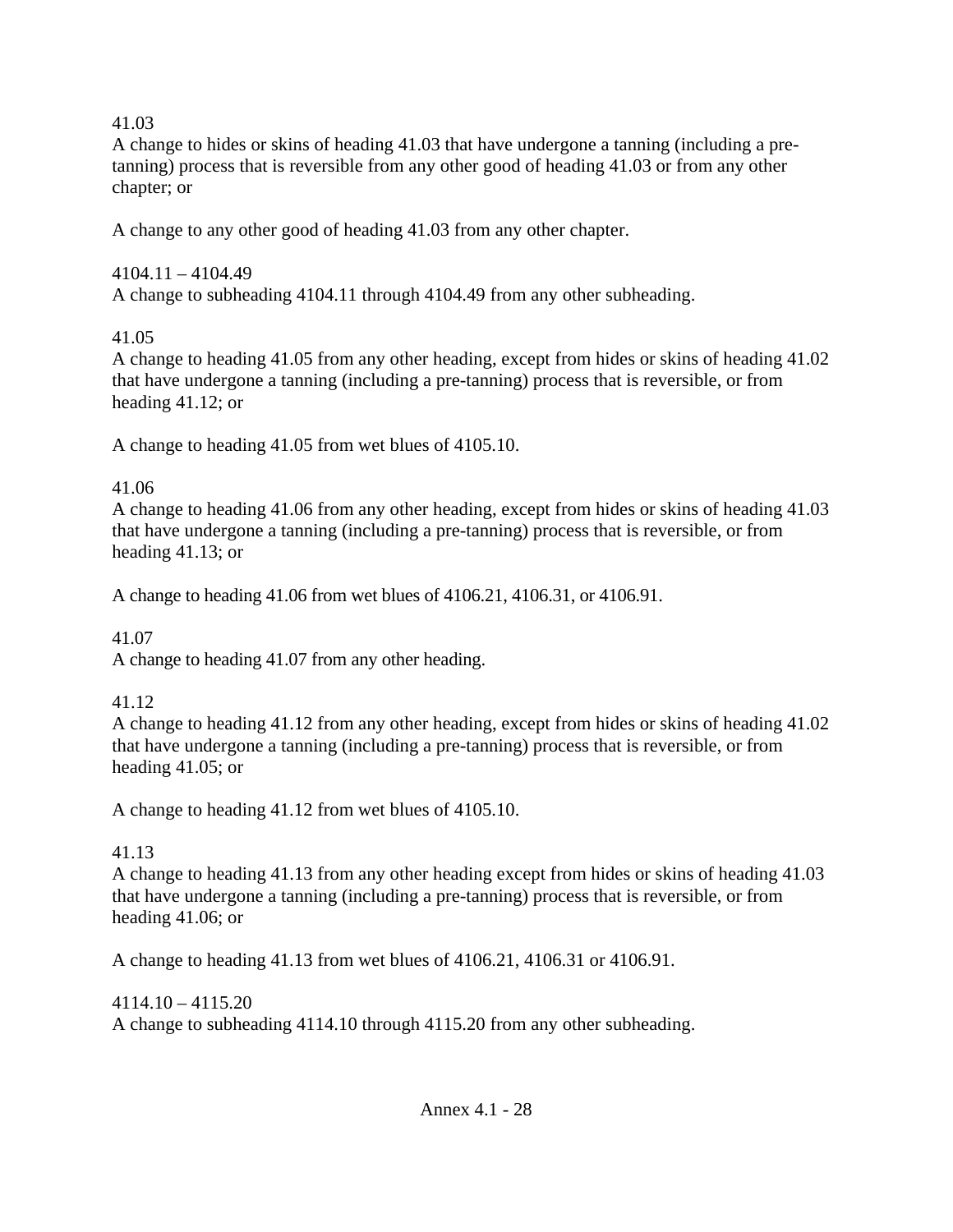#### **Chapter 42**

## **Articles of Leather; Saddlery and Harness; Travel Goods, Handbags and Similar Containers; Articles of Animal Gut (Other Than Silk-worm Gut)**

#### 42.01

A change to heading 42.01 from any other heading.

4202.11 A change to subheading 4202.11 from any other chapter.

4202.12

See Annex 3-A for goods with an outer surface of textile materials.

A change to goods of subheading 4202.12 with an outer surface of plastic from any other heading.

4202.19 – 4202.21 A change to subheading 4202.19 through 4202.21 from any other chapter.

4202.22 See Annex 3-A for goods with an outer surface of textile materials.

A change to goods of subheading 4202.22 with an outer surface of plastic sheeting from any other heading.

4202.29 – 4202.31 A change to subheading 4202.29 through 4202.31 from any other chapter.

4202.32 See Annex 3-A for goods with an outer surface of textile materials.

A change to goods of subheading 4202.32 with an outer surface of plastic sheeting from any other heading.

4202.39 – 4202.91 A change to subheading 4202.39 through 4202.91 from any other chapter.

4202.92 See Annex 3-A for goods with an outer surface of textile materials.

A change to goods of subheading 4202.92 with an outer surface of plastic sheeting from any heading.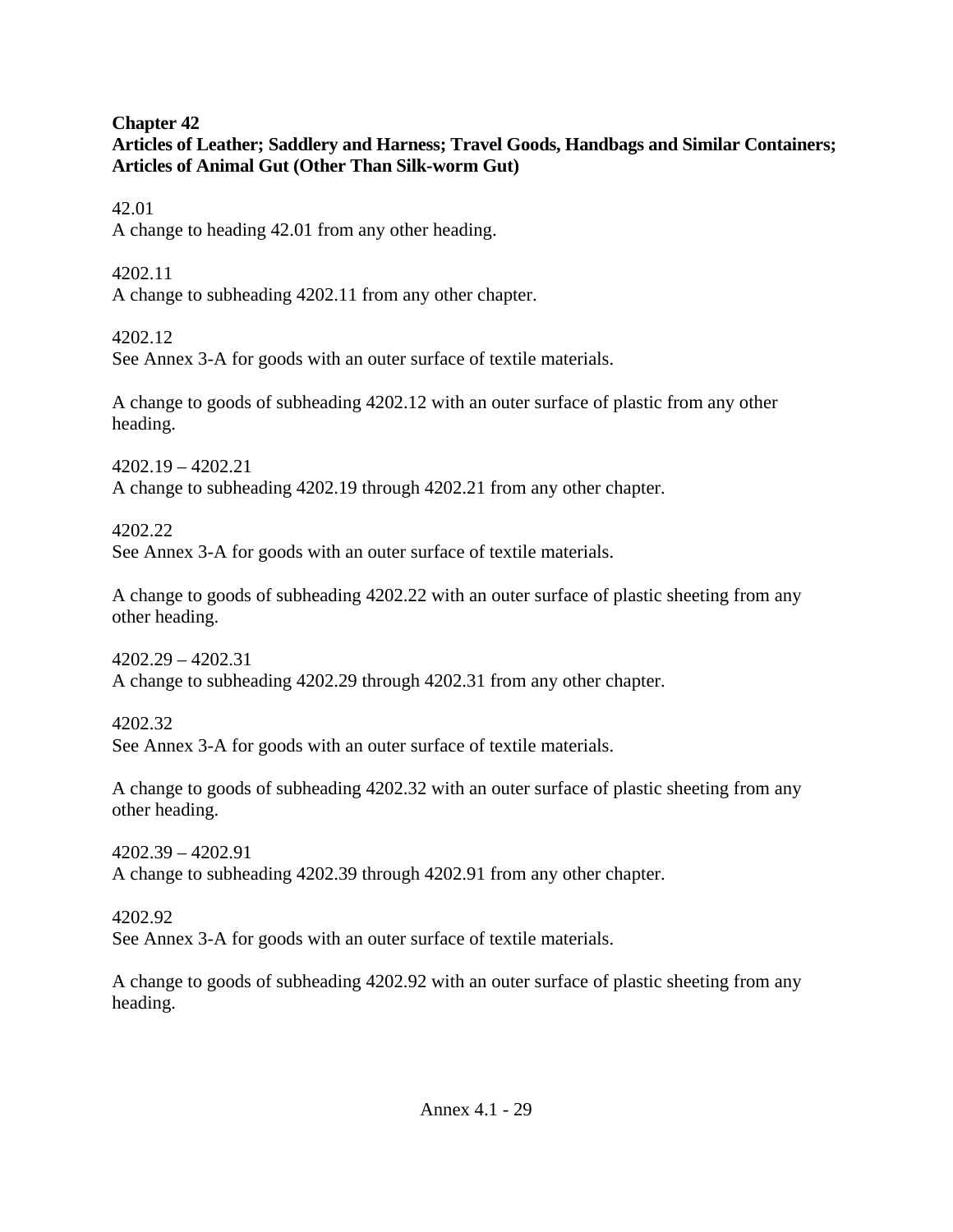4202.99 A change to subheading 4202.99 from any other chapter.

4203.10 – 4203.29 A change to subheading 4203.10 through 4203.29 from any other chapter.

4203.30 – 4203.40 A change to subheading 4203.30 through 4203.40 from any other heading.

 $42.04 - 42.06$ A change to heading 42.04 through 42.06 from any other heading.

## **Chapter 43 Furskins and Artificial Fur; Manufactures Thereof**

43.01 A change to heading 43.01 from any other chapter.

 $43.02 - 43.04$ A change to heading 43.02 through 43.04 from any other heading.

## **Section IX**

**Wood and Articles of Wood; Wood Charcoal; Cork and Articles of Cork; Manufactures of Straw, of Esparto or of Other Plaiting Materials; Basketware and Wickerwork (Chapter 44-46)** 

**Chapter 44 Wood and Articles of Wood; Wood Charcoal** 

 $44.01 - 44.21$ A change to heading 44.01 through 44.21 from any other heading.

**Chapter 45 Cork and Articles of Cork** 

45.01 – 45.04 A change to heading 45.01 through 45.04 from any other heading.

### **Chapter 46 Manufactures of Straw, of Esparto or of Other Plaiting Materials; Basketware and Wickerwork**

46.01 A change to heading 46.01 from any other chapter.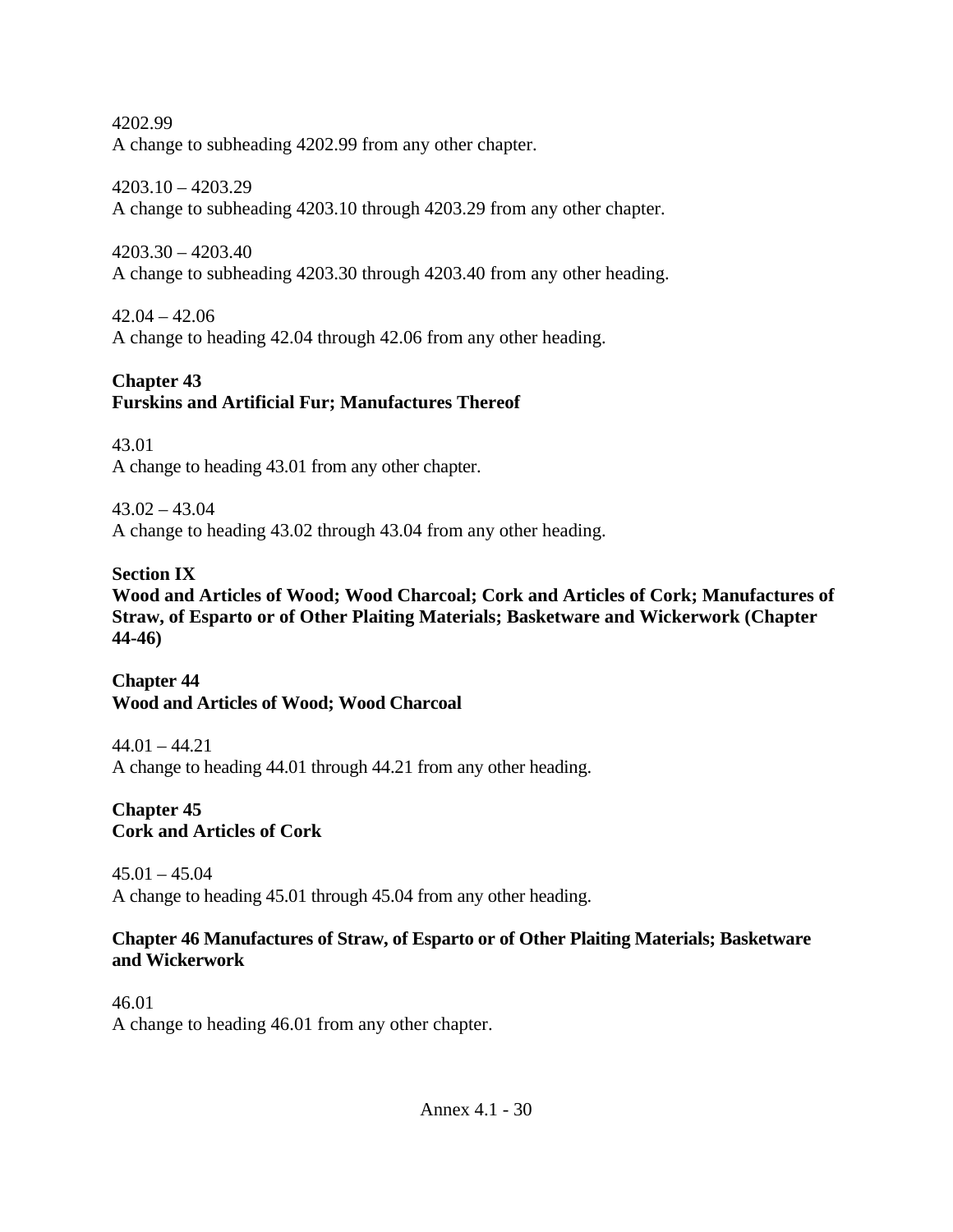46.02 A change to heading 46.02 from any other heading.

### **Section X Pulp of Wood or of Other Fibrous Cellulosic Material; Recovered (Waste and Scrap) Paper or Paperboard; Paper and Paperboard and Articles Thereof (Chapter 47-49)**

**Chapter 47 Pulp of Wood or of Other Fibrous Cellulosic Material; Recovered (Waste and Scrap) Paper or Paperboard** 

47.01 – 47.07 A change to heading 47.01 through 47.07 from any other heading.

# **Chapter 48 Paper and Paperboard; Articles of Paper Pulp, of Paper or of Paperboard**

48.01 – 48.07 A change to heading 48.01 through 48.07 from any other chapter.

48.08 – 48.11 A change to heading 48.08 through 48.11 from any other heading.

48.12 – 48.17 A change to heading 48.12 through 48.17 from any other heading outside that group.

4818.10 – 4818.30 A change to subheading 4818.10 through 4818.30 from any other heading, except from heading 48.03.

4818.40 – 4818.90 A change to subheading 4818.40 through 4818.90 from any other heading.

48.19 – 48.22 A change to heading 48.19 through 48.22 from any heading outside that group.

48.23 A change to heading 48.23 from any other heading.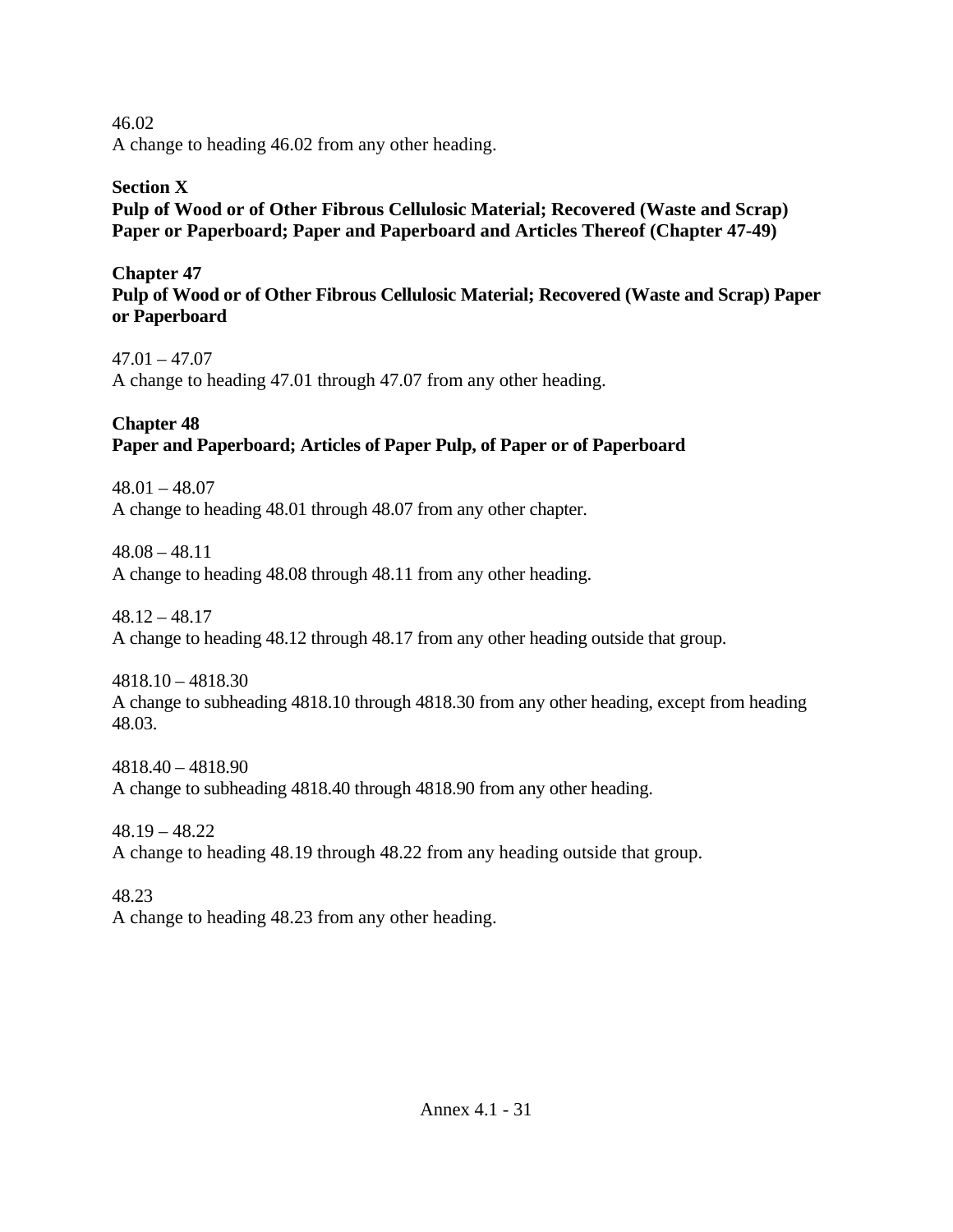### **Chapter 49 Printed Books, Newspapers, Pictures and Other Products of the Printing Industry; Manuscripts, Typescripts and Plans**

 $49.01 - 49.11$ A change to heading 49.01 through 49.11 from any other chapter.

**Section XI Textile and textile articles (Chapters 50 through 63)** 

**Chapter 50 Silk** 

 $50.01 - 50.07$ See Annex 3-A.

# **Chapter 51**

**Wool, Fine or Course Animal Hair; Horsehair Yarn and Woven Fabric**

 $51.01 - 51.13$ See Annex 3-A.

### **Chapter 52 Cotton**

 $52.01 - 52.12$ See Annex 3-A.

# **Chapter 53**

## **Other Vegetable Textile Fibers; Paper Yarn and Woven Fabrics of Paper Yarn**

 $53.01 - 53.11$ See Annex 3-A.

# **Chapters 54 – 63**

See Annex 3-A.

## **Section XII**

**Footwear, Headgear, Umbrellas, Sun Umbrellas, Walking-Sticks, Seat-Sticks, Whips, Riding-Crops and Parts Thereof; Prepared Feathers and Articles Made Therewith; Artificial Flowers; Articles of Human Hair (Chapter 64-67)**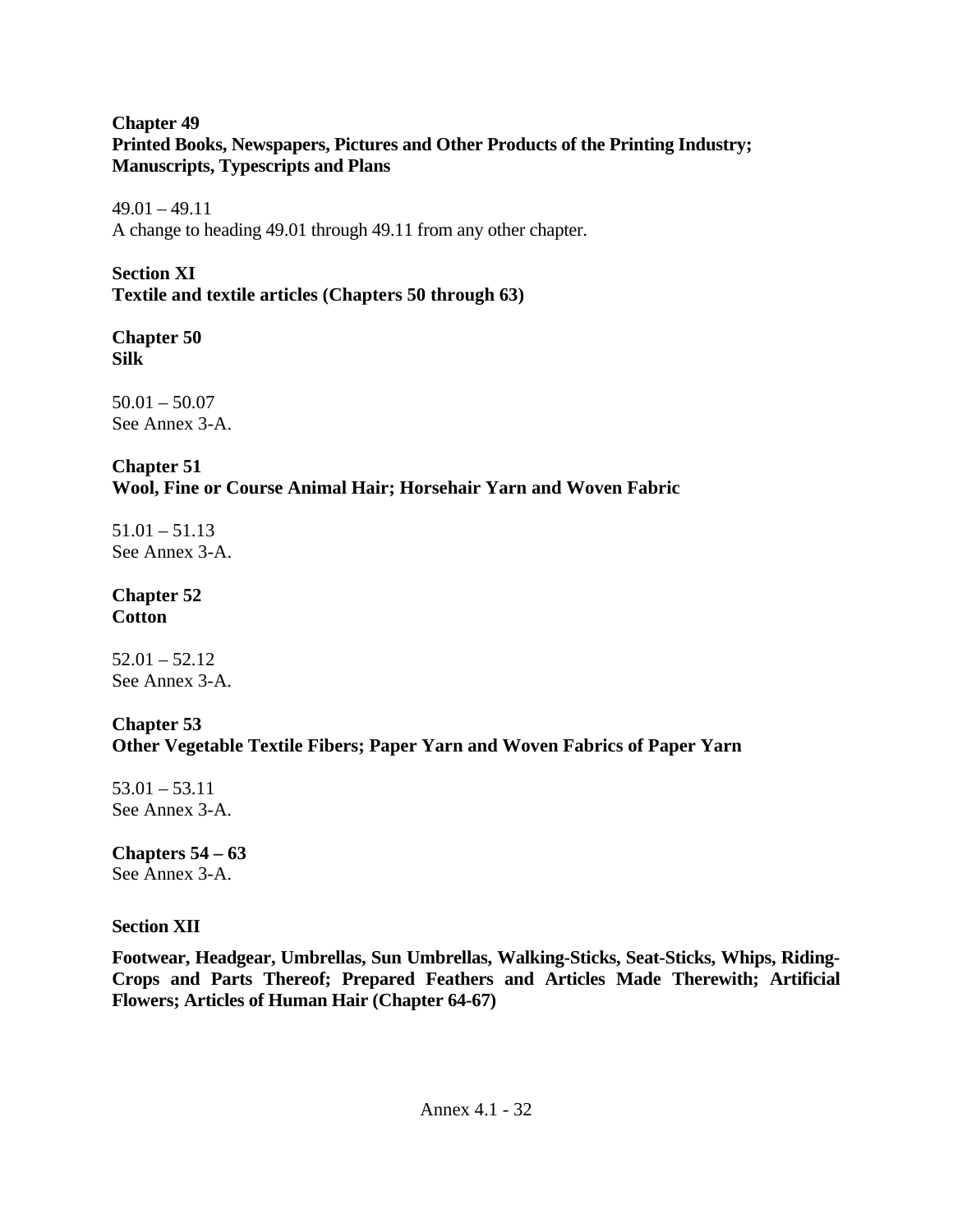### **Chapter 64 Footwear, Gaiters and the Like; Parts of Such Articles**

## $64.01 - 64.05$

A change to subheading 6401.10 or 6401.91, or tariff item<sup>[2](#page-32-0)</sup> 6401.92.aa, 6401.99.aa, 6401.99.bb, 6401.99.cc, 6402.30.aa 6402.30.bb, 6402.30.cc, 6402.91.aa, 6402.91.bb, 6402.91.cc, 6402.99.aa, 6402.99.bb, 6402.99.cc, 6404.11.aa, or 6404.19.aa from any other heading outside heading 64.01 through 64.05, except from subheading 6406.10, provided that there is a regional value content of not less than 55 percent under the build-up method; or

A change to all other goods of heading 64.01 through 64.05 from any other subheading, provided that there is a regional value content of not less than 20 percent under the build-up method.

6406.10 – 6406.99

A change to subheading 6406.10 through 6406.99 from any other subheading.

## **Chapter 65 Headgear and Parts Thereof**

65.01

A change to heading 65.01 from any other chapter.

65.02

A change to heading 65.02 from any other chapter, except from toquilla straw of subheading 1401.90 and heading 46.01.

65.03

A change to heading 65.03 from any other heading, except from heading 65.03 through 65.07.

65.04

A change to heading 65.04 from any other heading, except from toquilla straw of subheading 1401.90 and heading 46.01, or heading 65.02 through 65.07.

 $65.05 - 65.06$ A change to heading 65.05 through 65.06 from any other heading, except from heading 65.03 through 65.07

# 65.07

A change to heading 65.07 from any other heading.

<span id="page-32-0"></span> $\overline{a}$ <sup>2</sup> See Appendix 4.1-A (Correlation Table for Footwear).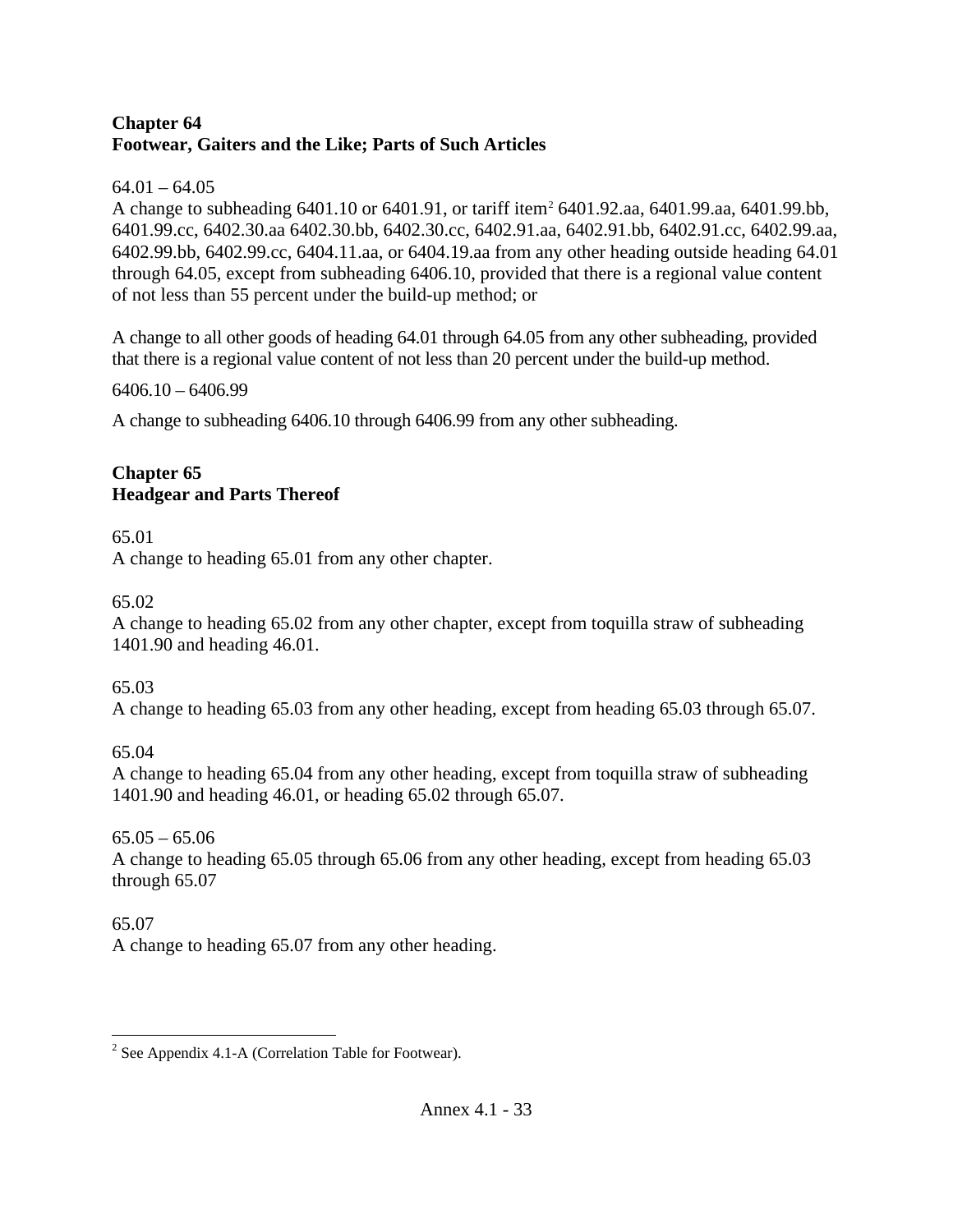#### **Chapter 66 Umbrellas, Sun Umbrellas, Walking Sticks, Seat-Sticks, Whips, Riding-Crops and Parts Thereof**

66.01 See Annex 3-A.

66.02 A change to heading 66.02 from any other heading.

66.03 A change to heading 66.03 from any other chapter.

#### **Chapter 67 Prepared Feathers and Down and Articles Made of Feathers or of Down; Artificial Flowers; Articles of Human Hair**

67.01 A change to heading 67.01 from any other heading; or

A change to articles of feather or down of heading 67.01 from any other product, including a product in that heading.

 $67.02 - 67.04$ 

A change to heading 67.02 through 67.04 from any other heading.

**Section XIII Articles of Stone, Plaster, Cement, Asbestos, Mica or Similar Materials; Ceramic Products; Glass and Glassware (Chapter 68-70)** 

**Chapter 68 Articles of Stone, Plaster, Cement, Asbestos, Mica or Similar Materials** 

 $68.01 - 68.11$ A change to heading 68.01 through 68.11 from any other heading.

6812.50 A change to subheading 6812.50 from any other subheading.

6812.60 – 6812.70 A change to subheading 6812.60 through 6812.70 from any other subheading outside that group.

6812.90 A change to subheading 6812.90 from any other heading.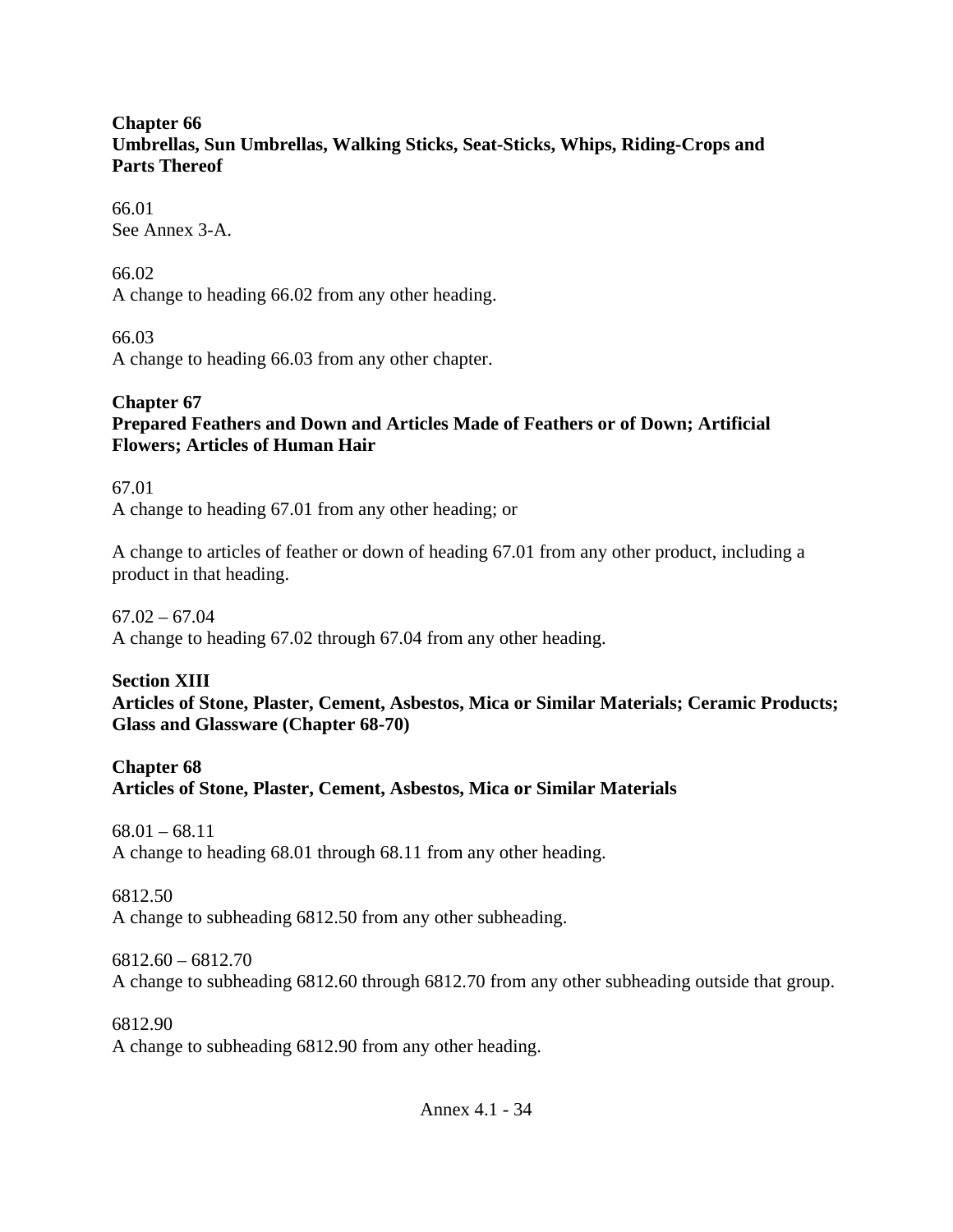68.13 – 68.14 A change to heading 68.13 through 68.14 from any other heading.

6815.10 – 6815.99 A change to subheading 6815.10 through 6815.99 from any other subheading.

## **Chapter 69 Ceramic Products**

 $69.01 - 69.14$ A change to heading 69.01 through 69.14 from any other chapter.

### **Chapter 70 Glass and Glassware**

70.01 A change to heading 70.01 from any other heading.

7002.10 A change to subheading 7002.10 from any other heading.

7002.20 A change to subheading 7002.20 from any other chapter.

7002.31 A change to subheading 7002.31 from any other heading.

7002.32 – 7002.39 A change to subheading 7002.32 through 7002.39 from any other chapter.

70.03 – 70.06 A change to heading 70.03 through 70.06 from any other heading outside that group.

7007.11 A change to subheading 7007.11 from any other heading.

7007.19 A change to subheading 7007.19 from any other heading, except from heading 70.03 through 70.07.

7007.21 A change to subheading 7007.21 from any other heading.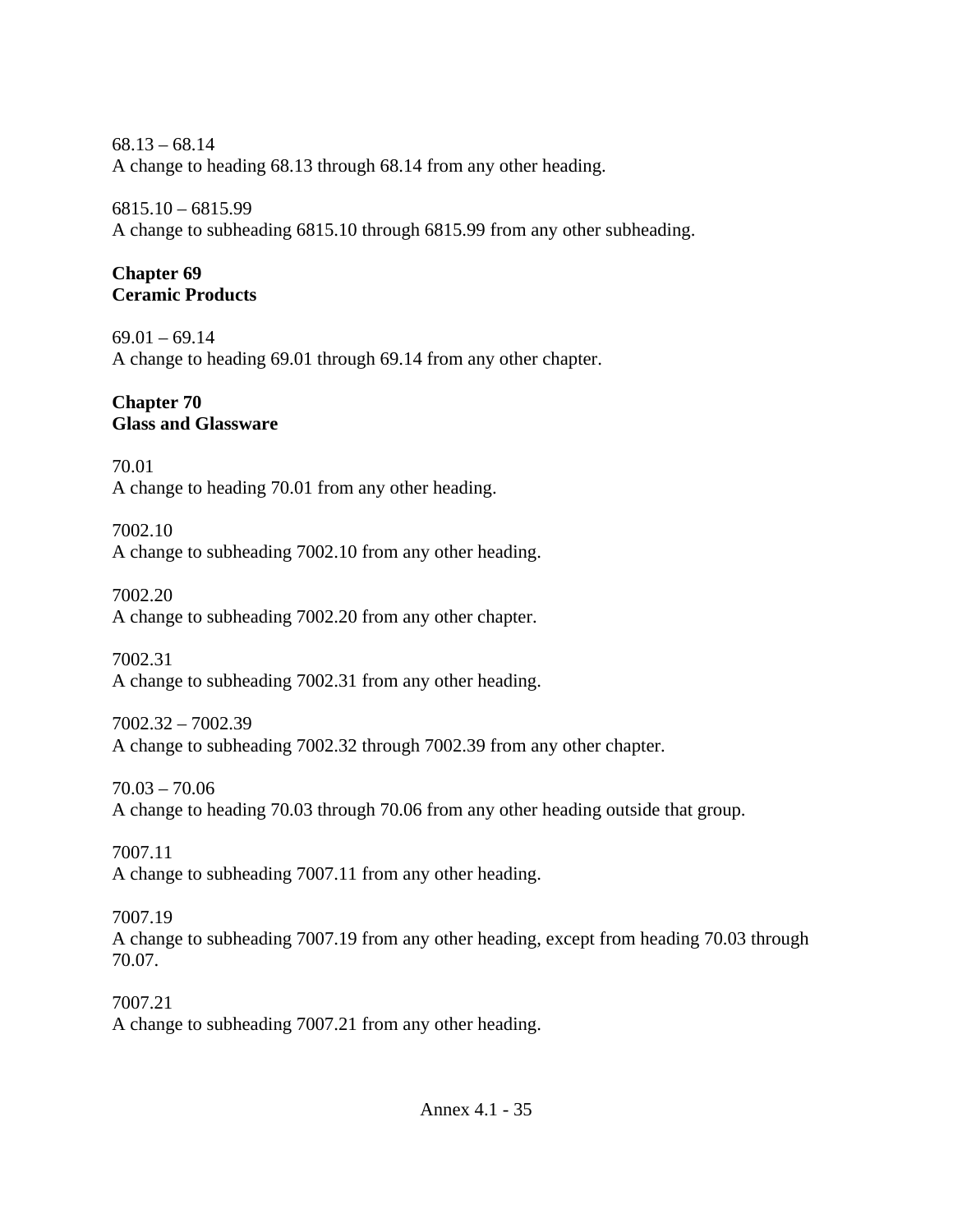7007.29

A change to subheading 7007.29 from any other heading, except from heading 70.03 through 70.07.

70.08

A change to heading 70.08 from any other heading.

7009.10

A change to subheading 7009.10 from any other heading; or

No change in tariff classification is required, provided that there is a regional value content of not less than:

- (a) 35 percent under the build-up method; or
- (b) 45 percent under the build-down method.

7009.91 – 7018.90

A change to subheading 7009.91 through 7018.90 from any other heading outside that group, except from heading 70.07 through 70.08.

70.19 See Annex 3-A.

70.20

A change to heading 70.20 from any other heading.

# **Section XIV**

**Natural or Cultured Pearls, Precious or Semi-Precious Stones, Precious Metals, Metals Clad with Precious Metal and Articles Thereof; Imitation Jewellery; Coin (Chapter 71)** 

**Chapter 71 Natural or Cultured Pearls, Precious or Semi-Precious Stones, Precious Metals, Metals Clad with Precious Metal and Articles Thereof, Imitation Jewellery; Coin** 

71.01

A change to heading 71.01 from any other heading.

 $71.02 - 71.03$ A change to heading 71.02 through 71.03 from any other chapter.

71.04 – 71.05 A change to heading 71.04 through 71.05 from any other heading.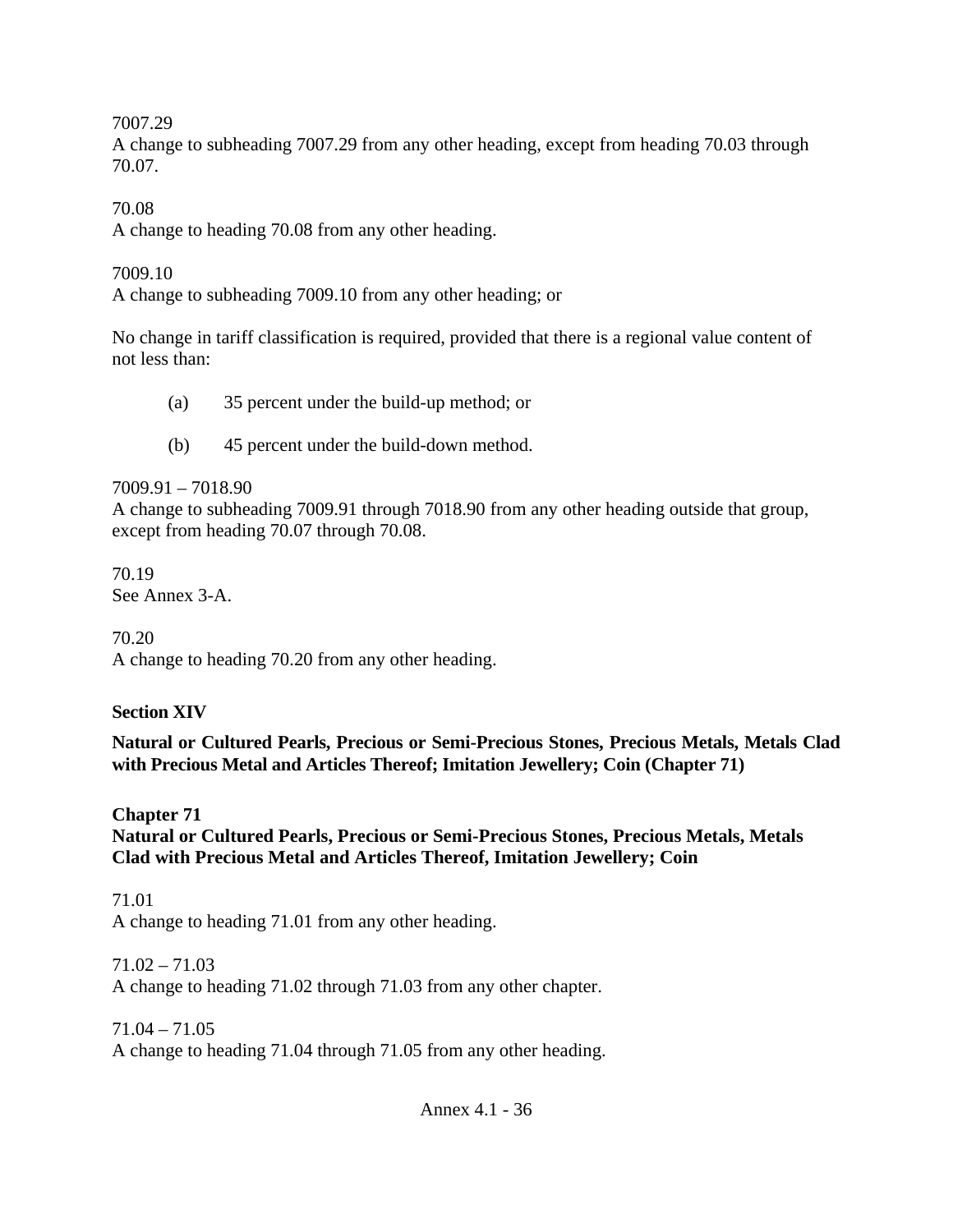71.06 – 71.08 A change to heading 71.06 through 71.08 from any other chapter.

71.09 A change to heading 71.09 from any other heading.

71.10 – 71.11 A change to heading 71.10 through 71.11 from any other chapter.

71.12 A change to heading 71.12 from any other heading.

71.13

A change to heading 71.13 from any other heading, except from heading 71.16; or

No change in tariff classification is required, provided that there is a regional value content of not less than:

(a) 55 percent under the build-up method; or

(b) 65 percent under the build-down method.

71.14 – 71.15

A change to heading 71.14 through 71.15 from any other heading.

71.16

A change to heading 71.16 from any other heading, except from heading 71.13.

71.17 – 71.18 A change to heading 71.17 through 71.18 from any other heading.

## **Section XV**

**Base Metals and Articles of Base Metal (Chapter 72-83)** 

#### **Chapter 72 Iron and Steel**

 $72.01 - 72.05$ A change to heading 72.01 through 72.05 from any other chapter.

72.06 – 72.07 A change to heading 72.06 through 72.07 from any heading outside that group.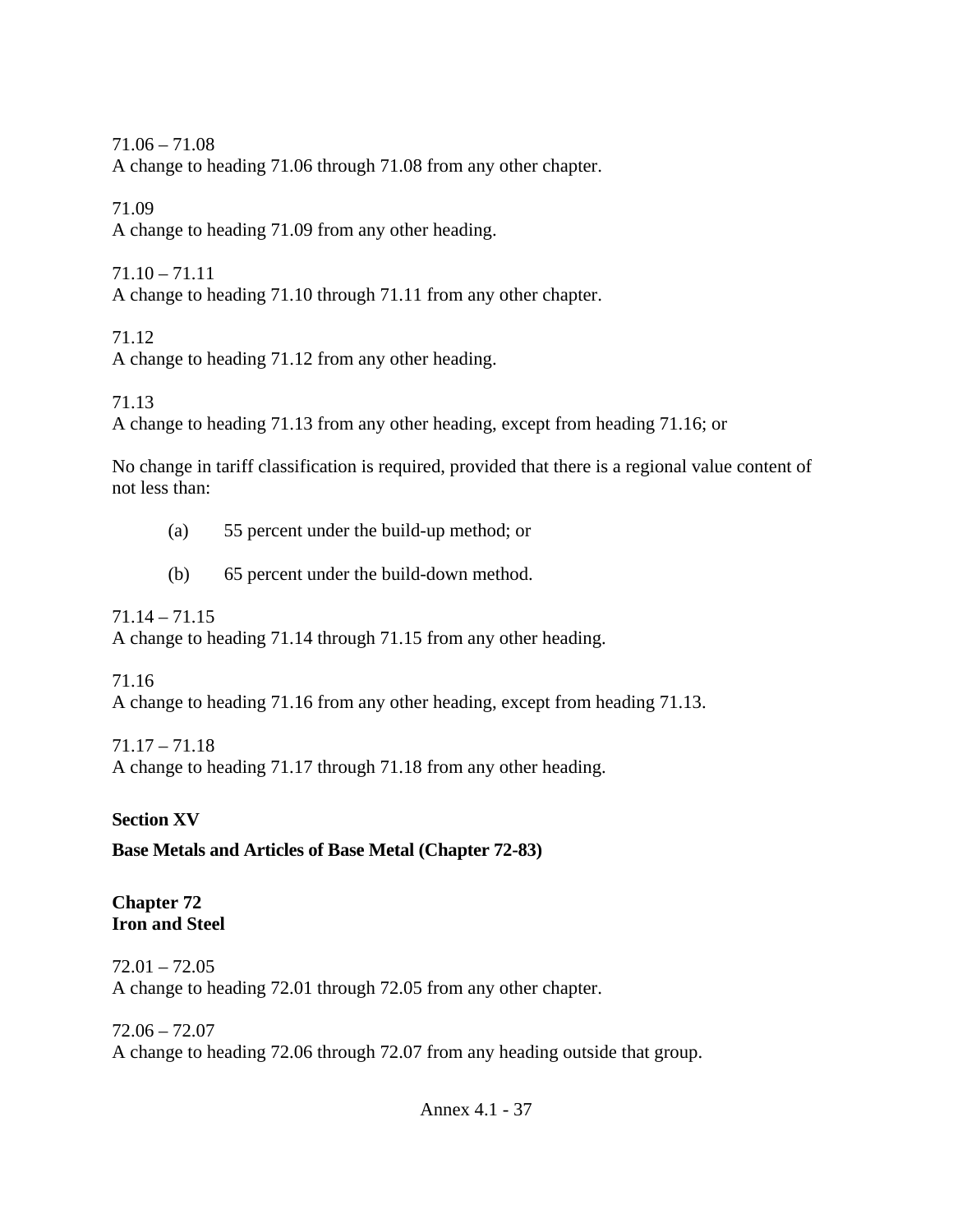72.08 – 72.29 A change to heading 72.08 through 72.29 from any other heading.

### **Chapter 73 Articles of Iron or Steel**

### 73.01 – 73.07

A change to heading 73.01 through 73.07 from any other chapter; or

A change to a good of subheading 7304.41 having an external diameter of less than 19 mm from subheading 7304.49.

### 73.08

A change to heading 73.08 from any other heading, except for changes resulting from the following processes performed on angles, shapes, or sections of heading 72.16:

- (a) drilling, punching, notching, cutting, cambering, or sweeping, whether performed individually or in combination;
- (b) adding attachments or weldments for composite construction;
- (c) adding attachments for handling purposes;
- (d) adding weldments, connectors or attachments to H- sections or I-sections; provided that the maximum dimension of the weldments, connectors or attachments is not greater than the dimension between the inner surfaces of the flanges of the H-sections or I-sections;
- (e) painting, galvanizing, or otherwise coating; or
- (f) adding a simple base plate without stiffening elements, individually or in combination with drilling, punching, notching, or cutting, to create an article suitable as a column.

73.09 – 73.11 A change to heading 73.09 through 73.11 from any other heading outside that group.

73.12 – 73.14 A change to heading 73.12 through 73.14 from any other heading.

7315.11 – 7315.12 A change to subheading 7315.11 through 7315.12 from any other heading; or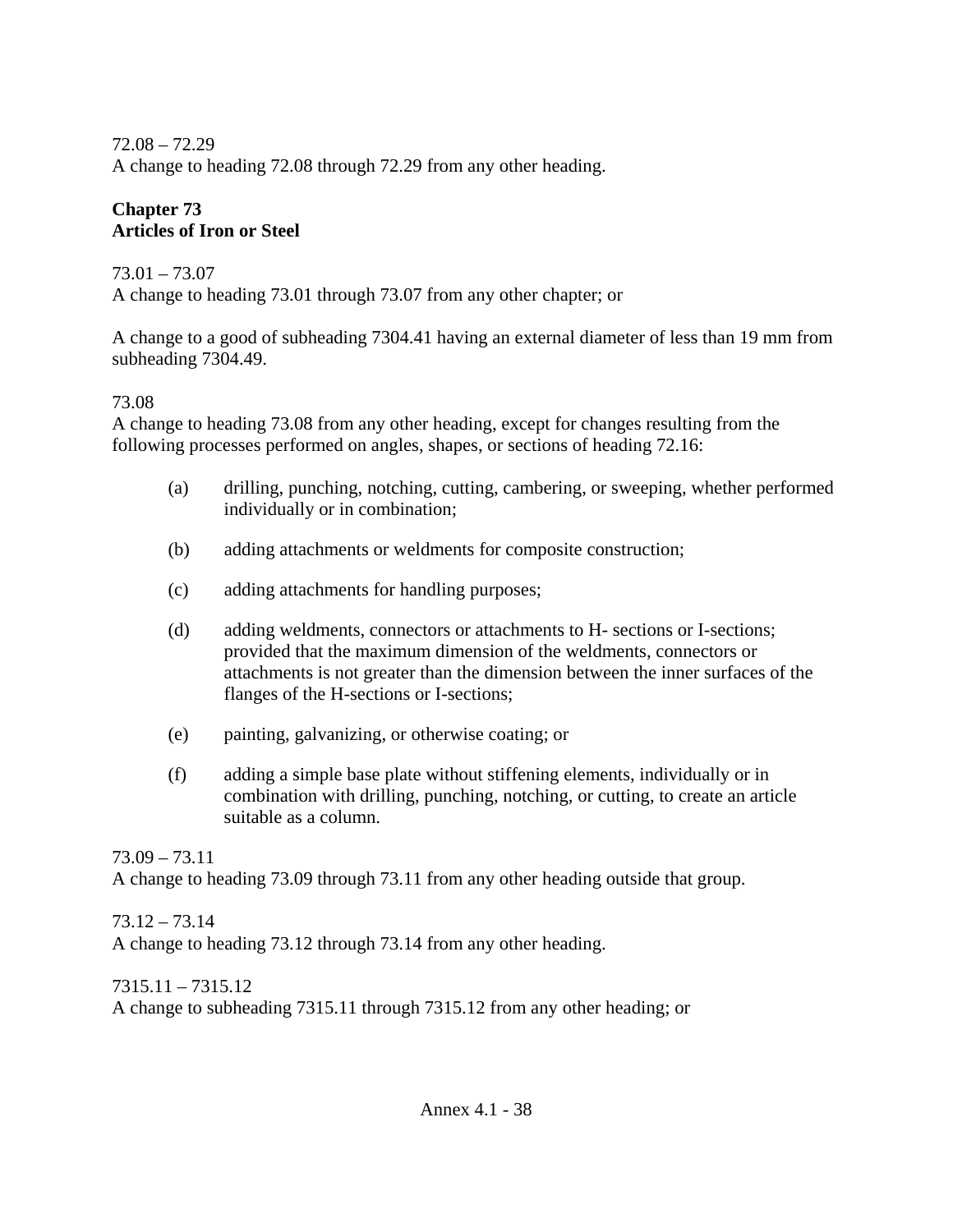A change to subheading 7315.11 through 7315.12 from subheading 7315.19, whether or not there is also a change from any other heading, provided that there is a regional value content of not less than:

- (a) 35 percent under the build-up method, or
- (b) 45 percent under the build-down method.

### 7315.19

A change to subheading 7315.19 from any other heading.

7315.20 – 7315.89

A change to subheading 7315.20 through 7315.89 from any other heading; or

A change to subheading 7315.20 through 7315.89 from subheading 7315.90, whether or not there is also a change from any other heading, provided that there is a regional value content of not less than:

- (a) 35 percent under the build-up method, or
- (b) 45 percent under the build-down method.

### 7315.90

A change to subheading 7315.90 from any other heading.

73.16

A change to heading 73.16 from any other heading, except from heading 73.12 or 73.15.

## 73.17 – 73.18

A change to heading 73.17 through 73.18 from any heading outside that group.

## 73.19 – 73.20

A change to heading 73.19 through 73.20 from any other heading.

### 7321.11

A change to subheading 7321.11 from any other subheading, except cooking chambers, whether or not assembled, the upper panels, whether or not with controls or burners, or door assemblies, which includes more than one of the following components: inside panel, external panel, window, or isolation of subheading 7321.90; or

A change to subheading 7321.11 from subheading 7321.90, whether or not there is also a change from any other heading, provided that there is a regional value content of not less than:

(a) 35 percent under the build-up method, or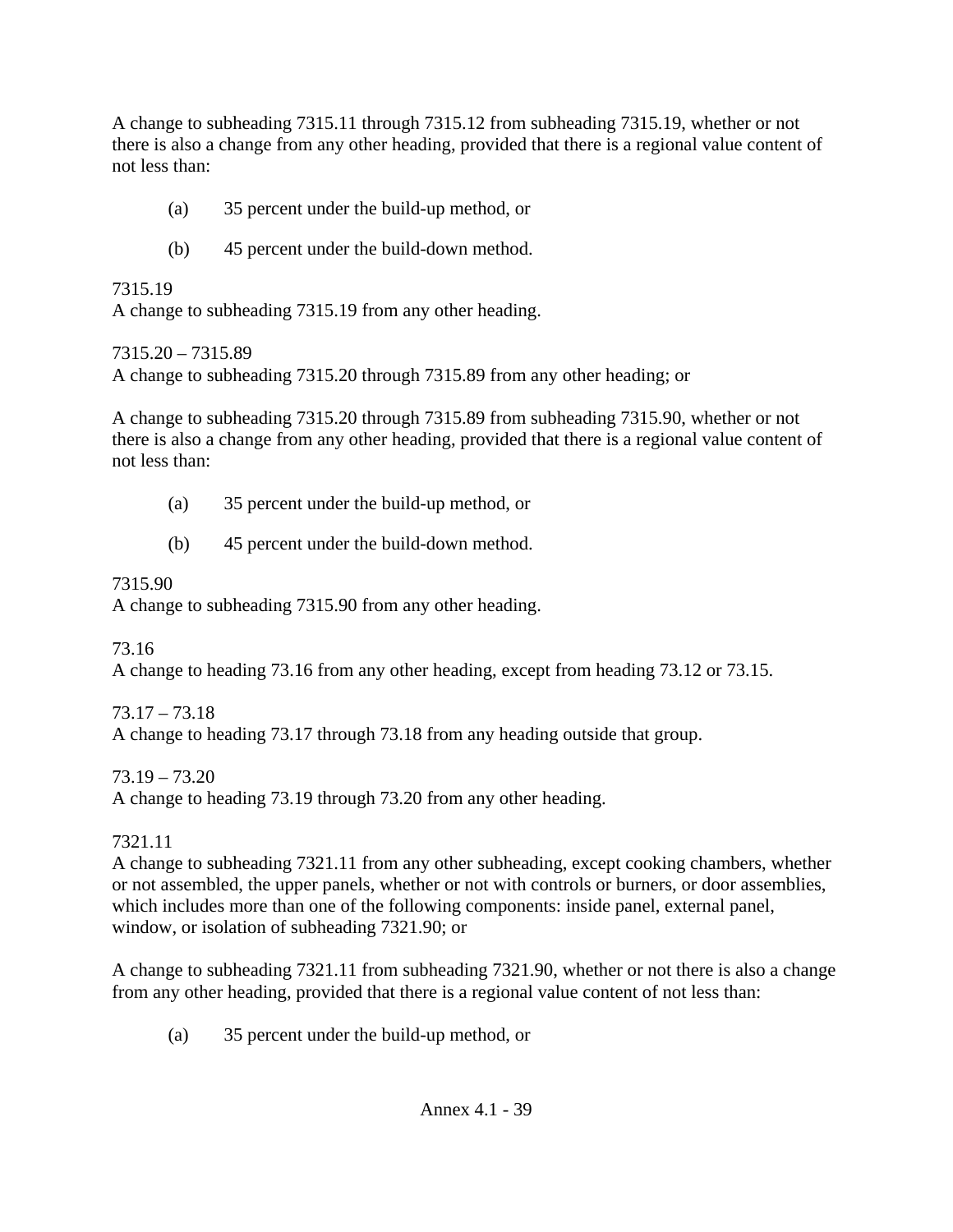(b) 45 percent under the build-down method.

## 7321.12 – 7321.83

A change to subheading 7321.12 through 7321.83 from any other heading; or

A change to subheading 7321.12 through 7321.83 from subheading 7321.90, whether or not there is also a change from any other heading, provided that there is a regional value content of not less than:

- (a) 35 percent under the build-up method, or
- (b) 45 percent under the build-down method.

## 7321.90

A change to subheading 7321.90 from any other heading, or

No change in tariff classification is required, provided that there is a regional value content of not less than:

- (a) 35 percent under the build-up method, or
- (b) 45 percent under the build-down method.

73.22 – 73.23

A change to heading 73.22 through 73.23 from any heading outside that group.

7324.10 – 7324.29

A change to subheading 7324.10 through 7324.29 from any other heading; or

No change in tariff classification is required, provided that there is a regional value content of not less than:

- (a) 35 percent under the build-up method, or
- (b) 45 percent under the build-down method.

7324.90

A change to subheading 7324.90 from any other heading.

## 7325.10 – 7326.20

A change to subheading 7325.10 through 7326.20 from any subheading outside that group.

7326.90

A change to subheading 7326.90 from any other heading, except from heading 73.25.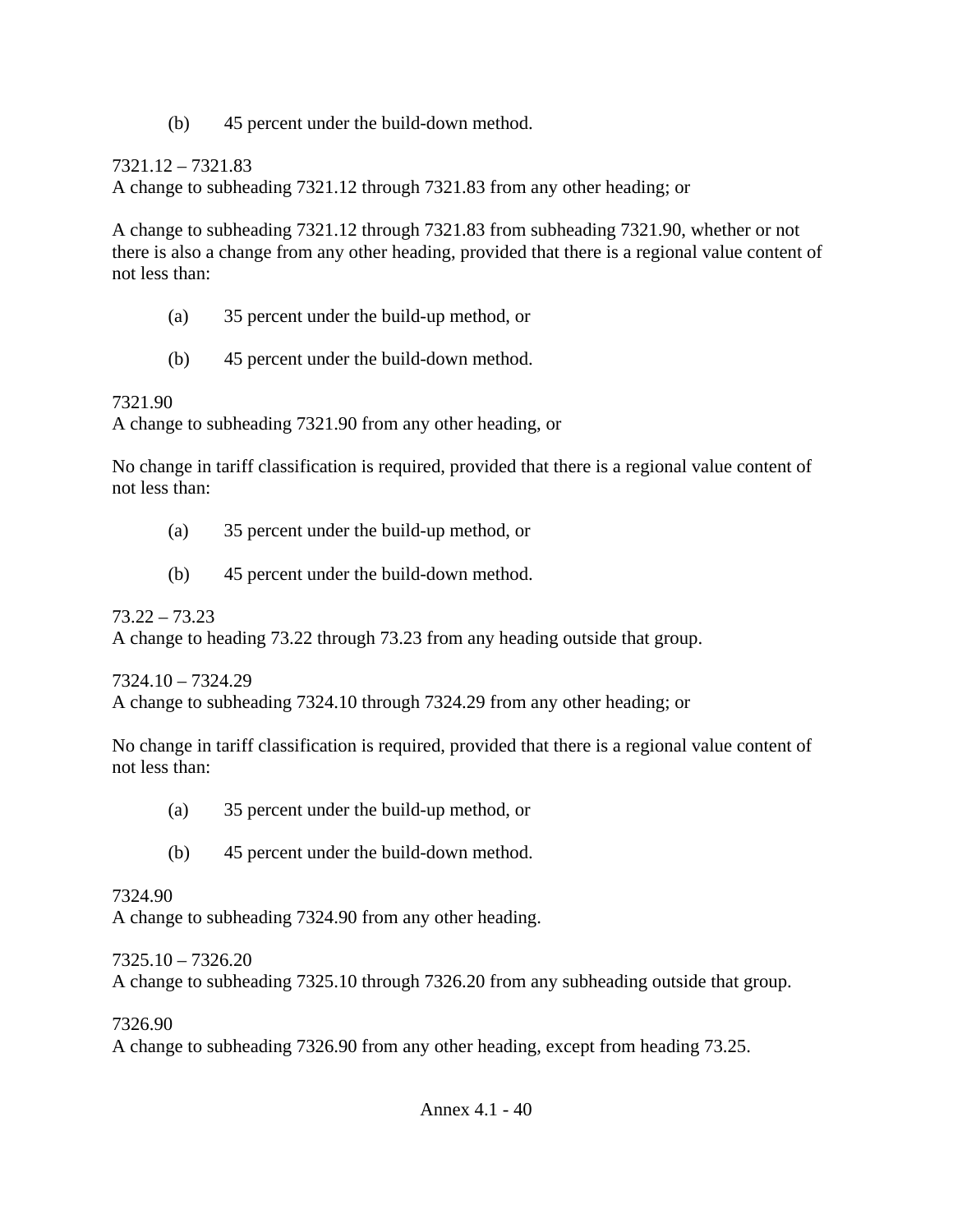#### **Chapter 74 Copper and Articles Thereof**

#### $74.01 - 74.03$

A change to heading 74.01 through 74.03 from any other heading.

#### 74.04

No change in tariff classification is required, provided that there is regional value content of not less than:

- (a) 35 percent under the build-up method, or
- (b) 45 percent under the build-down method.

74.05 – 74.07

A change to heading 74.05 through 74.07 from any other heading.

74.08

A change to heading 74.08 from any other heading except from heading 74.07.

74.09

A change to heading 74.09 from any other heading.

74.10

A change to heading 74.10 from any other heading, except from plate, sheet, or strip of heading 74.09 of a thickness less than 5mm.

 $74.11 - 74.19$ 

A change to heading 74.11 through 74.19 from any other heading.

### **Chapter 75 Nickel and Articles Thereof**

75.01 – 75.05 A change to heading 75.01 through 75.05 from any other heading.

75.06

A change to heading 75.06 from any other heading; or

A change to foil, not exceeding 0.15 mm in thickness, from any other good of heading 75.06, provided that there has been a reduction in thickness of no less than 50 percent.

7507.11 – 7508.90 A change to subheading 7507.11 through 7508.90 from any other subheading.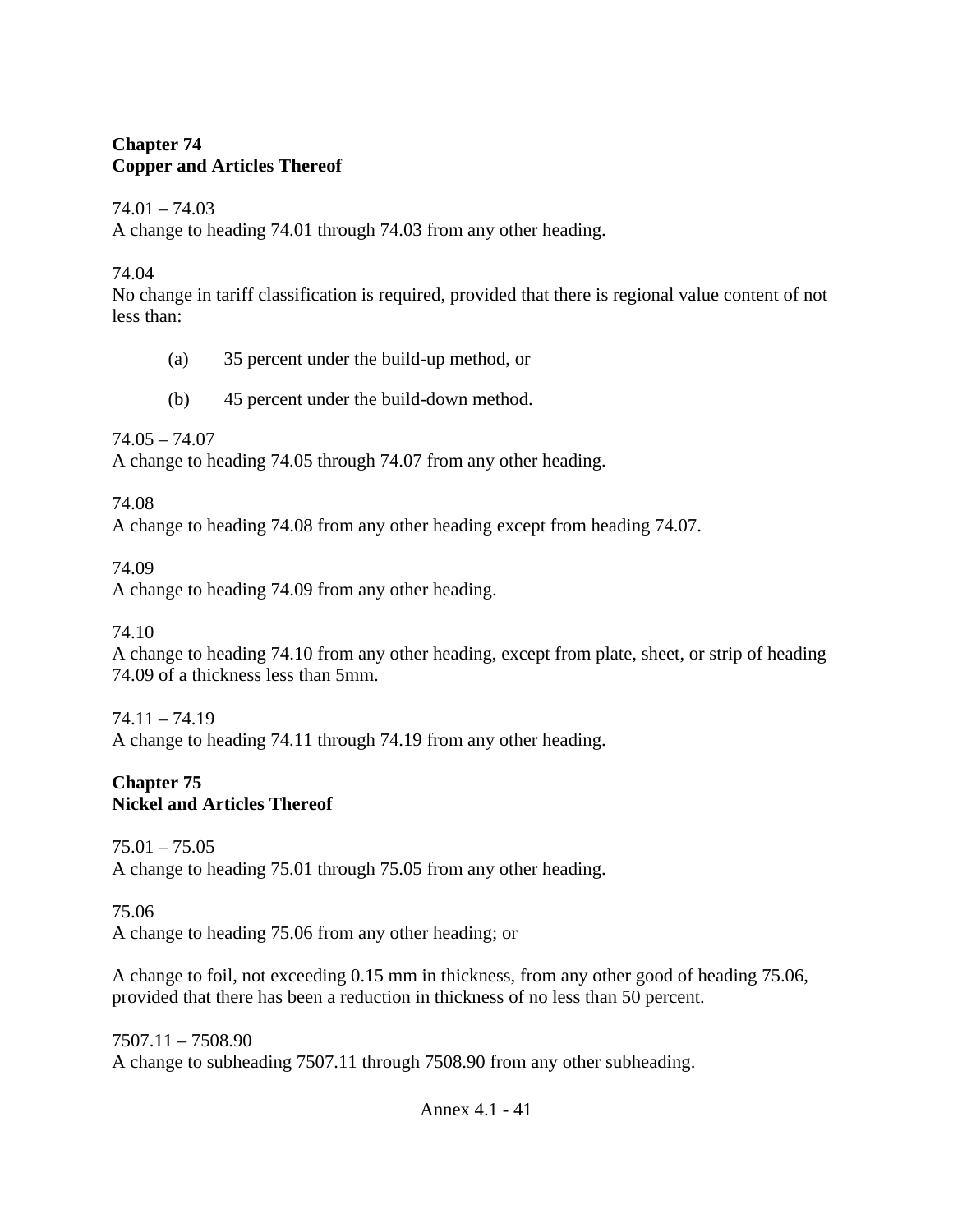### **Chapter 76 Aluminum and Articles Thereof**

76.01

A change to heading 76.01 from any other chapter.

76.02

A change to heading 76.02 from any other heading.

76.03

A change to heading 76.03 from any other chapter.

76.04

A change to heading 76.04 from any other heading, except from heading 76.05 through 76.06.

76.05

A change to heading 76.05 from any other heading, except from heading 76.04.

7606.11

A change to subheading 7606.11 from any other heading.

7606.12

A change to subheading 7606.12 from any other heading, except from heading 76.04 through 76.06.

7606.91 A change to subheading 7606.91 from any other heading.

7606.92 A change to subheading 7606.92 from any other heading, except from heading 76.04 through 76.06.

7607.11 A change to subheading 7607.11 from any other heading.

7607.19 – 7607.20 A change to subheading 7607.19 through 7607.20 from any other heading; or

No change in tariff classification is required, provided that there is a regional value content of not less than:

- (a) 35 percent under the build-up method, or
- (b) 45 percent under the build-down method.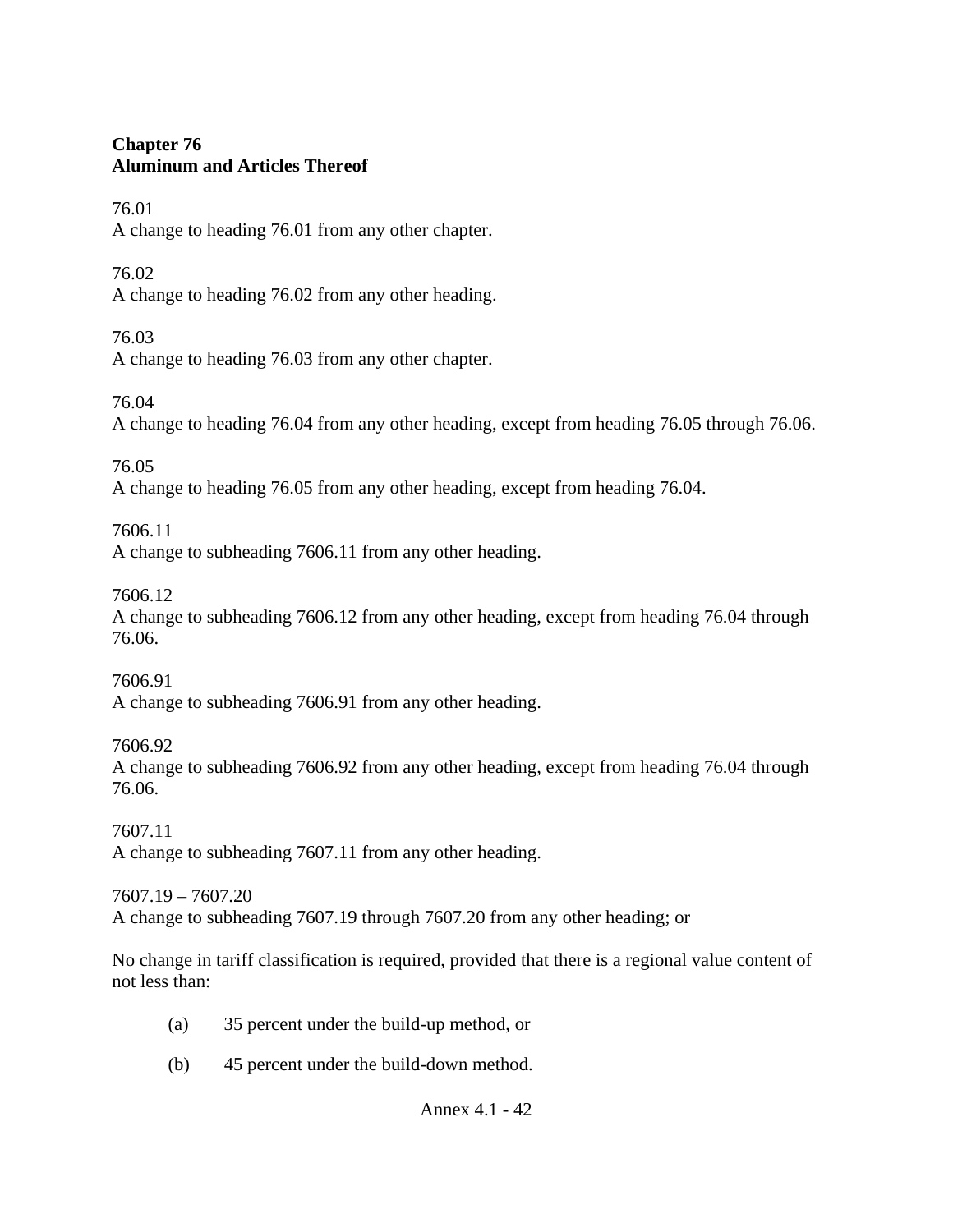76.08 – 76.09 A change to heading 76.08 through 76.09 from any other heading outside that group.

 $76.10 - 76.15$ A change to heading 76.10 through 76.15 from any other heading.

7616.10 A change to subheading 7616.10 from any other heading.

7616.91 – 7616.99 A change to subheading 7616.91 through 7616.99 from any other subheading.

## **Chapter 78 Lead and Articles Thereof**

78.01 – 78.02 A change to heading 78.01 through 78.02 from any other chapter.

78.03 – 78.06 A change to heading 78.03 through 78.06 from any other heading.

### **Chapter 79 Zinc and Articles Thereof**

79.01 – 79.02 A change to heading 79.01 through 79.02 from any other chapter.

7903.10 A change to subheading 7903.10 from any other chapter.

7903.90 A change to subheading 7903.90 from any other heading.

79.04 – 79.07 A change to heading 79.04 through 79.07 from any other heading.

### **Chapter 80 Tin and Articles Thereof**

80.01 – 80.02 A change to heading 80.01 through 80.02 from any other chapter.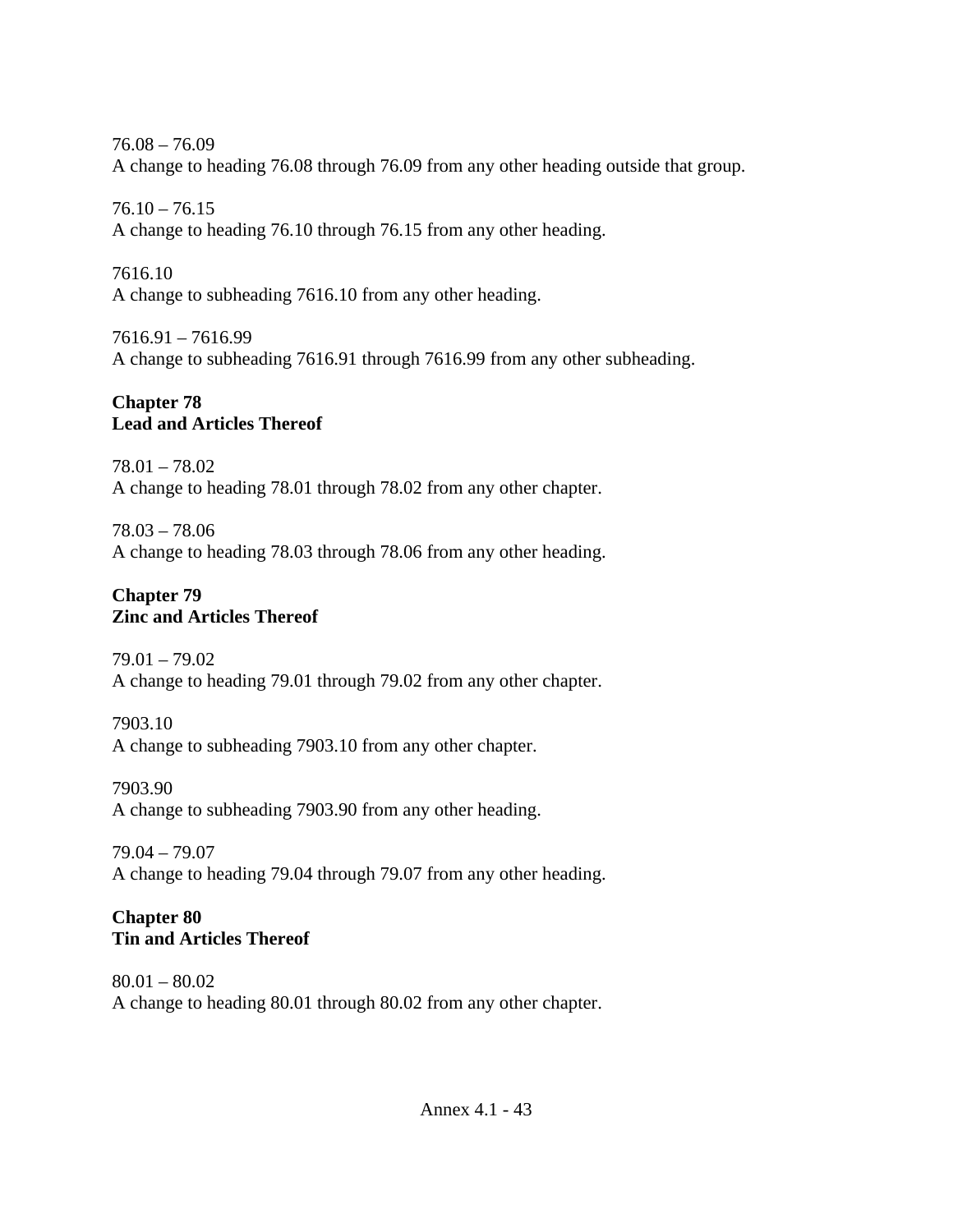80.03 – 80.04 A change to heading 80.03 through 80.04 from any other heading.

80.05

A change to heading 80.05 from any other heading, except from heading 80.04.

80.06 – 80.07

A change to heading 80.06 through 80.07 from any other heading.

### **Chapter 81 Other Base Metals; Cermets; Articles Thereof**

8101.10 – 8101.94 A change to subheading 8101.10 through 8101.94 from any other chapter.

8101.95 A change to subheading 8101.95 from any other subheading.

8101.96 A change to subheading 8101.96 from any other subheading, except from subheading 8101.95.

8101.97 A change to subheading 8101.97 from any other chapter.

8101.99 A change to subheading 8101.99 from any other subheading.

8102.10 – 8102.94 A change to subheading 8102.10 through 8102.94 from any other chapter.

8102.95 A change to subheading 8102.95 from any other subheading.

8102.96 A change to subheading 8102.96 from any other subheading, except from subheading 8102.95.

8102.97 A change to subheading 8102.97 from any other chapter.

8102.99 A change to subheading 8102.99 from any other subheading.

8103.20 – 8103.30 A change to subheading 8103.20 through 8103.30 from any other chapter.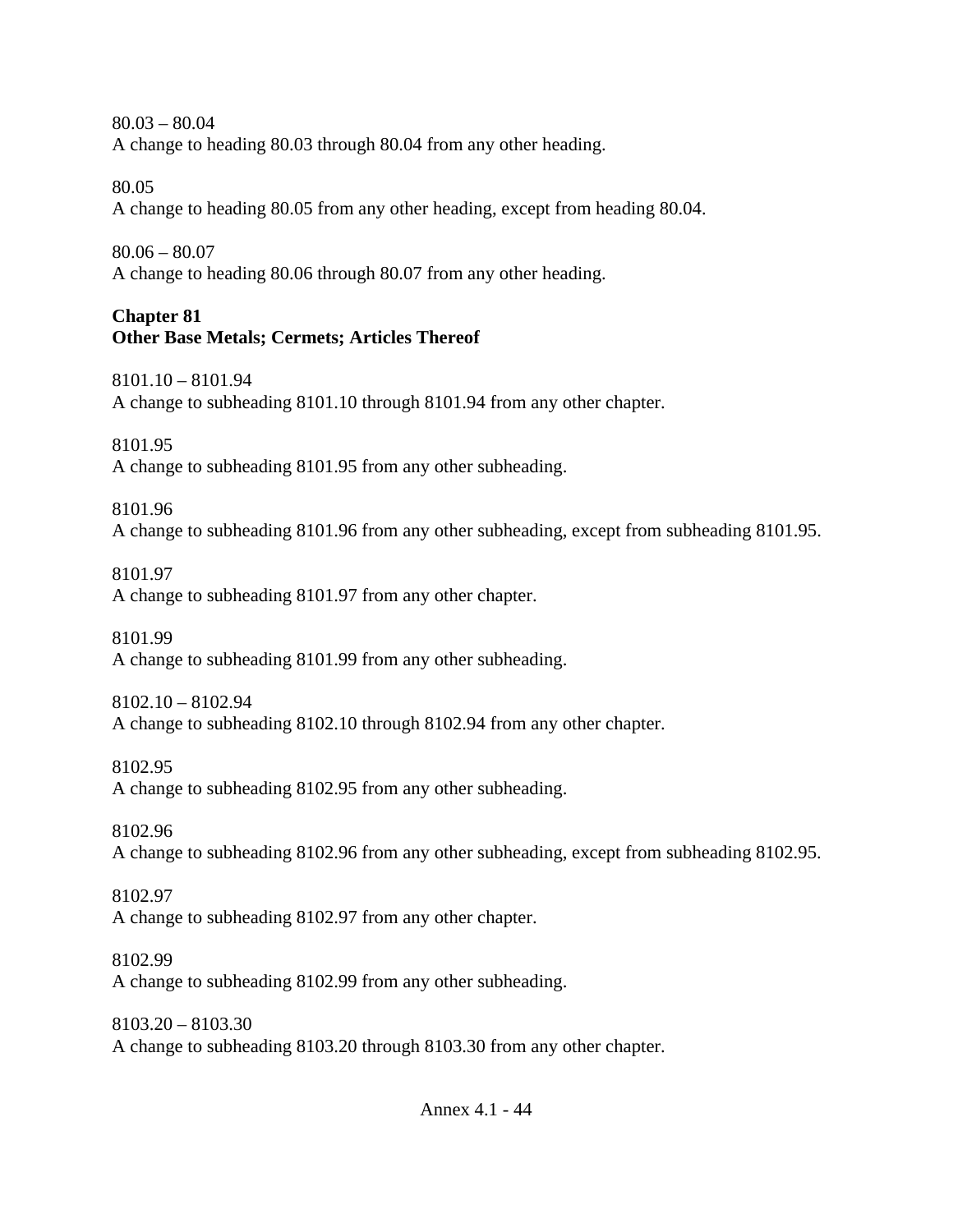8103.90 A change to subheading 8103.90 from any other subheading.

8104.11 – 8104.20 A change to subheading 8104.11 through 8104.20 from any other chapter.

8104.30 – 8104.90 A change to subheading 8104.30 through 8104.90 from any other subheading.

8105.20 – 8105.30 A change to subheading 8105.20 through 8105.30 from any other chapter.

8105.90 A change to subheading 8105.90 from any other subheading.

81.06

A change to heading 81.06 from any other chapter, or

No change in tariff classification is required, provided that there is a regional value content of not less than:

- (a) 35 percent under the build-up method, or
- (b) 45 percent under the build-down method.

8107.20 – 8107.30 A change to subheading 8107.20 through 8107.30 from any other chapter.

8107.90 A change to subheading 8107.90 from any other subheading.

8108.20 – 8108.30 A change to subheading 8108.20 through 8108.30 from any other chapter.

8108.90 A change to subheading 8108.90 from any other subheading.

8109.20 – 8109.30 A change to subheading 8109.20 through 8109.30 from any other chapter.

8109.90 A change to subheading 8109.90 from any other subheading.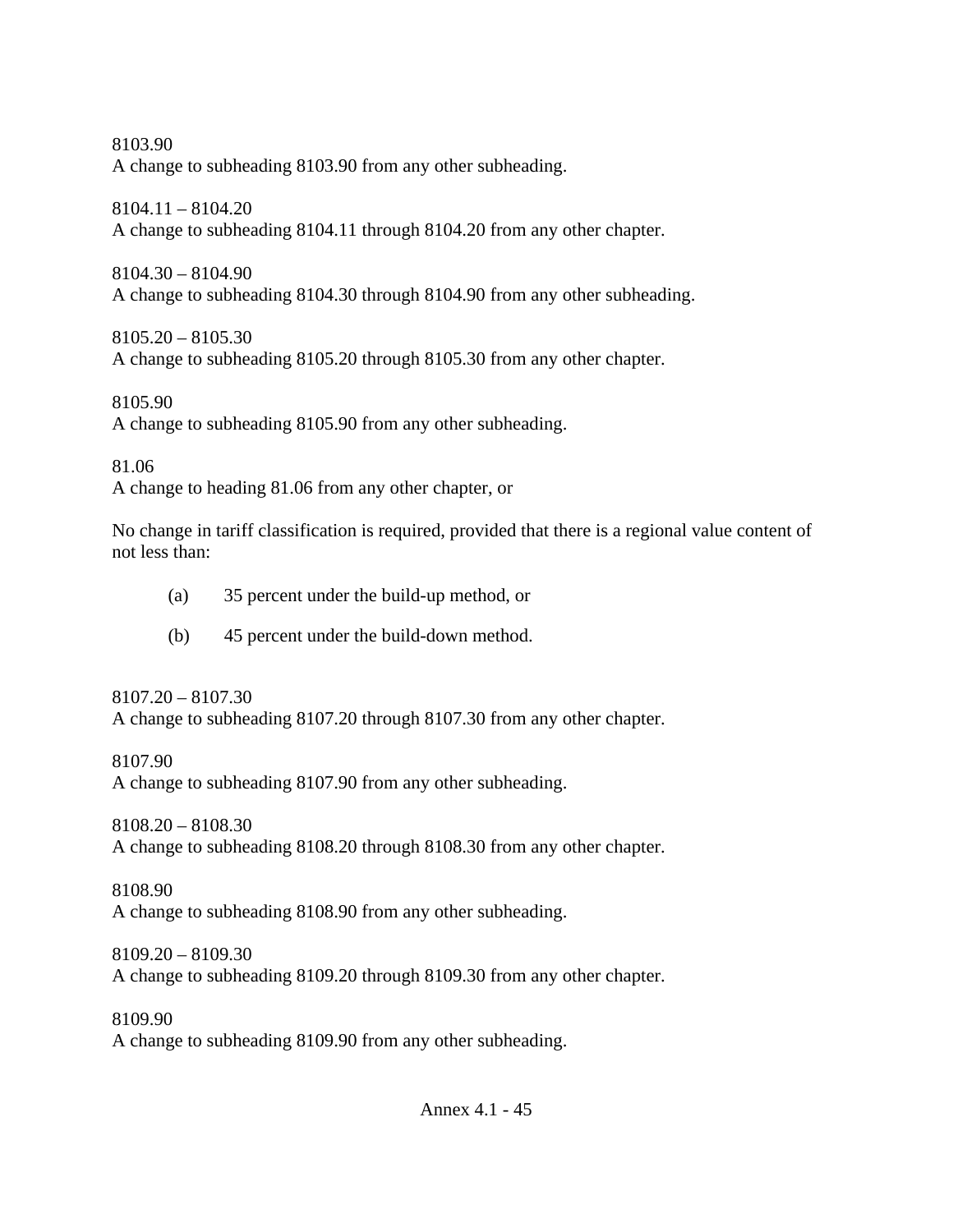$81.10 - 81.11$ A change to heading 81.10 through 81.11 from any other chapter, or

No change in tariff classification is required, provided that there is a regional value content of not less than:

- (a) 35 percent under the build-up method, or
- (b) 45 percent under the build-down method.

## 8112.12 – 8112.13

A change to subheading 8112.12 through 8112.13 from any other chapter.

## 8112.19

A change to subheading 8112.19 from any other subheading, provided that there is a regional value content of not less than:

- (a) 35 percent under the build-up method, or
- (b) 45 percent under the build-down method.

## 8112.21 – 8112.59

A change to subheading 8112.21 through 8112.59 from any other chapter, or

No change in tariff classification is required, provided that there is a regional value content of not less than:

- (a) 35 percent under the build-up method, or
- (b) 45 percent under the build-down method.

# 8112.92

A change to subheading 8112.92 from any other chapter.

## 8112.99

A change to subheading 8112.99 from any other subheading.

# 81.13

A change to heading 81.13 from any other chapter, or

No change in tariff classification is required, provided that there is a regional value content of not less than:

(a) 35 percent under the build-up method, or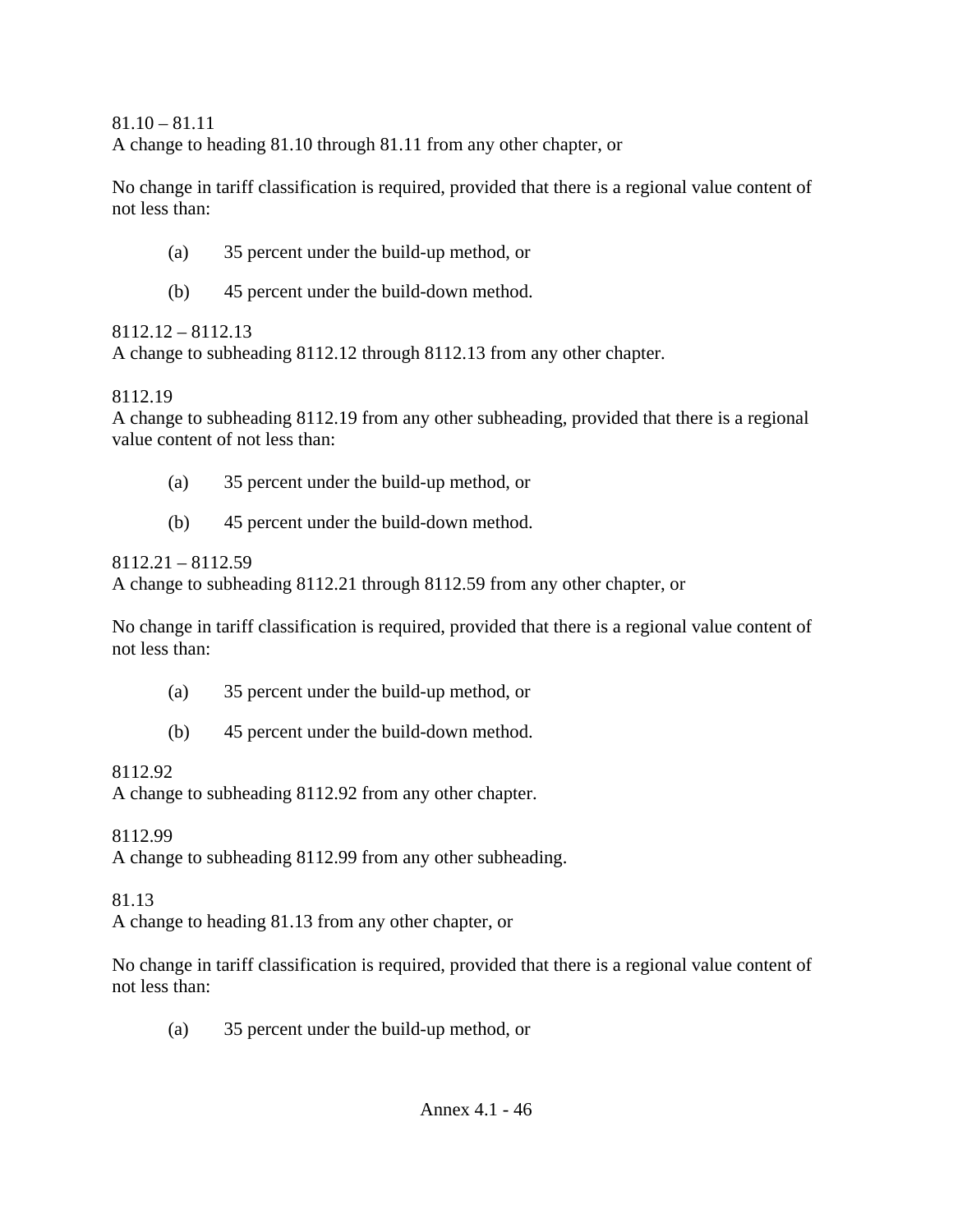(b) 45 percent under the build-down method.

## **Chapter 82**

# **Tools, Implements, Cutlery, Spoons and Forks, of Base Metal; Parts Thereof of Base Metal**

 $82.01 - 82.06$ 

A change to heading 82.01 through 82.06 from any other chapter.

### 8207.13

A change to subheading 8207.13 from any other chapter; or

A change to subheading 8207.13 from heading 82.09 or subheading 8207.19, provided that there is a regional value content of not less than:

- (a) 35 percent under the build-up method, or
- (b) 45 percent under the build-down method.

8207.19 – 8207.90 A change to subheading 8207.19 through 8207.90 from any other chapter.

 $82.08 - 82.15$ 

A change to heading 82.08 through 82.15 from any other chapter; or

A change to subheading 8211.91 through 8211.93 from subheading 8211.95, whether or not there is also a change from another chapter, provided that there is also a regional value content of not less than:

- (a) 35 percent under the build-up method, or
- (b) 45 percent under the build-down method.

### **Chapter 83 Miscellaneous Articles of Base Metal**

8301.10 – 8301.40 A change to subheading 8301.10 through 8301.40 from any other chapter; or

A change to subheading 8301.10 through 8301.40 from subheading 8301.60, whether or not there is also a change from any other chapter, provided that there is a regional value content of not less than:

- (a) 35 percent under the build-up method, or
- (b) 45 percent under the build-down method.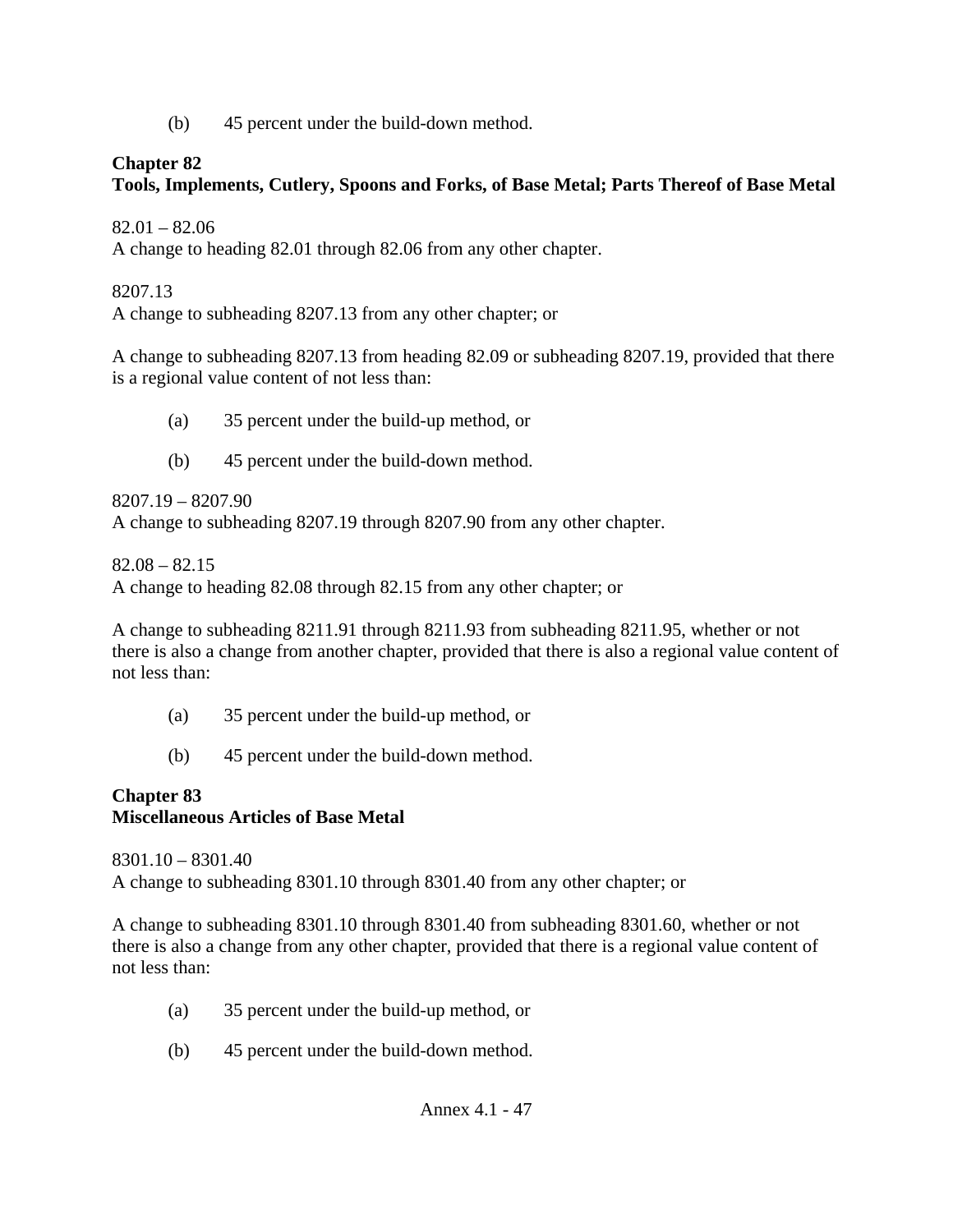8301.50 A change to subheading 8301.50 from any other chapter; or

A change to subheading 8301.50 from any other subheading, provided that there is a regional value content of not less than:

- (a) 35 percent under the build-up method, or
- (b) 45 percent under the build-down method.

8301.60 – 8301.70 A change to subheading 8301.60 through 8301.70 from any other chapter.

83.02 – 83.04 A change to heading 83.02 through 83.04 from any other heading.

8305.10 – 8305.20 A change to subheading 8305.10 through 8305.20 from any other chapter; or

A change to subheading 8305.10 through 8305.20 from any other subheading, provided that there is a regional value content of not less than:

- (a) 35 percent under the build-up method, or
- (b) 45 percent under the build-down method.

8305.90

A change to subheading 8305.90 from any other heading.

8306.10

A change to subheading 8306.10 from any other chapter.

 $8306.21 - 8306.30$ 

A change to subheading 8306.21 through 8306.30 from any other heading.

83.07 A change to heading 83.07 from any other heading.

8308.10 – 8308.20 A change to subheading 8308.10 through 8308.20 from any other chapter; or

A change to subheading 8308.10 through 8308.20 from any other subheading, provided that there is a regional value content of not less than:

(a) 35 percent under the build-up method, or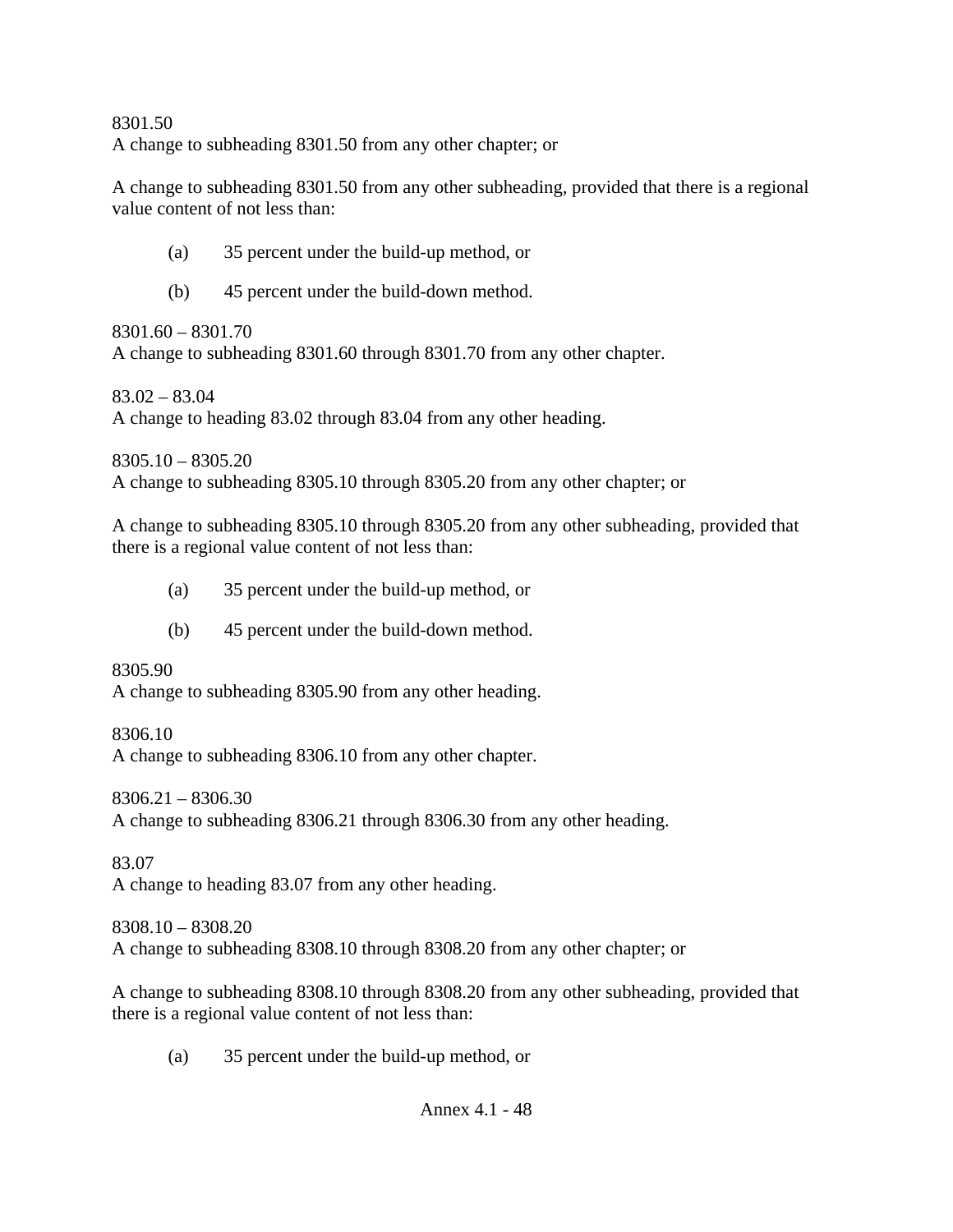(b) 45 percent under the build-down method.

8308.90

A change to subheading 8308.90 from any other heading.

 $83.09 - 83.10$ 

A change to heading 83.09 through 83.10 from any other heading.

8311.10 – 8311.30 A change to subheading 8311.10 through 8311.30 from any other chapter; or

A change to subheading 8311.10 through 8311.30 from any other subheading, provided that there is a regional value content of not less than:

- (a) 35 percent under the build-up method, or
- (b) 45 percent under the build-down method.

8311.90

A change to subheading 8311.90 from any other heading.

## **Section XVI**

**Machinery and Mechanical Appliances; Electrical Equipment; Parts Thereof; Sound Recorders and Reproducers, Television Image and Sound Recorders and Reproducers, and Parts and Accessories of Such Articles (Chapter 84-85)** 

### **Chapter 84 Nuclear Reactors, Boilers, Machinery and Mechanical Appliances; Parts Thereof**

8401.10 – 8401.30 A change to subheading 8401.10 through 8401.30 from any other subheading.

8401.40

A change to subheading 8401.40 from any other heading.

8402.11

A change to subheading 8402.11 from any other heading; or

A change to subheading 8402.11 from subheading 8402.90, whether or not there is also a change from any other heading, provided that there is a regional value content of not less than:

- (a) 35 percent under the build-up method, or
- (b) 45 percent under the build-down method.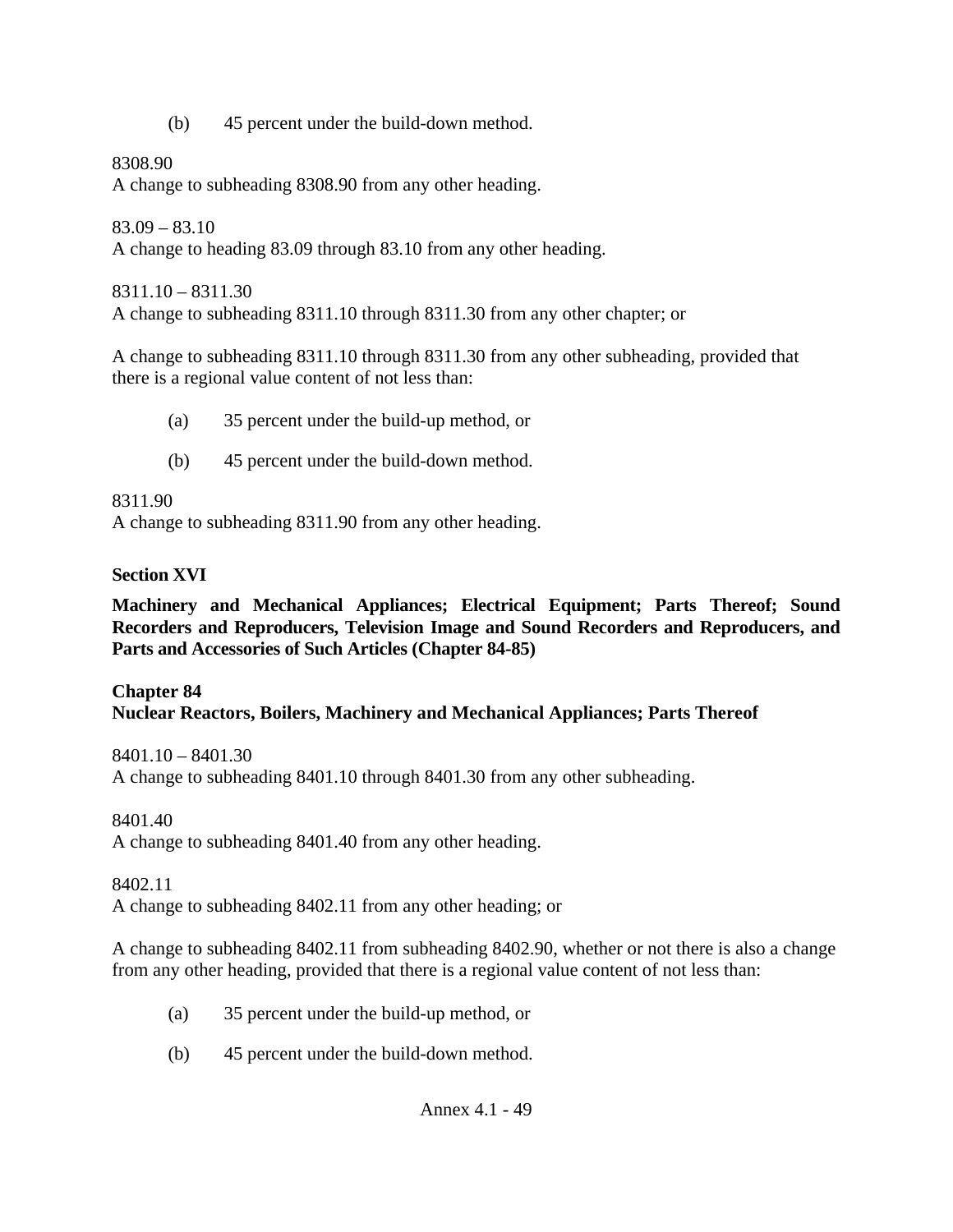#### 8402.12 A change to subheading 8402.12 from any other heading; or

A change to subheading 8402.12 from any other subheading, provided that there is a regional value content of not less than:

- (a) 35 percent under the build-up method, or
- (b) 45 percent under the build-down method.

## 8402.19

A change to subheading 8402.19 from any other heading; or

A change to subheading 8402.19 from subheading 8402.90, whether or not there is also a change from any other heading, provided that there is a regional value content of not less than:

- (a) 35 percent under the build-up method, or
- (b) 45 percent under the build-down method.

## 8402.20

A change to subheading 8402.20 from any other heading; or

A change to subheading 8402.20 from any other subheading, provided that there is a regional value content of not less than:

- (a) 35 percent under the build-up method, or
- (b) 45 percent under the build-down method.

# 8402.90

A change to subheading 8402.90 from any other heading, or

No change in tariff classification is required, provided that there is a regional value content of not less than:

- (a) 35 percent under the build-up method, or
- (b) 45 percent under the build-down method.

# 8403.10

A change to subheading 8403.10 from any other subheading.

# 8403.90

A change to subheading 8403.90 from any other heading.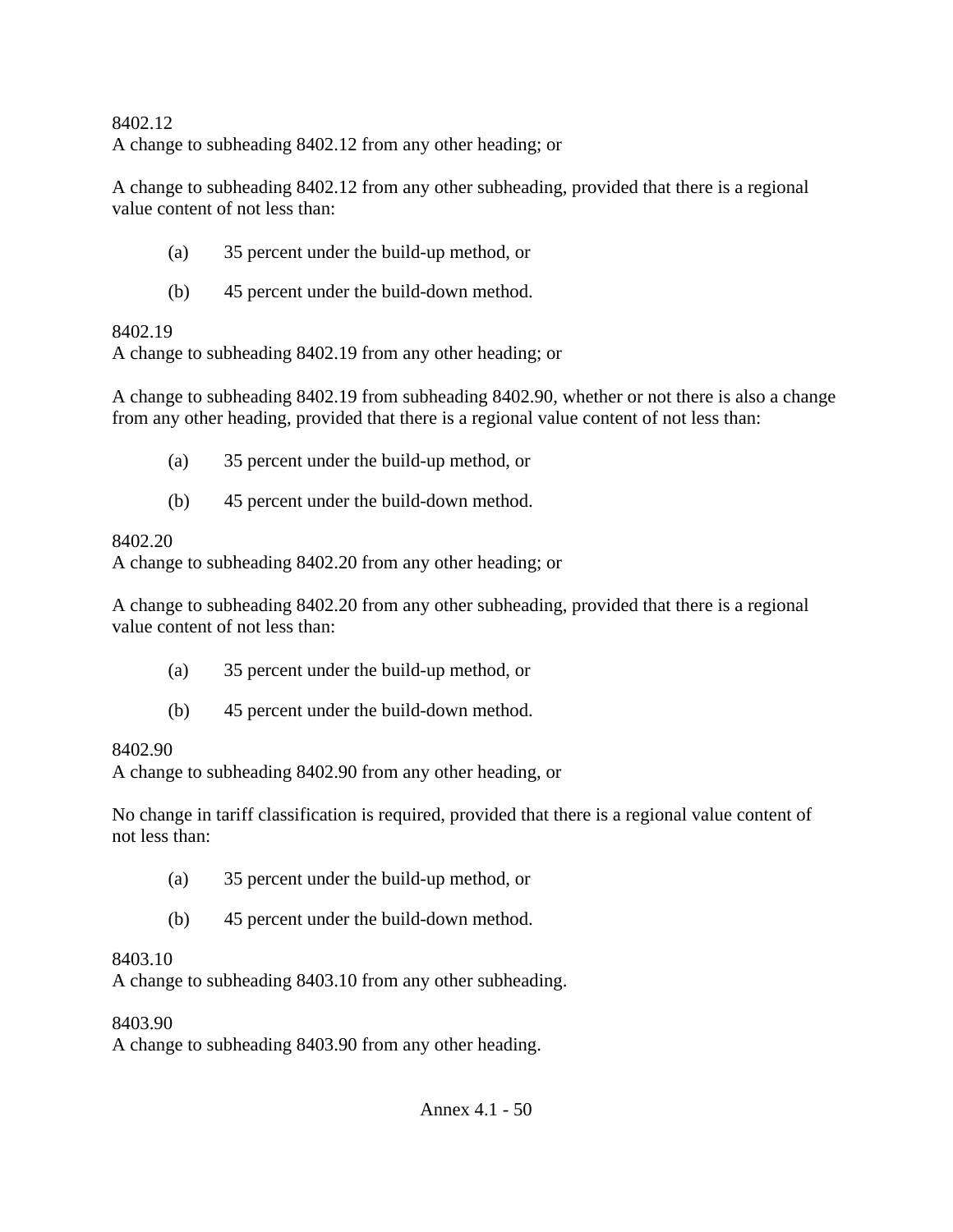8404.10

A change to subheading 8404.10 from any other subheading.

8404.20

A change to subheading 8404.20 from any other heading; or

A change to subheading 8404.20 from subheading 8404.90, whether or not there is also a change from any other heading, provided that there is a regional value content of not less than:

(a) 35 percent under the build-up method, or

(b) 45 percent under the build-down method.

8404.90

A change to subheading 8404.90 from any other heading.

8405.10

A change to subheading 8405.10 from any other subheading.

8405.90

A change to subheading 8405.90 from any other heading.

8406.10

A change to subheading 8406.10 from any other subheading.

8406.81 – 8406.82

A change to subheading 8406.81 through 8406.82 from any other subheading outside that group.

8406.90

A change to subheading 8406.90 from any other heading; or,

No change in tariff classification is required, provided that there is a regional value content of not less than:

- (a) 35 percent under the build-up method; or
- (b) 45 percent under the build-down method.

8407.10 – 8407.29 A change to subheading 8407.10 through 8407.29 from any other heading.

8407.31 – 8407.34 A change to subheading 8407.31 through 8407.34 from any other heading; or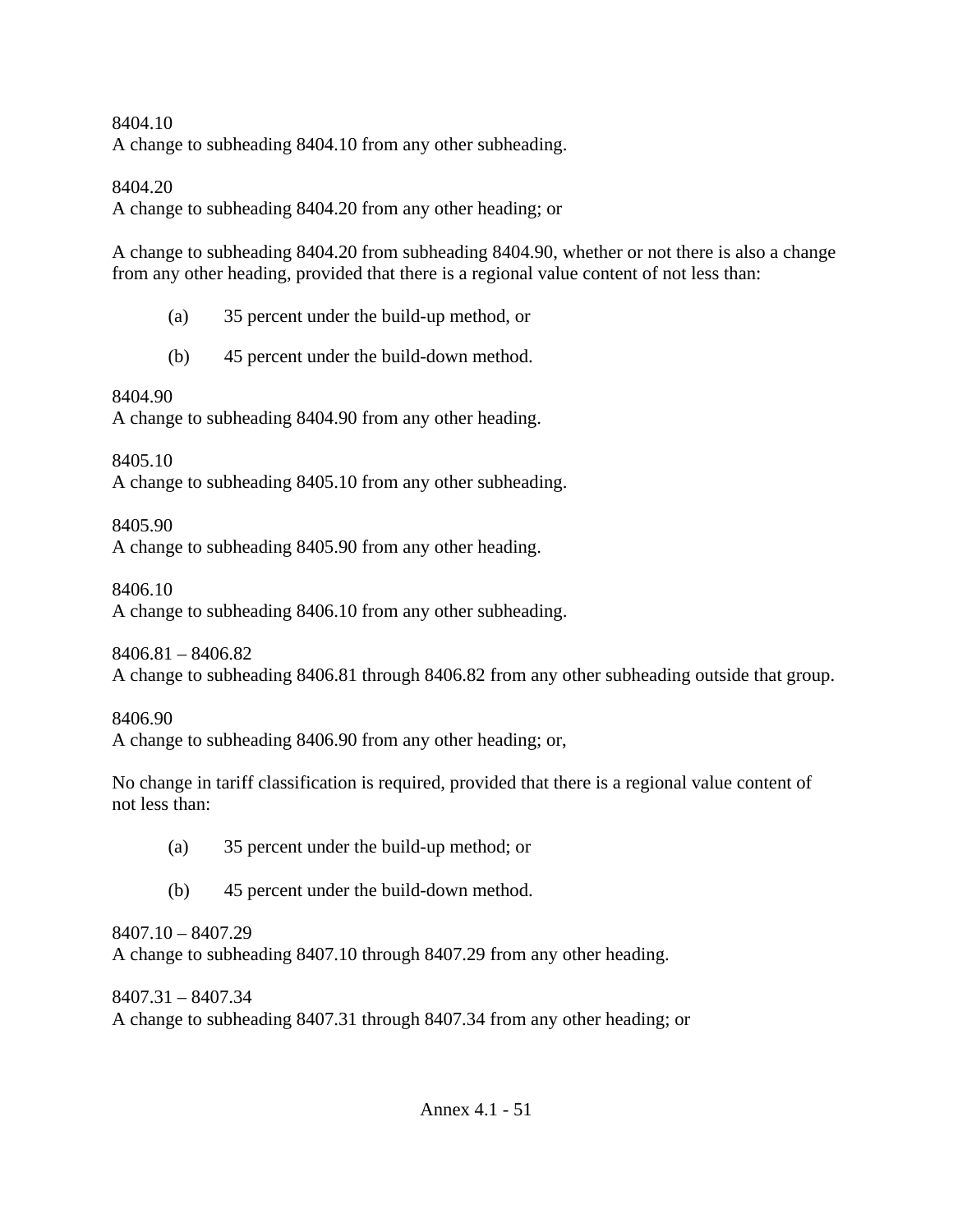No change in tariff classification is required, provided that there is a regional value content of not less than 35 percent under the net cost method.

8407.90

A change to subheading 8407.90 from any other heading.

8408.10

A change to subheading 8408.10 from any other heading,

8408.20

A change to subheading 8408.20 from any other heading; or

No change in tariff classification is required, provided that there is a regional value content of not less than 35 percent under the net cost method.

8408.90

A change to subheading 8408.90 from any other heading.

84.09

No change in tariff classification is required, provided that there is a regional value content of not less than 35 percent under the net cost method.

8410.11 – 8410.13

A change to subheading 8410.11 through 8410.13 from any other subheading outside that group.

8410.90 A change to subheading 8410.90 from any other heading.

8411.11 – 8411.82 A change to subheading 8411.11 through 8411.82 from any other subheading outside that group.

8411.91

A change to subheading 8411.91 from any other heading.

8411.99

A change to subheading 8411.99 from any other heading; or

No change in tariff classification is required, provided that there is a regional value content of not less than:

- (a) 35 percent under the build-up method; or
- (b) 45 percent under the build-down method.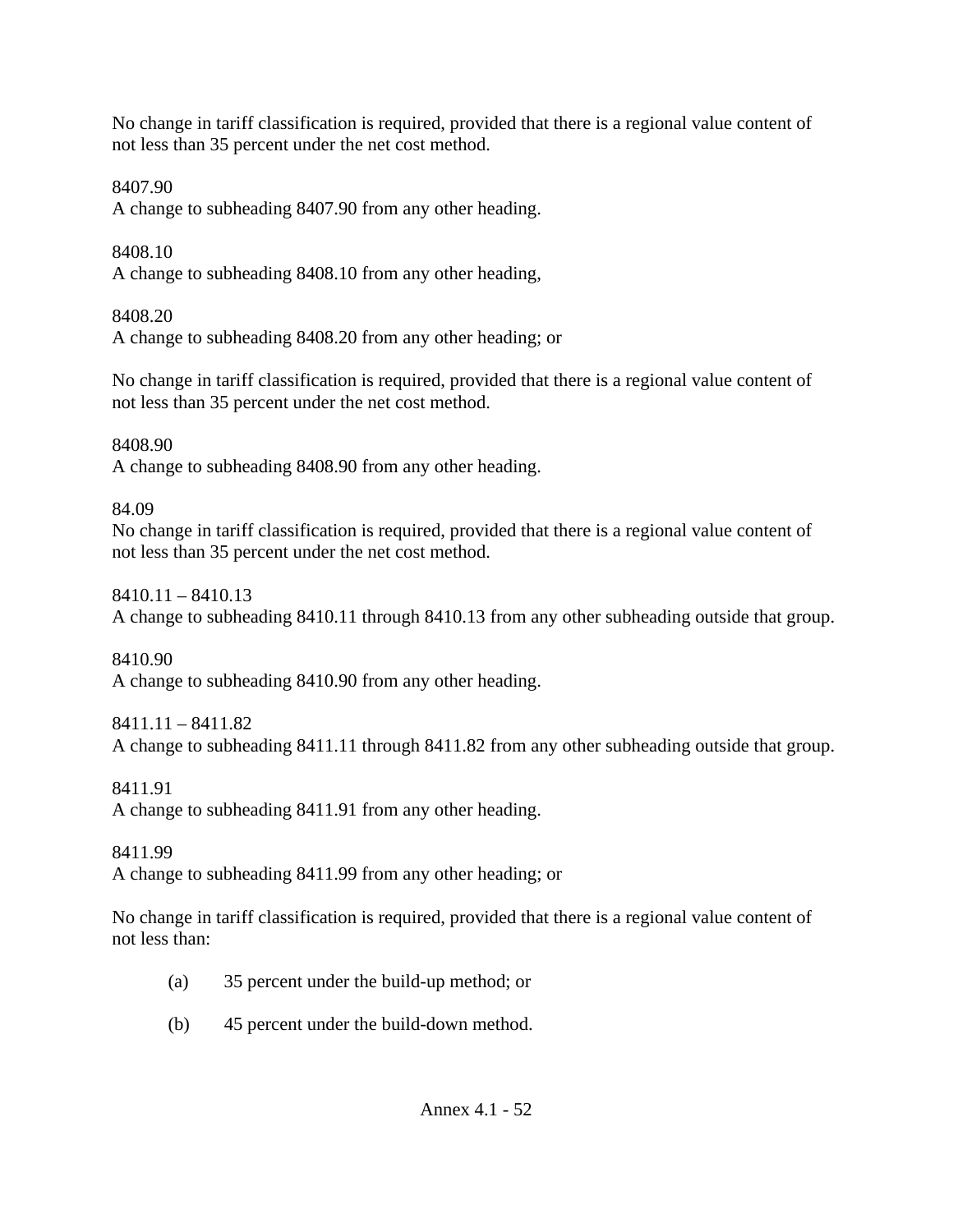8412.10 – 8412.80 A change to subheading 8412.10 through 8412.80 from any other subheading.

8412.90 A change to subheading 8412.90 from any other heading.

8413.11 – 8413.82 A change to subheading 8413.11 through 8413.82 from any other subheading.

8413.91 – 8413.92 A change to subheading 8413.91 through 8413.92 from any other heading; or

No change in tariff classification is required, for subheading 8413.92, provided that there is a regional value content of not less than:

- (a) 35 percent under the build-up method, or
- (b) 45 percent under the build-down method.

8414.10 – 8414.80

A change to subheading 8414.10 through 8414.80 from any other heading; or

A change to subheading 8414.10 through 8414.80 from subheading 8414.90, whether or not there is also a change from any other heading, provided that there is a regional value content of not less than:

- (a) 35 percent under the build-up method, or
- (b) 45 percent under the build-down method.

#### 8414.90

A change to subheading 8414.90 from any other heading, or

No change in tariff classification is required, provided that there is a regional value content of not less than:

- (a) 35 percent under the build-up method, or
- (b) 45 percent under the build-down method.

#### 8415.10 – 8415.83

A change to subheading 8415.10 through 8415.83 from any other subheading.

#### 8415.90

A change to subheading 8415.90 from any other heading; or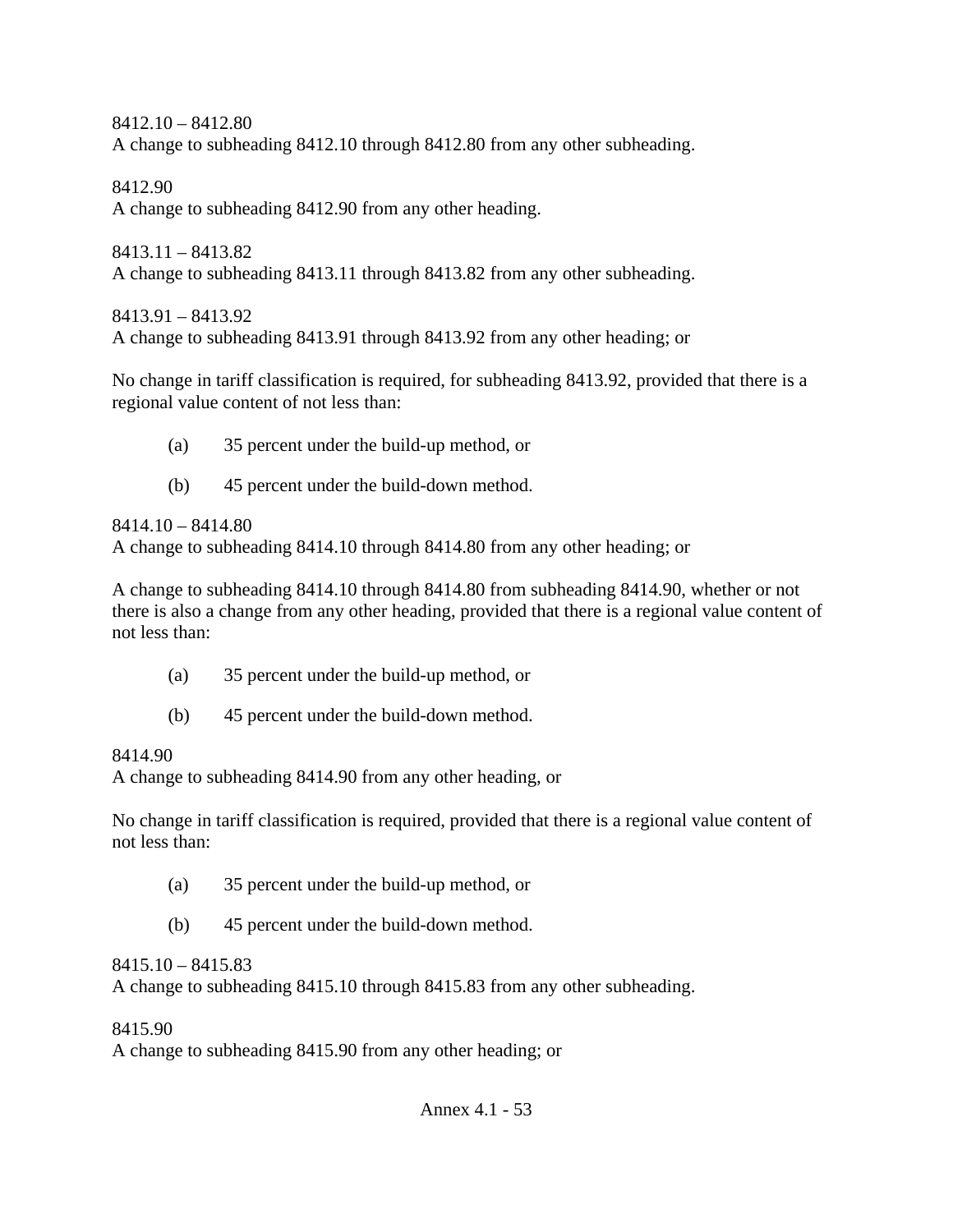A change to chassis, chassis blades and outer cabinets of subheading 8415.90 from any other good, including a good in that subheading.

 $8416.10 - 8416.90$ A change to subheading 8416.10 through 8416.90 from any other subheading

8417.10 – 8417.80 A change to subheading 8417.10 through 8417.80 from any other subheading.

8417.90 A change to subheading 8417.90 from any other heading.

8418.10 – 8418.69 A change to subheading 8418.10 through 8418.69 from any other subheading outside that group, except from subheading 8418.91.

8418.91 – 8418.99 A change to subheading 8418.91 through 8418.99 from any other heading.

8419.11 A change to subheading 8419.11 from any other subheading.

8419.19 A change to subheading 8419.19 from any other heading; or

A change to subheading 8419.19 from any other subheading, provided that there is a regional value content of not less than:

- (a) 35 percent under the build-up method; or
- (b) 45 percent under the build-down method.

8419.20 – 8419.89

A change to subheading 8419.20 through 8419.89 from any other subheading.

8419.90

A change to subheading 8419.90 from any other heading; or

No change in tariff classification is required, provided that there is a regional value content of not less than:

- (a) 35 percent under the build-up method, or
- (b) 45 percent under the build-down method.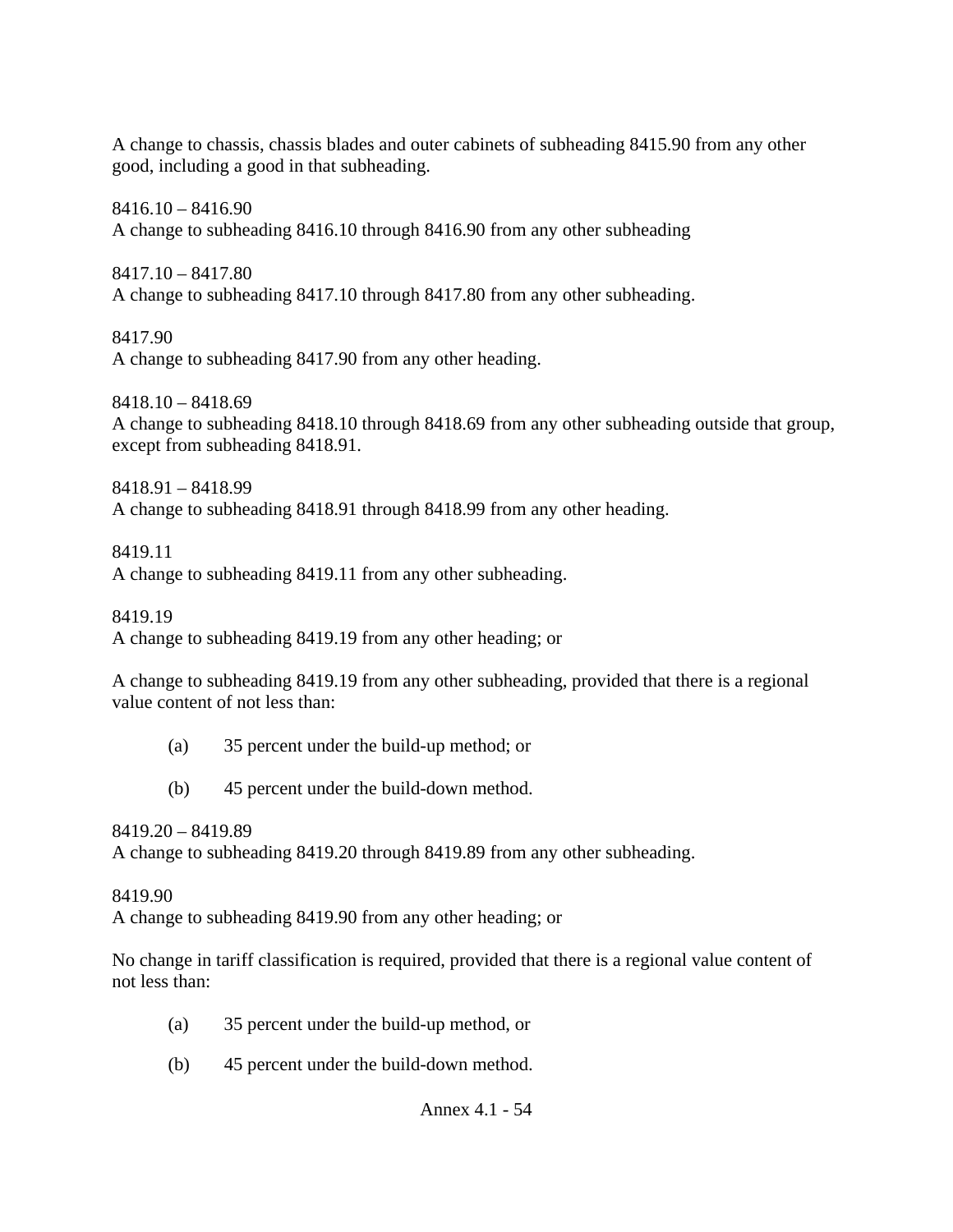8420.10 A change to subheading 8420.10 from any other subheading.

8420.91 – 8420.99 A change to subheading 8420.91 through 8420.99 from any other heading.

 $8421.11 - 8421.39$ A change to subheading 8421.11 through 8421.39 from any other subheading.

8421.91

A change to subheading 8421.91 from any other heading, or

No change in tariff classification is required, provided that there is a regional value content of not less than:

- (a) 35 percent under the build-up method, or
- (b) 45 percent under the build-down method.

## 8421.99

A change to subheading 8421.99 from any other heading, or

No change in tariff classification is required, provided that there is regional value content of not less than:

- (a) 35 percent under the build-up method, or
- (b) 45 percent under the build-down method.

### 8422.11 – 8422.40

A change to subheading 8422.11 through 8422.40 from any other subheading.

8422.90

A change to subheading 8422.90 from any other heading, or

No change in tariff classification is required, provided that there is a regional value content of not less than:

- (a) 35 percent under the build-up method, or
- (b) 45 percent under the build-down method.

### 8423.10 – 8423.89

A change to subheading 8423.10 through 8423.89 from any other subheading.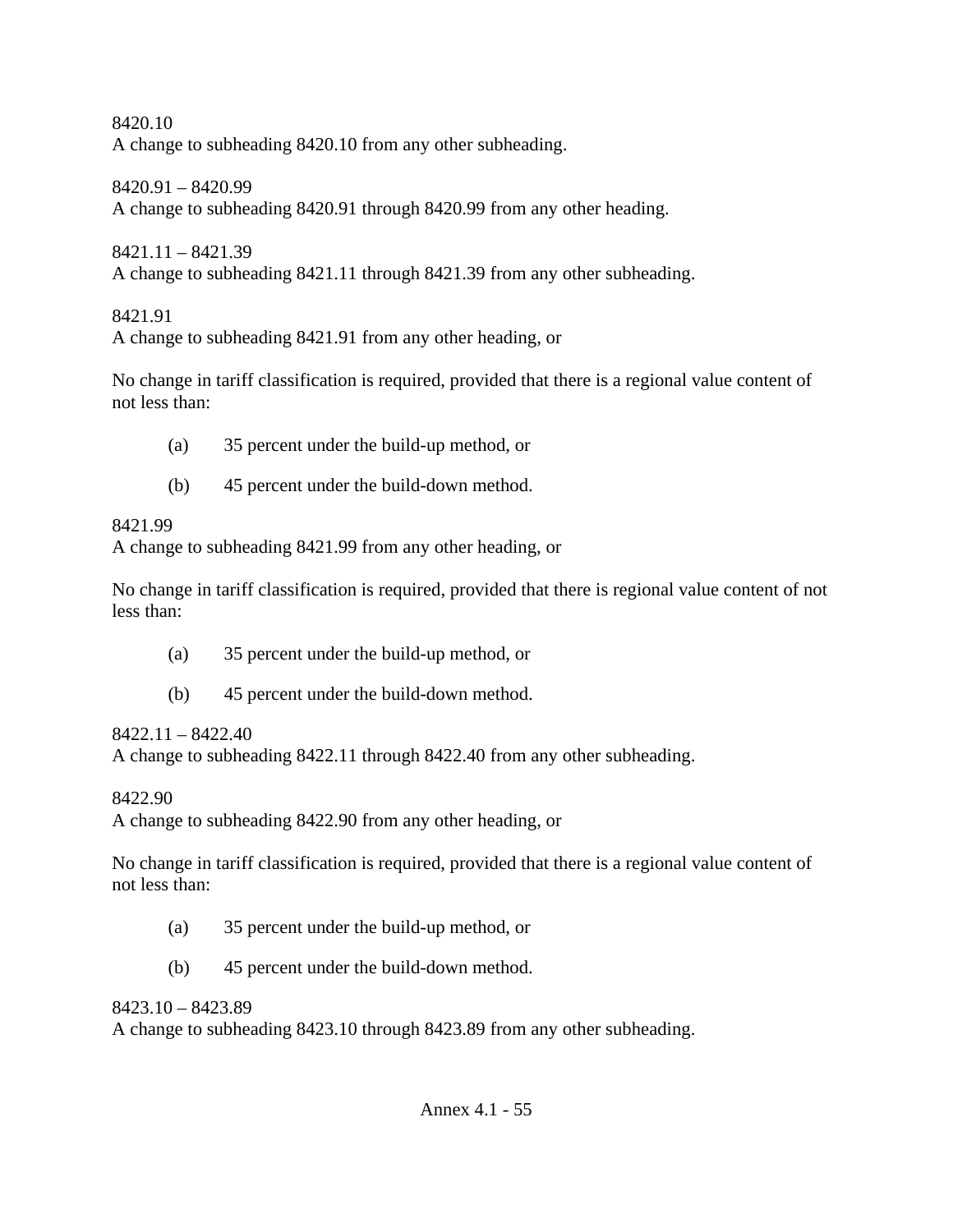8423.90 A change to subheading 8423.90 from any other heading.

8424.10 – 8430.69 A change to subheading 8424.10 through 8430.69 from any other subheading.

84.31 A change to heading 84.31 from any other heading; or

No change in tariff classification to subheading 8431.10, 8431.31, 8431.39, 8431.43, or 8431.49 is required, provided that there is a regional value content of not less than:

(a) 35 percent under the build-up method, or

(b) 45 percent under the build-down method.

8432.10 – 8432.80

A change to subheading 8432.10 through 8432.80 from any other subheading.

8432.90 A change to subheading 8432.90 from any other heading.

8433.11 – 8433.60 A change to subheading 8433.11 through 8433.60 from any other subheading.

8433.90 A change to subheading 8433.90 from any other heading.

8434.10 – 8435.90 A change to subheading 8434.10 through 8435.90 from any other subheading.

8436.10 – 8436.80 A change to subheading 8436.10 through 8436.80 from any other subheading.

8436.91 – 8436.99 A change to subheading 8436.91 through 8436.99 from any other heading.

8437.10 – 8437.80 A change to subheading 8437.10 through 8437.80 from any other subheading.

8437.90 A change to subheading 8437.90 from any other heading.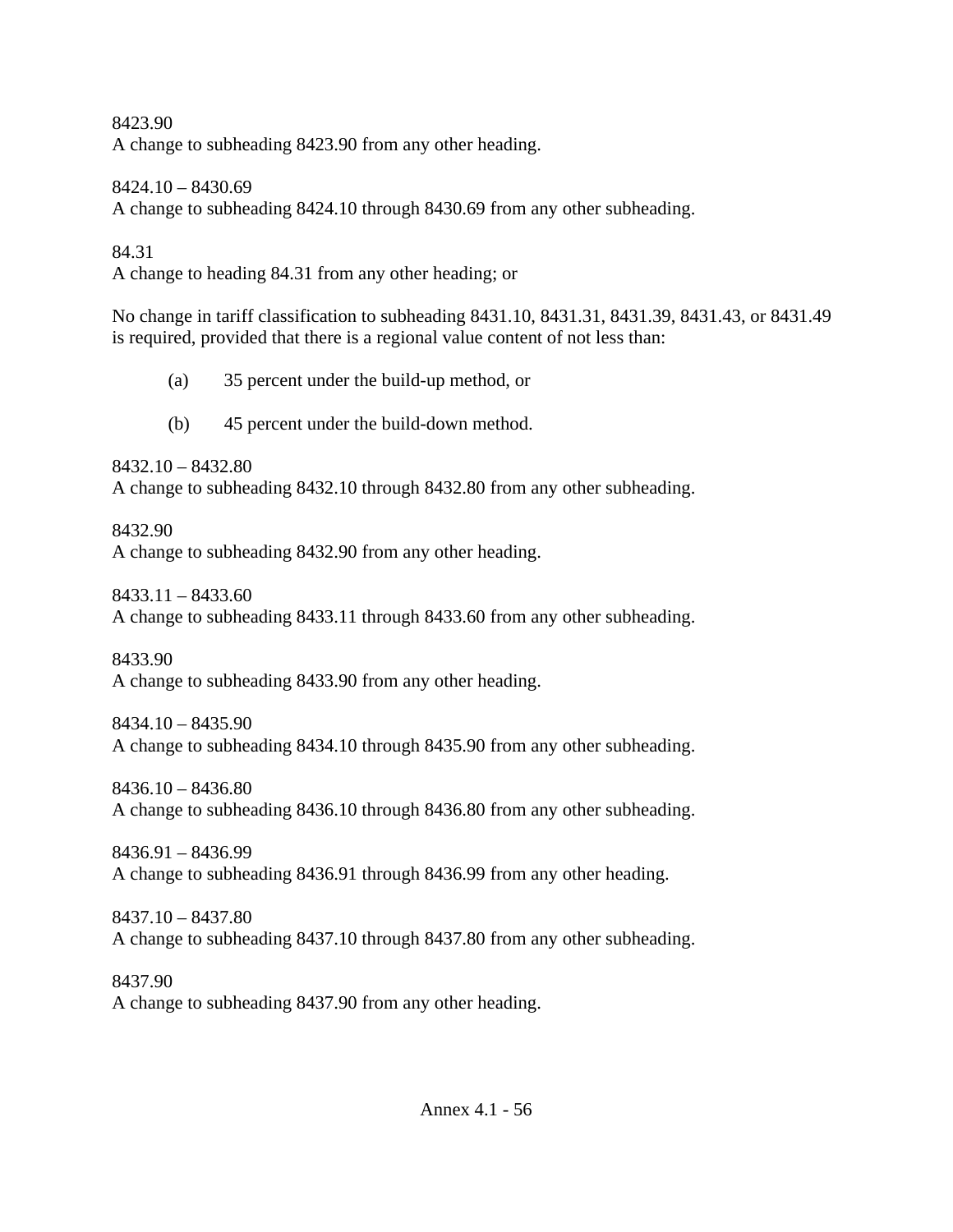8438.10 – 8438.80 A change to subheading 8438.10 through 8438.80 from any other subheading.

8438.90 A change to subheading 8438.90 from any other heading.

8439.10 – 8440.90 A change to subheading 8439.10 through 8440.90 from any other subheading.

8441.10 – 8441.80 A change to subheading 8441.10 through 8441.80 from any other subheading.

8441.90 A change to subheading 8441.90 from any other heading; or

No change in tariff classification is required, provided that there is a regional value content of not less than:

- (a) 35 percent under the build-up method, or
- (b) 45 percent under the build-down method.

 $8442.10 - 8442.30$ 

A change to subheading 8442.10 through 8442.30 from any other subheading outside that group.

 $8442.40 - 8442.50$ A change to subheading 8442.40 through 8442.50 from any other heading.

8443.11 – 8443.59 A change to subheading 8443.11 through 8443.59 from any other subheading outside that group, except from subheading 8443.60, or

A change to subheading 8443.11 through 8443.59 from subheading 8443.60, provided that there is a regional value content of not less than:

- (a) 35 percent under the build-up method, or
- (b) 45 percent under the build-down method.

## 8443.60

A change to subheading 8443.60 from any other subheading, except from subheading 8443.11 through 8443.59.

8443.90

A change to subheading 8443.90 from any other heading.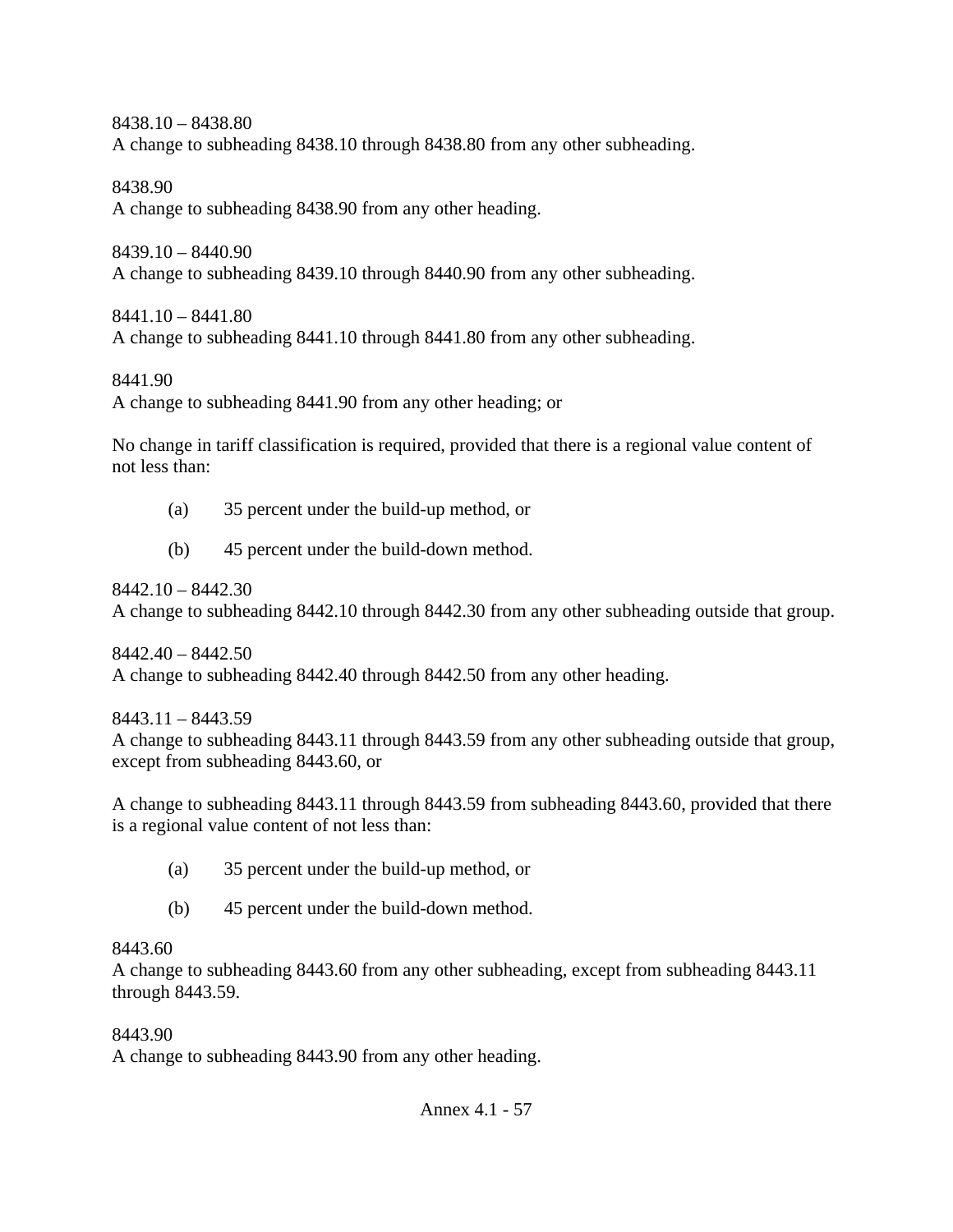Annex 4.1 - 58 84.44 A change to heading 84.44 from any other heading. 84.45 – 84.47 A change to heading 84.45 through 84.47 from any other heading outside that group. 8448.11 – 8448.19 A change to subheading 8448.11 through 8448.19 from any other subheading. 8448.20 – 8448.59 A change to subheading 8448.20 through 8448.59 from any other heading. 84.49 A change to heading 84.49 from any other heading.  $8450.11 - 8450.20$ A change to subheading 8450.11 through 8450.20 from any other subheading. 8450.90 A change to subheading 8450.90 from any other heading.  $8451.10 - 8451.80$ A change to subheading 8451.10 through 8451.80 from any other subheading. 8451.90 A change to subheading 8451.90 from any other heading. 8452.10 – 8452.29 A change to subheading 8452.10 through 8452.29 from any other subheading outside that group. 8452.30 – 8452.40 A change to subheading 8452.30 through 8452.40 from any other subheading. 8452.90 A change to subheading 8452.90 from any other heading. 8453.10 – 8453.80 A change to subheading 8453.10 through 8453.80 from any other subheading. 8453.90 A change to subheading 8453.90 from any other heading.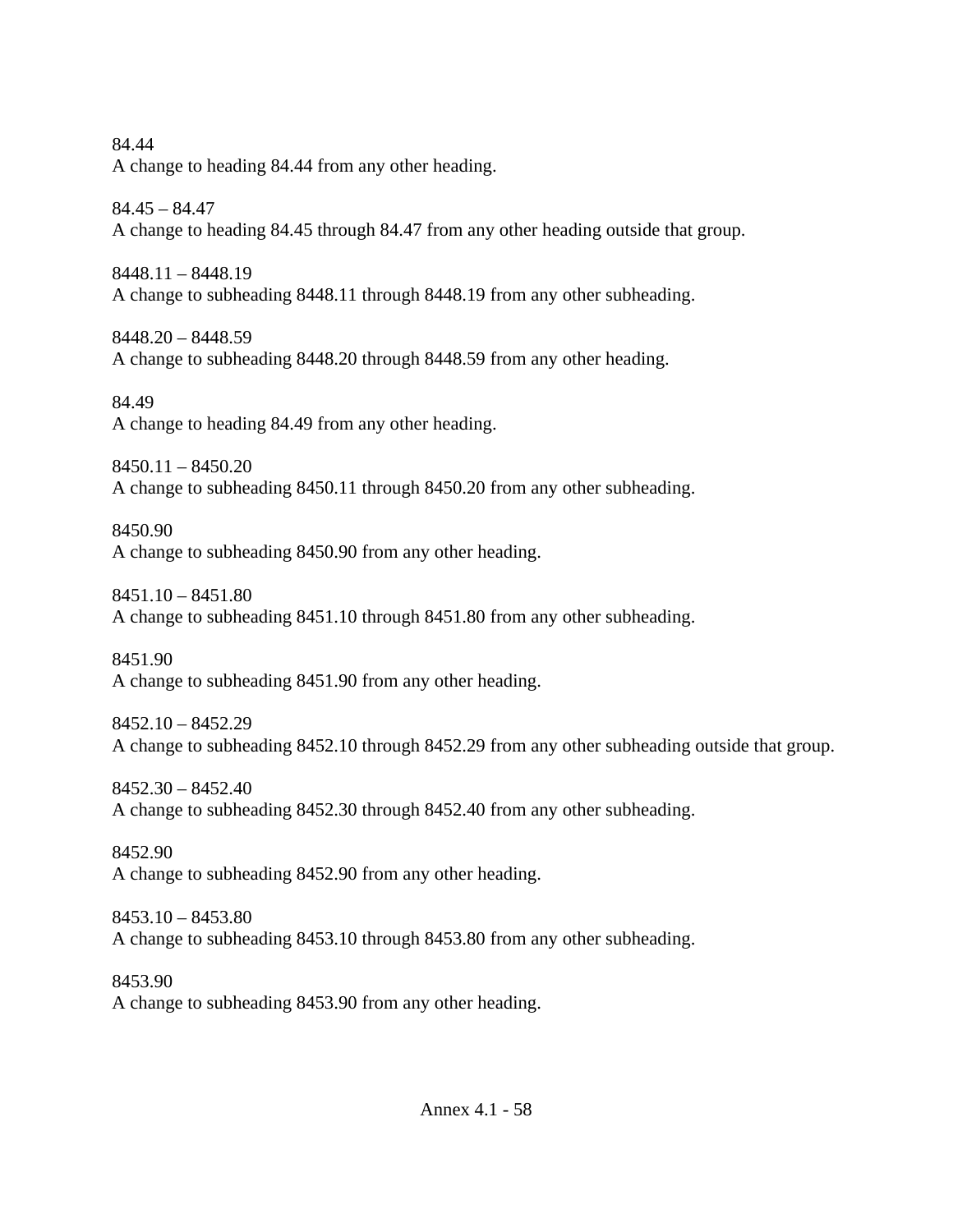$8454.10 - 8454.30$ 

A change to subheading 8454.10 through 8454.30 from any other subheading.

8454.90

A change to subheading 8454.90 from any other heading.

 $8455.10 - 8455.90$ A change to subheading 8455.10 through 8455.90 from any other subheading.

 $84.56 - 84.63$ A change to heading 84.56 through 84.63 from any other heading, provided that there is a regional value content of not less than 65 percent under the build-down method.

 $84.64 - 84.65$ A change to heading 84.64 through 84.65 from any other heading.

84.66

A change to heading 84.66 from any other heading, provided that there is a regional value content of not less than:

- (a) 35 percent under the build-up method, or
- (b) 45 percent under the build-down method.

8467.11 – 8467.89

A change to subheading 8467.11 through 8467.89 from any other subheading.

8467.91

A change to subheading 8467.91 from any other heading.

8467.92 – 8467.99

A change to subheading 8467.92 through 8467.99 from any other heading, except from heading 84.07.

8468.10 – 8468.80

A change to subheading 8468.10 through 8468.80 from any other subheading.

8468.90

A change to subheading 8468.90 from any other heading.

8469.11 – 8469.12 A change to subheading 8469.11 through 8469.12 from any other subheading outside that group.

8469.20 – 8469.30 A change to subheading 8469.20 through 8469.30 from any other subheading outside that group.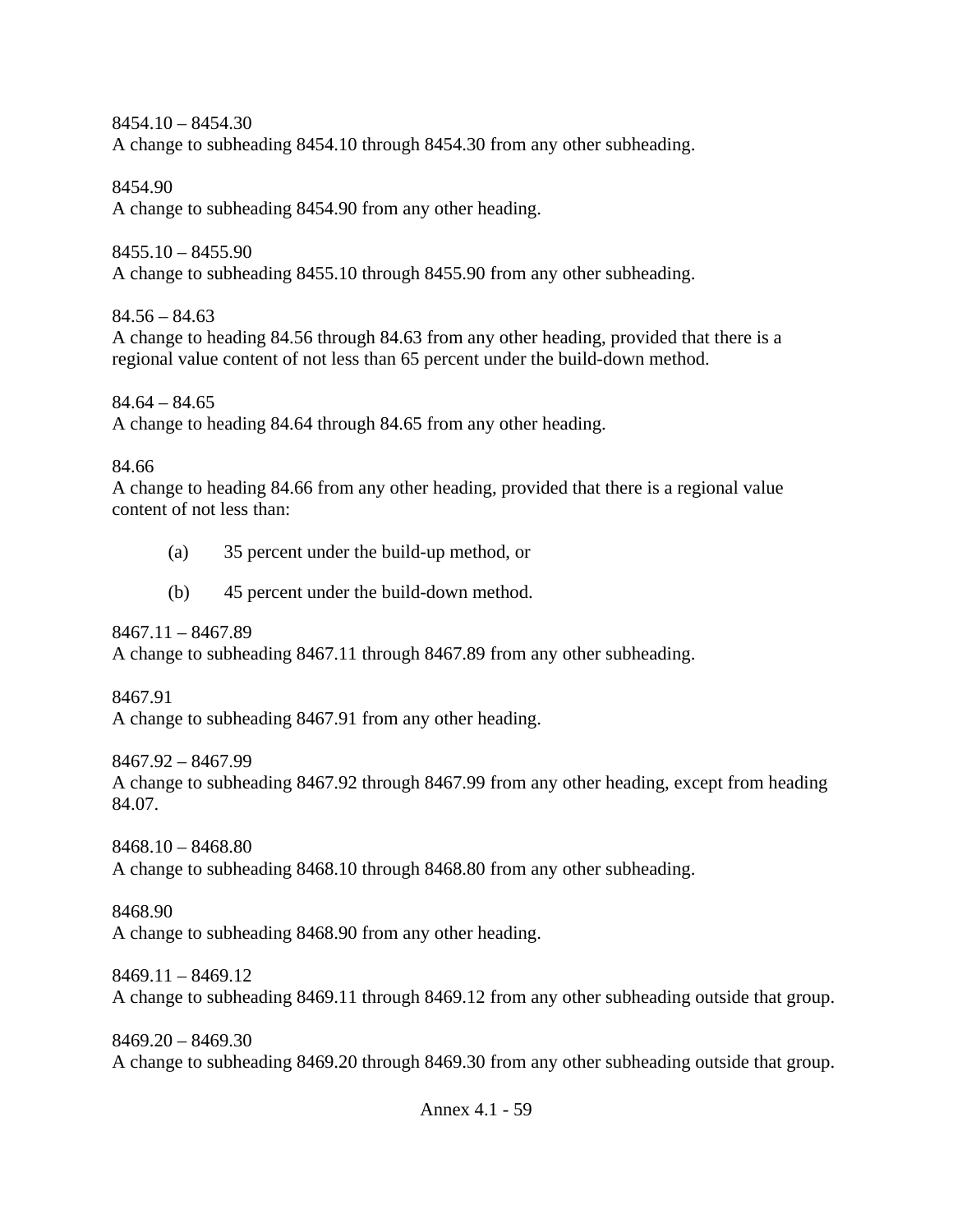8470.10 – 8471.90 A change to subheading 8470.10 through 8471.90 from any other subheading.

8472.10 – 8472.90 A change to subheading 8472.10 through 8472.90 from any other subheading.

8473.10 – 8473.50 A change to subheading 8473.10 through 8473.50 from any other subheading; or

No change in tariff classification is required, provided that there is a regional value content of not less than:

- (a) 30 percent under the build-up method, or
- (b) 35 percent under the build-down method.

8474.10 – 8474.80 A change to subheading 8474.10 through 8474.80 from any other subheading outside that group.

8474.90

A change to subheading 8474.90 from any other heading, or

No change in tariff classification is required, provided that there is a regional value content of not less than:

- (a) 35 percent under the build-up method, or
- (b) 45 percent under the build-down method.

8475.10

A change to subheading 8475.10 from any other subheading.

8475.21 – 8475.29

A change to subheading 8475.21 through 8475.29 from any other subheading outside that group.

8475.90

A change to subheading 8475.90 from any other heading.

8476.21 – 8476.89 A change to subheading 8476.21 through 8476.89 from any other subheading outside that group.

8476.90 A change to subheading 8476.90 from any other heading.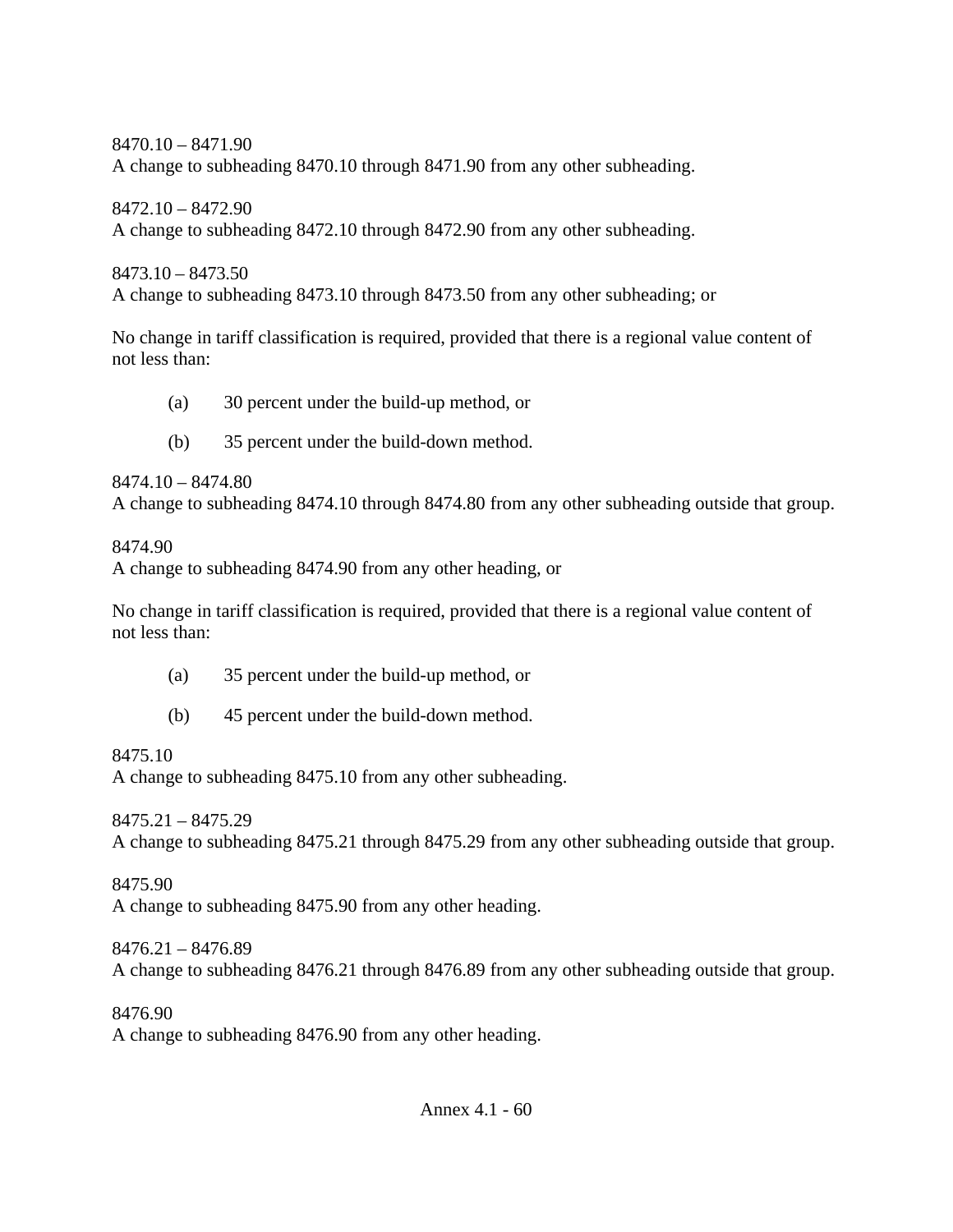#### 84.77

A change to heading 84.77 from any other heading, provided that there is a regional value content of not less than:

- (a) 35 percent under the build-up method, or
- (b) 45 percent under the build-down method; or

a change to subheadings 8477.10 through 8477.80 from subheading 8477.90, provided that there is a regional value content of not less than:

- (a) 35 percent under the build-up method, or
- (b) 45 percent under the build-down method.

8478.10

A change to subheading 8478.10 from any other subheading.

8478.90

A change to subheading 8478.90 from any other heading.

8479.10 – 8479.89

A change to subheading 8479.10 through 8479.89 from any other subheading.

8479.90

A change to subheading 8479.90 from any other heading.

84.80

A change to heading 84.80 from any other heading.

8481.10 – 8481.80 A change to subheading 8481.10 though 8481.80 from any other heading; or

A change to subheading 8481.10 through 8481.80 from subheading 8481.90 whether or not there is also a change from another heading, provided that there is a regional value content of not less than:

- (a) 35 percent under the build-up method, or
- (b) 45 percent under the build-down method.

8481.90

A change to subheading 8481.90 from any other heading.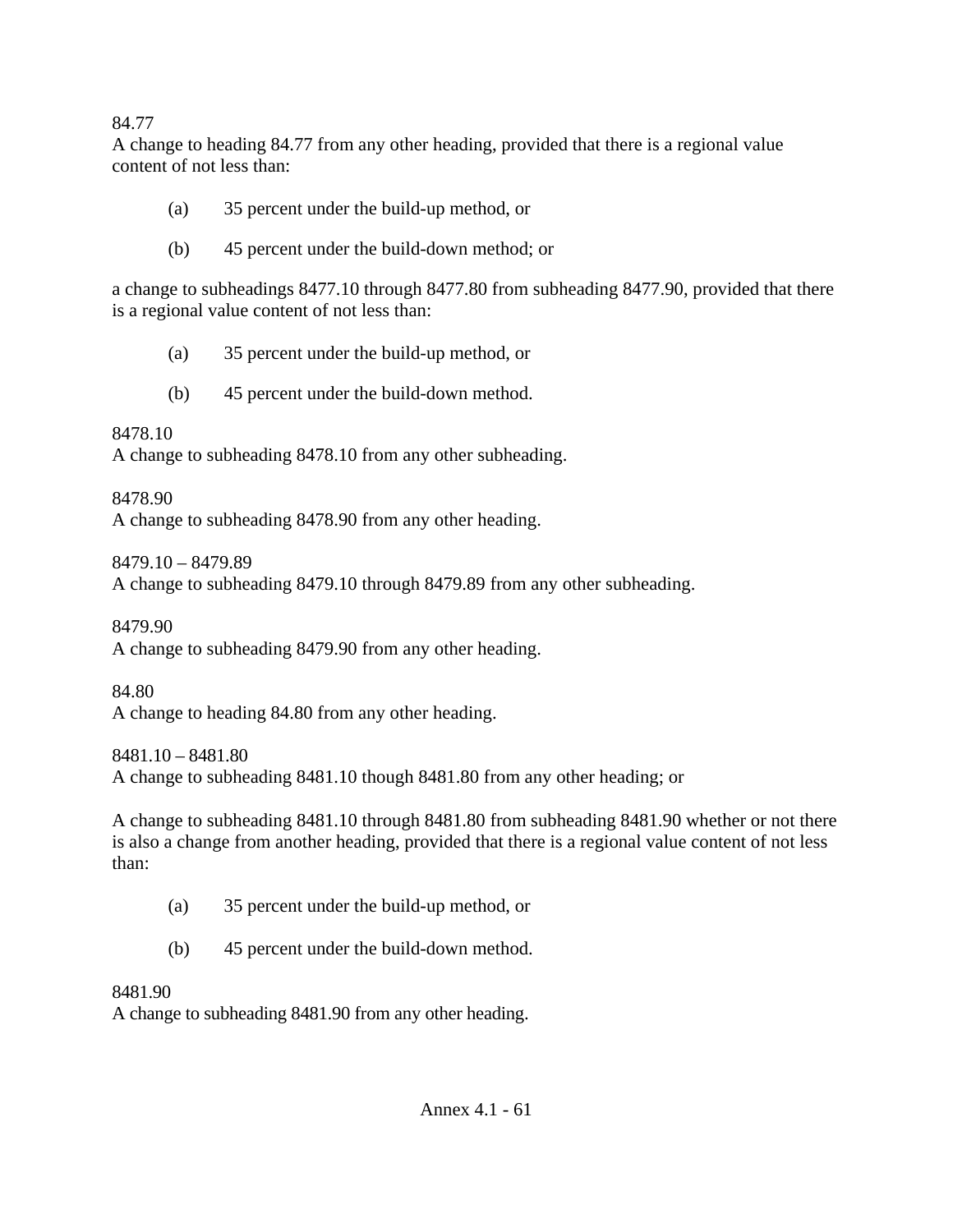8482.10 – 8482.80

A change to subheading 8482.10 through 8482.80 from any subheading outside that group, except from inner or outer rings or races of subheading 8482.99; or

A change to subheading 8482.10 through 8482.80 from inner or outer rings or races of subheading 8482.99, whether or not there is also a change from any subheading outside that group, provided that there is a regional value content of not less than 40 percent under the buildup method.

8482.91 – 8482.99 A change to subheading 8482.91 through 8482.99 from any other heading.

8483.10

A change to subheading 8483.10 from any other subheading.

8483.20

A change to subheading 8483.20 from any other subheading, except from subheading 8482.10 through 8482.80.

8483.30 A change to subheading 8483.30 from any other heading, or

A change to subheading 8483.30 from any other subheading, provided that there is a regional value content of not less than 40 percent under the build-up method.

8483.40 – 8483.50 A change to subheading 8483.40 through 8483.50 from any subheading, except from subheading 8482.10 through 8482.80, 8482.99, 8483.10 through 8483.40, 8483.60 or 8483.90; or

A change to subheading 8483.40 through 8483.50 from subheading 8482.10 through 8482.80, 8482.99, 8483.10 through 8483.40, 8483.60 or 8483.90, provided that there is a regional value content of not less than 40 percent under the build-up method.

8483.60 A change to subheading 8483.60 from any other subheading.

8483.90 A change to subheading 8483.90 from any other heading.

8484.10 – 8484.20 A change to subheading 8484.10 through 8484.20 from any other subheading.

8484.90 A change to subheading 8484.90 from any other heading.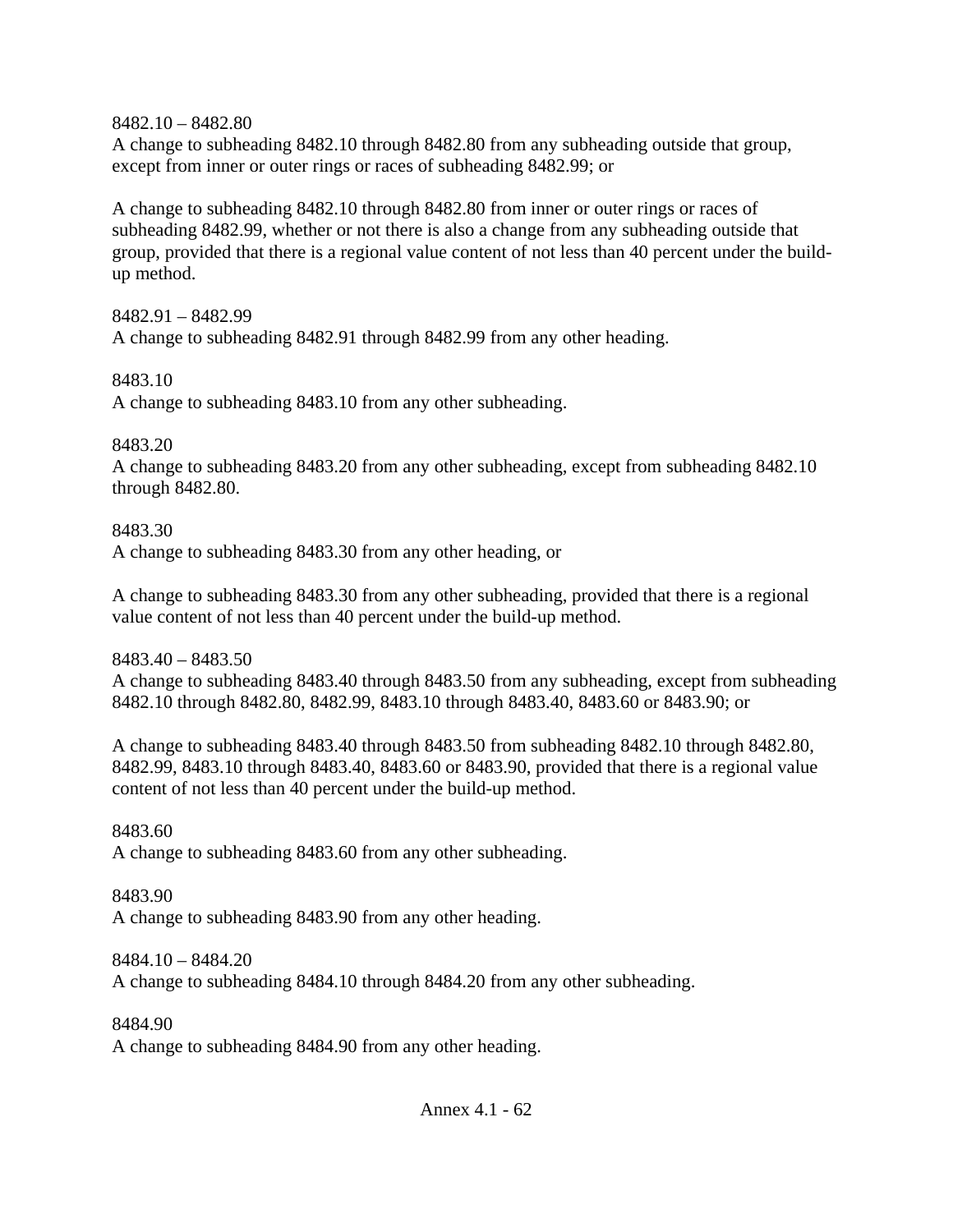#### 84.85 A change to heading 84.85 from any other heading.

### **Chapter 85**

#### **Electrical Machinery and Equipment and Parts Thereof; Sound Recorders and Reproducers, Television Image and Sound Recorders and Reproducers, and Parts and Accessories of Such Articles**

### 8501.10

A change to subheading 8501.10 from any other heading, except from stators or rotors of heading 85.03; or

A change to subheading 8501.10 from stators or rotors of heading 85.03, whether or not there is also a change from any other heading, provided that there is a regional value content of not less than:

- (a) 35 percent under the build-up method, or
- (b) 45 percent under the build-down method.

8501.20 – 8501.64 A change to subheading 8501.20 through 8501.64 from any other heading.

 $85.02 - 85.03$ A change to heading 85.02 through 85.03 from any other heading.

8504.10 – 8504.23 A change to subheading 8504.10 through 8504.23 from any subheading, except from subheading 8504.10 through 8504.50.

8504.31

A change to subheading 8504.31 from any other heading; or

A change to subheading 8504.31 from subheading 8504.90, whether or not there is also a change from any other heading, provided that there is a regional value content of not less than:

- (a) 35 percent under the build-up method, or
- (b) 45 percent under the build-down method.

### $8504.32 - 8504.50$

A change to subheading 8504.32 through 8504.50 from any subheading, except from subheading 8504.10 through 8504.50.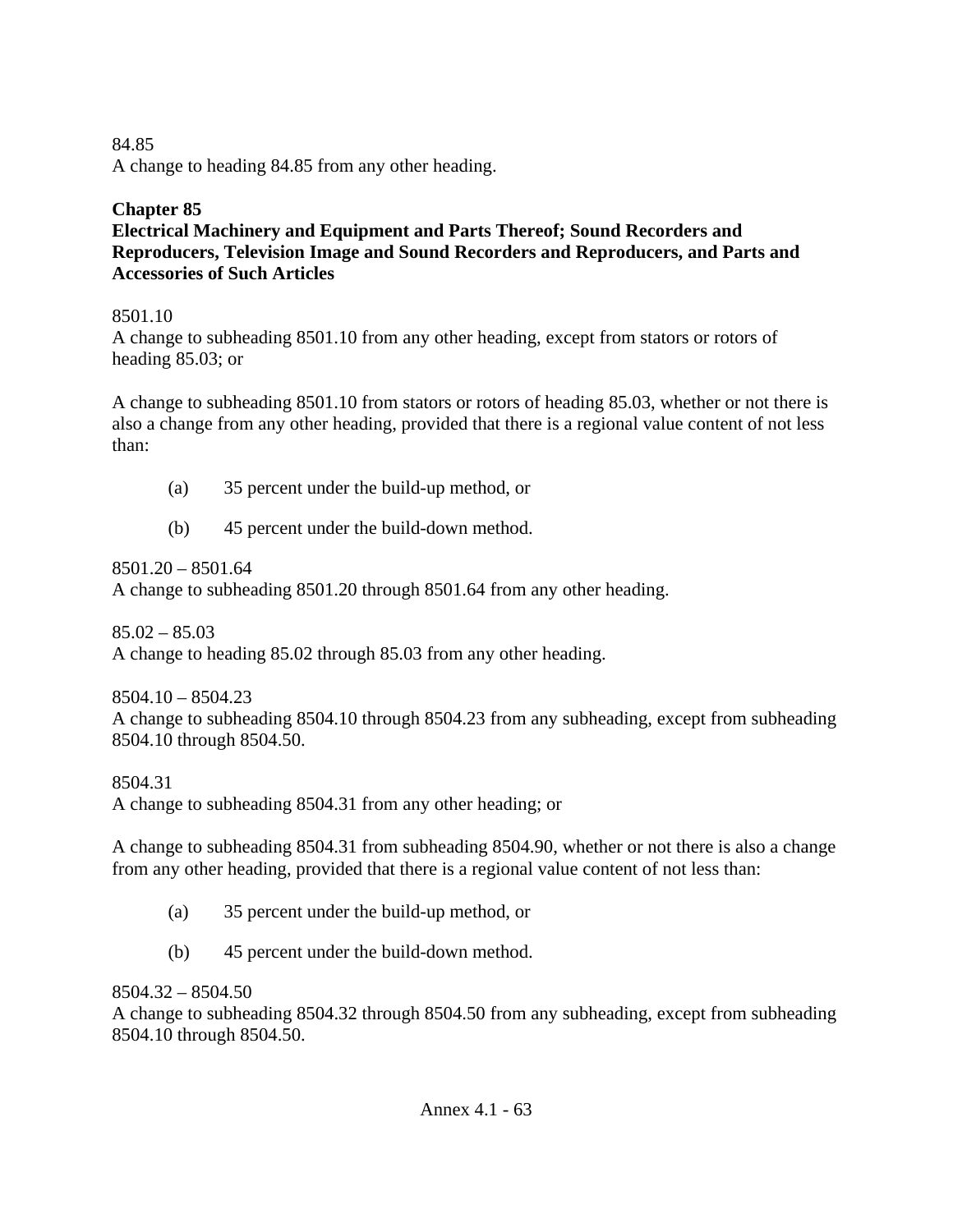8504.90 A change to subheading 8504.90 from any other heading.

8505.11 – 8505.30

A change to subheading 8505.11 through 8505.30 from any other subheading.

8505.90

A change to subheading 8505.90 from any other heading.

 $8506.10 - 8506.40$ A change to subheading 8506.10 through 8506.40 from any other subheading.

8506.50 – 8506.80 A change to subheading 8506.50 through 8506.80 from any other subheading outside that group.

8506.90 A change to subheading 8506.90 from any other heading.

8507.10 A change to subheading 8507.10 from any other heading; or

A change to subheading 8507.10 from any other subheading, whether or not there is also a change from any other heading, provided that there is a regional value content of not less than:

- (a) 35 percent under the build-up method, or
- (b) 45 percent under the build-down method.

8507.20 – 8507.80

A change to subheading 8507.20 through 8507.80 from any other subheading.

8507.90 A change to subheading 8507.90 from any other heading.

8509.10 – 8509.80 A change to subheading 8509.10 through 8509.80 from any other heading; or

A change to subheading 8509.10 through 8509.80 from any other subheading, whether or not there is also a change from any other heading, provided that there is a regional value content of not less than:

- (a) 35 percent under the build-up method, or
- (b) 45 percent under the build-down method.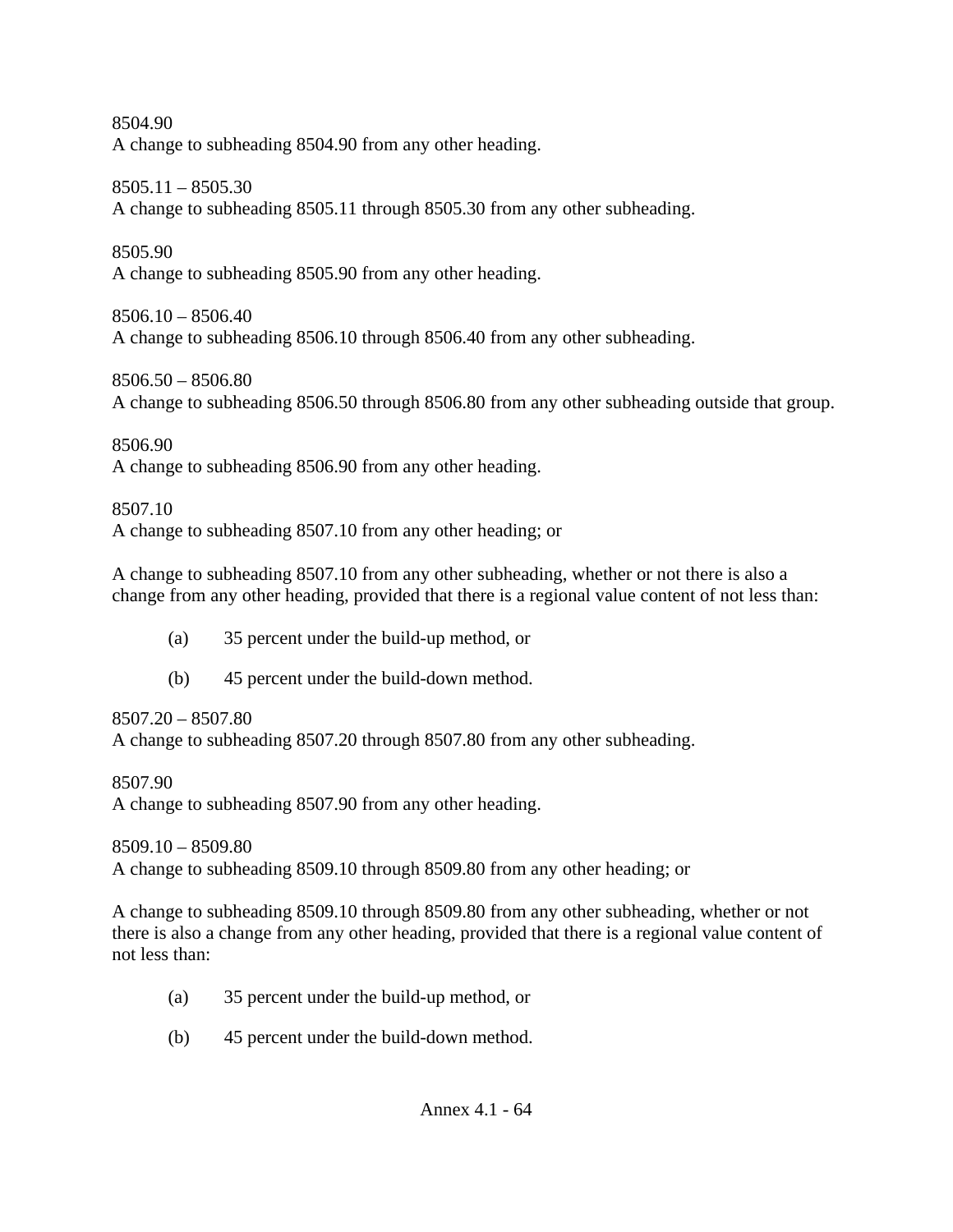8509.90 A change to subheading 8509.90 from any other heading.

8510.10 – 8510.30

A change to subheading 8510.10 through 8510.30 from any other subheading.

8510.90

A change to subheading 8510.90 from any other heading.

8511.10-8511.80

A change to subheading 8511.10 through 8511.80 from any other subheading.

8511.90

A change to subheading 8511.90 from any other heading.

8512.10 – 8512.30 A change to subheading 8512.10 through 8512.30 from any other subheading outside that group.

8512.40

A change to subheading 8512.40 from any other heading; or

A change to subheading 8512.40 from subheading 8512.90, whether or not there is also a change from any other heading, provided that there is also a regional value content of not less than:

- (a) 35 percent under the build-up method, or
- (b) 45 percent under the build-down method.

# 8512.90

A change to subheading 8512.90 from any other heading.

8513.10

A change to subheading 8513.10 from any other heading; or

A change to subheading 8513.10 from subheading 8513.90, whether or not there is also a change from any other heading, provided that there is a regional value content of not less than:

- (a) 35 percent under the build-up method, or
- (b) 45 percent under the build-down method.

# 8513.90

A change to subheading 8513.90 from any other heading.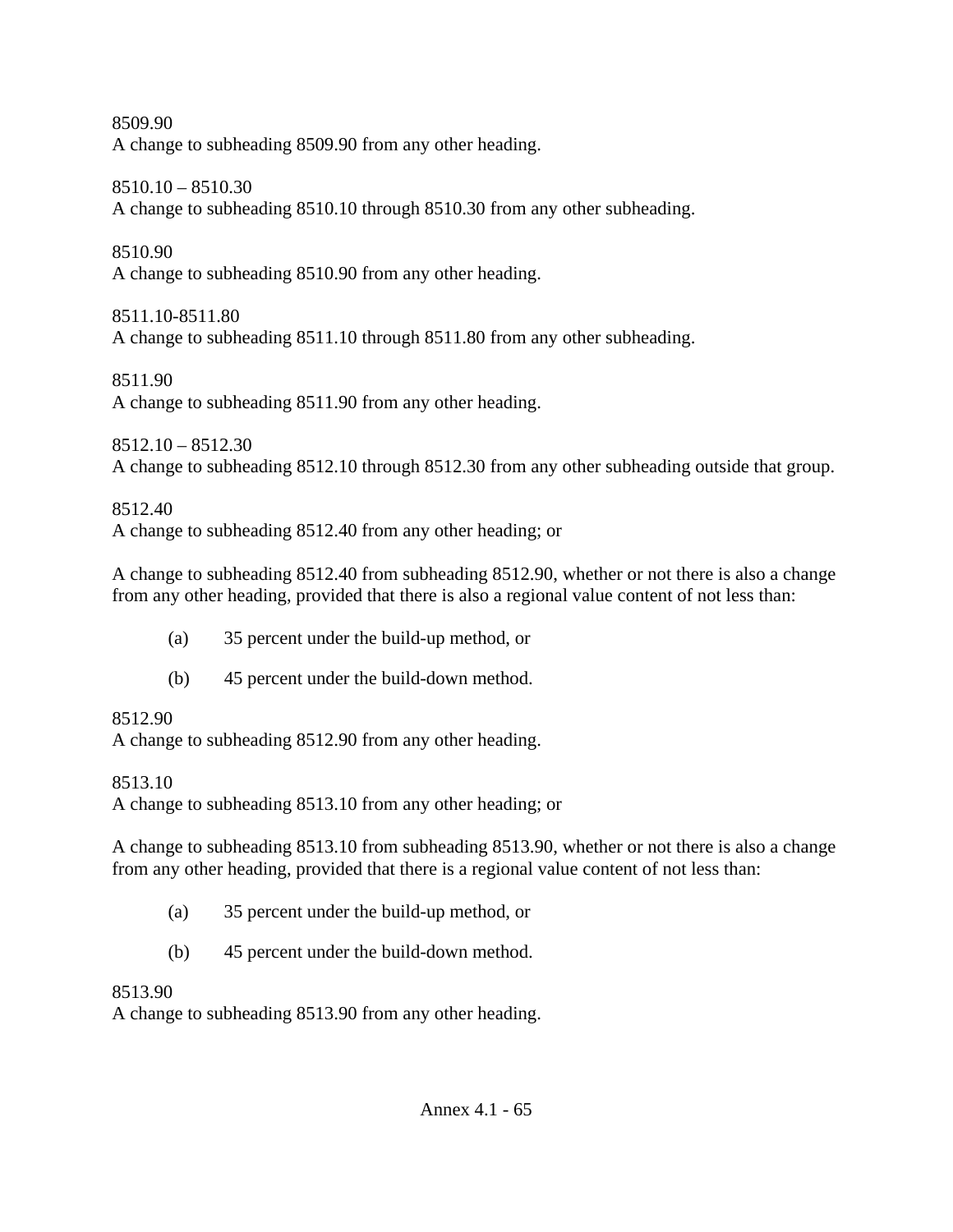$8514.10 - 8514.40$ A change to subheading 8514.10 through 8514.40 from any other subheading.

8514.90

A change to subheading 8514.90 from any other heading.

 $8515.11 - 8515.80$ 

A change to subheading 8515.11 through 8515.80 from any other subheading outside that group.

8515.90 A change to subheading 8515.90 from any other heading.

 $8516.10 - 8516.50$ 

A change to subheading 8516.10 through 8516.50 from any other subheading.

8516.60

A change to subheading 8516.60 from any other subheading, except from furnitures, whether or not assembled, cooking chambers, whether or not assembled, or the upper panels, whether or not with heating or control elements, of subheading 8516.90; or

A change to subheading 8516.60 from subheading 8516.90, whether or not there is also a change from any other heading, provided that there is a regional value content of not less than:

- (a) 35 percent under the build-up method, or
- (b) 45 percent under the build-down method.

8516.71

A change to subheading 8516.71 from any other subheading.

8516.72

A change to subheading 8516.72 from any other subheading, except from housings for toasters of subheading 8516.90 or subheading 9032.10; or

A change to subheading 8516.72 from housings for toasters of subheading 8516.90 or 9032.10, whether or not there is also a change from any other subheading, provided that there is a regional value content of not less than:

- (a) 35 percent under the build-up method, or
- (b) 45 percent under the build-down method.

8516.79

A change to subheading 8516.79 from any other subheading.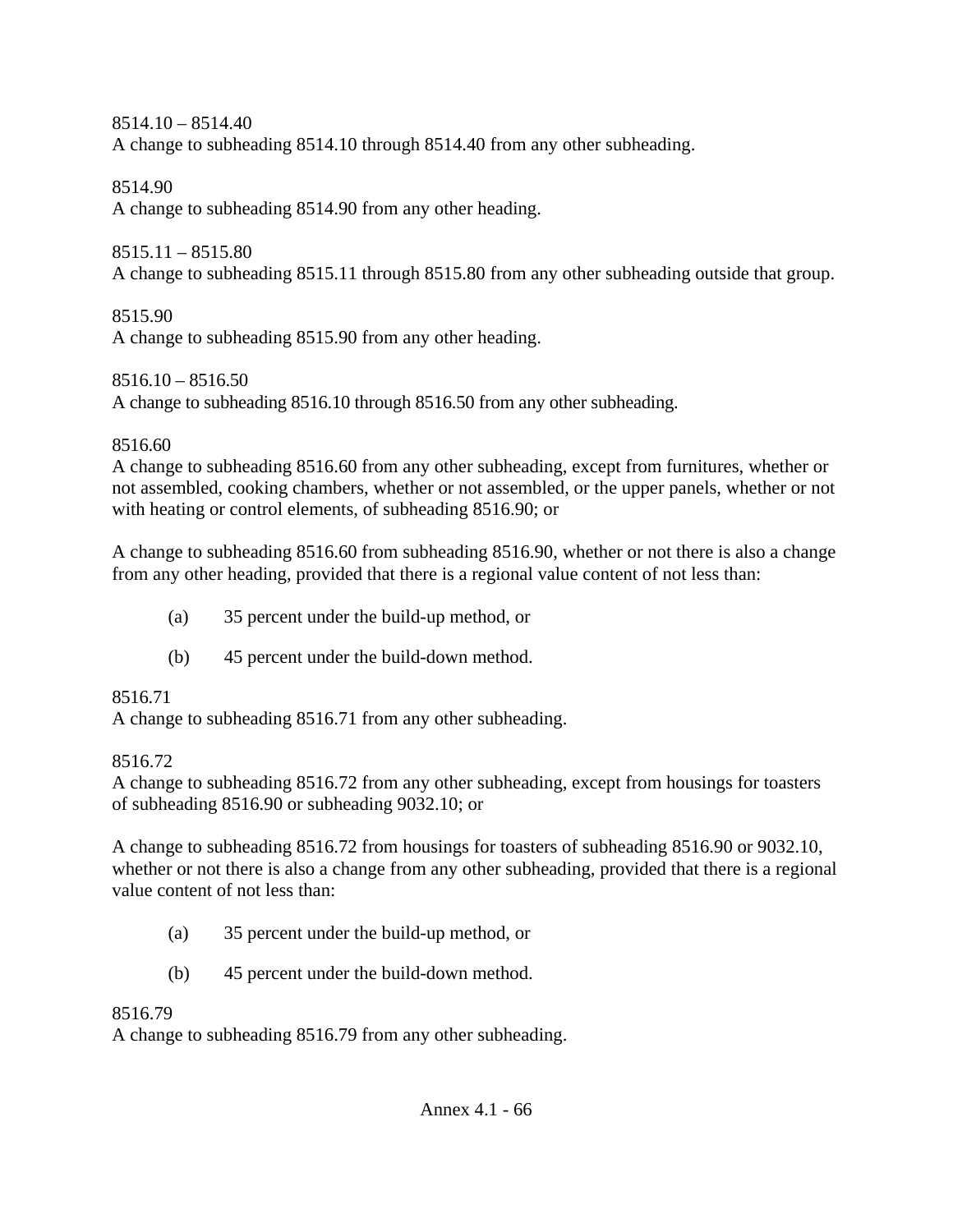8516.80 A change to subheading 8516.80 from any other heading; or

A change to subheading 8516.80 from subheading 8516.90, whether or not there is also a change from any other heading, provided that there is a regional value content of not less than:

- (a) 35 percent under the build-up method, or
- (b) 45 percent under the build-down method.

### 8516.90

A change to subheading 8516.90 from any other heading, or

No change in tariff classification is required, provided that there is a regional value content of not less than:

- (a) 35 percent under the build-up method, or
- (b) 45 percent under the build-down method.

## $8517.11 - 8517.80$

A change to subheading 8517.11 through 8517.80 from any other subheading.

8517.90

A change to subheading 8517.90 from any other subheading, or

No change in tariff classification is required, provided that there is a regional value content of not less than:

- (a) 35 percent under the build-up method, or
- (b) 45 percent under the build-down method.

8518.10 – 8518.21

A change to subheading 8518.10 through 8518.21 from any other heading; or

A change to subheading 8518.10 through 8518.21 from subheading 8518.90, whether or not there is also a change from any other heading, provided that there is a regional value content of not less than:

- (a) 35 percent under the build-up method, or
- (b) 45 percent under the build-down method.

## 8518.22

A change to subheading 8518.22 from any other heading; or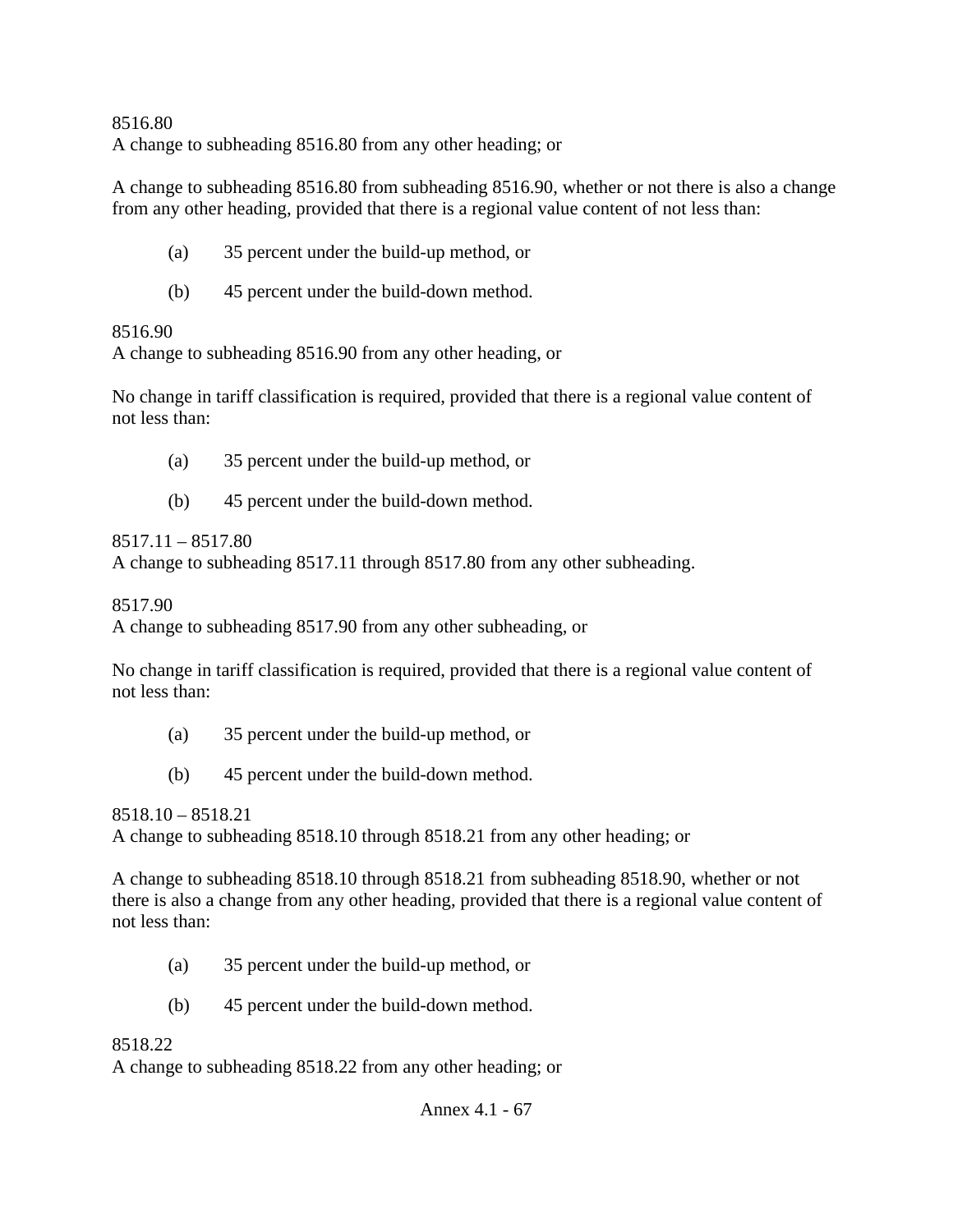A change to subheading 8518.22 from subheading 8518.29 or 8518.90, whether or not there is also a change from any other heading, provided that there is a regional value content of not less than:

- (a) 35 percent under the build-up method, or
- (b) 45 percent under the build-down method.

#### 8518.29 – 8518.50

A change to subheading 8518.29 through 8518.50 from any other heading; or

A change to subheading 8518.29 through 8518.50 from subheading 8518.90, whether or not there is also a change from any other heading, provided that there is a regional value content of not less than:

- (a) 35 percent under the build-up method, or
- (b) 45 percent under the build-down method.

### 8518.90

A change to subheading 8518.90 from any other heading.

8519.10 – 8519.40

A change to subheading 8519.10 through 8519.40 from any other subheading.

8519.92 – 8519.93

A change to subheading 8519.92 through 8519.93 from any other subheading outside that group.

8519.99

A change to subheading 8519.99 from any other subheading.

8520.10 – 8520.20

A change to subheading 8520.10 through 8520.20 from any other subheading.

8520.32 – 8520.33 A change to subheading 8520.32 through 8520.33 from any other subheading outside that group.

8520.39 – 8520.90 A change to subheading 8520.39 through 8520.90 from any other subheading.

8521.10 – 8524.99 A change to subheading 8521.10 through 8524.99 from any other subheading.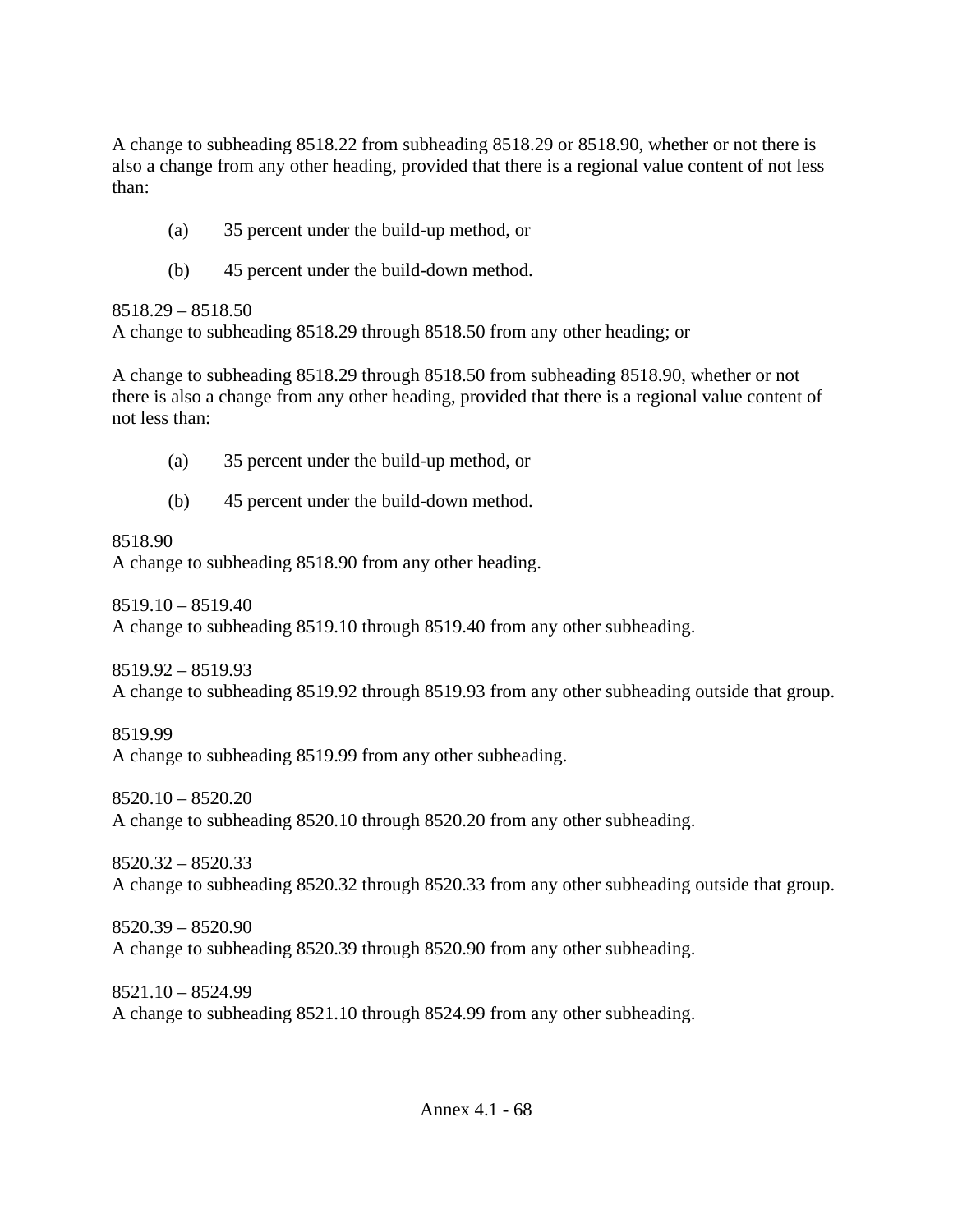$8525.10 - 8525.20$ 

A change to subheading 8525.10 through 8525.20 from any other subheading outside that group.

8525.30 – 8525.40 A change to subheading 8525.30 through 8525.40 from any other subheading.

8526.10 – 8527.90 A change to subheading 8526.10 through 8527.90 from any other subheading.

8528.12

A change to subheading 8528.12 from any other subheading, except from subheading 7011.20, 8540.11, or 8540.91.

8528.13 A change to subheading 8528.13 from any other subheading.

8528.21

A change to subheading 8528.21 from any other subheading, except from subheading 7011.20, 8540.11, or 8540.91.

8528.22 – 8528.30 A change to subheading 8528.22 through 8528.30 from any other subheading.

85.29

A change to heading 85.29 from any other heading; or

No change in tariff classification for subheading 8529.90 is required, provided that there is a regional value content of not less than:

- (a) 35 percent under the build-up method, or
- (b) 45 percent under the build-down method.

8530.10 – 8530.80 A change to subheading 8530.10 through 8530.80 from any other subheading.

8530.90 A change to subheading 8530.90 from any other heading.

8531.10 – 8531.80 A change to subheading 8531.10 through 8531.80 from any other subheading.

8531.90 A change to subheading 8531.90 from any other heading.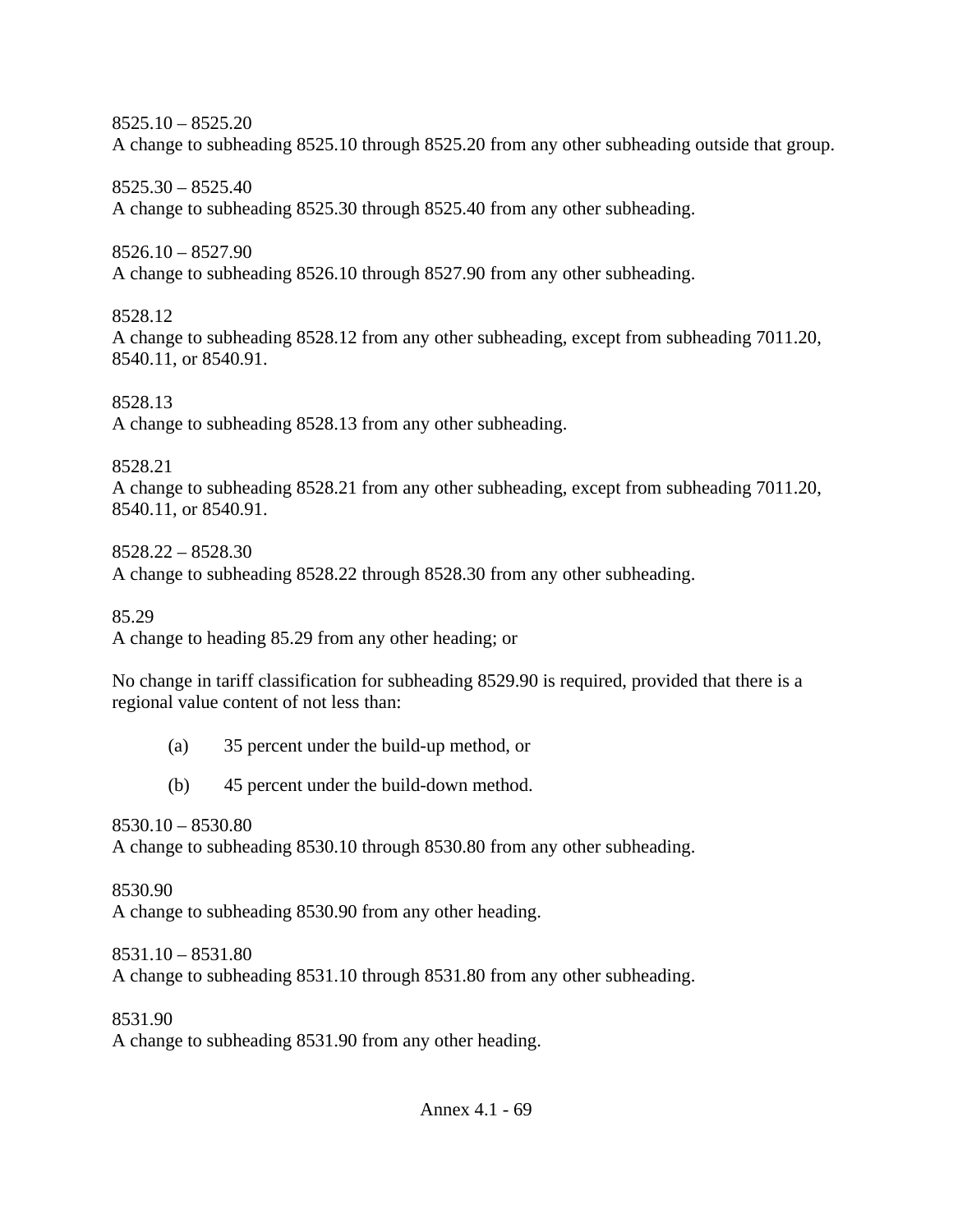8532.10 – 8532.30 A change to subheading 8532.10 through 8532.30 from any other subheading.

8532.90

A change to subheading 8532.90 from any other heading.

8533.10 – 8533.40

A change to subheading 8533.10 through 8533.40 from any other subheading.

8533.90

A change to subheading 8533.90 from any other heading.

85.34

A change to heading 85.34 from any other heading; or

No change in tariff classification is required, provided that there is a regional value content of not less than:

- (a) 30 percent under the build-up method, or
- (b) 35 percent under the build-down method.

8535.10 – 8536.90

A change to subheading 8535.10 through 8536.90 from any other subheading.

 $85.37 - 85.38$ A change to heading 85.37 through 85.38 from any other heading.

8539.10 – 8539.49 A change to subheading 8539.10 through 8539.49 from any other subheading.

8539.90

A change to subheading 8539.90 from any other heading.

8540.11

A change to subheading 8540.11 from any other subheading, except from subheading 7011.20 or 8540.91.

8540.12

A change to subheading 8540.12 from any other subheading.

8540.20

A change to subheading 8540.20 from any other heading; or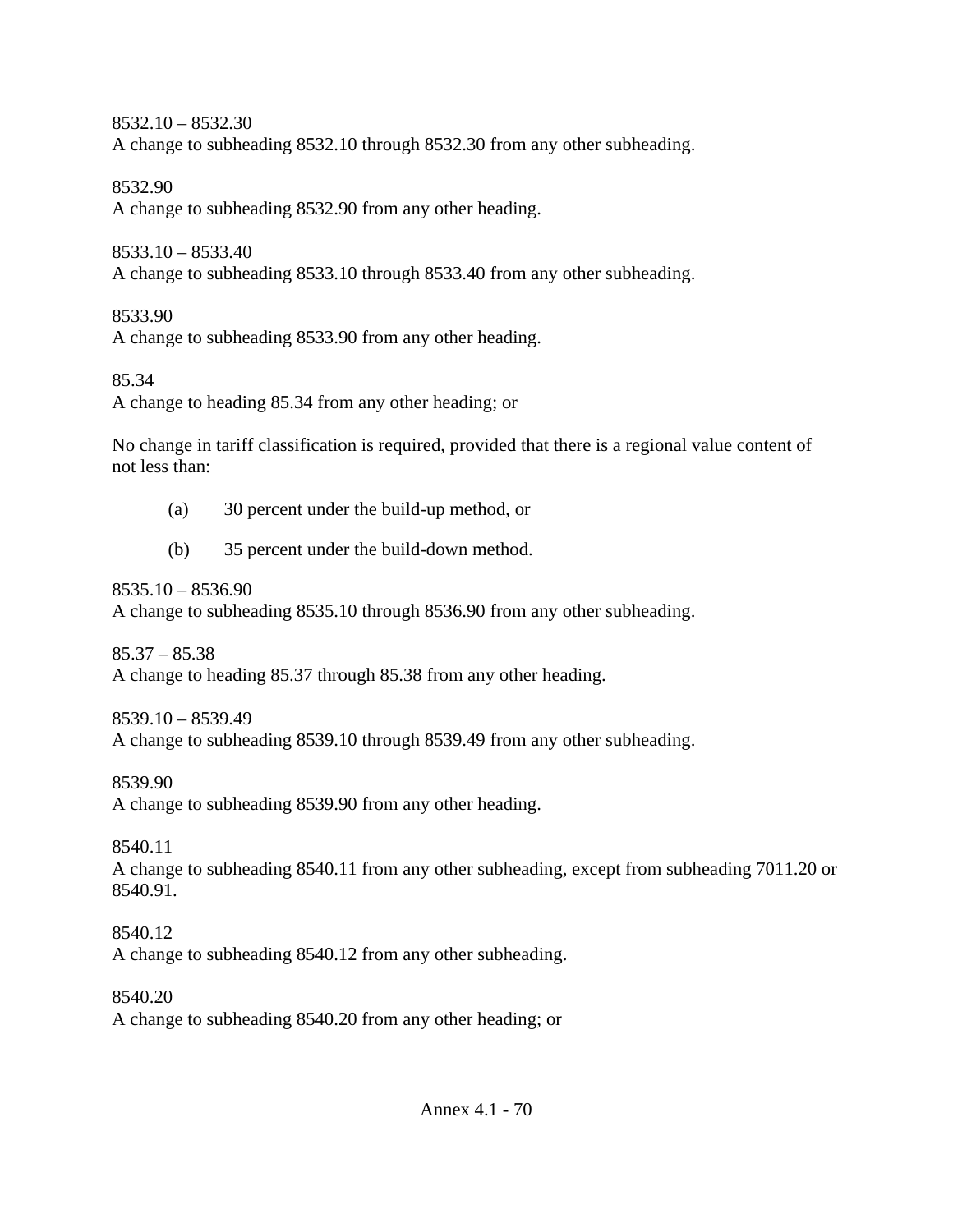A change to subheading 8540.20 from subheading 8540.91 through 8540.99, whether or not there is also a change from any other heading, provided that there is a regional value content of not less than:

- (a) 35 percent under the build-up method, or
- (b) 45 percent under the build-down method.

 $8540.40 - 8540.60$ A change to subheading 8540.40 through 8540.60 from any other subheading outside that group.

8540.71 – 8540.89 A change to subheading 8540.71 through 8540.89 from any other subheading.

8540.91

A change to subheading 8540.91 from any other heading; or

A change to front panel assemblies of subheading 8540.91 from any other good including a good in that subheading.

#### 8540.99

A change to subheading 8540.99 from any other subheading; or

No change in tariff classification is required, provided that there is a regional value content of not less than:

- (a) 35 percent under the build-up method, or
- (b) 45 percent under the build-down method.

#### $8541.10 - 8542.90$

A change to assembled semiconductor devices, integrated circuits, or microassemblies of subheading 8541.10 through 8542.90 from unmounted chips, wafers, or dice of subheading 8541.10 through 8542.90 or from any other subheading; or

A change to all other goods of subheading 8541.10 through 8542.90 from any other subheading; or

No change in tariff classification is required, provided that there is a regional value content of not less than:

- (a) 30 percent under the build-up method, or
- (b) 35 percent under the build-down method.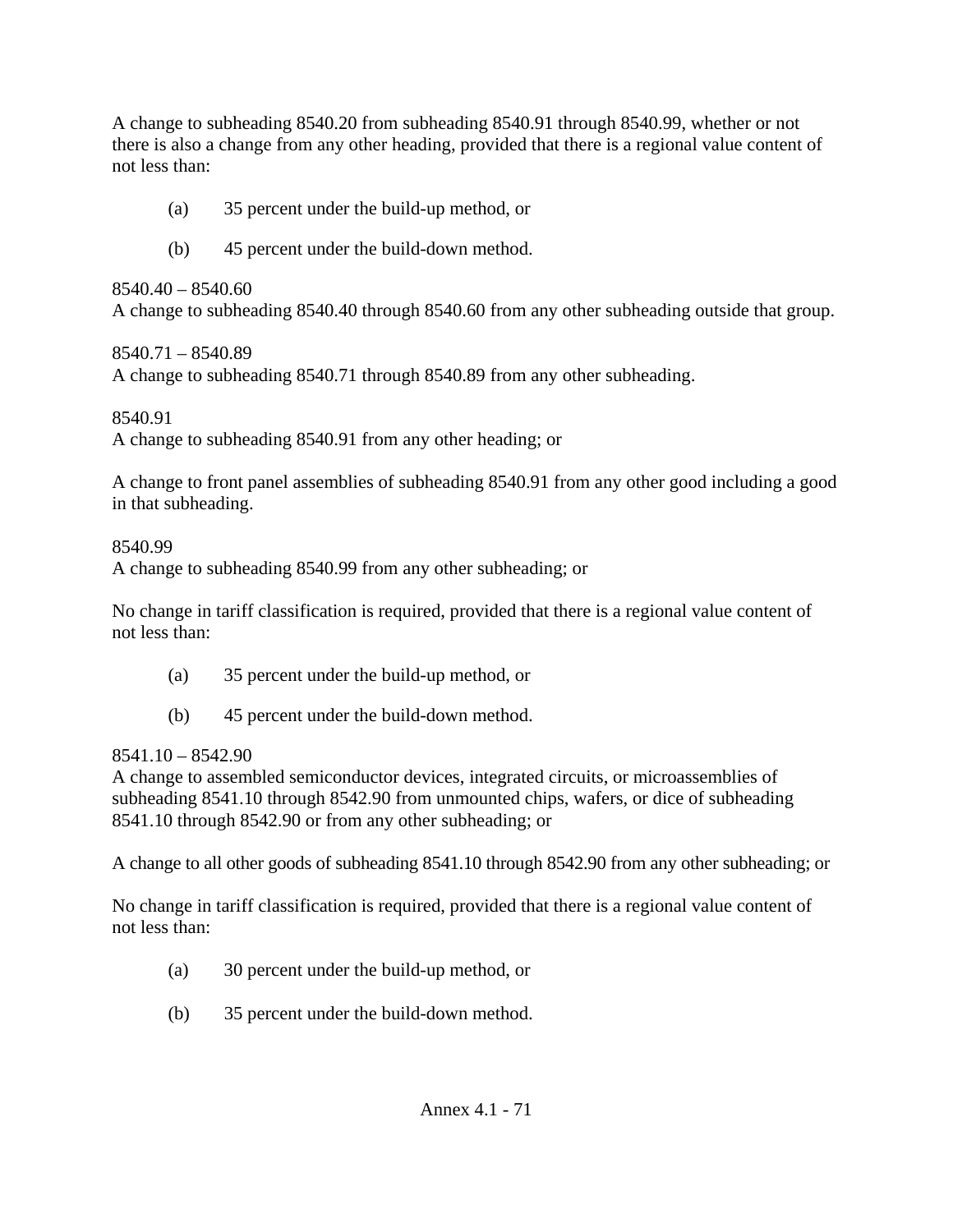8543.11 – 8543.19

A change to subheading 8543.11 through 8543.19 from any other subheading outside that group.

8543.20 – 8543.30

A change to subheading 8543.20 through 8543.30 from any other subheading.

8543.40 – 8543.89

A change to subheading 8543.40 through 8543.89 from any other subheading outside that group.

## 8543.90

A change to subheading 8543.90 from any other heading.

### 8544.11

A change to subheading 8544.11 from any other subheading, provided that there is a regional value content of not less than:

- (a) 35 percent under the build-up method, or
- (b) 45 percent under the build-down method.

## 8544.19

A change to subheading 8544.19 from any other subheading, provided that there is a regional value content of not less than:

- (a) 35 percent under the build-up method, or
- (b) 45 percent under the build-down method.

## 8544.20

A change to subheading 8544.20 from any subheading, except from subheading 8544.11 through 8544.60 or heading 74.08, 74.13, 76.05 or 76.14; or

A change to subheading 8544.20 from heading 74.08, 74.13, 76.05 or 76.14, whether or not there is also a change from any other subheading, provided that there is also a regional value content of not less than:

- (a) 35 percent under the build-up method, or
- (b) 45 percent under the build-down method.

## 8544.30 – 8544.49

A change to subheading 8544.30 through 8544.49 from any other subheading, provided that there is also a regional value content of not less than: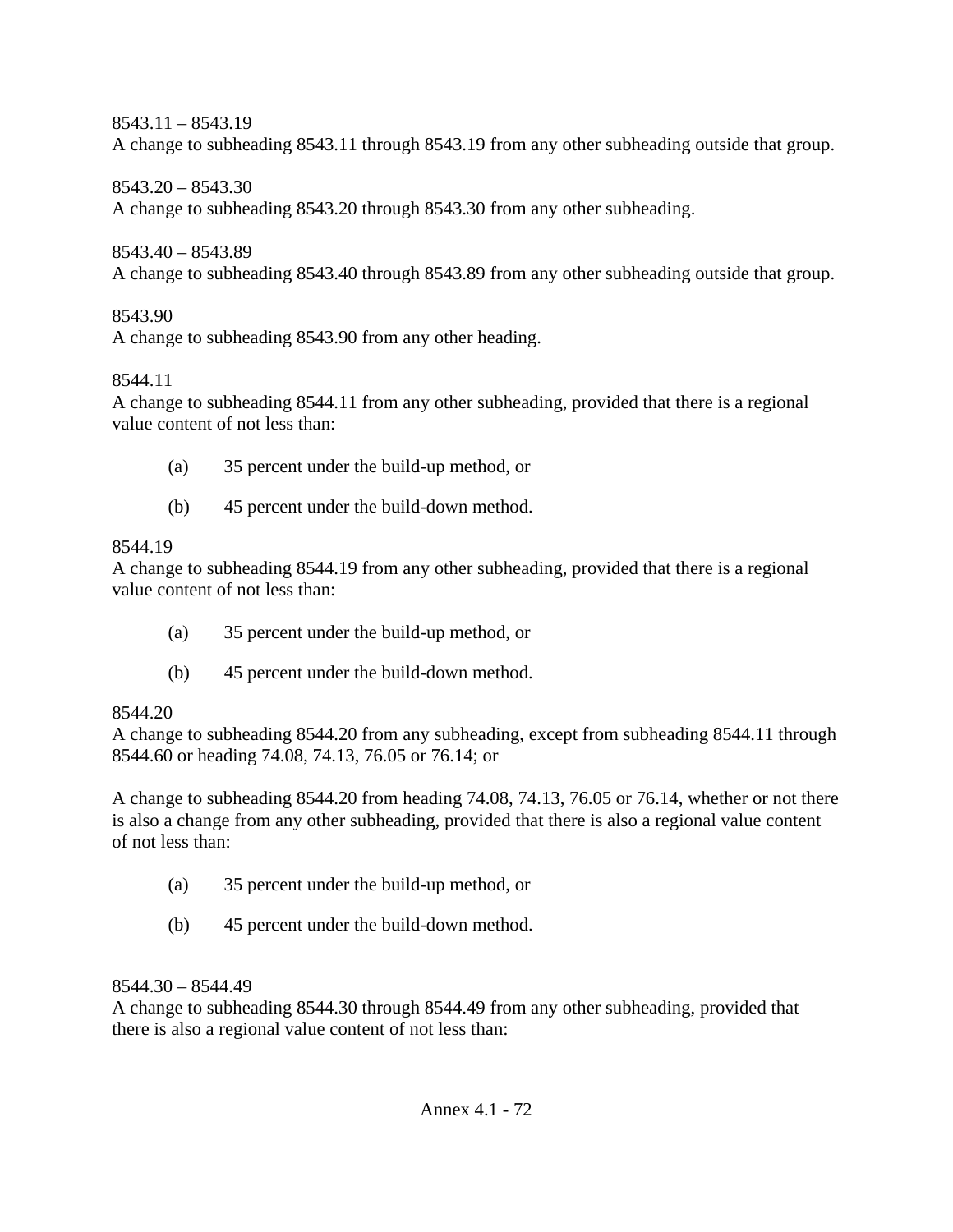- (a) 35 percent under the build-up method, or
- (b) 45 percent under the build-down method.

 $8544.51 - 8544.59$ A change to subheading 8544.51 through 8544.59 from any heading.

 $8544.60 - 8544.70$ 

A change to subheading 8544.60 through 8544.70 from any other subheading, provided that there is also a regional value content of not less than:

- (a) 35 percent under the build-up method, or
- (b) 45 percent under the build-down method.

 $8545.11 - 8545.90$ A change to subheading 8545.11 through 8545.90 from any other subheading.

85.46 A change to heading 85.46 from any other heading.

8547.10 – 8547.90 A change to subheading 8547.10 through 8547.90 from any other subheading.

85.48 A change to heading 85.48 from any other heading.

**Section XVII** 

**Vehicles, Aircraft, Vessels and Associated Transport Equipment (Chapter 86-89)** 

**Chapter 86** 

**Railway or Tramway Locomotives, Rolling-Stock and Parts Thereof; Railway or Tramway Track Fixtures and Fittings and Parts Thereof; Mechanical (Including Electro-Mechanical) Traffic Signaling Equipment of all Kinds** 

 $86.01 - 86.02$ A change to heading 86.01 through 86.02 from any other heading.

86.03 – 86.06 A change to heading 86.03 through 86.06 from any other heading, except from heading 86.07; or

A change to heading 86.03 through 86.06 from heading 86.07, whether or not there is also a change from any other heading, provided that there is a regional value content of not less than: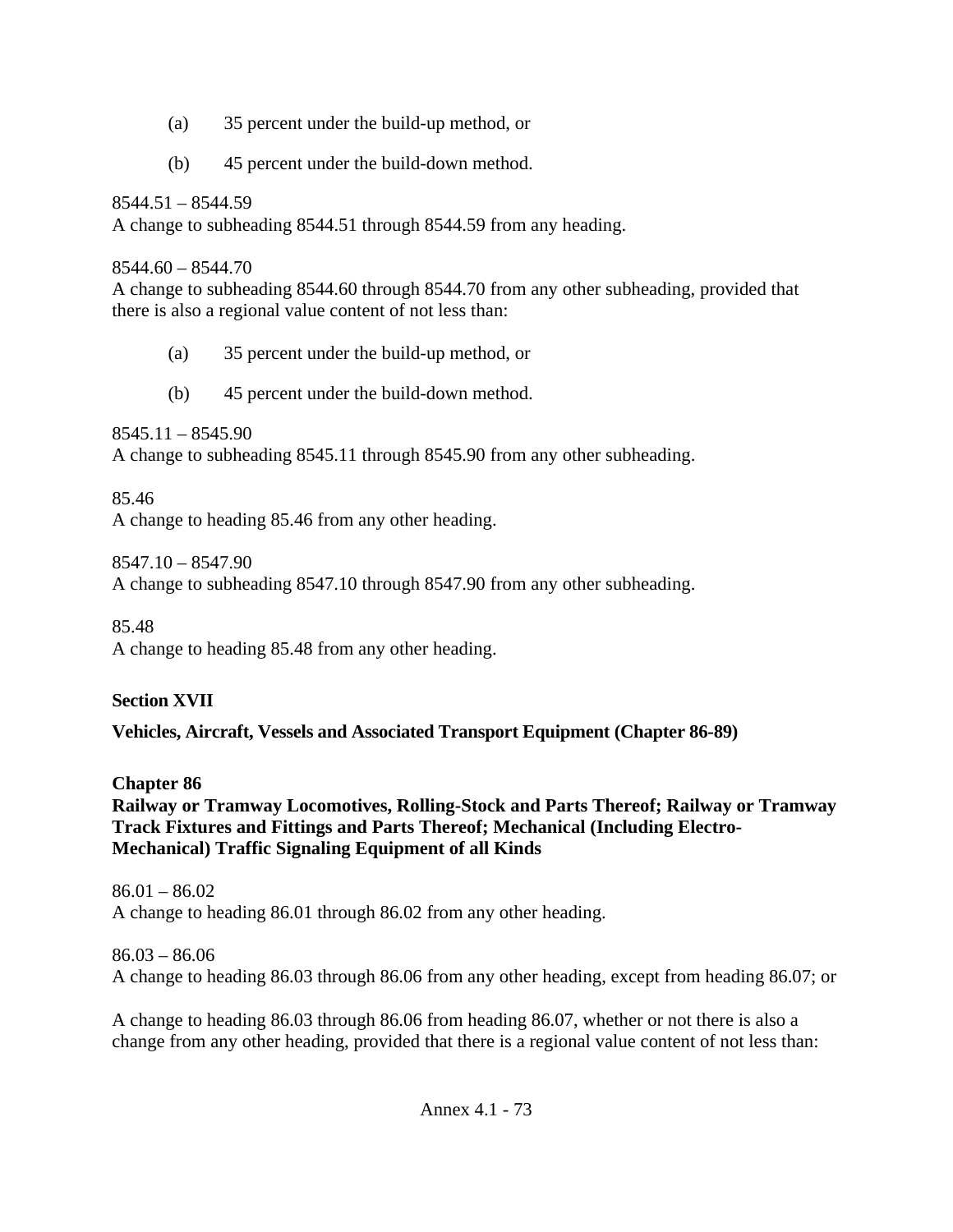- (a) 35 percent under the build-up method, or
- (b) 45 percent under the build-down method.

8607.11 – 8607.12

A change to subheading 8607.11 through 8607.12 from any subheading outside that group.

### 8607.19

A change to axles of subheading 8607.19 from parts of axles of subheading 8607.19; or

A change to wheels, whether or not fitted with axles, of subheading 8607.19 from parts of axles or parts of wheels of subheading 8607.19; or

A change to subheading 8607.19 from any other subheading; or

No change in tariff classification is required, provided that there is a regional value content of not less than:

- (a) 35 percent under the build-up method, or
- (b) 45 percent under the build-down method.

8607.21 – 8607.99

A change to subheading 8607.21 through 8607.99 from any other heading.

86.08-86.09

A change to heading 86.08 through 86.09 from any other heading.

### **Chapter 87 Vehicles Other Than Railway or Tramway Rolling-Stock, and Parts and Accessories Thereof**

87.01 – 87.06

No change in tariff classification is required, provided that there is a regional value content of not less than 35 percent under the net cost method.

87.07

A change to heading 87.07 from any other heading; or

No change in tariff classification is required, provided that there is a regional value content of not less than 35 percent under the net cost method.

8708.10 – 8708.99 A change to subheading 8708.10 through 8708.99 from any other subheading; or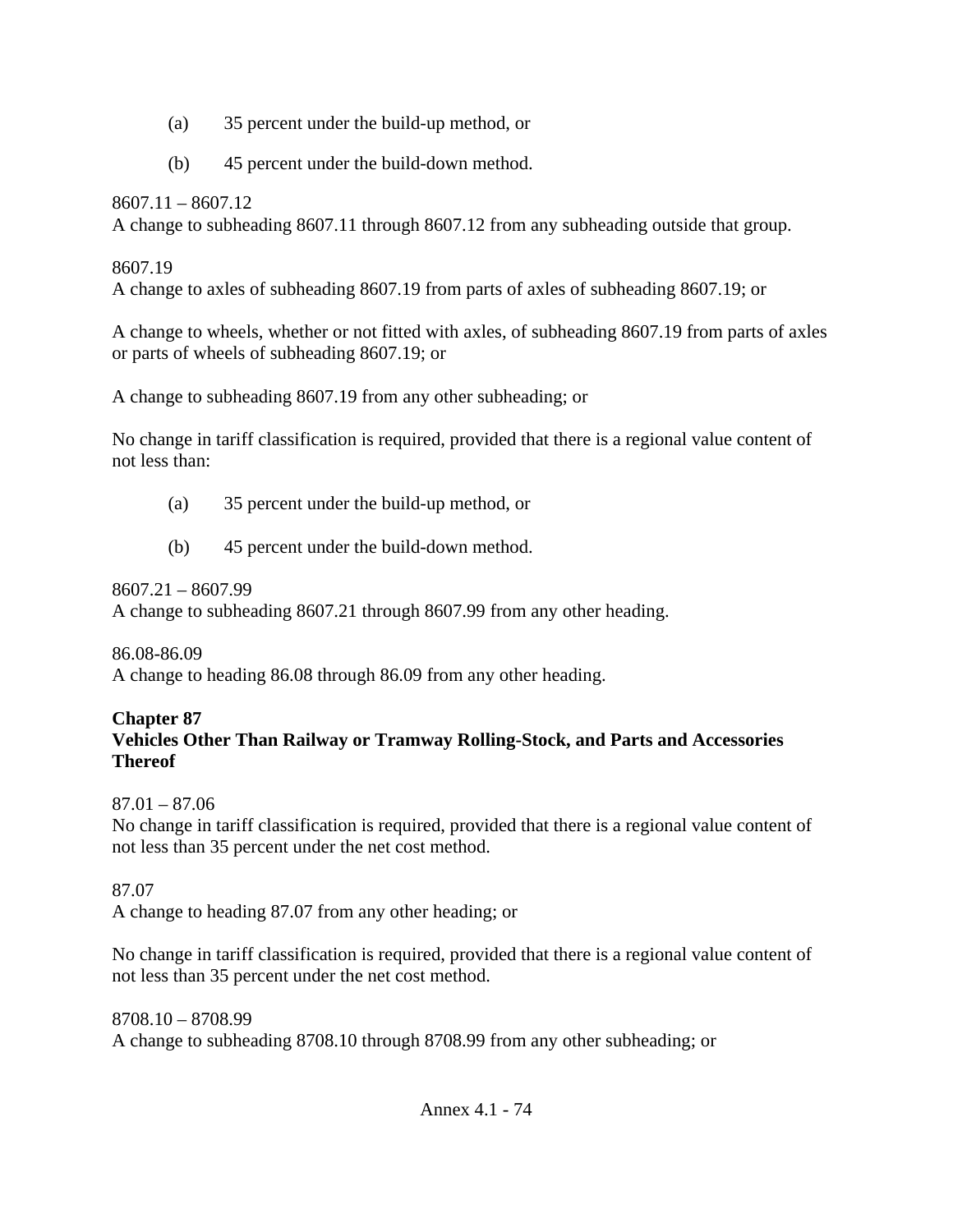No change in tariff classification is required, provided that there is a regional value content of not less than 35 percent under the net cost method.

8709.11 – 8709.19 A change to subheading 8709.11 through 8709.19 from any other heading; or

A change to subheading 8709.11 through 8709.19 from subheading 8709.90, whether or not there is also a change from any other heading, provided that there is a regional value content of not less than:

- (a) 35 percent under the build-up method, or
- (b) 45 percent under the build-down method.

8709.90

A change to subheading 8709.90 from any other heading.

87.10

A change to heading 87.10 from any other heading.

87.11

A change to heading 87.11 from any other heading, except from heading 87.14; or

A change to heading 87.11 from heading 87.14, whether or not there is also a change from any other heading, provided that there is a regional value content of not less than:

- (a) 35 percent under the build-up method, or
- (b) 45 percent under the build-down method.

# 87.12

A change to heading 87.12 from any other heading, except from heading 87.14; or

A change to heading 87.12 from heading 87.14, whether or not there is also a change from any other heading, provided that there is a regional value content of not less than:

- (a) 35 percent under the build-up method, or
- (b) 45 percent under the build-down method.

# 87.13

A change to heading 87.13 from heading 87.14, whether or not there is also a change from any other heading, provided that there is a regional value content of not less than:

(a) 35 percent under the build-up method, or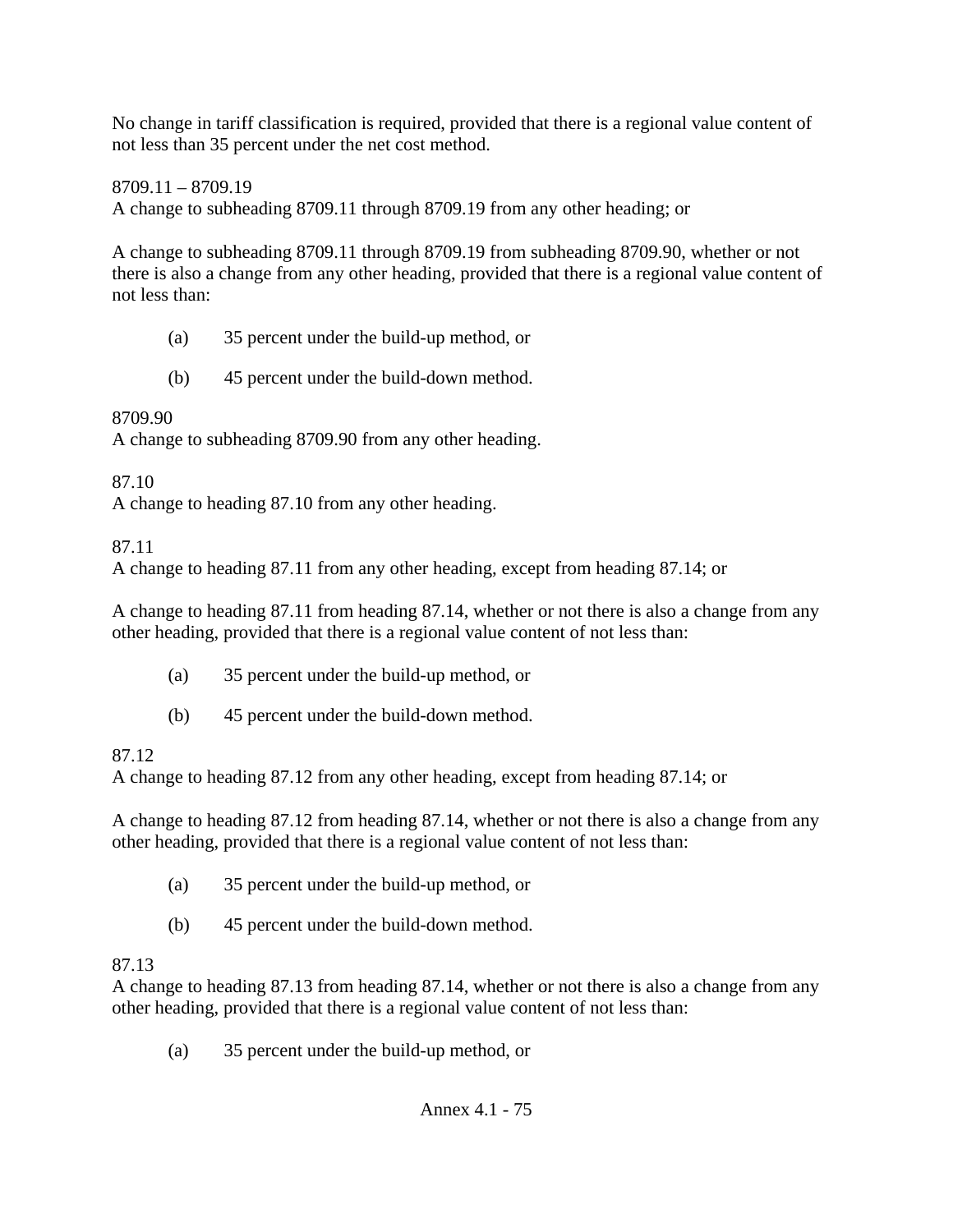(b) 45 percent under the build-down method.

 $87.14 - 87.15$ 

A change to heading 87.14 through 87.15 from any other heading.

 $8716.10 - 8716.80$ A change to subheading 8716.10 through 8716.80 from any other heading; or

A change to subheading 8716.10 through 8716.80 from subheading 8716.90, whether or not there is also a change from any other heading, provided that there is a regional value content of not less than:

- (a) 35 percent under the build-up method, or
- (b) 45 percent under the build-down method.

8716.90

A change to subheading 8716.90 from any other heading.

## **Chapter 88 Aircraft, Spacecraft, and Parts Thereof**

8801.10 – 8803.90 A change to subheading 8801.10 through 8803.90 from any other subheading.

88.04 – 88.05 A change to heading 88.04 through 88.05 from any other heading.

## **Chapter 89 Ships, Boats and Floating Structures**

89.01 – 89.02 A change to heading 89.01 through 89.02 from any other chapter; or

A change to heading 89.01 through 89.02 from any other heading, whether or not there is also a change from any other chapter, provided that there is a regional value content of not less than:

- (a) 35 percent under the build-up method, or
- (b) 45 percent under the build-down method.

89.03

A change to heading 89.03 from any other heading.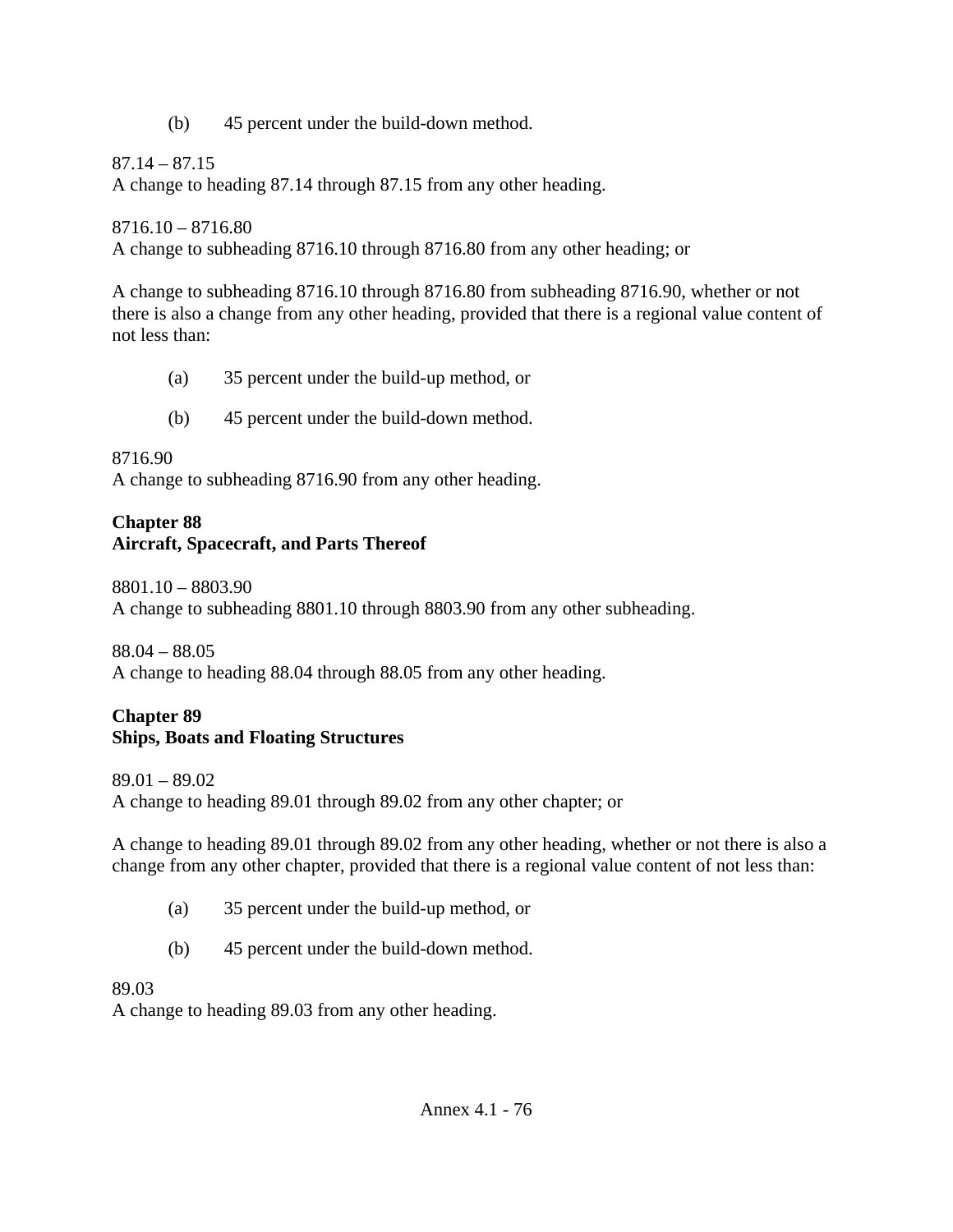89.04 – 89.05 A change to heading 89.04 through 89.05 from any other chapter; or

A change to heading 89.04 through 89.05 from any other heading, whether or not there is also a change from any other chapter, provided that there is a regional value content of not less than:

- (a) 35 percent under the build-up method, or
- (b) 45 percent under the build-down method.

89.06 – 89.08

A change to heading 89.06 through 89.08 from any other heading.

## **Section XVIII**

**Optical, Photographic, Cinematographic, Measuring, Checking, Precision, Medical or Surgical Instruments and Apparatus; Clocks and Watches; Musical Instruments; Parts and Accessories Thereof (Chapter 90-92)** 

## **Chapter 90**

### **Optical, Photographic, Cinematographic, Measuring, Checking, Precision, Medical or Surgical Instruments and Apparatus; Parts and Accessories Thereof**

9001.10

A change to subheading 9001.10 from any other chapter, except from heading 70.02; or

A change to subheading 9001.10 from heading 70.02, whether or not there is also a change from any other chapter, provided that there is a regional value content of not less than:

- (a) 35 percent under the build-up method, or
- (b) 45 percent under the build-down method.

9001.20 – 9001.90 A change to subheading 9001.20 through 9001.90 from any other heading.

9002.11 – 9002.90 A change to subheading 9002.11 through 9002.90 from any other heading, except from heading 90.01.

9003.11 – 9003.19 A change to subheading 9003.11 through 9003.19 from any other subheading, except from subheading 9003.90; or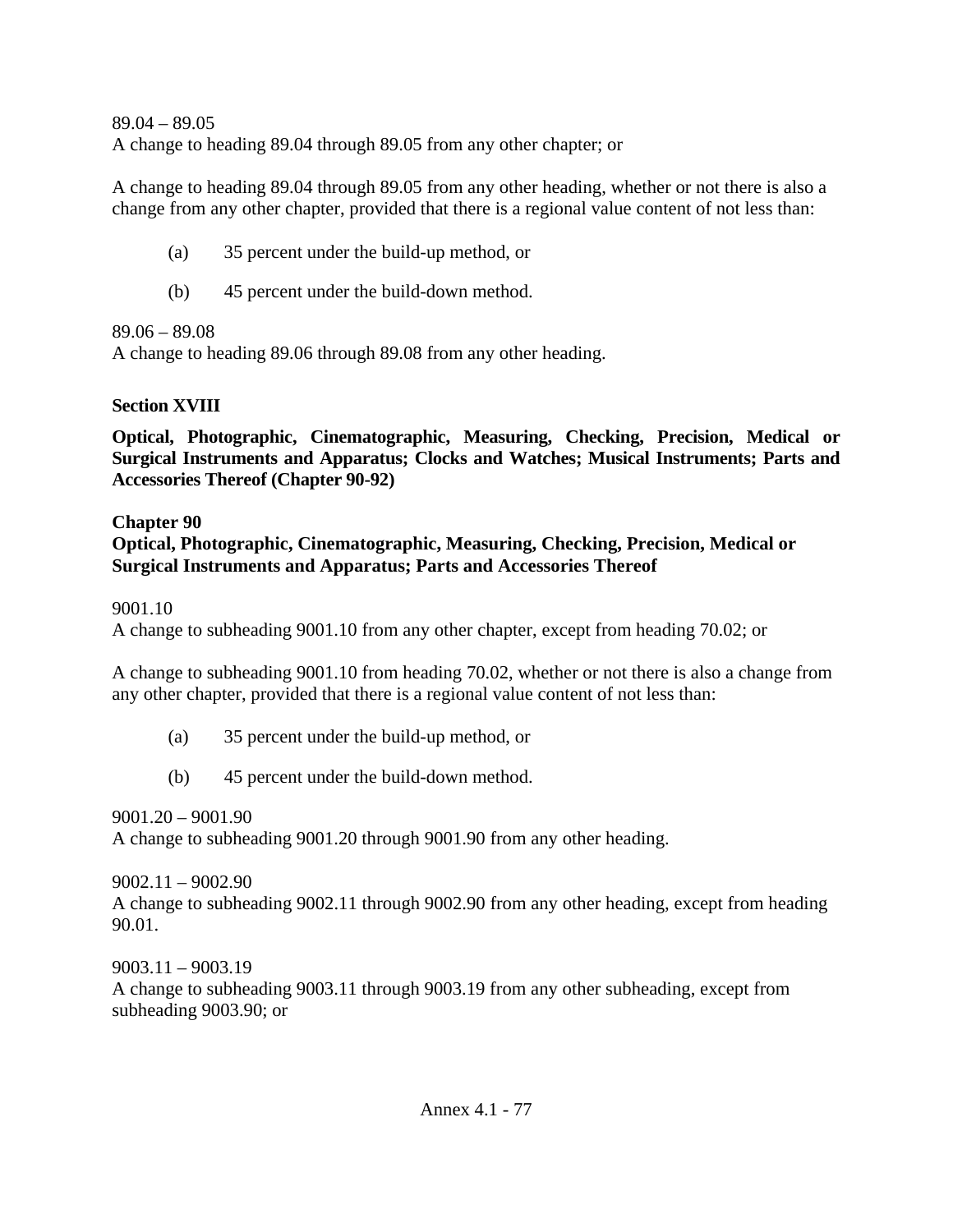A change to subheading 9003.11 through 9003.19 from subheading 9003.90, whether or not there is also a change from any other subheading, provided that there is a regional value content of not less than:

- (a) 35 percent under the build-up method, or
- (b) 45 percent under the build-down method.

#### 9003.90

A change to subheading 9003.90 from any other heading.

#### 9004.10

A change to subheading 9004.10 from any other chapter; or

A change to subheading 9004.10 from any other heading, whether or not there is also a change from any other chapter, provided that there is a regional value content of not less than:

- (a) 35 percent under the build-up method, or
- (b) 45 percent under the build-down method.

### 9004.90

A change to heading 9004.90 from any other heading, except from subheading 9001.40 or 9001.50.

### 9005.10

A change to subheading 9005.10 from any other subheading.

### 9005.80

A change to subheading 9005.80 from any subheading, except from heading 90.01 through 90.02 or subheading 9005.90; or

A change to subheading 9005.80 from subheading 9005.90, provided that there is a regional value content of not less than:

- (a) 35 percent under the build-up method, or
- (b) 45 percent under the build-down method.

### 9005.90

A change to subheading 9005.90 from any other heading.

### 9006.10 – 9006.69

A change to subheading 9006.10 through 9006.69 from any other heading; or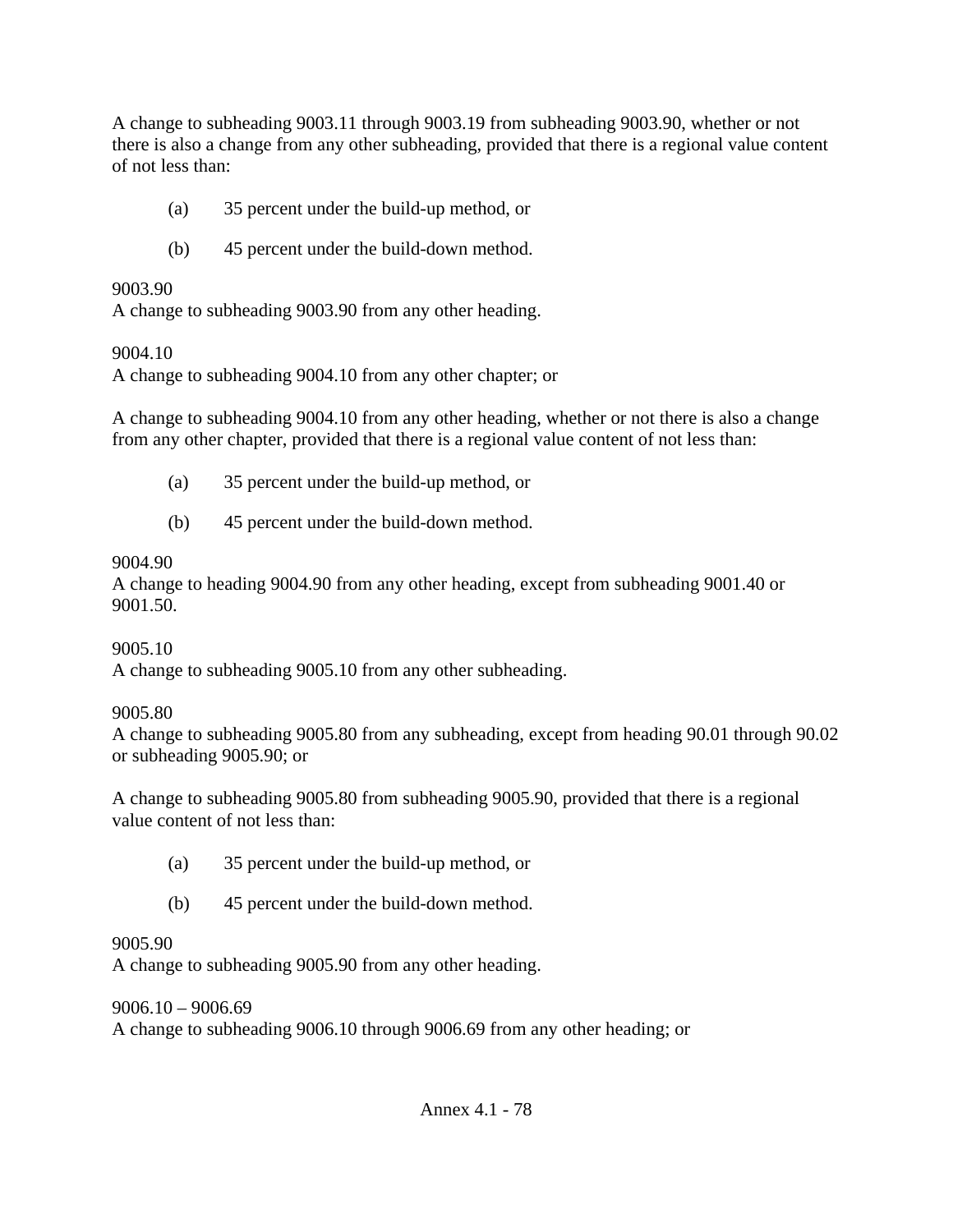A change to subheading 9006.10 through 9006.69 from any other subheading, provided that there is a regional value content of not less than:

(a) 35 percent under the build-up method, or

(b) 45 percent under the build-down method.

9006.91 – 9006.99 A change to subheading 9006.91 through 9006.99 from any other heading**.** 

9007.11 – 9007.20 A change to subheading 9007.11 through 9007.20 from any other heading; or

A change to subheading 9007.11 through 9007.20 from any other subheading, provided that there is a regional value content of not less than:

- (a) 35 percent under the build-up method, or
- (b) 45 percent under the build-down method.

## 9007.91

A change to subheading 9007.91 from any other heading.

9007.92

A change to subheading 9007.92 from any other heading; or

No change in tariff classification is required, provided that there is a regional value content of not less than:

- (a) 35 percent under the build-up method, or
- (b) 45 percent under the build-down method.

## 9008.10 – 9008.40

A change to subheading 9008.10 through 9008.40 from any other heading, or

A change to subheading 9008.10 through 9008.40 from any other subheading, provided that there is a regional value content of not less than:

- (a) 35 percent under the build-up method, or
- (b) 45 percent under the build-down method.

# 9008.90

A change to subheading 9008.90 from any other heading.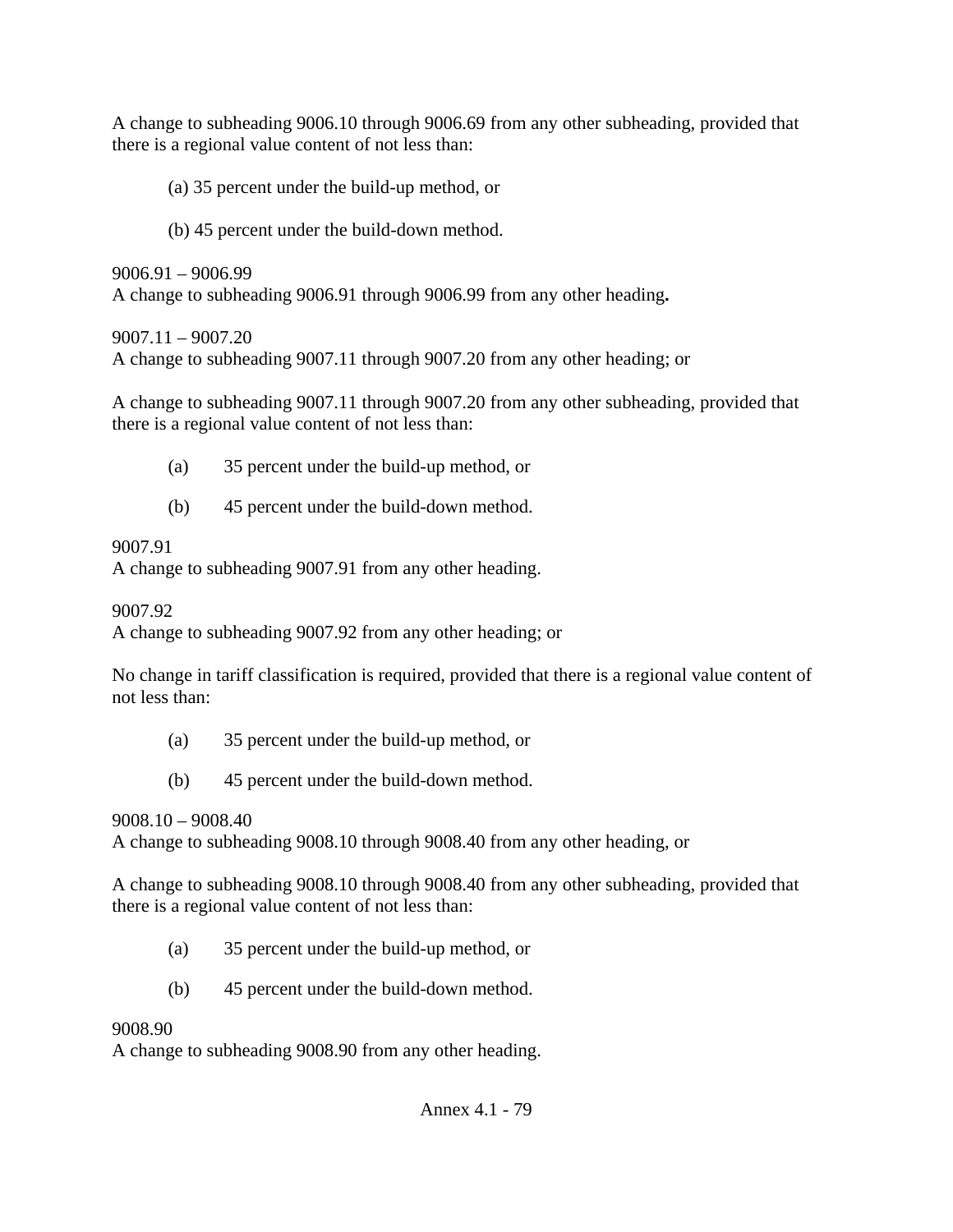A change to subheading 9009.11 from any other subheading.

#### 9009.12

A change to subheading 9009.12 from any other subheading, except from subheading 9009.91; or

A change to subheading 9009.12 from subheading 9009.91, whether or not there is also a change from any other subheading, provided that there is a regional value content of not less than:

- (a) 35 percent under the build-up method, or
- (b) 45 percent under the build-down method.

9009.21 – 9009.30

A change to subheading 9009.21 through 9009.30 from any other subheading.

9009.91 – 9009.93 A change to subheading 9009.91 through 9009.93 from any subheading outside that group.

#### 9009.99:

A change to subheading 9009.99 from any other subheading; or

No change in tariff classification is required, provided that there is a regional value content of not less than:

- (a) 35 percent under the build-up method, or
- (b) 45 percent under the build-down method.

 $9010.10 - 9010.60$ 

A change to subheading 9010.10 through 9010.60 from any other heading; or

A change to subheading 9010.10 through 9010.60 from any other subheading, provided that there is a regional value content of not less than:

- (a) 35 percent under the build-up method, or
- (b) 45 percent under the build-down method.

#### 9010.90

A change to subheading 9010.90 from any other heading.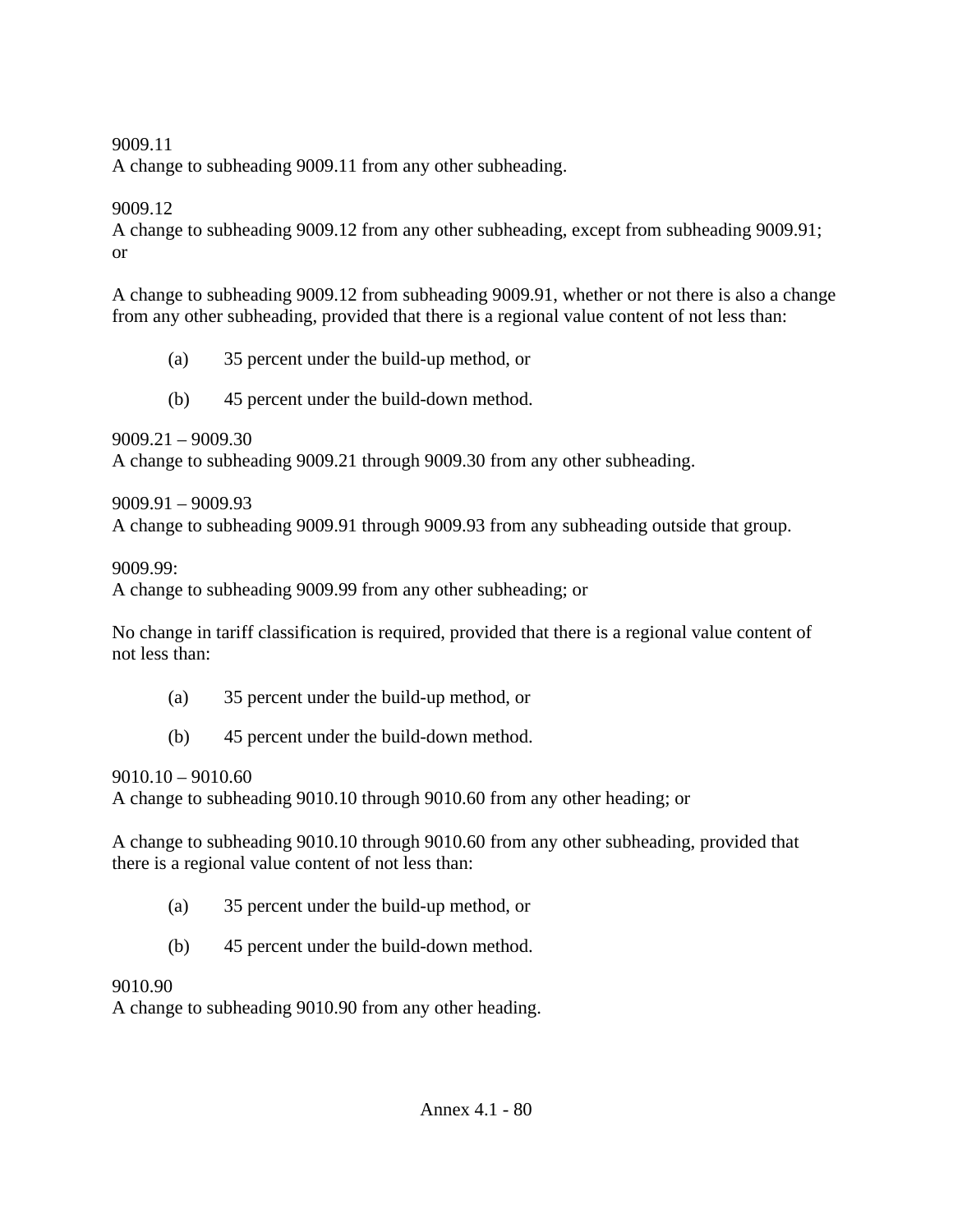9011.10 – 9011.80

A change to subheading 9011.10 through 9011.80 from any other heading; or

A change to subheading 9011.10 through 9011.80 from any other subheading, provided that there is a regional value content of not less than:

- (a) 35 percent under the build-up method, or
- (b) 45 percent under the build-down method.

#### 9011.90

A change to subheading 9011.90 from any other heading.

9012.10

A change to subheading 9012.10 from any other heading; or

A change to subheading 9012.10 from any other subheading, provided that there is a regional value content of not less than:

- (a) 35 percent under the build-up method, or
- (b) 45 percent under the build-down method.

### 9012.90

A change to subheading 9012.90 from any other heading.

9013.10 – 9013.80

A change to subheading 9013.10 through 9013.80 from any other heading; or

A change to subheading 9013.10 through 9013.80 from any other subheading, provided that there is a regional value content of not less than:

- (a) 35 percent under the build-up method, or
- (b) 45 percent under the build-down method.

9013.90

A change to subheading 9013.90 from any other heading.

9014.10 – 9014.80 A change to subheading 9014.10 through 9014.80 from any other heading; or

A change to subheading 9014.10 through 9014.80 from any other subheading, provided that there is a regional value content of not less than: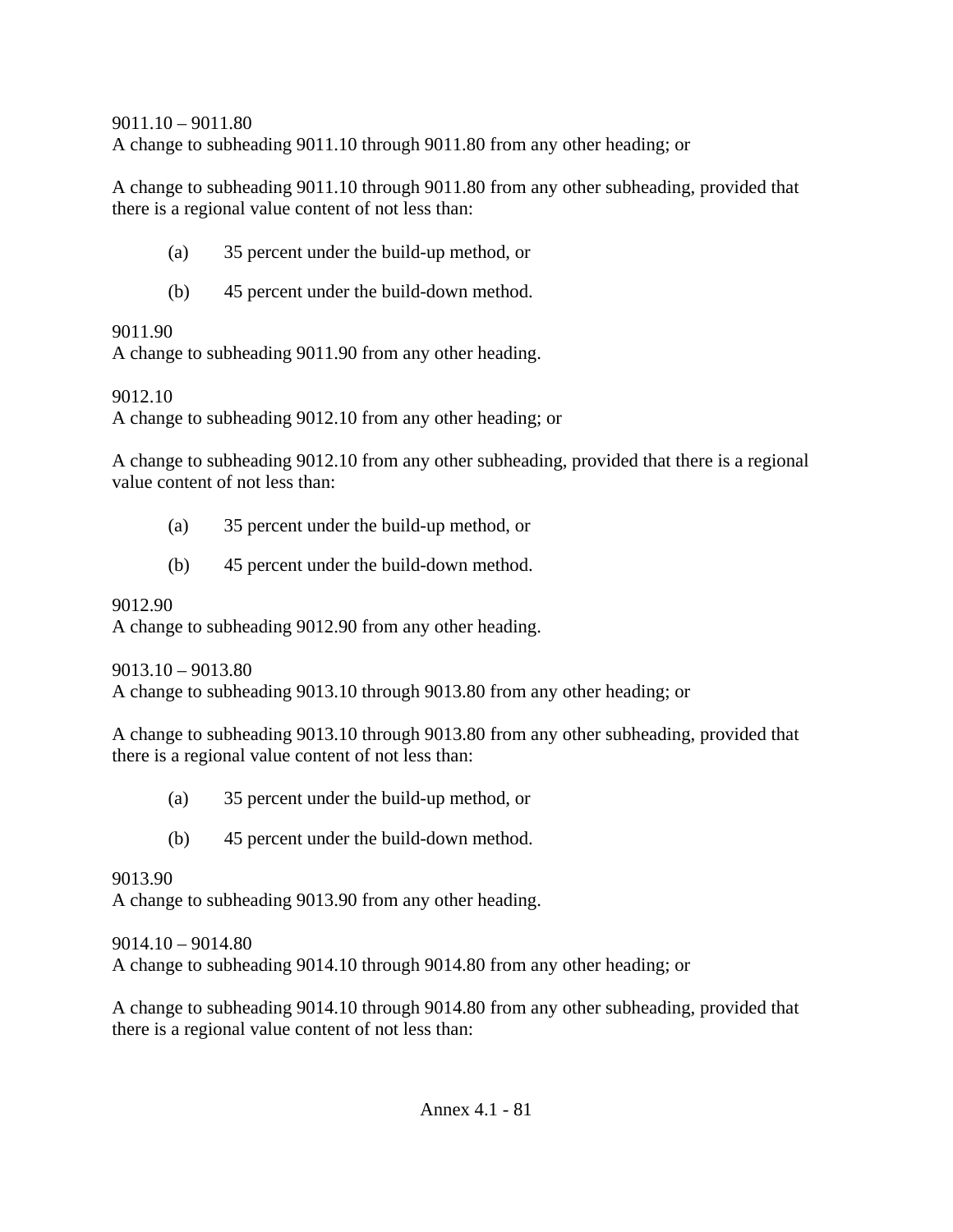- (a) 35 percent under the build-up method, or
- (b) 45 percent under the build-down method.

A change to subheading 9014.90 from any other heading.

 $9015.10 - 9015.80$ 

A change to subheading 9015.10 through 9015.80 from any other heading; or

A change to subheading 9015.10 through 9015.80 from any other subheading, provided that there is a regional value content of not less than:

- (a) 35 percent under the build-up method, or
- (b) 45 percent under the build-down method.

### 9015.90

A change to subheading 9015.90 from any other heading; or

No change in tariff classification is required, provided that there is a regional value content of not less than:

- (a) 35 percent under the build-up method, or
- (b) 45 percent under the build-down method.

90.16

A change to heading 90.16 from any other heading.

9017.10 – 9022.90

A change to subheading 9017.10 through 9022.90 from any other subheading; or

No change in tariff classification is required, provided that there is a regional value content of not less than:

- (a) 30 percent under the build-up method, or
- (b) 35 percent under the build-down method.

### 90.23

A change to heading 90.23 from any other heading.

 $9024.10 - 9024.80$ A change to subheading 9024.10 through 9024.80 from any other heading; or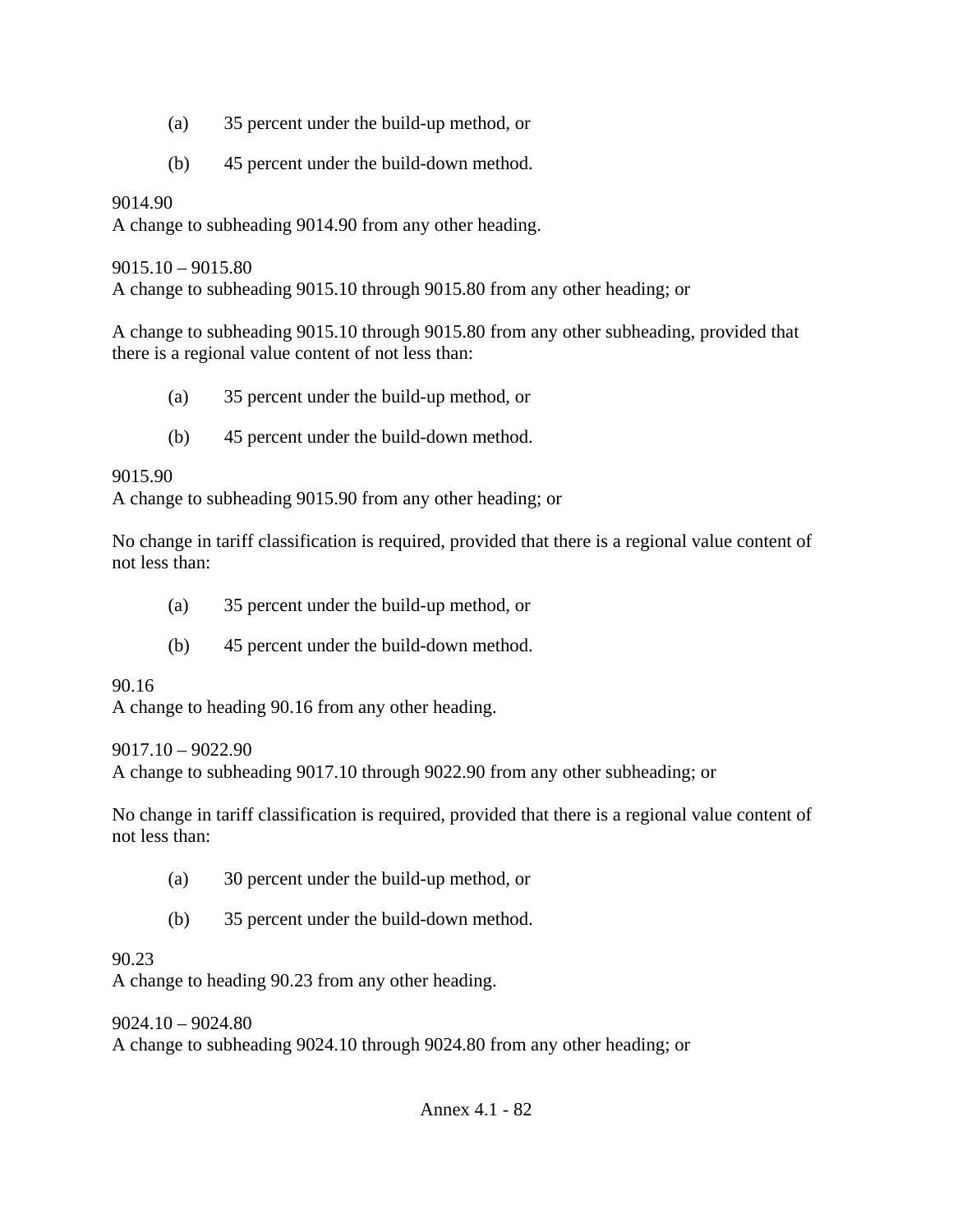A change to subheading 9024.10 through 9024.80 from any other subheading, provided that there is a regional value content of not less than:

- (a) 35 percent under the build-up method, or
- (b) 45 percent under the build-down method.

9024.90

A change to subheading 9024.90 from any other heading.

### $9025.11 - 9025.80$

A change to subheading 9025.11 through 9025.80 from any other heading or

A change to subheading 9025.11 through 9025.80 from any other subheading, provided that there is a regional value content of not less than:

- (a) 35 percent under the build-up method, or
- (b) 45 percent under the build-down method.

### 9025.90

A change to subheading 9025.90 from any other heading.

 $9026.10 - 9026.80$ 

A change to subheading 9026.10 through 9026.80 from any other heading; or

A change to subheading 9026.10 through 9026.80 from any other subheading, provided that there is a regional value content of not less than:

- (a) 35 percent under the build-up method, or
- (b) 45 percent under the build-down method.

## 9026.90

A change to subheading 9026.90 from any other heading.

9027.10 – 9027.80

A change to subheading 9027.10 through 9027.80 from any other heading; or

A change to subheading 9027.10 through 9027.80 from any other subheading, provided that there is a regional value content of not less than:

- (a) 35 percent under the build-up method, or
- (b) 45 percent under the build-down method.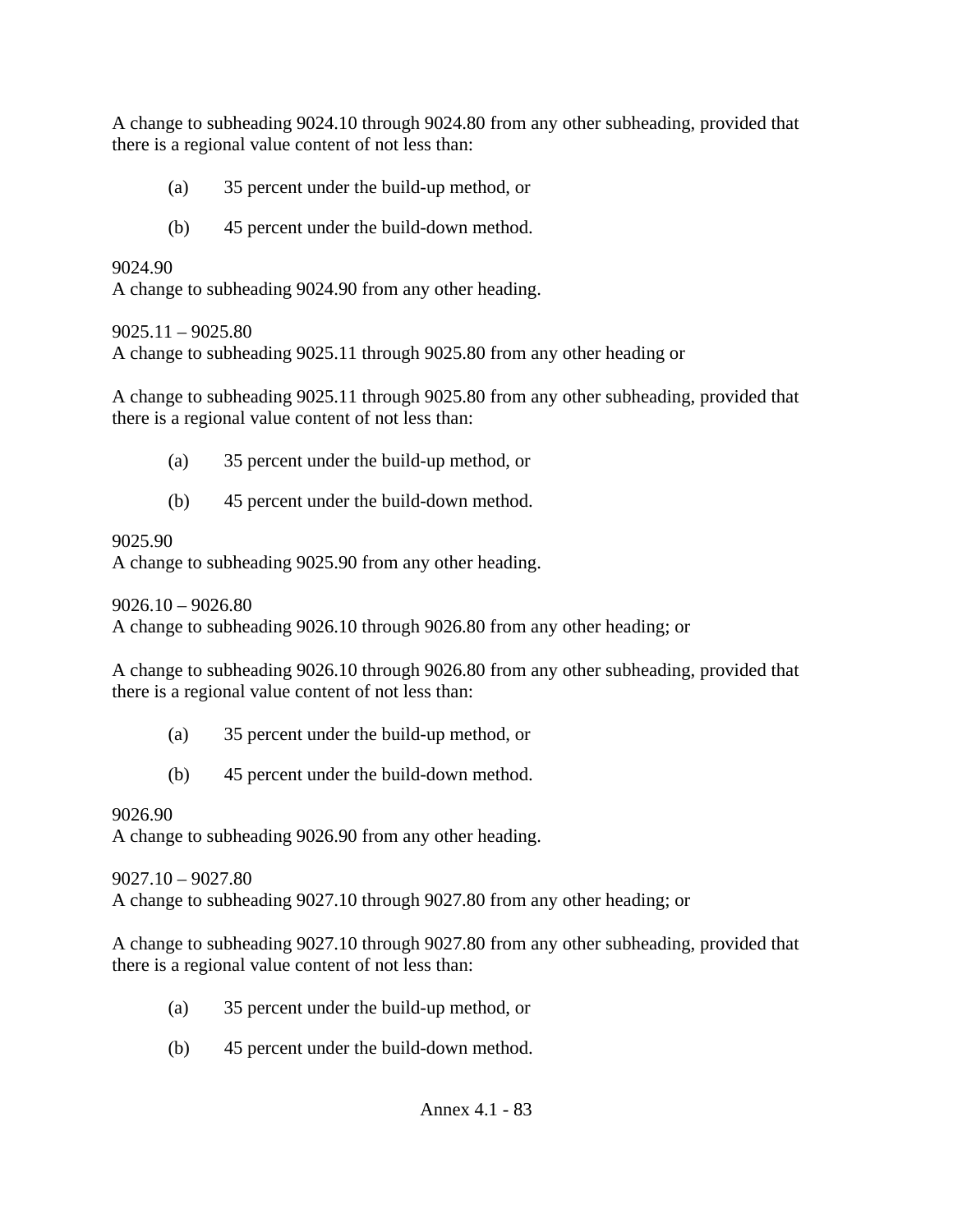A change to subheading 9027.90 from any other heading.

9028.10 – 9028.30

A change to subheading 9028.10 through 9028.30 from any other heading; or

A change to subheading 9028.10 through 9028.30 from any other subheading, provided that there is a regional value content of not less than:

- (a) 35 percent under the build-up method, or
- (b) 45 percent under the build-down method.

9028.90

A change to subheading 9028.90 from any other heading.

9029.10 – 9029.20 A change to subheading 9029.10 through 9029.20 from any other heading; or

A change to subheading 9029.10 through 9029.20 from any other subheading, provided that there is a regional value content of not less than:

- (a) 35 percent under the build-up method, or
- (b) 45 percent under the build-down method.

9029.90

A change to subheading 9029.90 from any other heading.

9030.10 – 9030.89

A change to subheading 9030.10 through 9030.89 from any other subheading.

9030.90

A change to subheading 9030.90 from any other heading.

9031.10 – 9031.80 A change to subheading 9031.10 through 9031.80 from any other heading; or

A change to coordinate measuring machines of subheading 9031.49 from any other good except from bases and frames for the goods of the same subheading*;* or

A change to subheading 9031.10 through 9031.80 from any other subheading, provided that there is a regional value content of not less than:

(a) 35 percent under the build-up method, or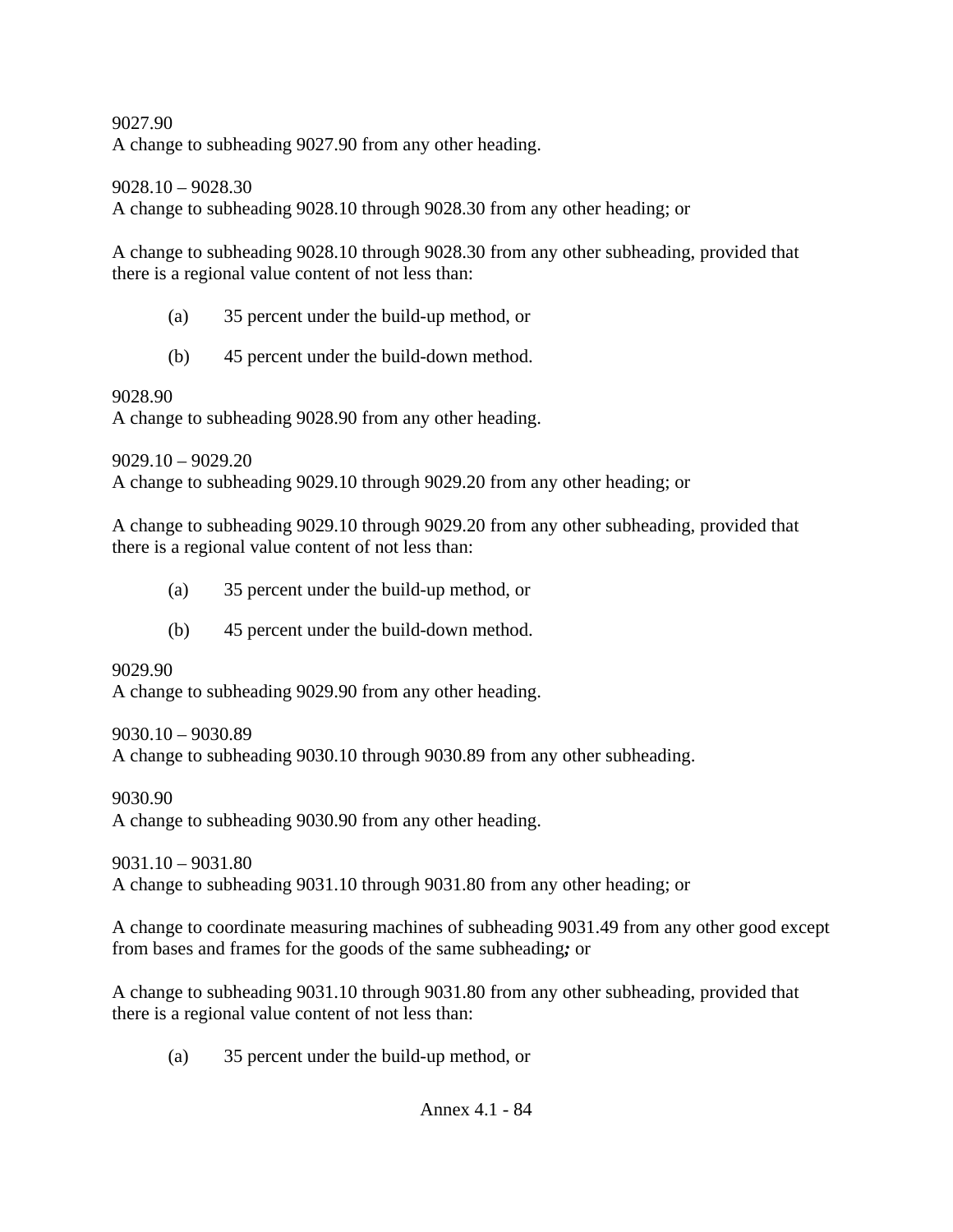(b) 45 percent under the build-down method.

### 9031.90

A change to subheading 9031.90 from any other heading.

9032.10 – 9032.89

A change to subheading 9032.10 through 9032.89 from any other heading; or

A change to subheading 9032.10 through 9032.89 from any other subheading, provided that there is a regional value content of not less than:

- (a) 35 percent under the build-up method, or
- (b) 45 percent under the build-down method.

## 9032.90

A change to subheading 9032.90 from any other heading.

## 90.33

A change to heading 90.33 from any other heading.

## **Chapter 91 Clocks and Watches and Parts Thereof**

9101.11

A change to subheading 9101.11 from any other chapter; or

A change to subheading 9101.11 from heading 91.14, provided that there is a regional value content of not less than:

- (a) 35 percent under the build-up method, or
- (b) 45 percent under the build-down method.

9101.12

A change to subheading 9101.12 from any other chapter; or

A change to subheading 9101.12 from any other heading, provided that there is a regional value content of not less than:

- (a) 35 percent under the build-up method, or
- (b) 45 percent under the build-down method.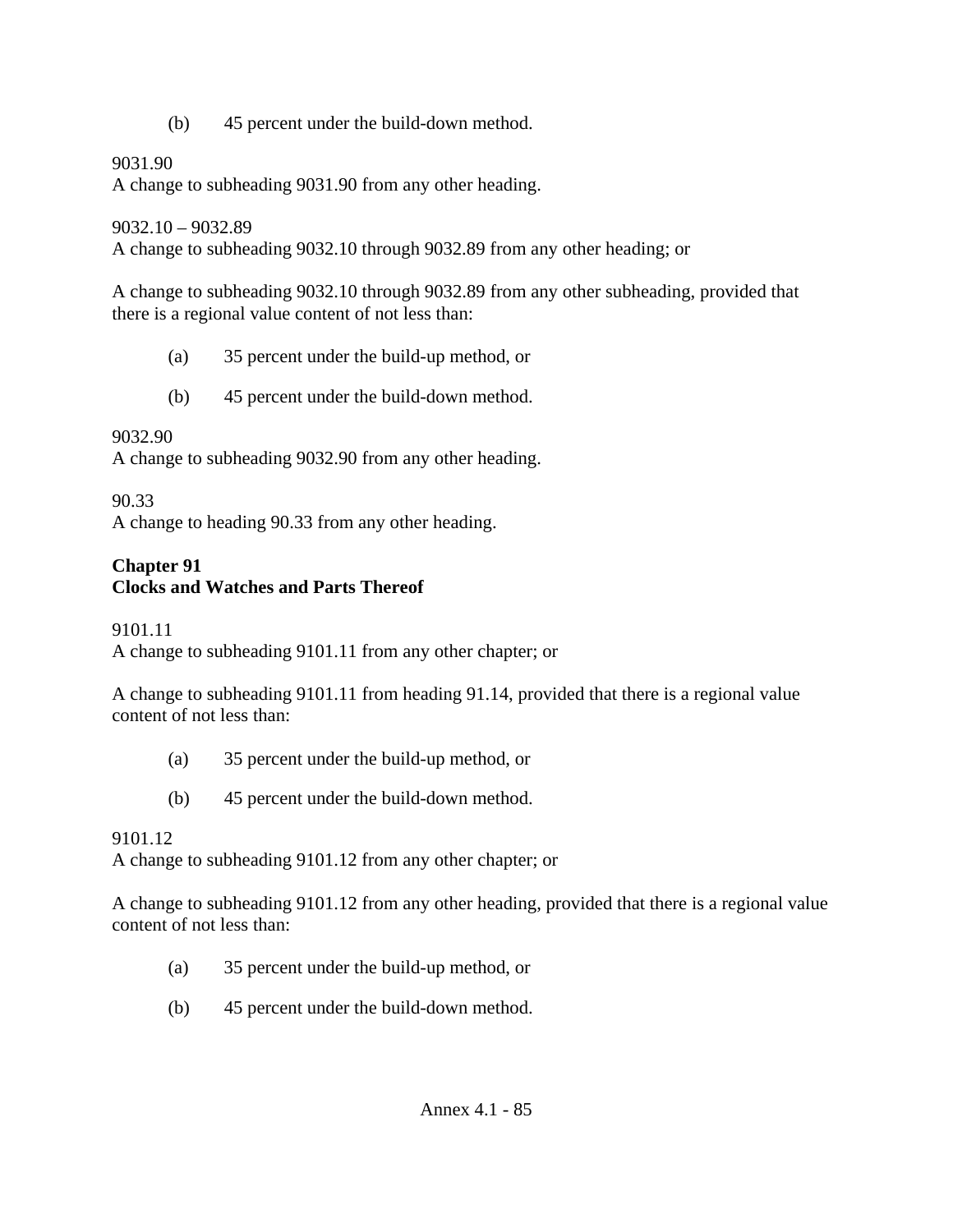### 9101.19 A change to subheading 9101.19 from any other chapter; or

A change to subheading 9101.19 from heading 91.14, provided that there is a regional value content of not less than:

- (a) 35 percent under the build-up method, or
- (b) 45 percent under the build-down method.

# 9101.21

A change to subheading 9101.21 from any other chapter; or

A change to subheading 9101.21 from any other heading, provided that there is a regional value content of not less than:

- (a) 35 percent under the build-up method, or
- (b) 45 percent under the build-down method.

# 9101.29

A change to subheading 9101.29 from any other chapter; or

A change to subheading 9101.29 from heading 91.14, provided that there is a regional value content of not less than:

- (a) 35 percent under the build-up method, or
- (b) 45 percent under the build-down method.

# 9101.91

A change to subheading 9101.91 from any other chapter; or

A change to subheading 9101.91 from any other heading, provided that there is a regional value content of not less than:

- (a) 35 percent under the build-up method, or
- (b) 45 percent under the build-down method.

# 9101.99

A change to subheading 9101.99 from any other chapter; or

A change to subheading 9101.99 from heading 91.14, provided that there is a regional value content of not less than: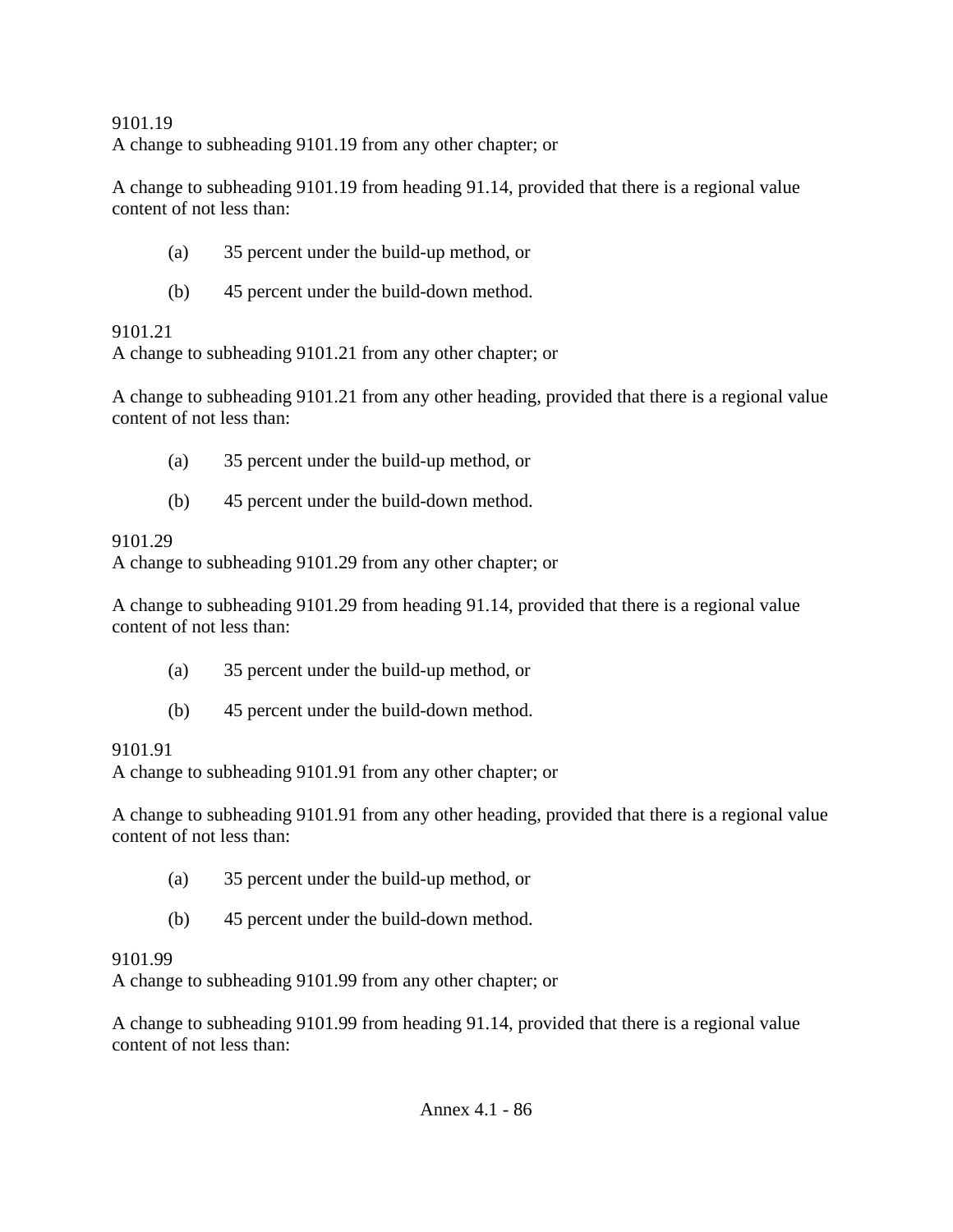- (a) 35 percent under the build-up method, or
- (b) 45 percent under the build-down method.

91.02 – 91.07

A change to heading 91.02 through 91.07 from any other chapter; or

A change to heading 91.02 through 91.07 from heading 91.14, provided that there is a regional value content of not less than:

- (a) 35 percent under the build-up method, or
- (b) 45 percent under the build-down method.

91.08 – 91.10

A change to heading 91.08 through 91.10 from any other chapter; or

A change to heading 91.08 through 91.10 from any other heading, provided that there is a regional value content of not less than:

- (a) 35 percent under the build-up method, or
- (b) 45 percent under the build-down method.

 $9111.10 - 9111.80$ 

A change to subheading 9111.10 through 9111.80 from any other chapter; or

A change to subheading 9111.10 through 9111.80 from subheading 9111.90 or any other heading, provided that there is a regional value content of not less than:

- (a) 35 percent under the build-up method, or
- (b) 45 percent under the build-down method.

# 9111.90

A change to subheading 9111.90 from any other chapter; or

A change to subheading 9111.90 from any other heading, provided that there is a regional value content of not less than:

- (a) 35 percent under the build-up method, or
- (b) 45 percent under the build-down method.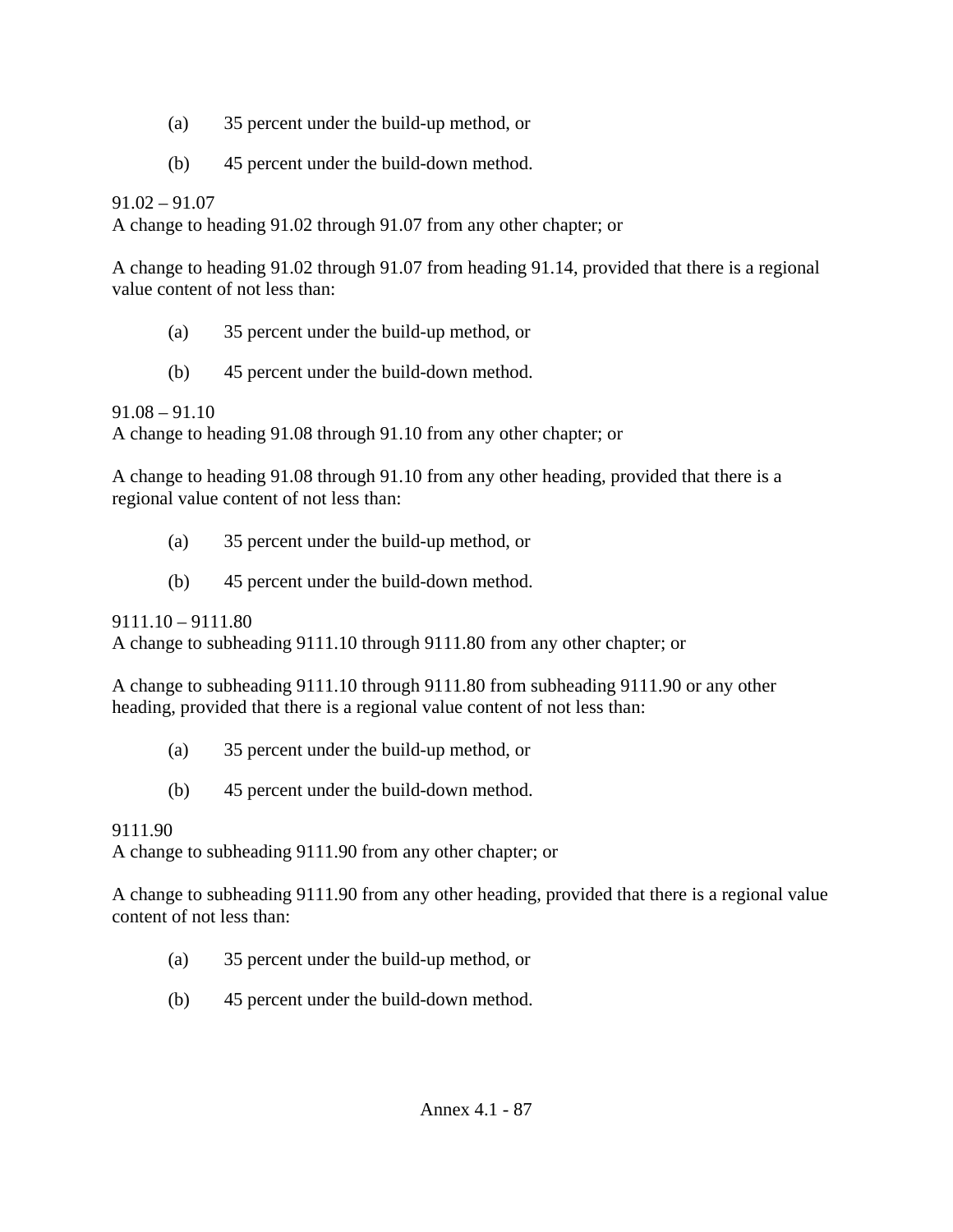A change to subheading 9112.20 from subheading 9112.90 or any other heading, provided that there is regional value content of not less than:

- (a) 35 percent under the build-up method, or
- (b) 45 percent under the build-down method.

#### 9112.90

A change to subheading 9112.90 from any other chapter; or

A change to subheading 9112.90 from any other heading, provided that there is a regional value content of not less than:

- (a) 35 percent under the build-up method; or
- (b) 45 percent under the build-down method.

### 91.13

A change to heading 91.13 from any other chapter; or

A change to heading 91.13 from any other heading, provided that there is a regional value content of not less than:

- (a) 35 percent under the build-up method; or
- (b) 45 percent under the build-down method.

### 91.14

A change to heading 91.14 from any other heading.

### **Chapter 92**

### **Musical Instruments; Parts and Accessories of Such Articles**

 $92.01 - 92.08$ 

A change to heading 92.01 through 92.08 from any other chapter; or

A change to heading 92.01 through 92.08 from any other heading, provided that there is a regional value content of not less than:

- (a) 35 percent under the build-up method; or
- (b) 45 percent under the build-down method.

### 92.09

A change to heading 92.09 from any other heading.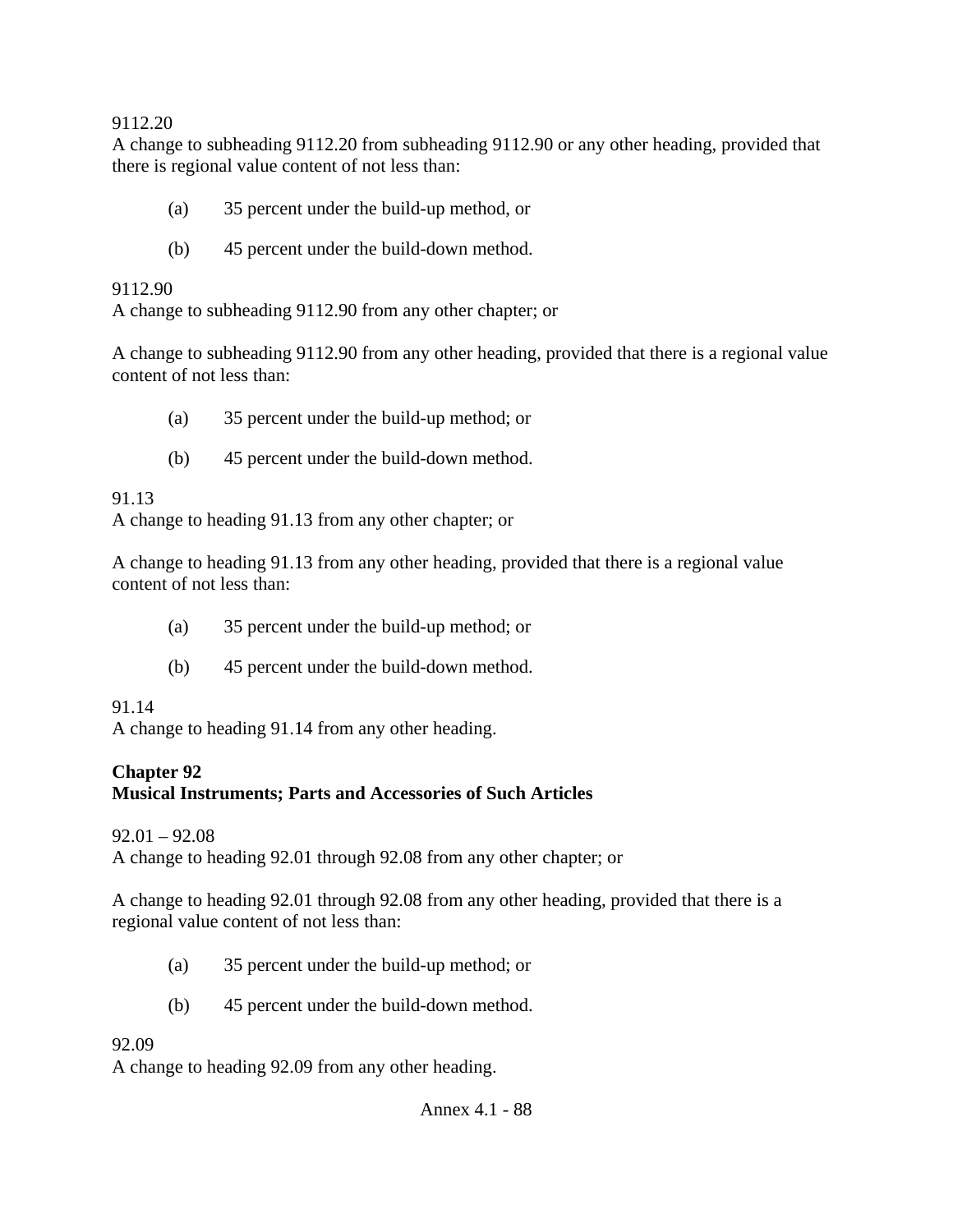### **Section XIX Arms and Ammunition; Parts and Accessories Thereof (Chapter 93)**

### **Chapter 93 Arms and Ammunition; Parts and Accessories Thereof**

93.01 – 93.04 A change to heading 93.01 through 93.04 from any other chapter; or

A change to heading 93.01 through 93.04 from any other heading, provided that there is a regional value content of not less than:

- (a) 35 percent under the build-up method; or
- (b) 45 percent under the build-down method.

93.05

A change to heading 93.05 from any other heading.

93.06 – 93.07

A change to heading 93.06 through 93.07 from any other chapter.

# **Section XX**

**Miscellaneous Manufactured Articles (Chapter 94-96)** 

# **Chapter 94**

**Furniture; Bedding, Mattresses, Mattress Supports, Cushions and Similar Stuffed Furnishings; Lamps and Lighting Fittings, Not Elsewhere Specified or Included; Illuminated Signs, Illuminated Name-Plates and the Like; Prefabricated Buildings** 

9401.10 – 9401.80

A change to subheading 9401.10 through 9401.80 from any other heading**;** or

A change to subheading 9401.10 through 9401.80 from any other subheading, provided that there is a regional value content of not less than:

- (a) 35 percent under the build-up method, or
- (b) 45 percent under the build-down method.

9401.90

A change to subheading 9401.90 from any other heading.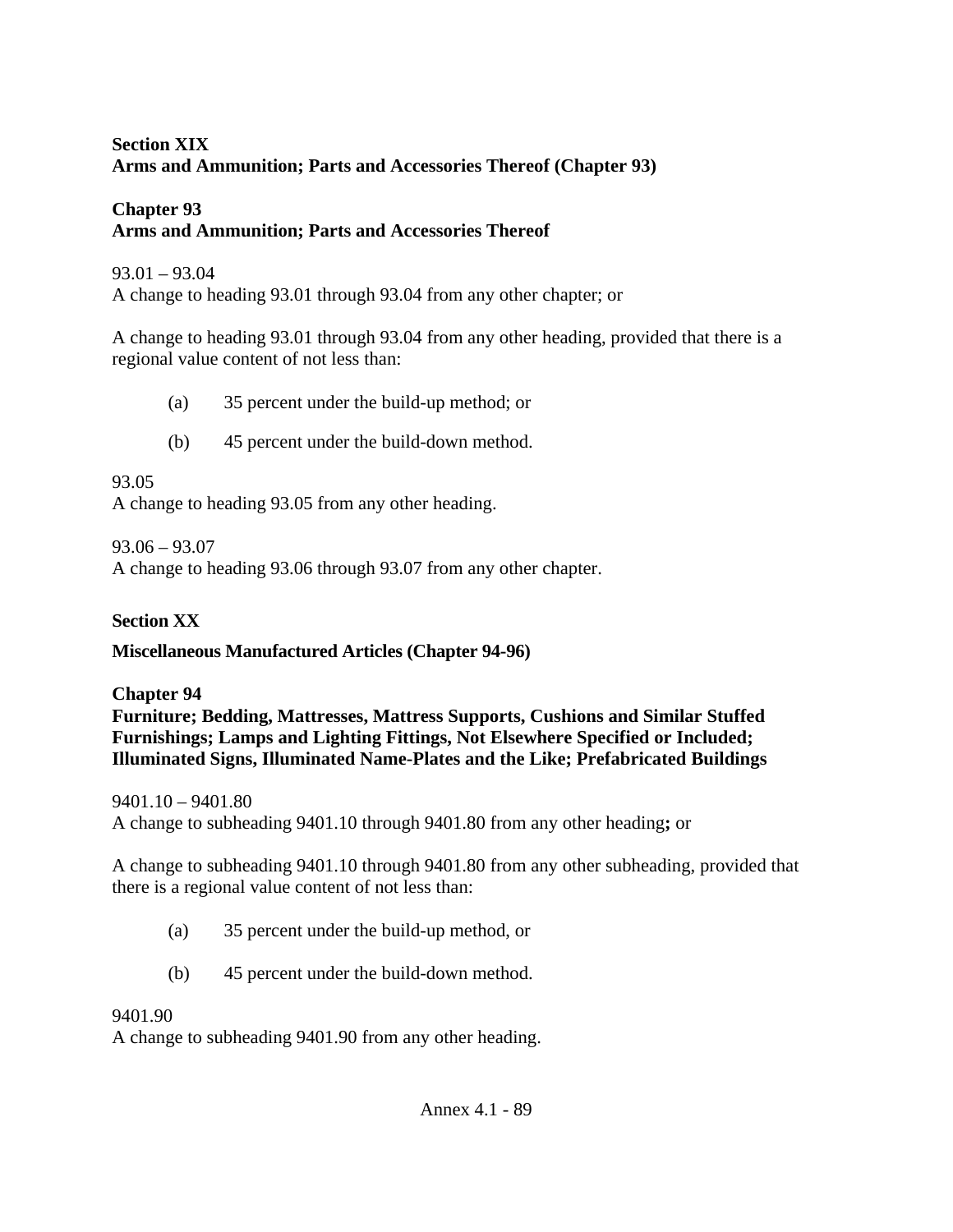#### 9402.10 – 9402.90

A change to subheading 9402.10 through 9402.90 from any other subheading, provided that there is a regional value content of not less than:

- (a) 35 percent under the build-up method; or
- (b) 45 percent under the build-down method.

94.03 A change to heading 94.03 from any other heading.

9404.10 – 9404.30 A change to subheading 9404.10 through 9404.30 from any other chapter.

9404.90 See Annex 3-A.

 $9405.10 - 9405.60$ A change to subheading 9405.10 through 9405.60 from any other chapter; or

A change to subheading 9405.10 through 9405.60 from subheading 9405.91 through 9405.99, whether or not there is also a change from any other chapter, provided that there is a regional value content of not less than:

- (a) 35 percent under the build-up method; or
- (b) 45 percent under the build-down method.

9405.91 – 9405.99

A change to subheading 9405.91 through 9405.99 from any other heading.

94.06

A change to heading 94.06 from any other chapter.

### **Chapter 95 Toys, Games and Sport Requisites; Parts and Accessories Thereof**

9501.00 – 9505.90 A change to subheading 9501.00 through 9505.90 from any other subheading; or

No change in tariff classification is required, provided that there is a regional value content of not less than:

(a) 35 percent under the build-up method; or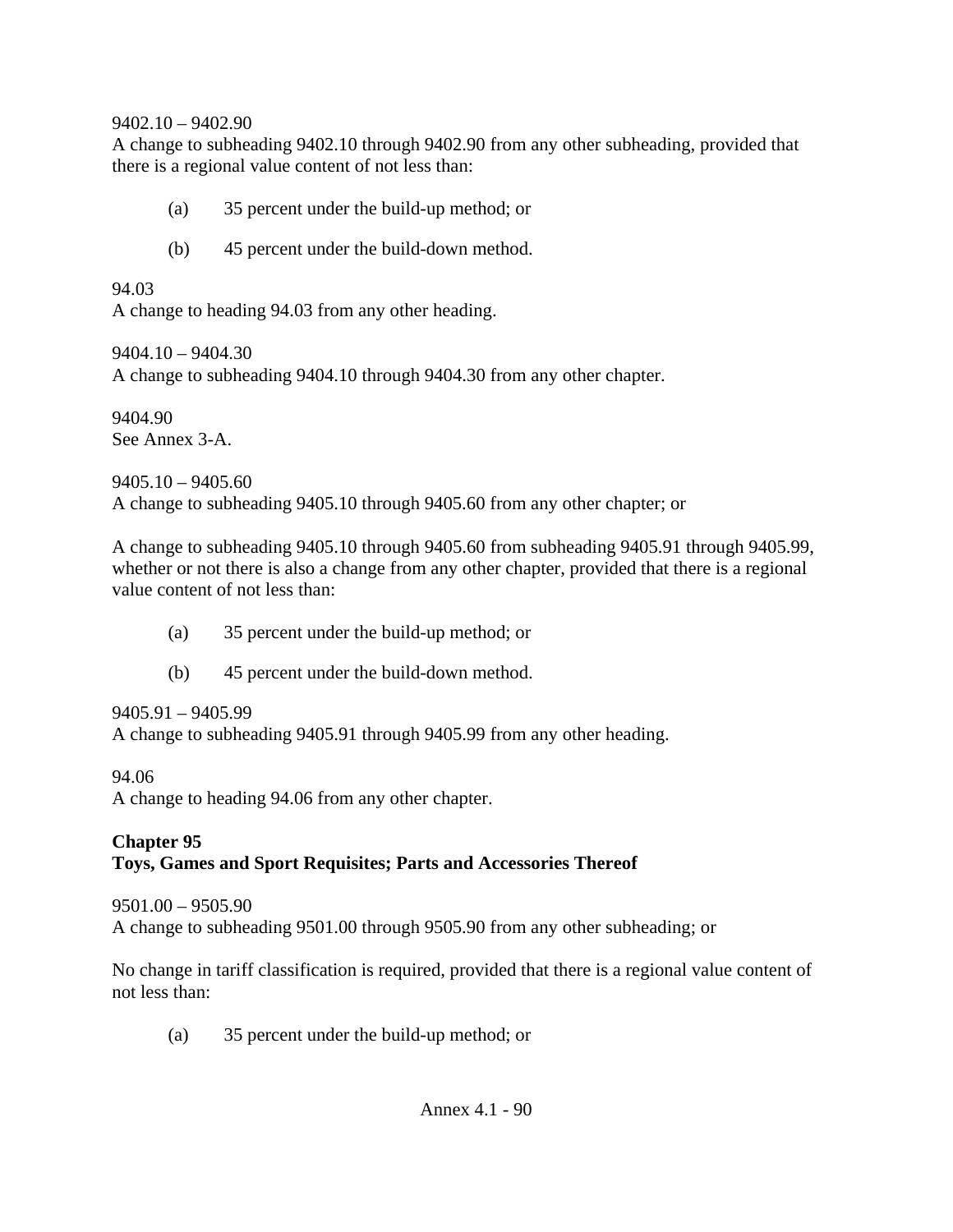(b) 45 percent under the build-down method.

## 95.06 – 95.08

A change to heading 95.06 through 95.08 from any other chapter; or

A change to subheading 9506.31 from subheading 9506.39, provided that there is a regional value content of not less than:

- (a) 35 percent under the build-up method; or
- (b) 45 percent under the build-down method.

## **Chapter 96 Miscellaneous Manufactured Articles**

 $96.01 - 96.05$ 

A change to heading 96.01 through 96.05 from any other chapter.

## 9606.10

A change to subheading 9606.10 from any other heading; or

No change in tariff classification is required, provided that there is a regional value content of not less than:

- (a) 35 percent under the build-up method, or
- (b) 45 percent under the build-down method.

# 9606.21 – 9606.22

A change to subheading 9606.21 through 9606.22 from any other chapter; or

A change to subheading 9606.21 through 9606.22 from subheading 9606.30, whether or not there is also a change from any other chapter, provided that there is a regional value content of not less than:

- (a) 35 percent under the build-up method, or
- (b) 45 percent under the build-down method.

## 9606.29

A change to subheading 9606.29 from any other chapter, except from "tagua" of subheading 1404.90; or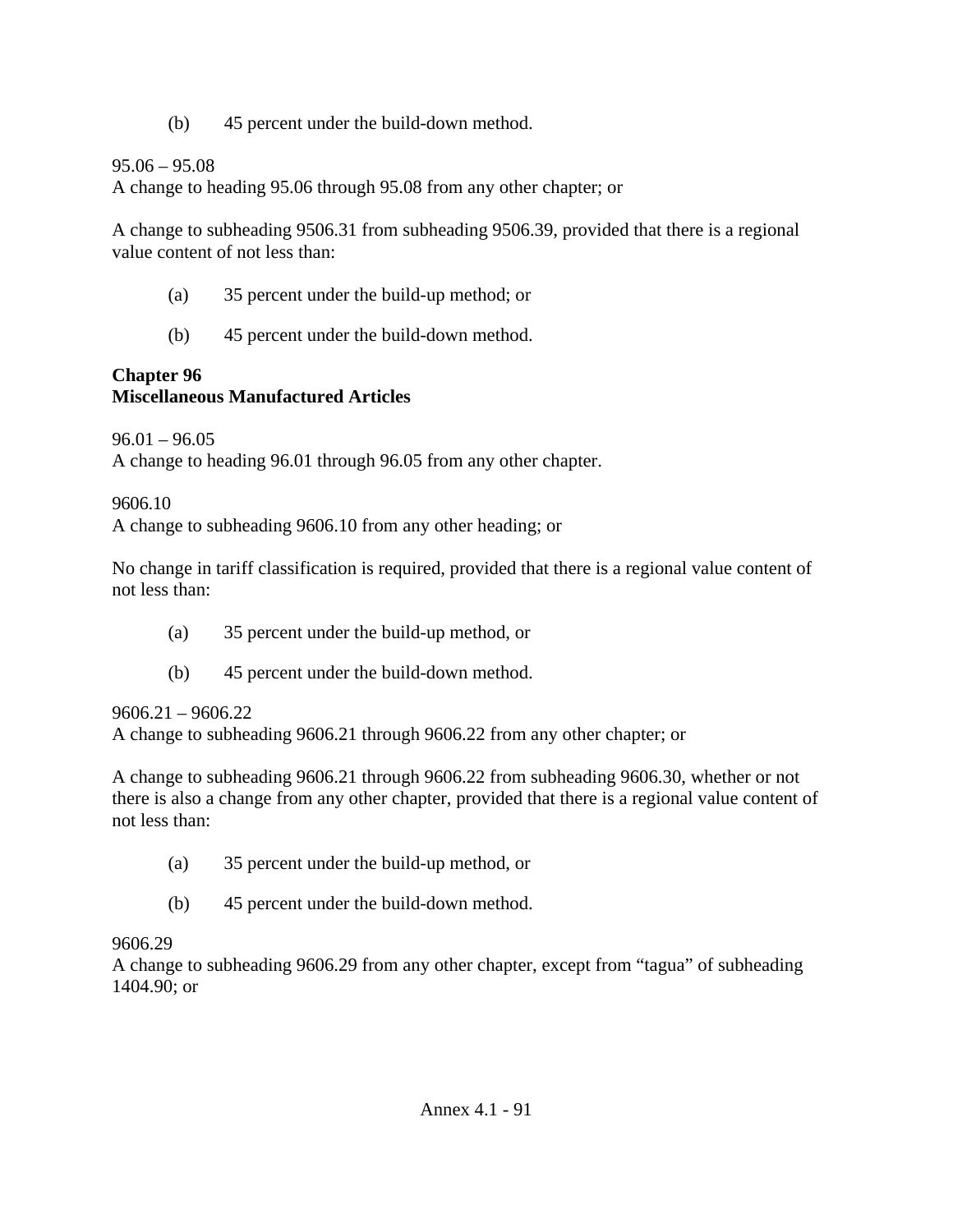A change to subheading 9606.29, except from button moulds and button blanks of "tagua" of subheading 9606.30 and "tagua" of subheading 1404.90, whether or not there is also a change from any other chapter, provided that there is a regional value content of not less than:

- (a) 35 percent under the build-up method, or
- (b) 45 percent under the build-down method.

## 9606.30

A change to subheading 9606.30 from any other heading, except from "tagua" of subheading 1404.90*.* 

9607.11 – 9607.19 A change to subheading 9607.11 through 9607.19 from any other chapter; or

A change to subheading 9607.11 through 9607.19 from subheading 9607.20, provided that there is a regional value content of not less than:

- (a) 35 percent under the build-up method, or
- (b) 45 percent under the build-down method.

# 9607.20

A change to subheading 9607.20 from any other heading.

9608.10 – 9608.20 A change to subheading 9608.10 through 9608.20 from any other chapter; or

No change in tariff classification is required, provided that there is a regional value content of not less than 30 percent under the build-down method.

9608.31 – 9608.50 A change to subheading 9608.31 through 9608.50 from any other chapter; or

A change to subheading 9608.31 through 9608.50 from subheading 9608.60 through 9608.99, provided that there is a regional value content of not less than:

- (a) 35 percent under the build-up method, or
- (b) 45 percent under the build-down method.

9608.60

A change to subheading 9608.60 from any other heading.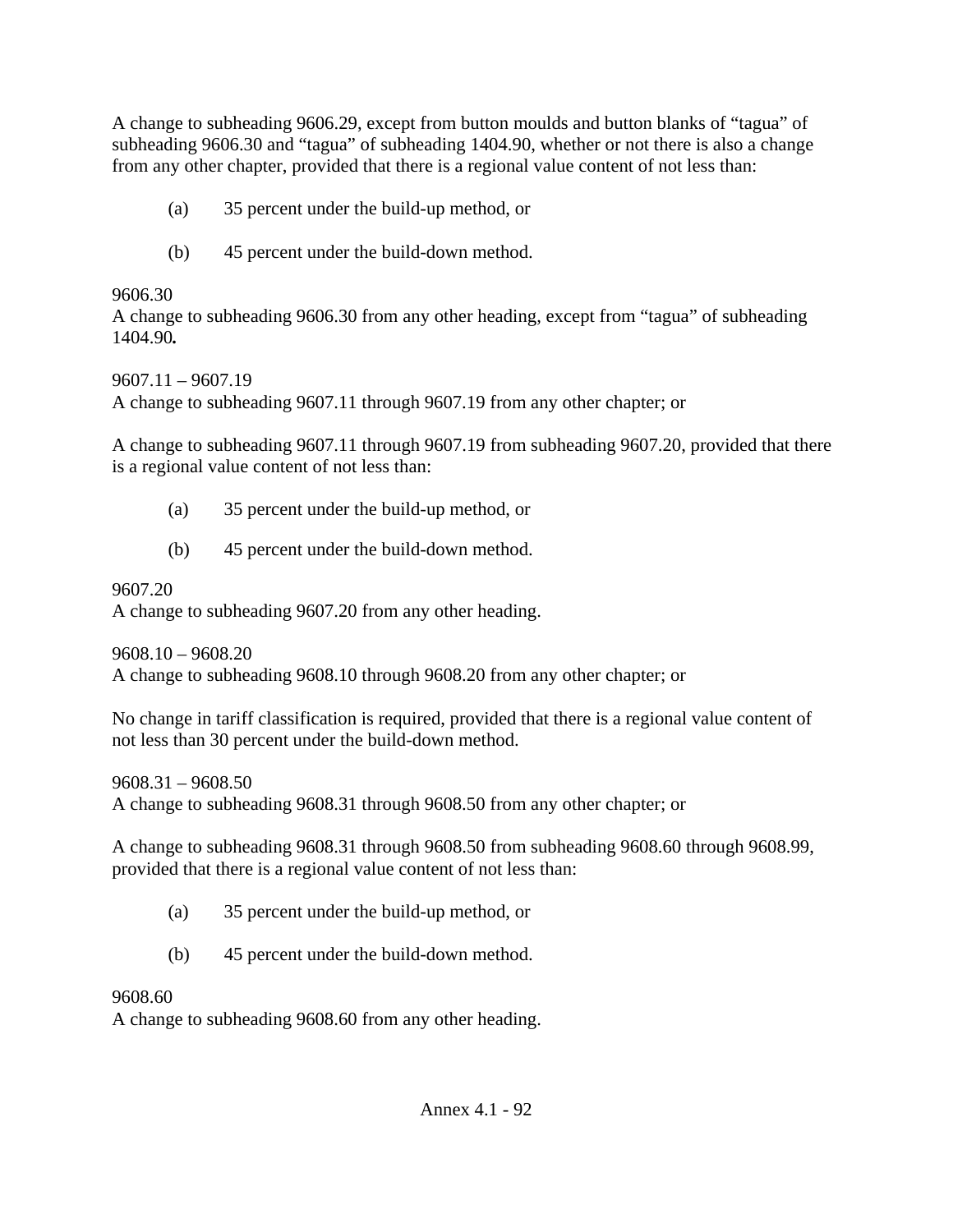A change to subheading 9608.91 from any other subheading.

#### 9608.99

A change to subheading 9608.99 from any other heading.

#### 9609.10

A change to subheading 9609.10 from any other heading; or

A change to subheading 9609.10 from subheading 9609.20 or any other heading, provided that there is a regional value content of not less than:

- (a) 30 percent under the build-up method, or
- (b) 35 percent under the build-down method.

9609.20 – 9609.90

A change to subheading 9609.20 through 9609.90 from any other heading; or

A change to subheading 9609.20 through 9609.90 from subheading 9609.20 or any other heading, provided that there is a regional value content of not less than:

- (a) 35 percent under the build-up method, or
- (b) 45 percent under the build-down method.

 $96.10 - 96.11$ 

A change to heading 96.10 through 96.11 from any other heading.

9612.10

A change to subheading 9612.10 from any other chapter.

9612.20

A change to subheading 9612.20 from any other heading.

9613.10 – 9613.80

A change to subheading 9613.10 through 9613.80 from any other chapter; or

A change to subheading 9613.10 through 9613.80 from subheading 9613.90, provided that there is a regional value content of not less than:

- (a) 35 percent under the build-up method, or
- (b) 45 percent under the build-down method.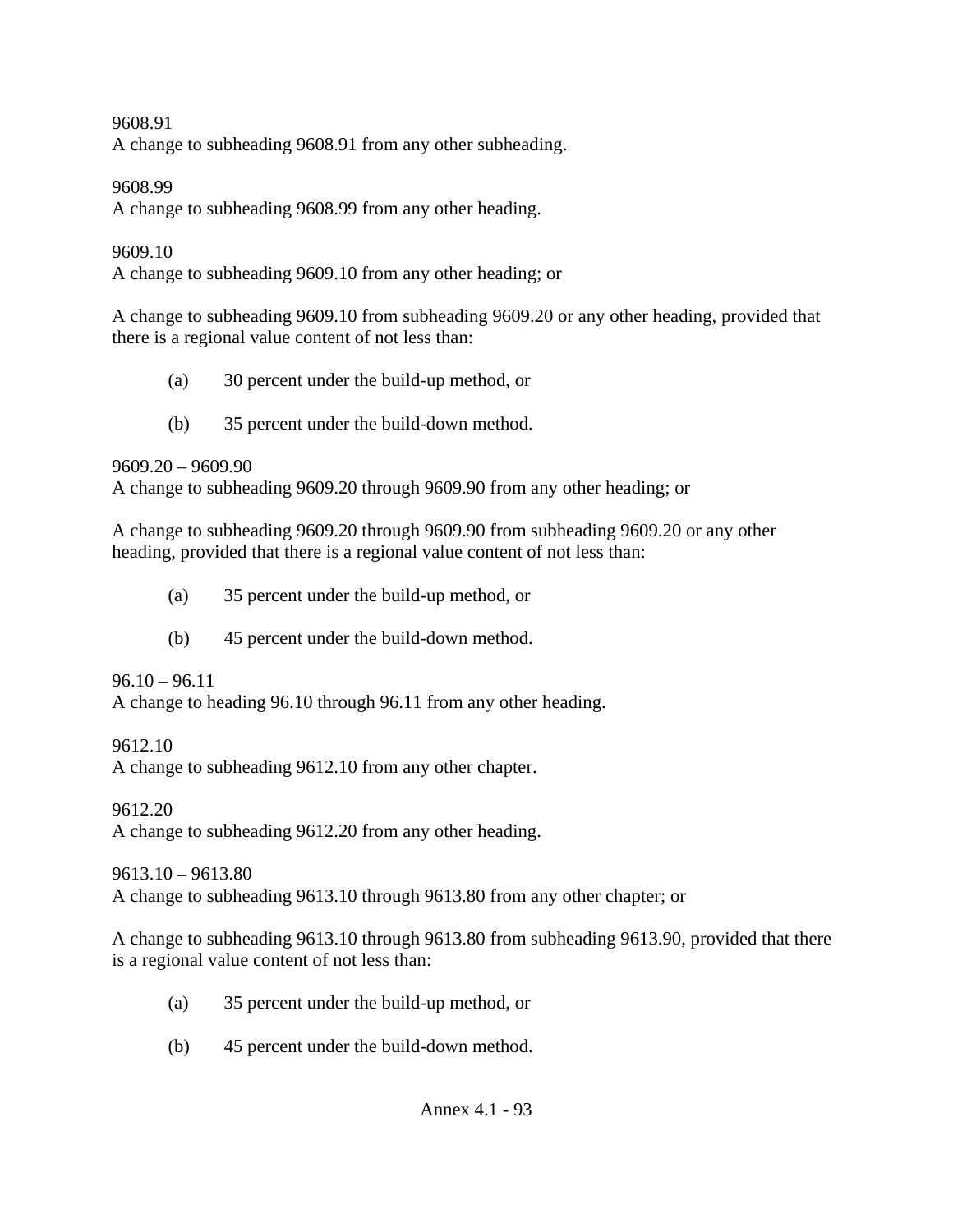A change to subheading 9613.90 from any other heading.

9614.20

A change to subheading 9614.20 from any other subheading, except from subheading 9614.90.

9614.90 A change to subheading 9614.90 from any other heading.

9615.11 – 9615.19

A change to subheading 9615.11 through 9615.19 from any other chapter; or

A change to subheading 9615.11 through 9615.19 from subheading 9615.90, provided that there is a regional value content of not less than:

- (a) 35 percent under the build-up method, or
- (b) 45 percent under the build-down method.

# 9615.90

A change to subheading 9615.90 from any other heading.

96.16 A change to heading 96.16 from any other heading.

96.17 A change to heading 96.17 from any other chapter.

96.18 A change in heading 96.18 from any other heading.

**Section XXI Works of Art, Collectors Pieces and Antiques (Chapter 97)** 

**Chapter 97 Works of Art, Collectors Pieces and Antiques** 

9701.10 – 9701.90 A change to subheading 9701.10 through 9701.90 from any other subheading.

97.02 – 97.06 A change to heading 97.02 through 97.06 from any other heading.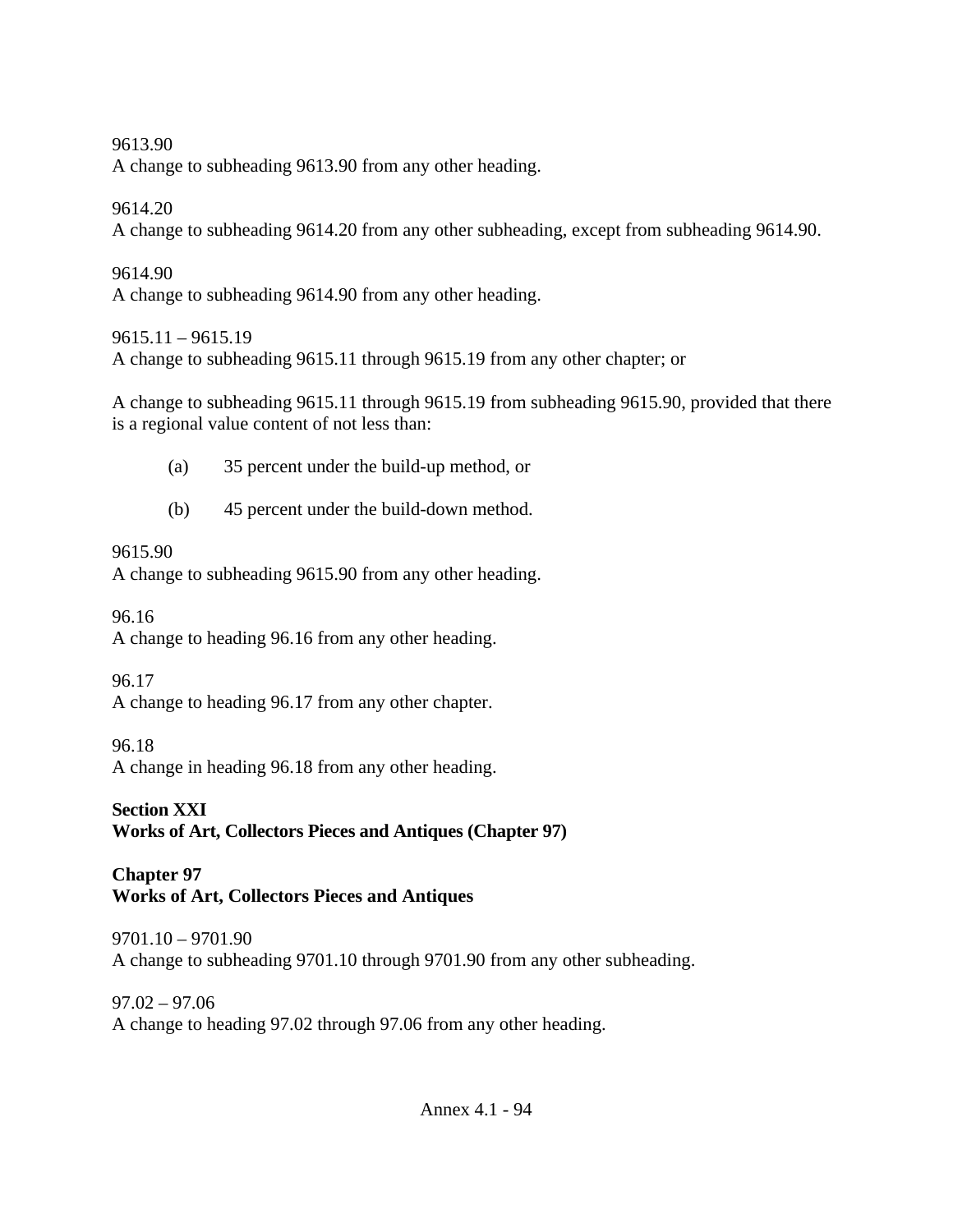### **Appendix 4.1-A**

### **Correlation Table for Footwear**

| <b>TARIFF</b> | <b>UNITED</b> | <b>PERU</b>  |                                                                                                                                                                                                          |
|---------------|---------------|--------------|----------------------------------------------------------------------------------------------------------------------------------------------------------------------------------------------------------|
| <b>ITEM</b>   | <b>STATES</b> |              | <b>DESCRIPTION</b>                                                                                                                                                                                       |
| 6401.92.aa    | 6401.92.90    | ex6401.92.00 | Waterproof footwear, not mechanically<br>assembled, with outer soles and uppers of<br>rubber or plastics, not elsewhere specified or<br>included ("nesoi"), <sup>3</sup> covering ankle but not<br>knee. |
| 6401.99.aa    | 6401.99.30    | ex6401.99.00 | Waterproof protective footwear, not<br>mechanically assembled with outer soles and<br>uppers of rubber or plastics, not covering<br>ankle, without closures.                                             |
| 6401.99.bb    | 6401.99.60    | ex6401.99.00 | Waterproof protective footwear, not<br>mechanically assembled with outer soles and<br>uppers of rubber or plastics, not covering<br>ankle, with closures.                                                |
| 6401.99.cc    | 6401.99.90    | ex6401.99.00 | Waterproof footwear, not mechanically<br>assembled, with outer soles and uppers of<br>rubber or plastics, nesoi, not covering ankle.                                                                     |
| 6402.30.aa    | 6402.30.50    | ex6402.30.00 | Footwear with outer soles & uppers of rubber<br>or plastics, nesoi, with metal toe-cap,<br>designed as a protection against liquids,<br>chemicals, weather.                                              |
| 6402.30.bb    | 6402.30.70    | ex6402.30.00 | Footwear with outer soles & uppers of rubber<br>or plastics, nesoi, with metal toe-cap, not<br>protective, valued over US\$3 but not over<br>US\$6.50/pair.                                              |
| 6402.30.cc    | 6402.30.80    | ex6402.30.00 | Footwear with outer soles $&$ uppers of rubber<br>or plastics, nesoi, with metal toe-cap, not<br>protective, valued over US\$6.50 but not over<br>US\$12/pair.                                           |
| 6402.91.aa    | 6402.91.50    | ex6402.91.00 | Footwear with outer soles & uppers of rubber<br>or plastics, nesoi, covering ankle, designed as<br>protection against liquids, chemicals,<br>weather.                                                    |
| 6402.91.bb    | 6402.91.80    | ex6402.91.00 | Footwear with outer soles & uppers of rubber<br>or plastics, nesoi, covering ankle, nesoi,                                                                                                               |

<span id="page-94-0"></span><sup>&</sup>lt;sup>3</sup> The expression refers to not elsewhere specified or included ("nesoi") as indicated in the Harmonized Tariff Schedule of the United States.